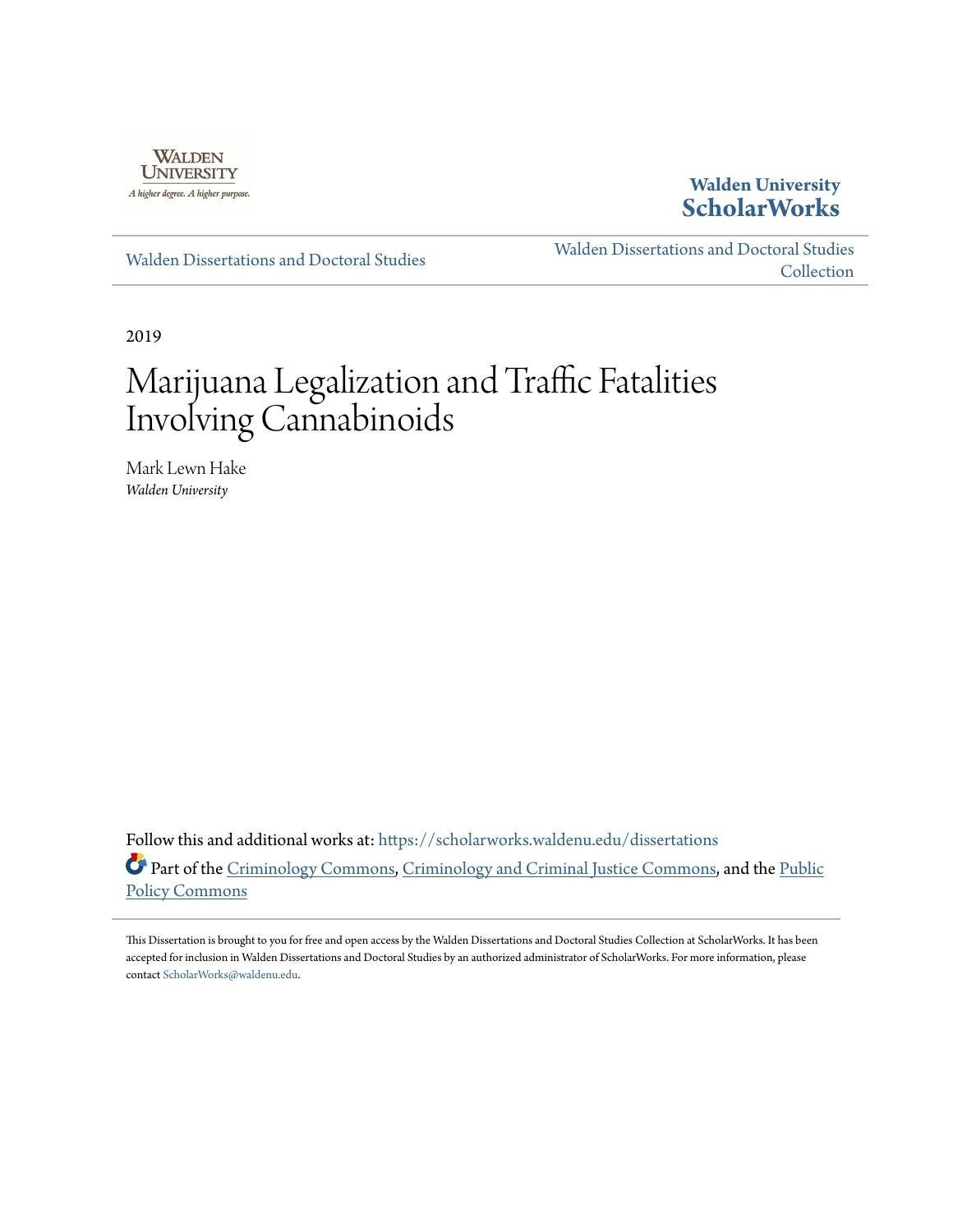## **Walden University**

College of Social and Behavioral Sciences

This is to certify that the doctoral dissertation by

Mark L. Hake, Sr.

has been found to be complete and satisfactory in all respects, and that any and all revisions required by the review committee have been made.

> Review Committee Dr. Matthew Jones, Committee Chairperson, Public Policy and Administration Faculty

Dr. Victor Ferreros, Committee Member, Public Policy and Administration Faculty

Dr. George Larkin, University Reviewer, Public Policy and Administration Faculty

> Chief Academic Officer Eric Riedel, Ph.D.

> > Walden University 2019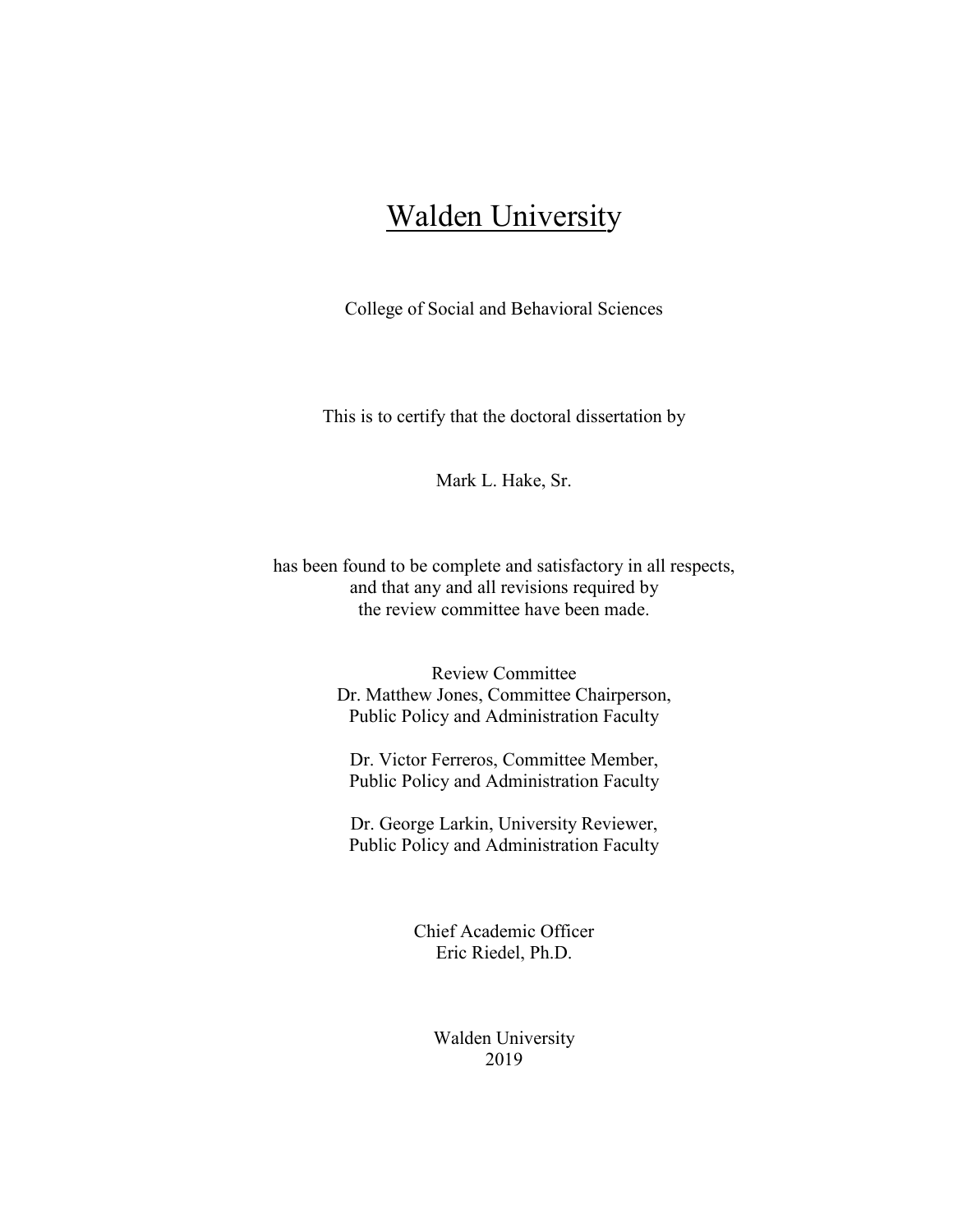Abstract

Marijuana Legalization and Traffic Fatalities Involving Cannabinoids

by

Mark L. Hake, Sr.

MA, Kaplan University, 2013

BS, Marylhurst University, 2003

Dissertation Submitted in Partial Fulfillment

of the Requirements for the Degree of

Doctor of Philosophy

Public Policy Administration

Walden University

February 2019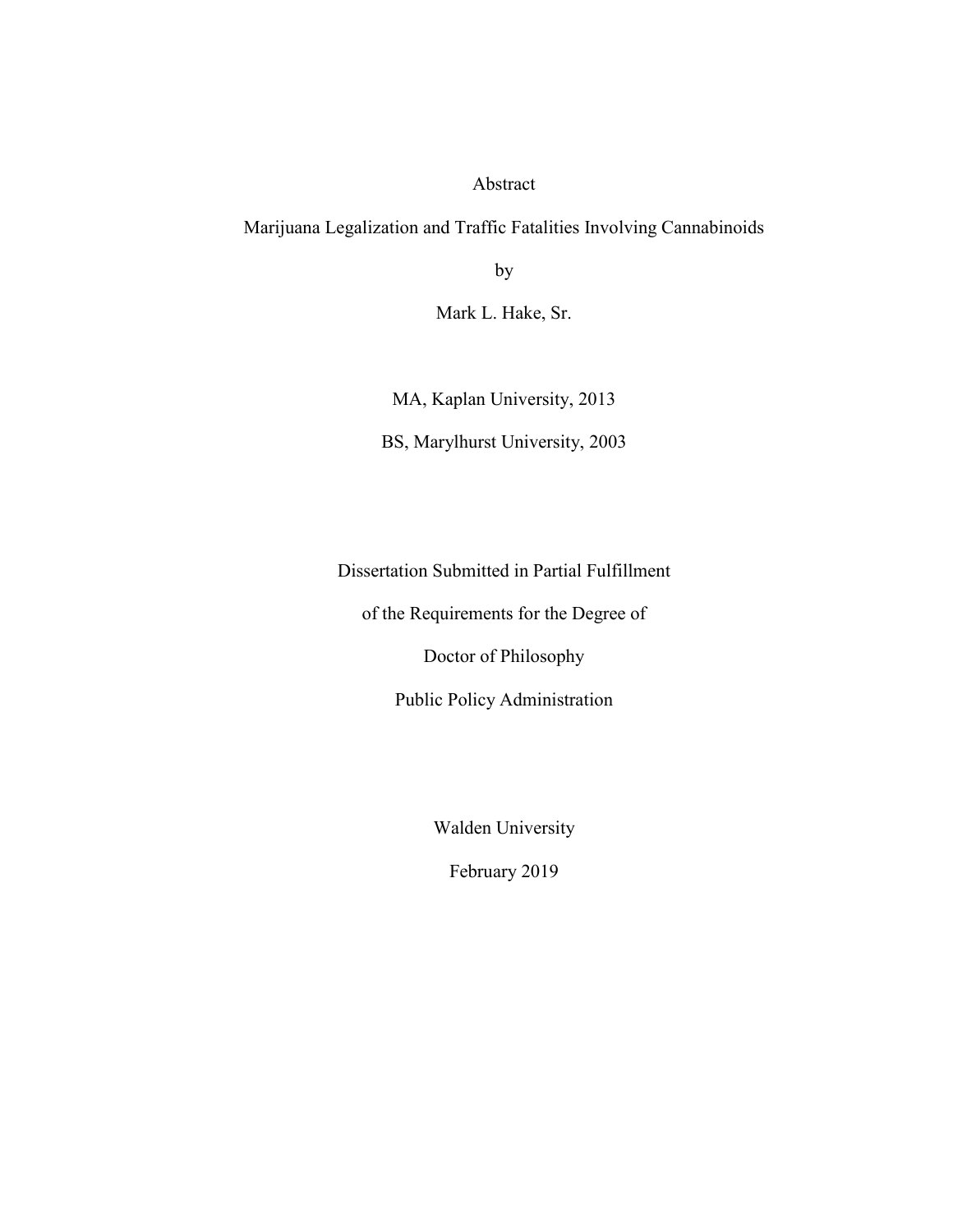Abstract

Washington State and Colorado were the first states to legalize recreational marijuana. According to the Washington Traffic Safety Commission, the number of drivers who tested positive for marijuana in traffic fatalities increased 48% from 2013 to 2014, and marijuana legalization may have influenced this increase. Since marijuana legalization is new to the United States, the effects of this change in policy are untested in the literature. The purpose of this quantitative study using a regression point displacement design was to examine the relationship between traffic fatalities involving cannabinoids in Washington State before and after marijuana legalization. Rational choice theory and perceptual deterrence theory provided the framework for the study. Existing state level data of traffic fatalities from the National Highway Traffic Safety Administration's Fatality Analysis Reporting System were analyzed using regression point displacement. Pre and post legalization Washington state fatalities were compared against 43 control groups where marijuana has not been legalized for recreational use. Results from ANCOVA analysis indicated no statistical difference between Washington State and other nonlegalized states in traffic fatalities involving cannabinoids. This is one of the first studies exploring the effects of marijuana legalization on public safety. These results suggest marijuana legalization may not contribute to the increase in traffic fatalities. Findings may provide legislators and traffic safety stakeholders with information in creating legislation legalizing marijuana as well as strategy and a research agenda to address traffic fatalities.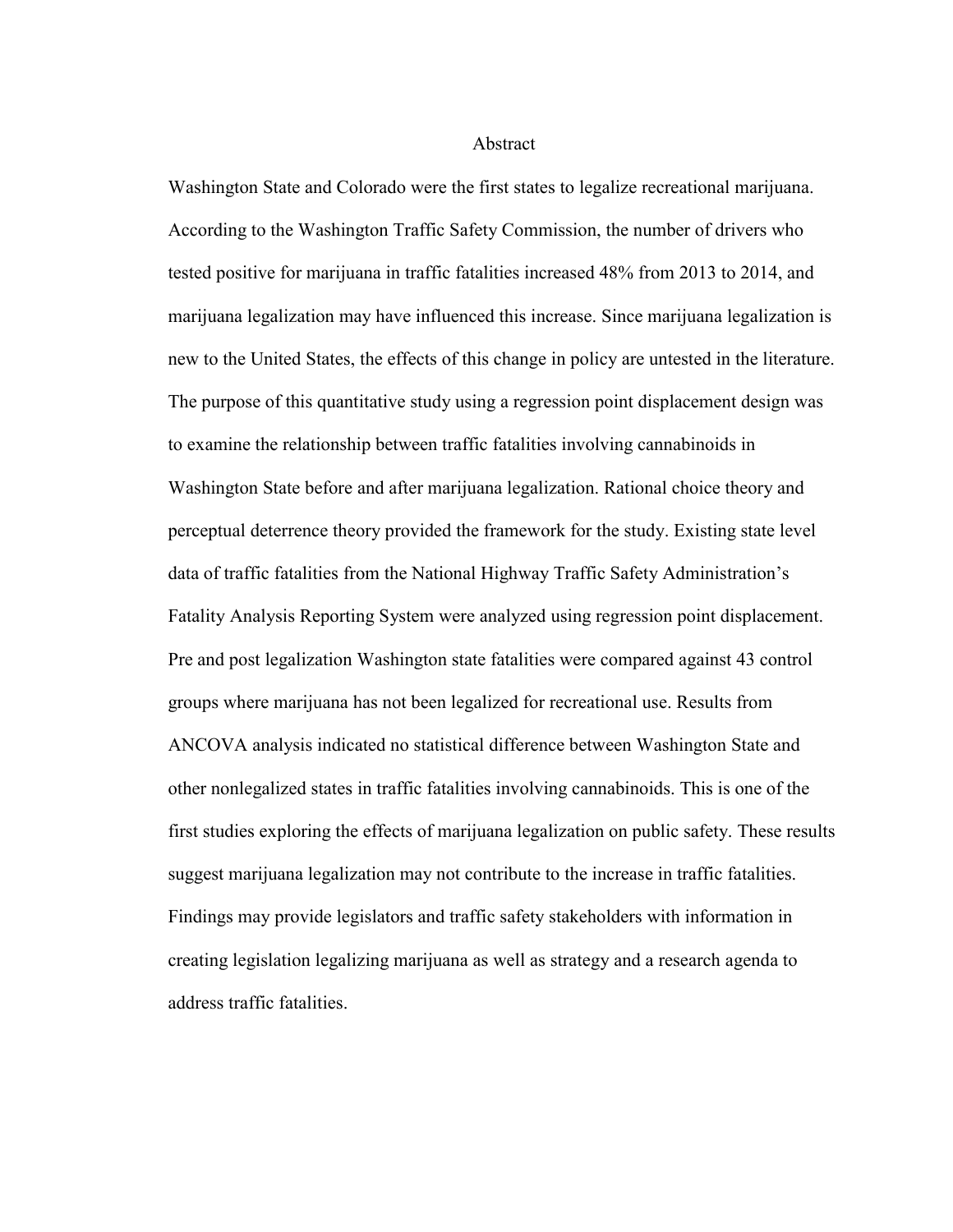### Marijuana Legalization and Traffic Fatalities Involving Cannabinoids

by

Mark L. Hake, Sr.

MA, Kaplan University, 2013

BS, Marylhurst University, 2003

Dissertation Submitted in Partial Fulfillment

of the Requirements for the Degree of

Doctor of Philosophy

Public Policy Administration

Walden University

February 2019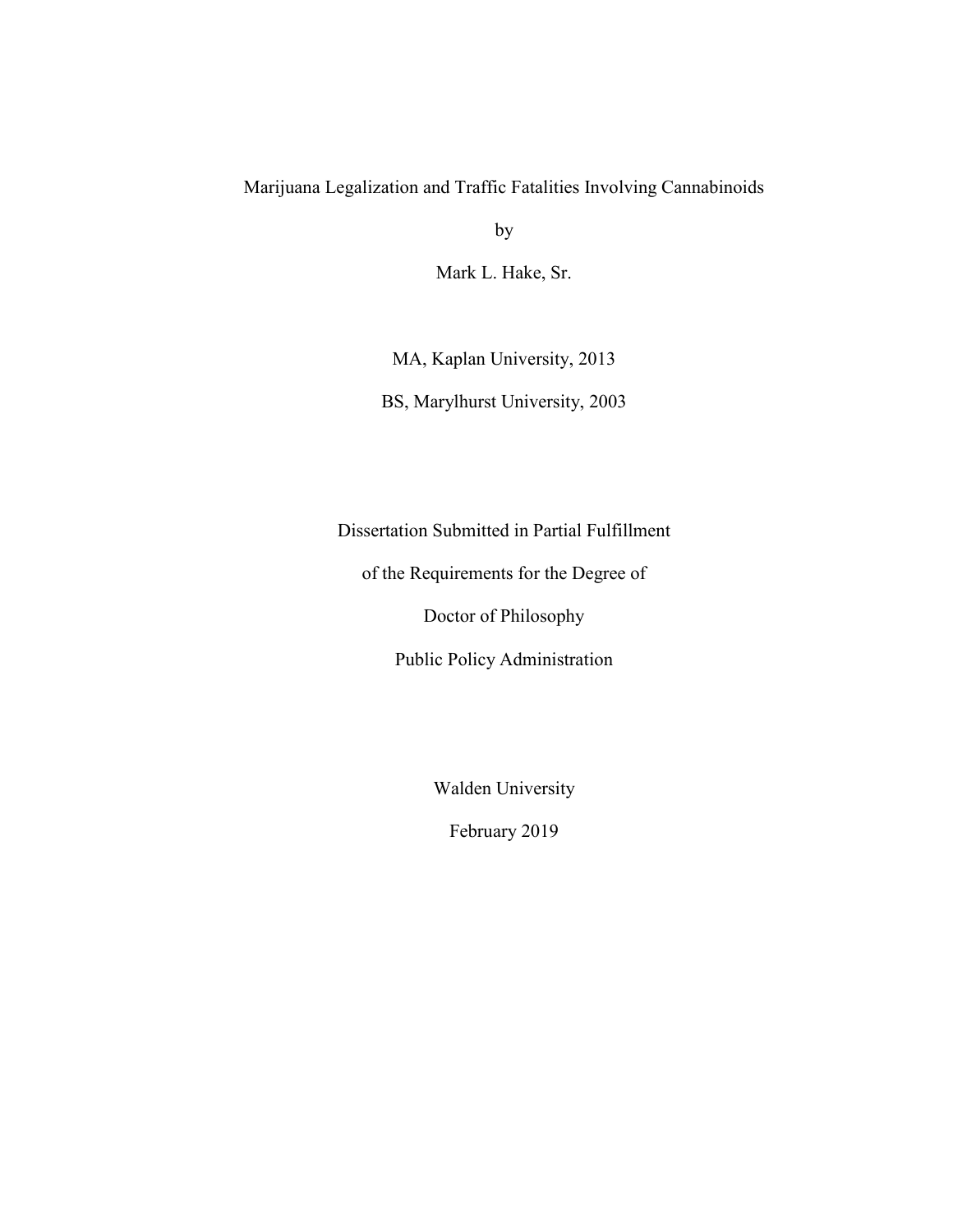#### Dedication

I wish to dedicate this dissertation to my loving wife, Ginger, and to my darling daughter, Stephanie. You provided unselfish support when I worked on this research study through birthdays, anniversaries, holidays, and special gatherings over the course of several years. Your unwavering support and taking on extra tasks to assist me did not go unnoticed. Your support and encouragement helped me work above and beyond my duties within a law enforcement capacity and still come home and work on completing this dissertation. For my daughter, Stephanie, I hope the completion of this dissertation encourages you to reach for the stars for when you put your mind to something, you can complete anything. I encourage you to reach for the stars and attain your goals regardless of the distance or the struggle. One might say this dissertation completes my educational goals, but I only see this as the beginning of a new path for me and for us as a family. I also wish to thank my father; Dad, without your support this dissertation would not have been accomplished. I am a first generation in our family to complete this process, and without your help I could not have accomplished this dissertation. I also wish to say thank you to my father and mother-in-law, Steve and Sue; thank you for your support in furthering my education.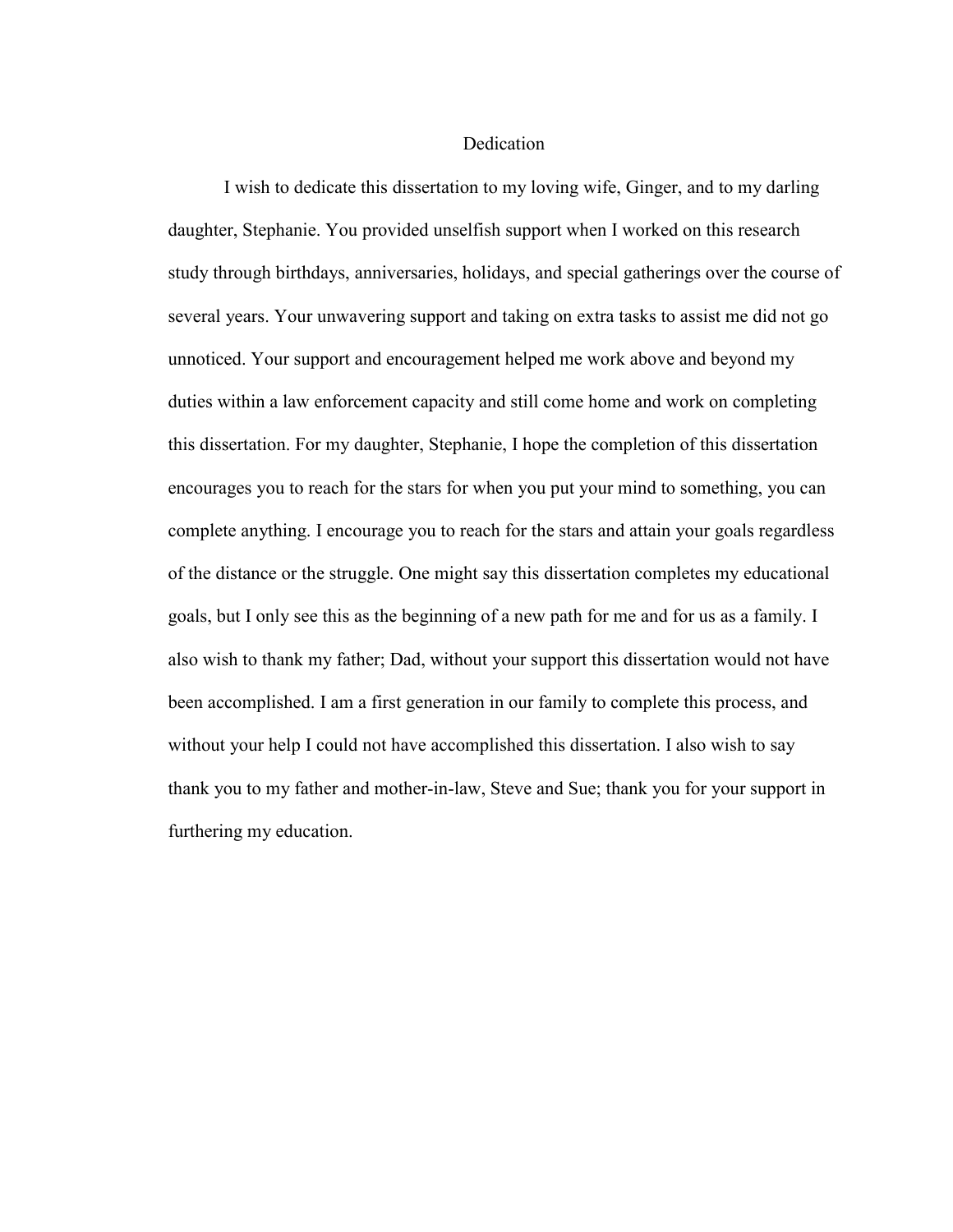#### Acknowledgments

The completion of this dissertation would not have been possible without the support of my doctoral committee whose expertise and knowledge provided significant guidance and advice in furthering this body of knowledge. I wish to thank Dr. Matthew Jones, my committee chair, whose support and patience with me have made this possible. From teaching my quantitative class, listening to my prospectus over the phone, and my nervous request to be my committee chair, we have over the last 3 years traveled this path together. I wish to thank you for all of your advice, guidance, and time you have spent making this journey a success. Additionally, I wish to thank Dr. Augusto Ferreros, my committee member, whose expertise and feedback in quantitative research design provided further clarity and focus, while opening my mind and furthering my understanding. I am extremely grateful to both of you for helping me achieve a milestone in my life that I have longed for and hopefully is an example for my daughter to follow her dreams. Thank you so much!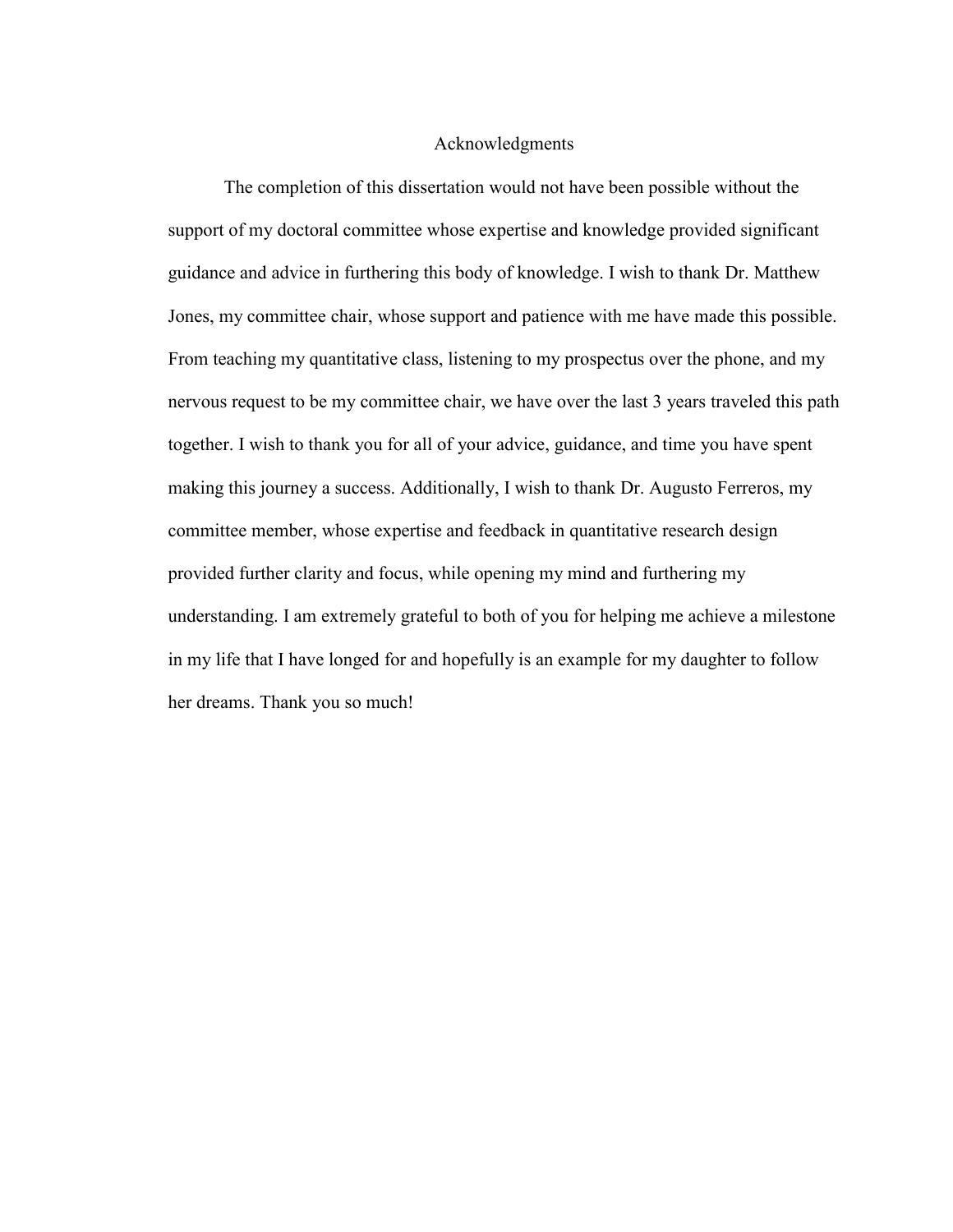| 28 |
|----|
|    |
|    |
|    |

## Table of Contents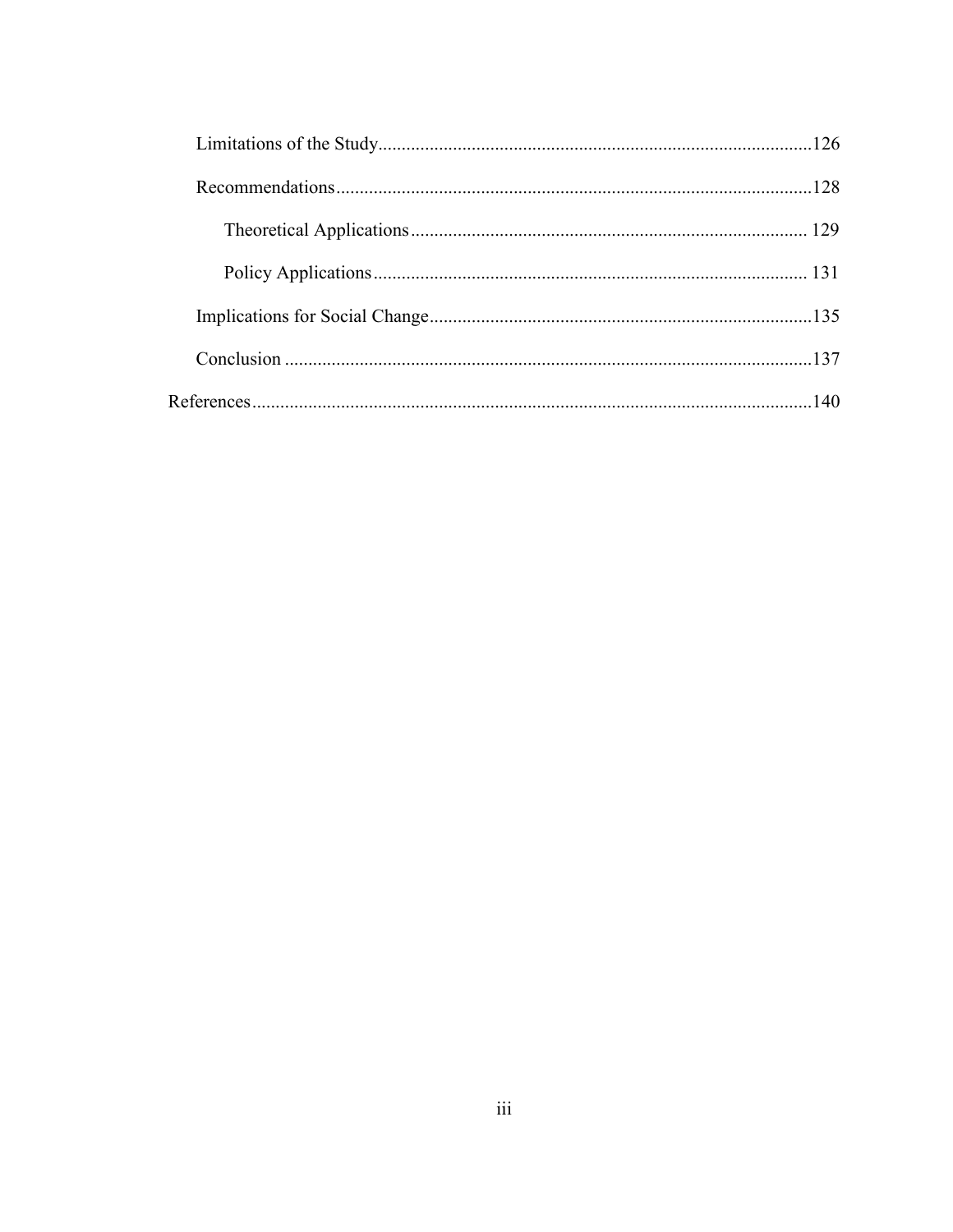### List of Tables

| Table 5 Pre-2011 and Post-2013 Tests of Between Subjects Effects  102            |  |
|----------------------------------------------------------------------------------|--|
|                                                                                  |  |
| Table 7 Pre-2011 and Post-2014 Tests of Between Subjects Effects  104            |  |
|                                                                                  |  |
| Table 9 Pre-2011 and Post-2015 Tests of Between Subjects Effects  106            |  |
|                                                                                  |  |
| Table 11 Pre-2011 and Post-2016 Tests of Between Subjects Effects  108           |  |
|                                                                                  |  |
| Table 13 Washington State FARS Data Involving Cannabinoid Traffic Fatalities 118 |  |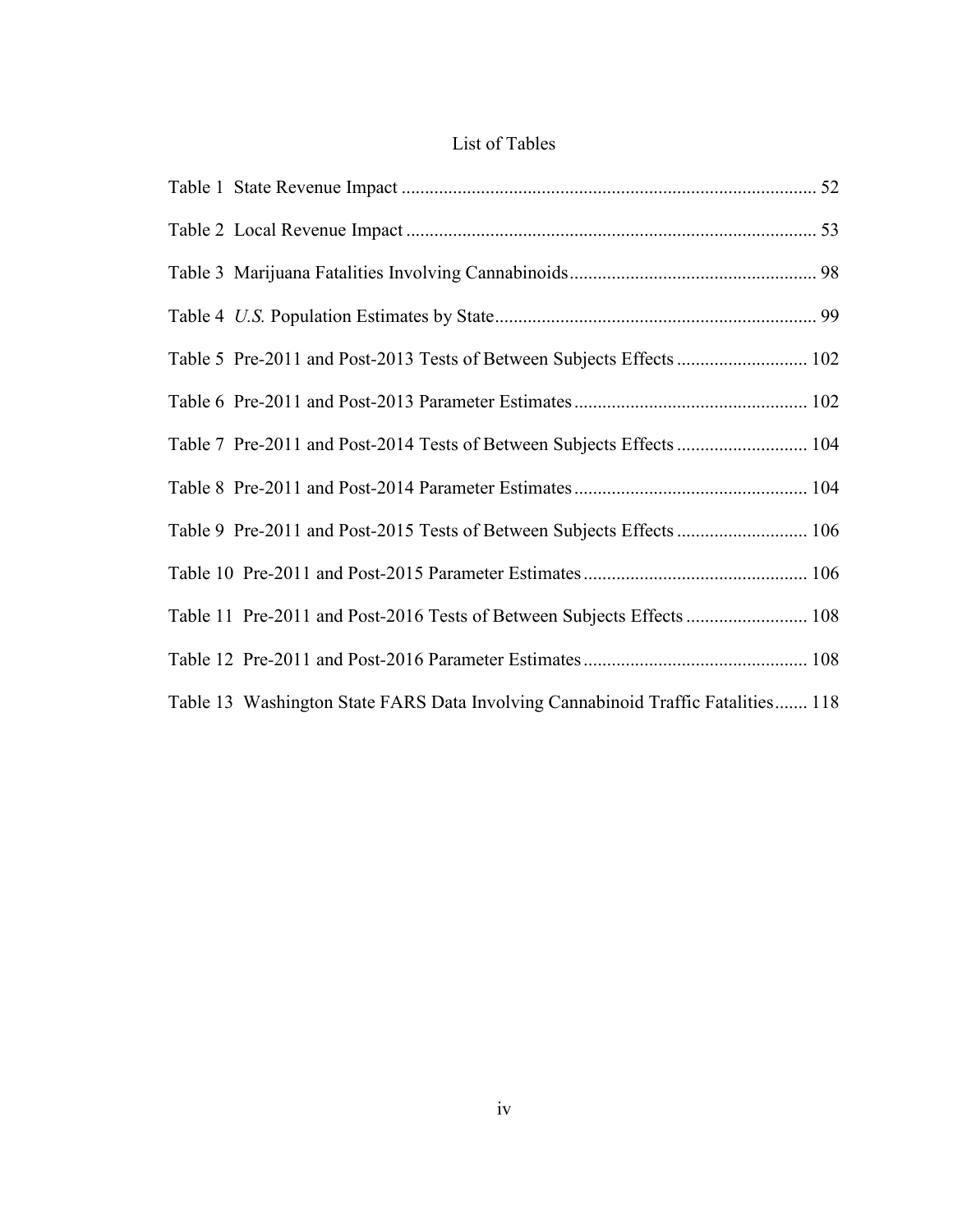## List of Figures

| Figure 5. Pre-2011 and post-2013 RPDD of traffic fatalities involving cannabinoids101 |  |
|---------------------------------------------------------------------------------------|--|
| Figure 6. Pre-2011 and post-2014 RPDD of traffic fatalities involving cannabinoids103 |  |
| Figure 7. Pre-2011 and post-2015 RPDD of traffic fatalities involving cannabinoids105 |  |
| Figure 8. Pre-2011 and post-2016 RPDD of traffic fatalities involving cannabinoids107 |  |
| Figure 9. Traffic fatalities in Washington State from WTSC, 2016114                   |  |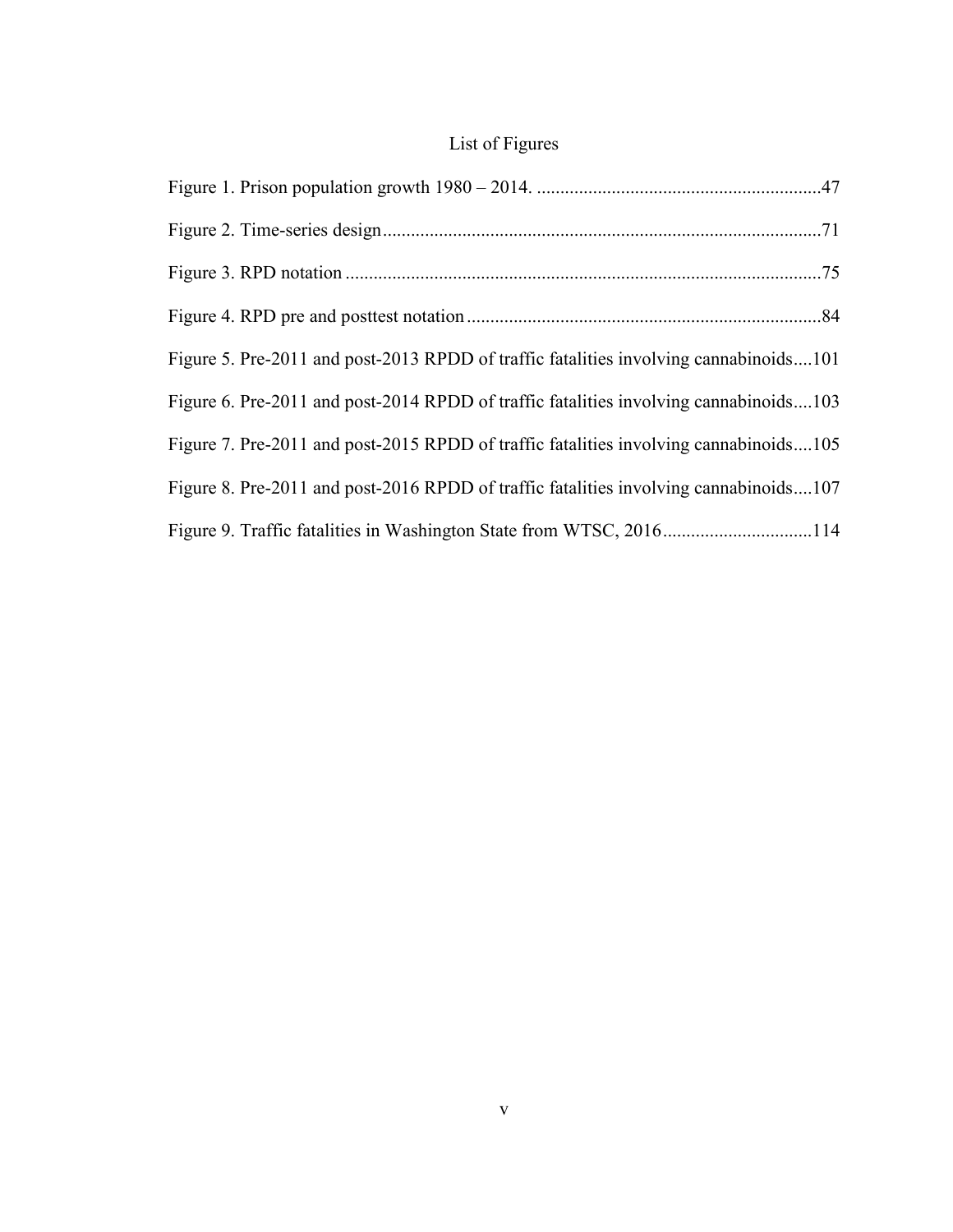#### Chapter 1: Introduction to the Study

In 1906 the United States passed legislation creating the Federal Foods and Drugs Act to control and prevent, "the manufacture, sale, or transportation of adulterated or misbranded or poisonous or deleterious foods, drugs, medicines, and liquors, and for regulating traffic therein, and for other purposes" (U.S. House of Representatives, para. 1, n.d.). According to the U.S. Drug Enforcement Agency, 2003, this piece of legislation was originally designed to address deplorable standards in the meat packaging industry, but the legislation also laid the foundation for legislators to enact additional laws to regulate and control a number of narcotics and address criminal drug activity such as the manufacture, sale, and possession of controlled substances. The largely unregulated drug trade in the United States quickly led to the Narcotics Act of 1914, commonly known as the Harrison Act, which implemented misdemeanor criminal penalties for illegal possession of drugs (U.S. Drug Enforcement Agency, 2003). In 1968, President Johnson asked Congress to pass tougher laws, and a comprehensive regulatory agency was created to ensure enforcement of these new laws (U.S. Drug Enforcement Agency, 2003).

President Johnson's call for action subsequently led to the enactment of the Controlled Substances Act (CSA) as part of Nixon's Comprehensive Drug Abuse Prevention and Control Act of 1970. This sweeping regulation classified drugs, their substances, and the chemicals used to make them into five distinct schedules based on their potential for abuse, whether there was a currently accepted medical use in the United States, and a lack of accepted safety for use leading to psychological and physical dependence. With this act, President Nixon declared in a nationally televised speech the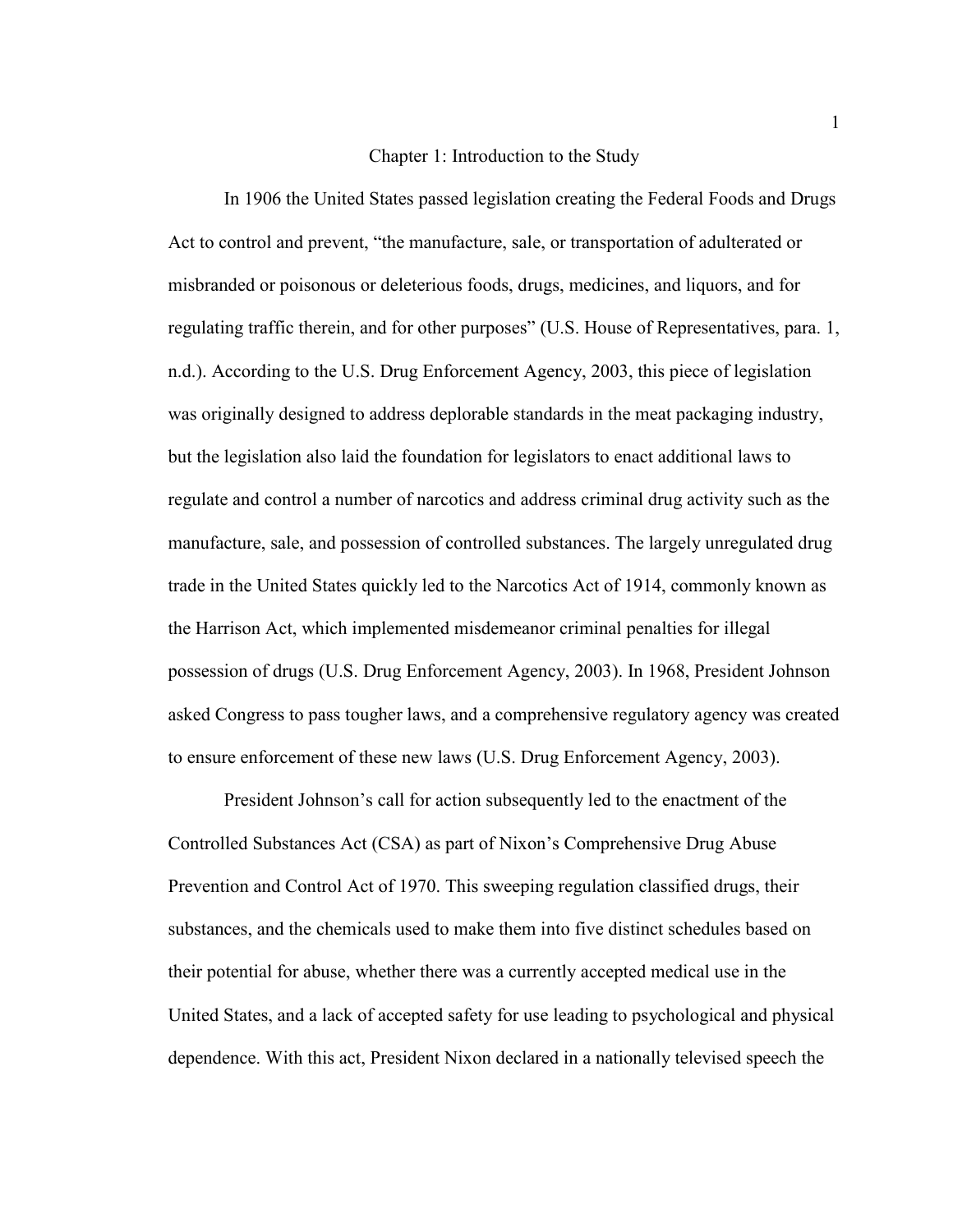federal government's war on drugs (Thompson, 2014). Since 1970, the federal government's attempt to stem marijuana cultivation, black market sales, and drug use has shifted as society's tolerance and acceptance of marijuana has grown.

Society has grappled with policy decisions to address marijuana use in the United States. Damrongplasit and Cheng (2009) noted that marijuana policies have attempted to address two specific goals, namely substance abuse from a health and safety standpoint and societal costs. However, these goals appear to be at odds with each other. The policy was consistent with Nixon's war on drugs, through vigorous enforcement of marijuana laws and the creation of mandatory sentencing through the judicial system. However, the societal costs through aggressive enforcement of marijuana laws and mandatory sentencing have led to prison overcrowding, and advocates of decriminalization have characterized this drug policy as failed. Proponents of decriminalization have posited that shifting public policy from criminal charges to civil penalties will alleviate costs and demands on law enforcement, including the judicial and prison system (Damrongplasit  $\&$ Cheng, 2009).

Suggs (1981) stated that as early as 1969, the State of Nebraska opted to move to decriminalization, making possession of one pound of marijuana a misdemeanor with a fine of not more than \$500 and/or a sentence of up to 7 days in jail. This shift from a felony level crime to a misdemeanor was consistent with the argument that a felony conviction was too great. Suggs noted that in 1978, legislators made marijuana possession of less than one ounce a civil penalty for the first offense and a misdemeanor for additional offenses. This early research suggested decriminalizing marijuana would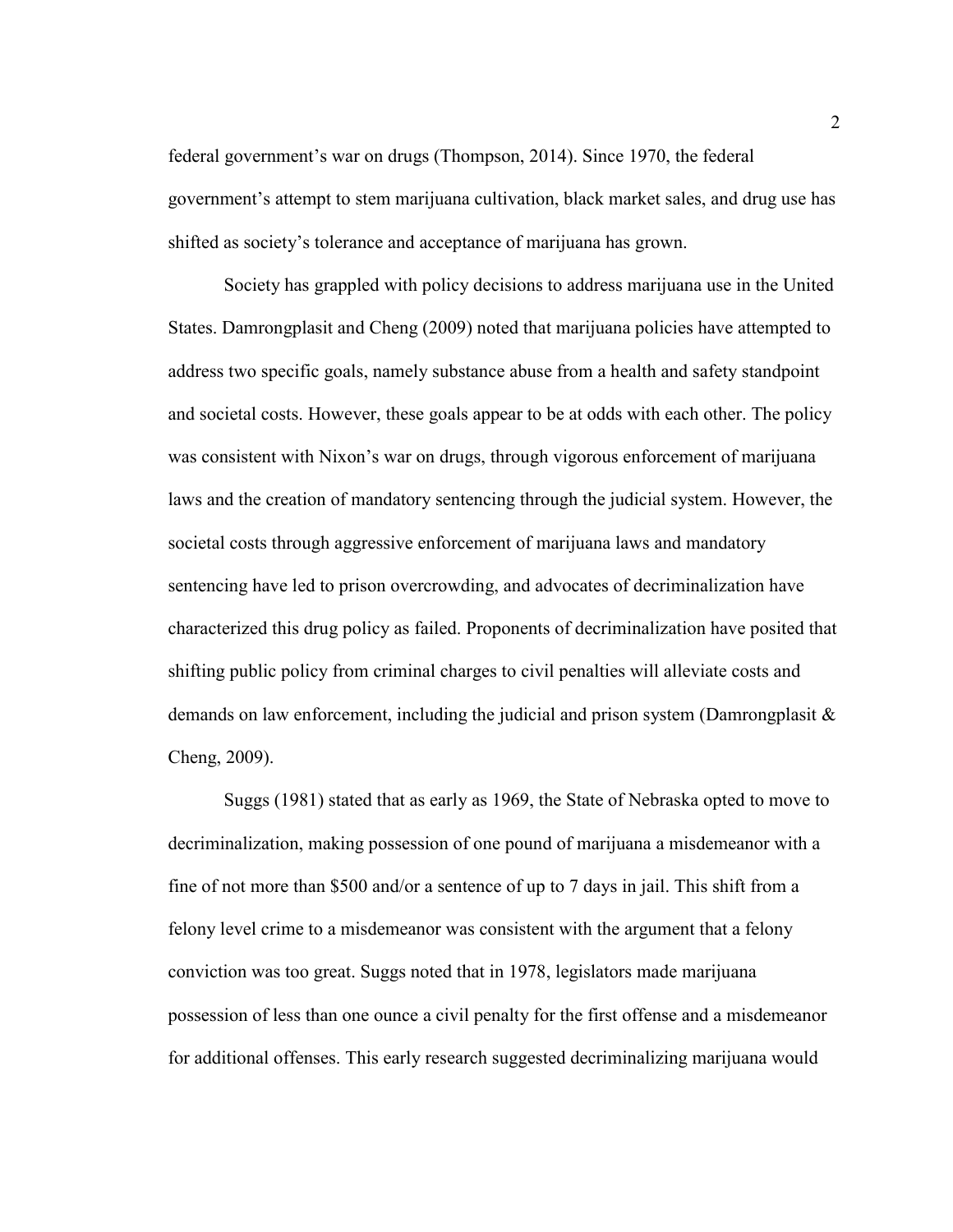not lead to an increase in marijuana use in the short term and would create significant savings resulting from fewer individuals being processed through the court system (Suggs, 1981). Decriminalization did not legalize marijuana possession and use but instead made them civil infractions.

Although advocates in Nebraska argued that decriminalization would result in significant fiscal savings, they failed to examine the impact of marijuana use on society through criminal acts such as driving under the influence (DUI). The State of California took a different approach by maintaining criminal penalties and mandatory sentencing guidelines, yet opted to legalize medical marijuana through the Compassionate Use Act of 1996 (California Department of Public Health, 2016). The California Department of Public Health (2016) noted this legislation approved medicinal marijuana prescription by a physician for severe medical conditions and allowed patients to possess up to 8 ounces of dried marijuana or to cultivate six mature and 12 immature plants. Ryan-Ibarra, Induni, and Ewing (2015) found that marijuana use for medicinal purposes aided patients, but their research was limited through self-reporting. Additionally, their findings suggested potential abuse of medicinal marijuana by those with no true medical conditions (Ryan-Ibarra et al., 2015). Pollini, Romano, Johnson, and Lacey (2015) found an increase in drugged driving and marijuana impaired traffic fatalities. The approach taken in Nebraska, California, and other states to decriminalize marijuana for personal possession or medical use has placed these states at legal odds with the federal government's continued stance that marijuana is a Schedule I drug.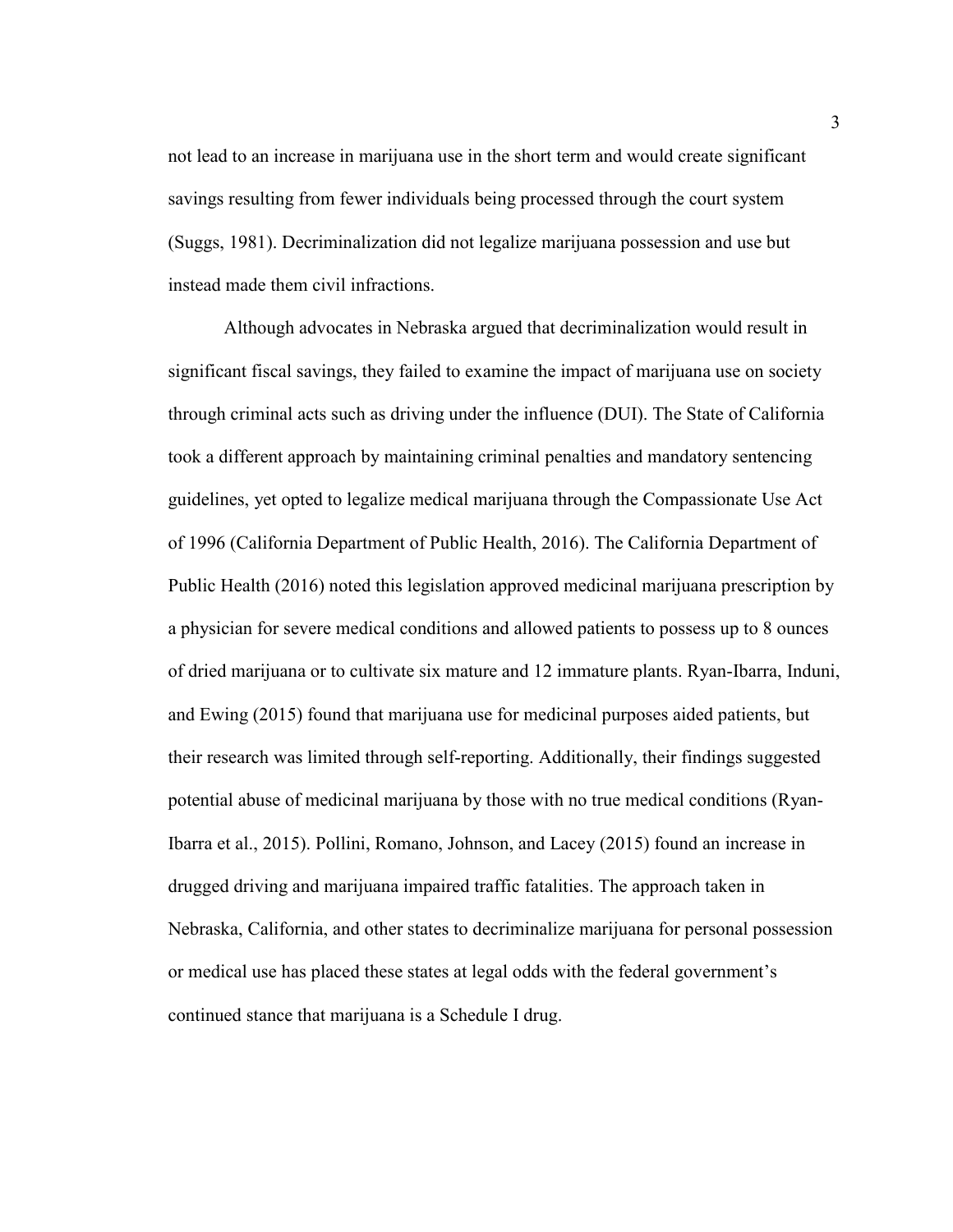The State of Washington and Colorado took decriminalizing marijuana one step further by legalizing its recreational use. Washington voters enacted Initiative-502 in 2012 to legalize marijuana for recreational use and to regulate and tax it by the state government. Advocates argued that there would be significant savings to law enforcement, the judicial system, and corrections by decriminalizing marijuana possession and use by individual users. A cost-benefit analysis conducted by Archambault, McNelley, and Roe (2013) indicated a revenue income from taxation of \$2 billion during the first 6 years of legalization. Their analysis also indicated an increase in vehicle collisions would cost an additional \$9.1 million due to marijuana legalization (Archambault et al., 2013). The cost-benefit analysis did not address the relationship between the legalization of marijuana and traffic fatalities involving cannabinoids.

Although researchers have noted an increase in marijuana-impaired driving related to decriminalizing marijuana for medicinal purposes, little is known about the relationship between marijuana legalization and traffic fatalities involving cannabinoids (Bogstrand & Gjerde, 2014; Pollini et al., 2015; Salomonsen-Sautel, Min, Sakai, Thurstone, & Hopfer, 2014). With several states facing fiscal budget constraints, it is possible legislators might view the potential revenue source from taxing legalized marijuana and society's shifting attitude toward its use as a means to reduce budgetary shortfalls. However, little knowledge exists about the relationship between legalized marijuana and traffic fatalities involving cannabinoids. Findings from this study may be used to educate stakeholders concerning the development of legislation legalizing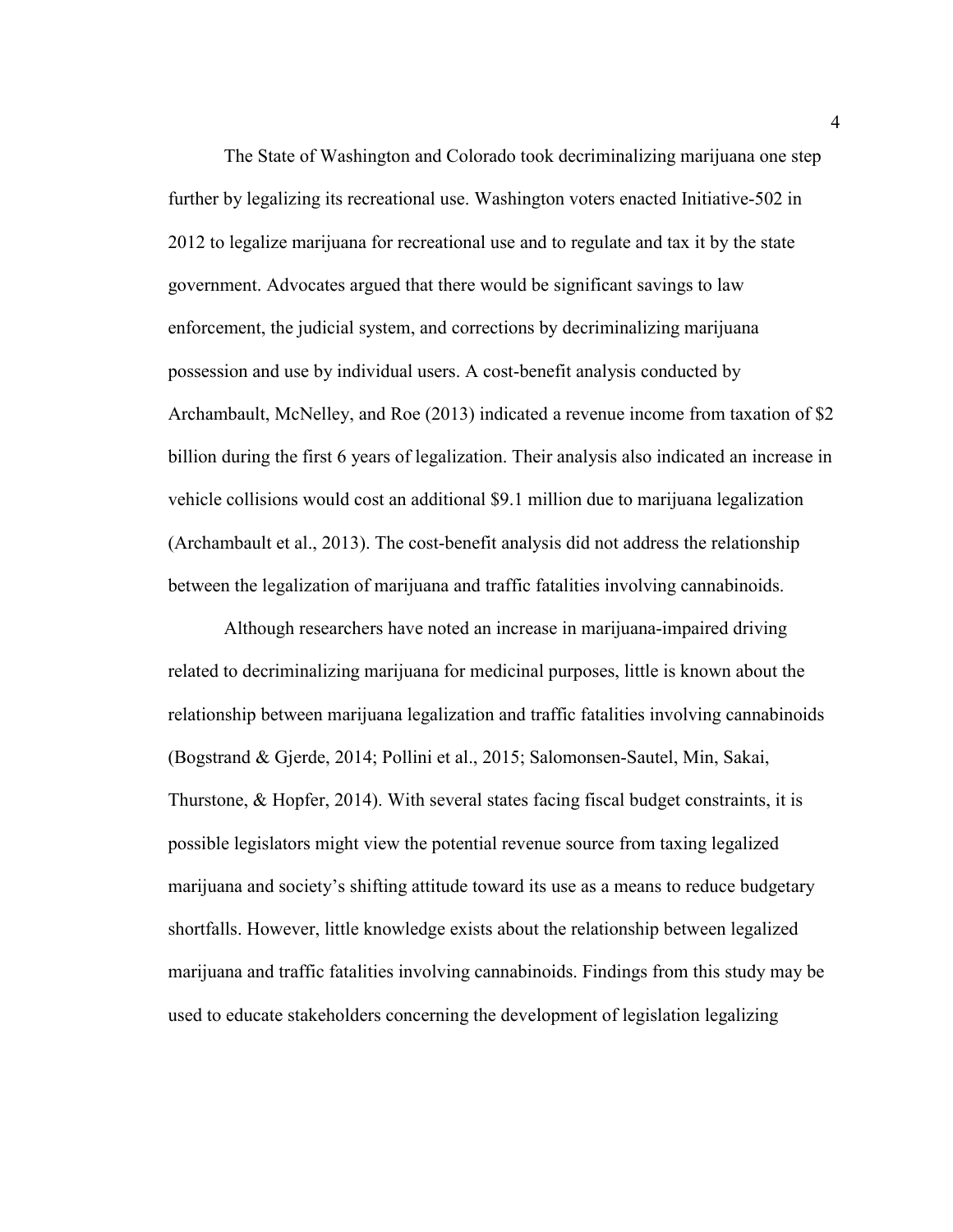recreational marijuana and may provide insight into reducing marijuana-related traffic fatalities.

#### **Background**

The Controlled Substances Act (CSA) of 1970 was heralded as a balanced approach to an increasing problem of marijuana, cocaine, and psychedelic drugs such as LSD being used as recreational drugs. Congress chose to take a tougher stance on drug reform with a combined approach to the scheduling of narcotics and penalties tied to the scheduling, and with distinguishing between personal use and possession with the intent to distribute. As a result, the government classified marijuana as a Schedule I drug, making its manufacture, importation, possession, use, and sale illegal (U.S. Food and Drug Administration, 2009). The government created five drug schedules. Schedule I drugs are considered the most dangerous, and Schedule V drugs have a low potential for abuse. With the classification of marijuana as a Schedule I drug, the federal government in 1970 declared marijuana to have no currently accepted medical use, a high potential for abuse, and the potential for severe psychological and physical dependence on it.

Since the enactment of the CSA and Nixon's declaration of a war on drugs, the United States has spent over \$1 trillion in various programs to combat this problem. Government agencies have dedicated themselves to prevent drugs such as marijuana from entering the country and has placed millions of people in prisons and jails for distributing marijuana or possessing it (Thompson, 2014). Although the federal government continues to classify marijuana as a Schedule I drug with no medical purpose and the high potential to be abused, there is a shifting trend of social acceptance of marijuana by the general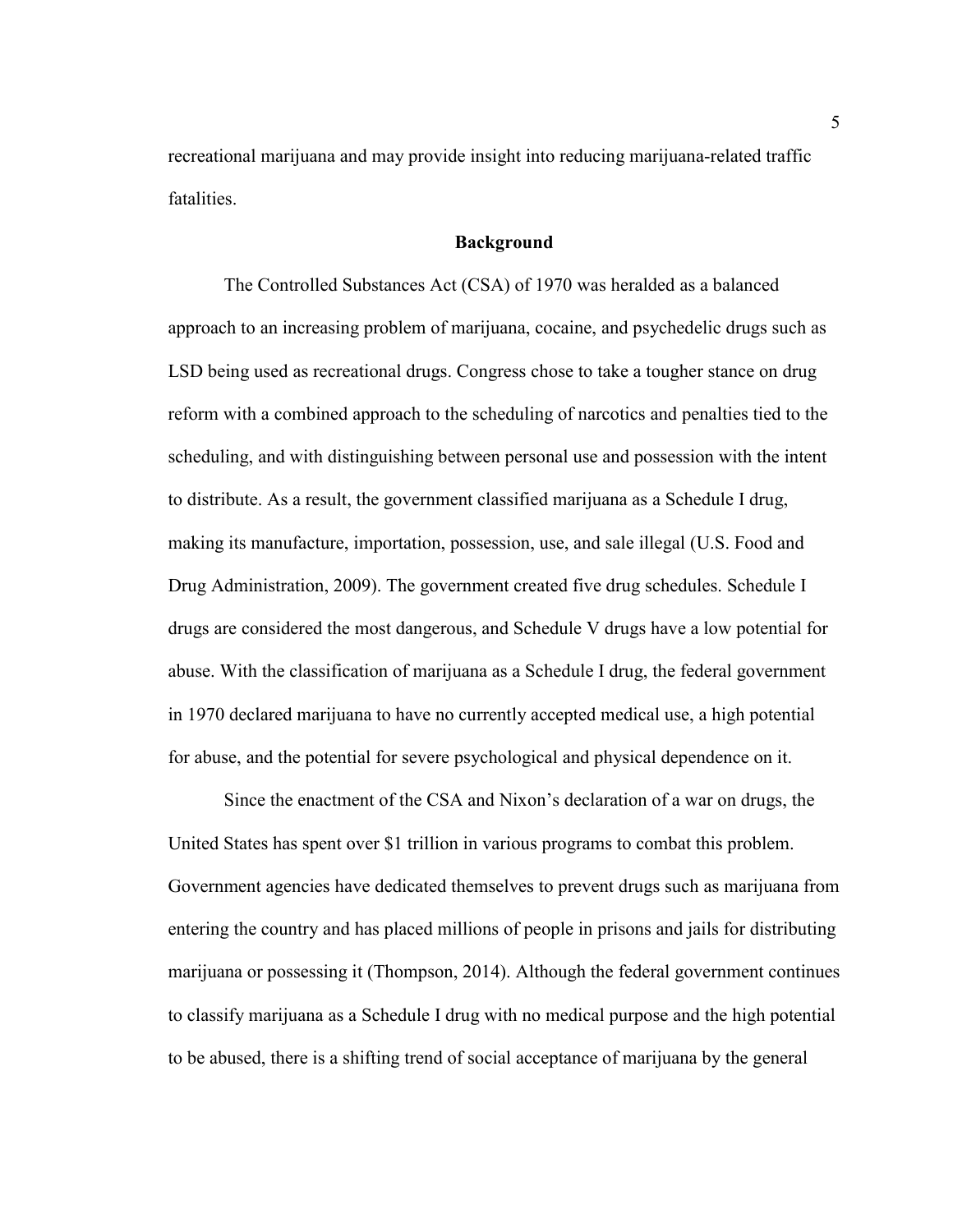public in the United States. Despite the willingness to decriminalize and legalize marijuana use in the State of Washington, the American Medical Association (AMA) continues to view marijuana as a Schedule I drug. The AMA noted that further research into marijuana for medical purposes was necessary if it were to change its stance toward classification as a Schedule I drug, and also noted that the federal government would have to lift restrictions to allow experimental research to be conducted (Fan, 2015).

Over the last several years some states have opted to decriminalize small quantities of marijuana possession to alleviate the growing burden on jails and prisons. Other states have legalized marijuana for medicinal purposes despite the lack of research in this area. According to Leyton (2016), a significant number of risks about marijuana use exist ranging from neurobiological differences within the brain, connectivity, and certain functions. Furthermore, Leyton that posited marijuana might precipitate and accelerate the onset of schizophrenia. However, Leyton also stated that marijuana might have clinical implications for nausea, different types of pain, and patients with multiple sclerosis. Additionally, Leyton noted the difficulty in determining whether marijuana has any other medicinal purpose because most research has relied on anecdotal evidence from patients seeking prescriptions for marijuana. Despite the federal government's classification of marijuana as a Schedule I drug and the lack of empirical studies on marijuana, several states such as Colorado, Washington, Oregon, and Alaska have legalized marijuana for recreational use.

The federal government tasked the National Safety Council (NSC, 2013) with guiding the general public, local, and state governments through their Committee on

6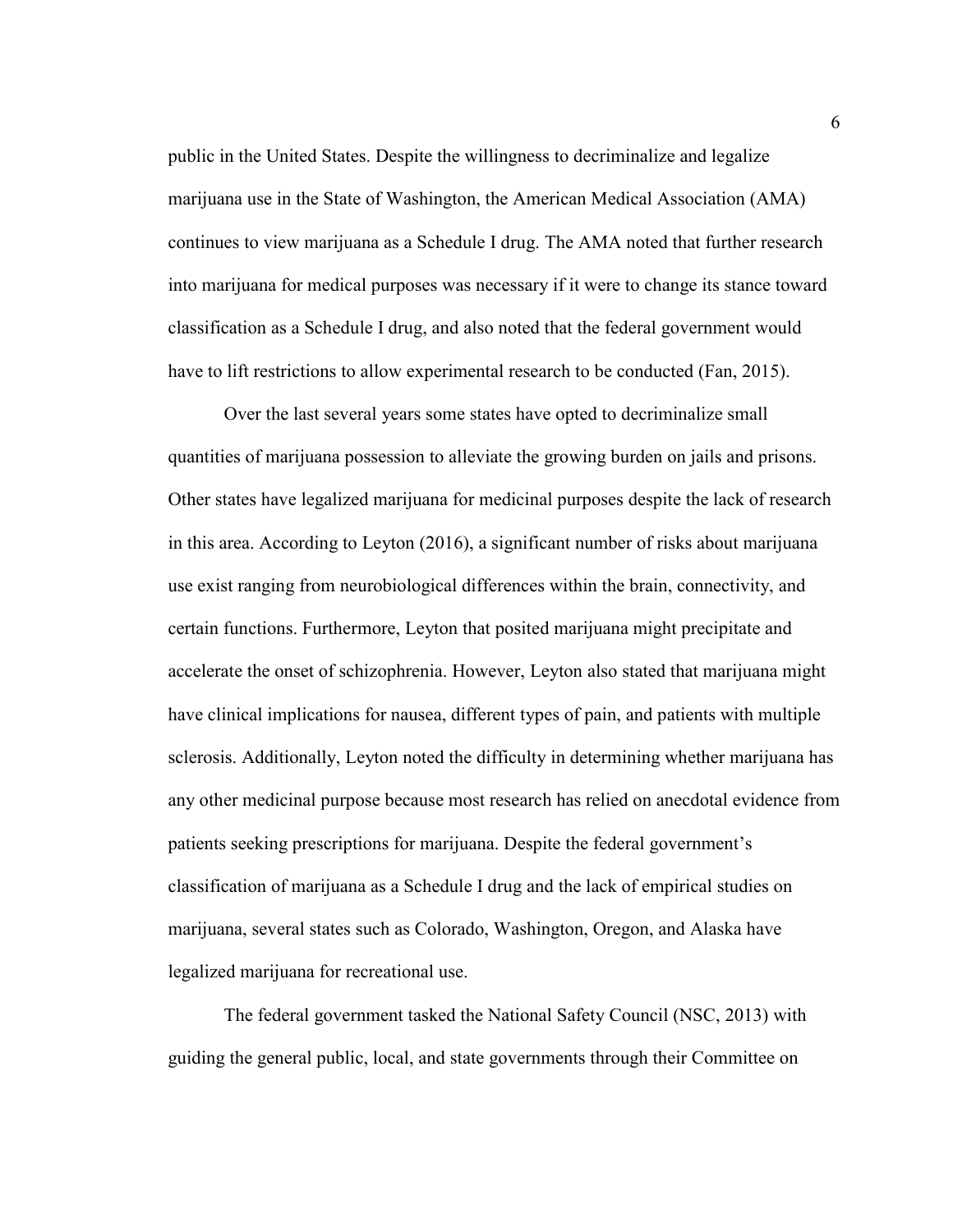Alcohol and Other Drugs. The NSC argued that it was unsafe to operate a motor vehicle or heavy equipment while impaired by marijuana and those who operated motor vehicles or heavy equipment posed an increased risk of death or injury to themselves and others. Bogstrand and Gjerde (2014), noted that when it came to drug-impaired driving, marijuana was found to be the most commonly used illicit drug among impaired drivers. Additionally, further studies have shown that college students viewed smoking marijuana and driving as significantly less dangerous than if they were drinking alcohol and driving (Glascoff, Schrader, & Haddock, 2013). Research also showed that college students were more likely to ride as a passenger with an individual who had smoked marijuana compared to a driver who had been drinking alcohol (Kohn, Saleheen, Borrup, Rogers, & Lapidus, 2014). These studies suggested that marijuana-impaired driving has become more acceptable and viewed as less dangerous than alcohol-impaired driving.

Since Colorado legalized marijuana in 2012, there has been an increase in the number of marijuana-impaired traffic fatalities, while alcohol-impaired traffic fatalities have remained at the same level (Salomonsen-Sautel et al., 2014). Although studies have been conducted on decriminalizing marijuana and shifting attitudes toward marijuana, a gap in the literature exists regarding the relationship between legalization of recreational marijuana and traffic fatalities involving cannabinoids. The current study addressed the relationship between legalized marijuana and traffic fatalities involving cannabinoids. Although Colorado's study showed an increase in marijuana-related fatalities since marijuana commercialization of medical marijuana, limited knowledge exists as to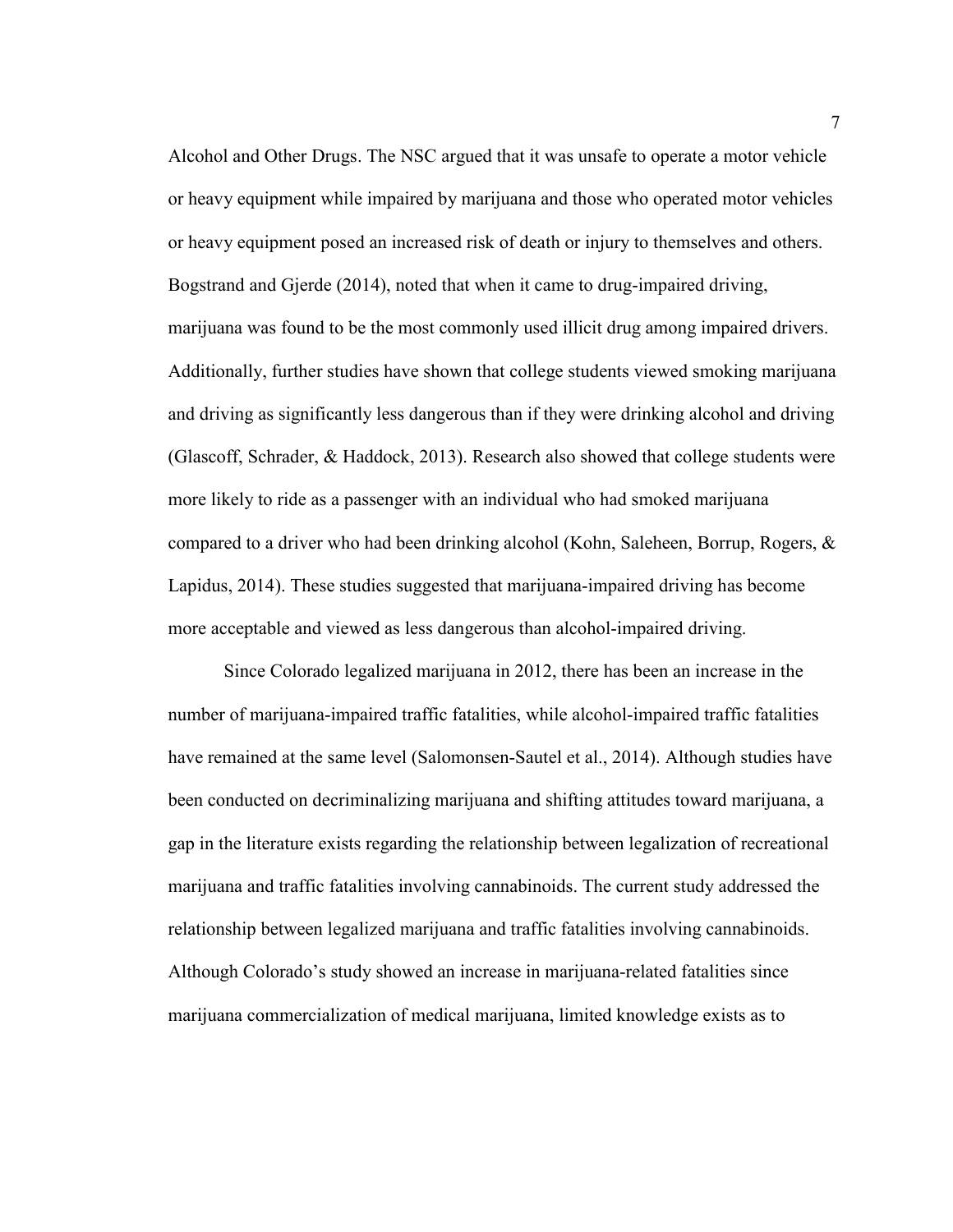whether legislation legalizing recreational marijuana has contributed to an increase in traffic fatalities involving cannabinoids.

#### **Problem Statement**

With several states facing shrinking revenue over the past several years, the legalization of recreational marijuana and its taxation in the State of Washington has gained momentum with legislators and registered voters. The Washington Traffic Safety Commission (WTSC) noted that from 2008 to 2012, there were 1,160 impaired-driverinvolved deaths in the State of Washington. The WTSC further noted that 34% of those deaths involved drug impaired drivers, 40% were impaired by alcohol, and 26% were impaired by both drugs and alcohol. Other studies showed that motorists and in particular teen drivers were more than likely to be driving under the influence of marijuana than alcohol because marijuana has become more acceptable (Freeman, Maxwell, and Davey, 2011; Maxwell, Freeman, and Davey, 2009). Although these results showed the involvement of marijuana in driver fatalities, previously described research studies examined the problem through the context of substance abuse and not underlying decision-making such as marijuana legalization or perceived perceptions of deterrence.

Currently, literature exists with regards to alcohol-impaired driving, but little attention has been given to the relationship between legalized recreational marijuana and traffic fatalities involving cannabinoids. Failure to understand the relationship between recreational marijuana and marijuana-related traffic fatalities may endanger communities. Additionally, other than the loss of life, an increase in marijuana-related traffic fatalities impacts society through socioeconomic costs. The current study addressed whether a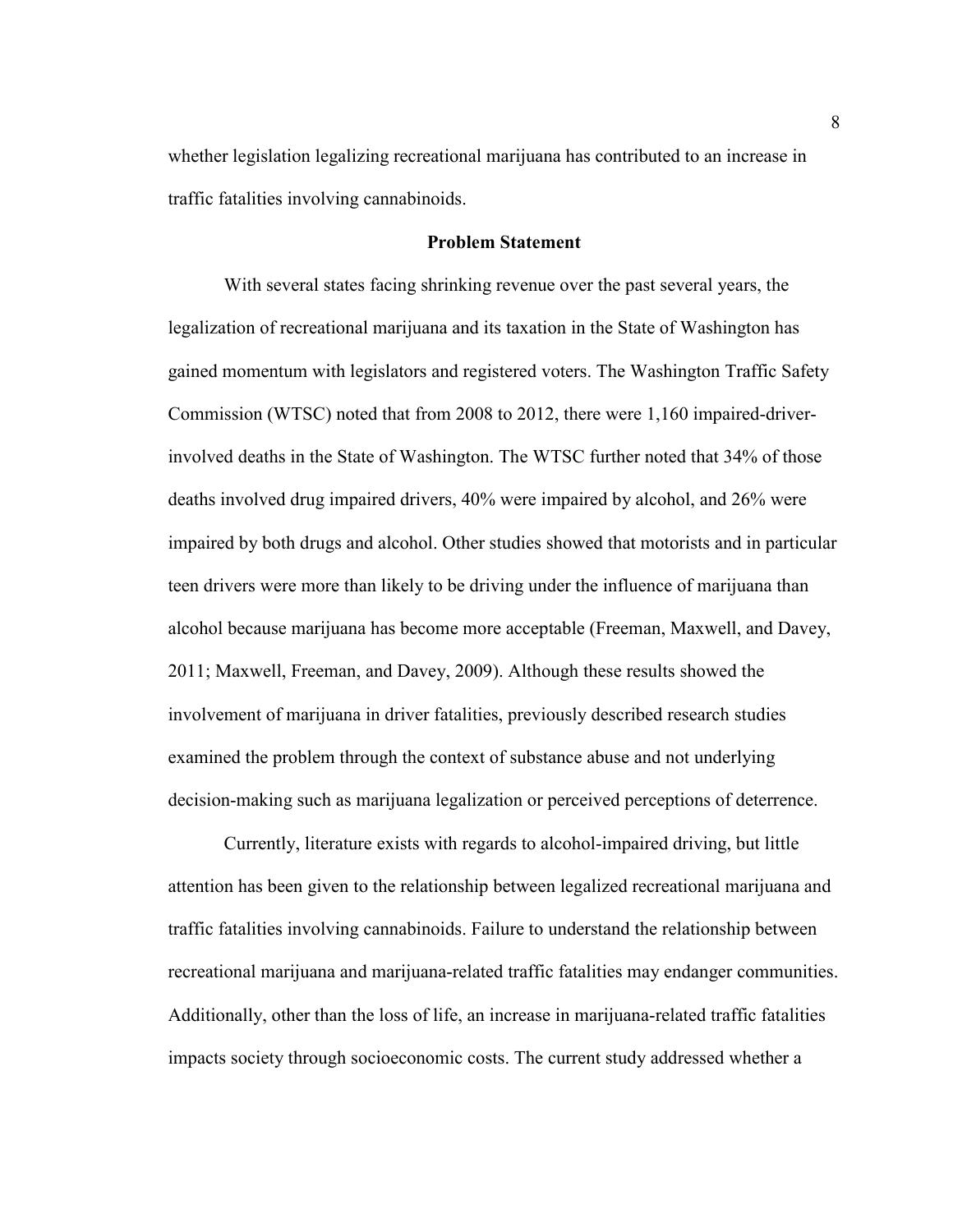relationship exists between marijuana legalization and traffic fatalities involving cannabinoids. The results of this research study may provide valuable information to legislators considering laws to legalize recreational marijuana and strategies to reduce traffic fatalities involving cannabinoids.

#### **Purpose of the Study**

The purpose of this quantitative study was to examine the relationship between the legalization of recreational marijuana and traffic fatalities involving cannabinoids in the State of Washington. The theories of rational choice and perceptional deterrence offered a framework to examine any possible relationship. The quantitative study included a quasi-experimental regression point displacement design to examine the relationship between pre- and postlegalization of recreational marijuana and its impact on marijuana-related traffic fatalities. Publicly available aggregated data from the National Highway Traffic Safety Administration's (NHTSA's) Fatality Analysis Reporting System (FARS) database was collected for this study. The data were analyzed and compared through a pre-post analysis of Initiative-502, in which voters legalized recreational marijuana in the State of Washington in 2012.

#### **Research Questions**

The following questions were used to guide this study to examine the connection between legalized marijuana and traffic fatalities involving cannabinoids in the State of Washington.

RQ1: Does a relationship exist between marijuana legalization and traffic fatalities involving cannabinoids in the State of Washington?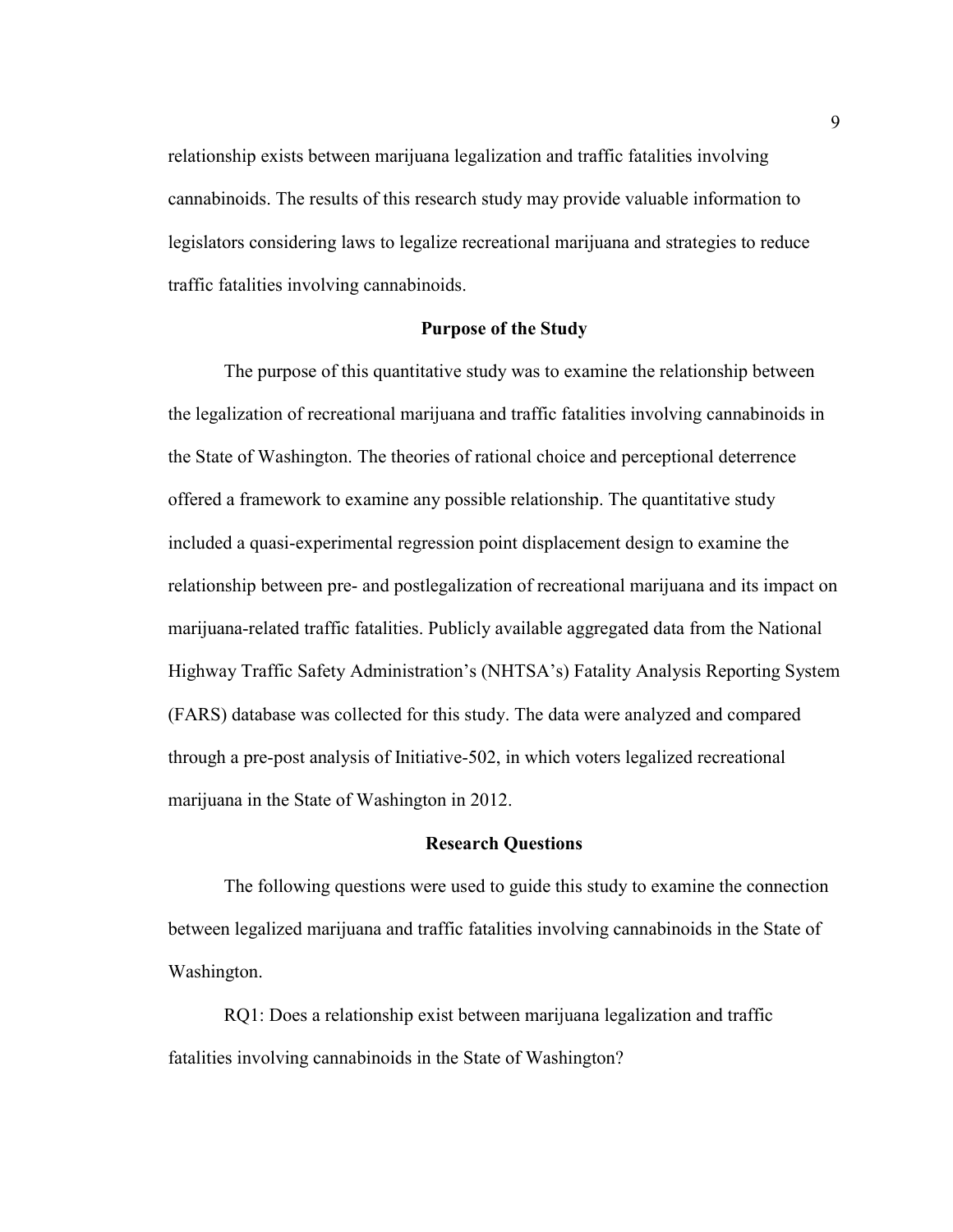RQ2: Does rational choice theory help explain any possible relationship between marijuana legalization and traffic fatalities involving cannabinoids in the State of Washington?

RQ3: Does perceptual deterrence theory help explain any possible relationship between marijuana legalization and traffic fatalities involving cannabinoids in the State of Washington?

*H*a: There is a significant relationship between marijuana legalization and traffic fatalities involving cannabinoids in the State of Washington.

*H*o: There is no significant relationship between marijuana legalization and traffic fatalities involving cannabinoids in the State of Washington.

#### **Theoretical Foundation**

The theory of rational choice and the theory of perceptional deterrence provided a useful criminological and social lens to examine the relationship between variables. The rational choice theory was developed by Cornish and Clarke in 1986 drawing from the traditional approach in which individuals make a conscientious decision to commit a crime. According to Cornish and Clark (as cited in Lilly, Cullen, & Ball, 2011) rational choice theory involves the offender making a deliberate choice, which differs from the traditional social and political contexts through several other theories have been developed. Cornish and Clarke (as cited in Lilly et al., 2011) noted this type of rationality is not perfect. Lilly et al. described the social deviant as a person who made choices based on "limited information, based under pressure, insufficiently planned, and/or attentive only to the immediate risks of apprehension rather than to the long-term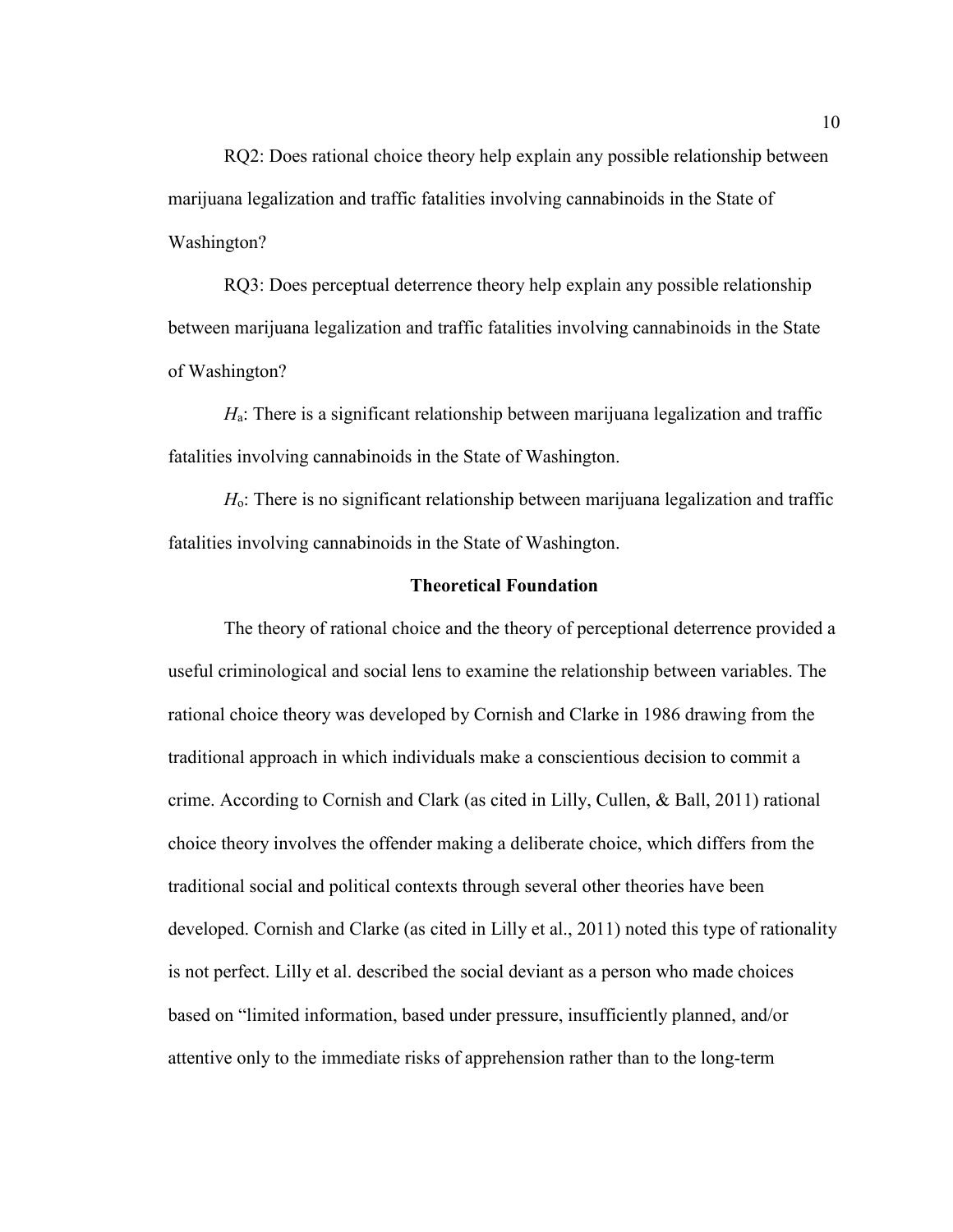consequences of their actions" (p. 342). This approach refers to the classical school of criminology, which views criminals as calculating their actions based on free will and a hedonistic desire (Lilly et al., 2011). The theory of rational choice offered valuable insight regarding why an individual might use marijuana and operate a motor vehicle, a high-risk behavior that leads to traffic fatalities.

The rational choice theory was developed by Monachesi in 1955, who noted an early theory of crime to be a result of free will. Steele (2015) stated that in addition to free will, offenders use a rational decision-making process when committing a crime. Cornish and Clarke (as cited in Lilly et al., 2011) narrowed the scope of this theory and stated that rational choice was limited as offenders weighed satisfying certain needs such as money, status, revenge and pleasure against negative consequences such as being arrested. These underlying factors help to explain the choices an individual makes before his or her decision to drive impaired by marijuana and possibly become involved in a traffic fatality.

Perceptual deterrence theory also follows the classical approach and is similar in roots to rational choice theory. According to perceptual deterrence theory, an offender's decision to commit a crime is not a rational choice but instead is based on the individual's perception of costs versus benefits. Lilly et al. (2011) stated that early research studies indicated that deterrence, such as traditional legal sanctions, was a useful tool when it came to deviant behavior but was limited due to the bivariate variables studied and crosssectional timeframe (Lilly et al., 2011). The current study addressed the relationship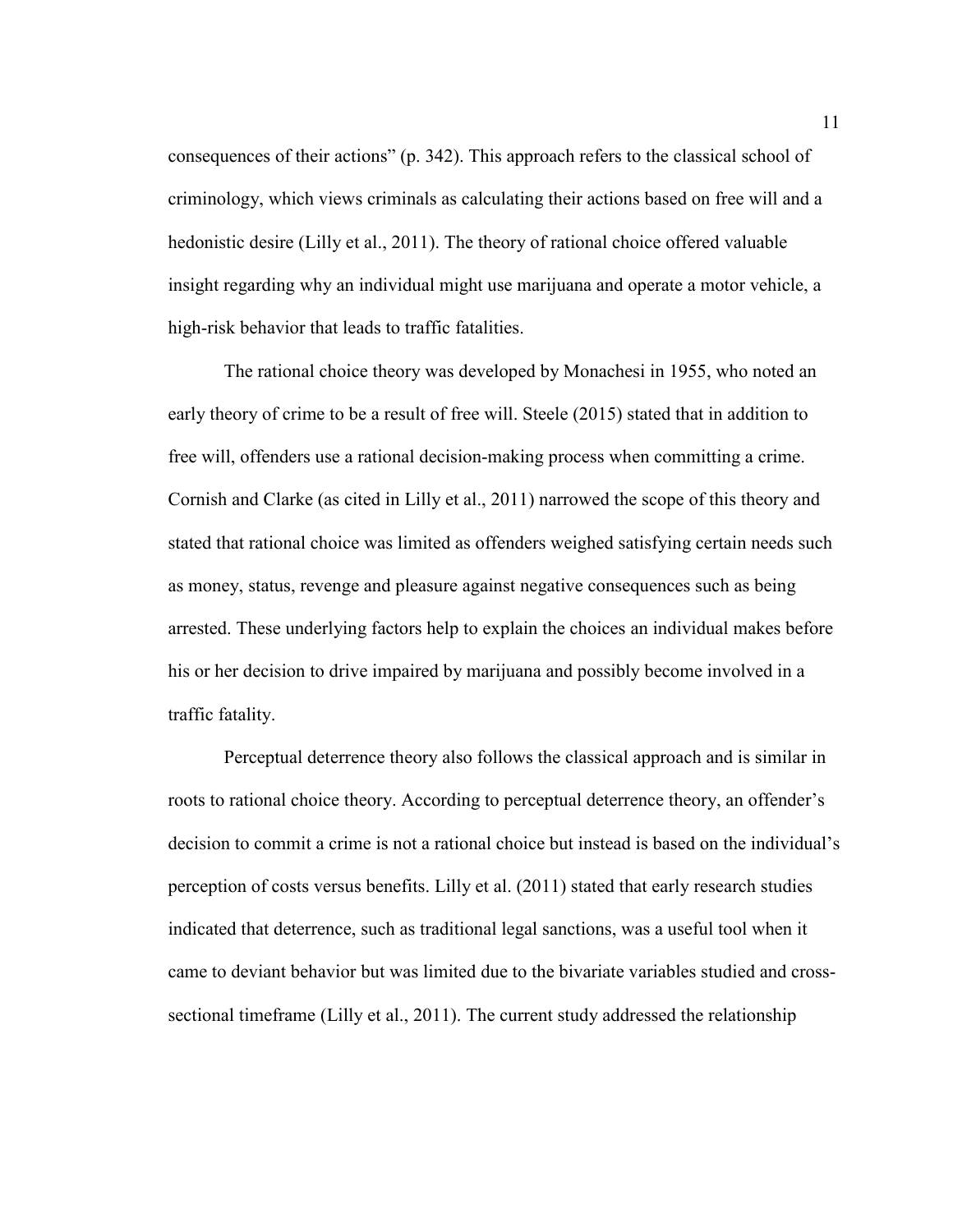between two variables while controlling for additional variables, both pre- and postenactment of I-502.

In 2000, the WTSC (2014) adopted a strategy to reduce the number of traffic deaths and serious injuries on roadways to zero by the year 2030. The WTSC (2014) identified impaired driving as a leading cause of traffic fatalities. Marijuana-impaired driving directly contributes to traffic fatalities, but the relationship between marijuana legalization and traffic fatalities had not been fully explored (WTSC, 2014). As part of their strategy to address impaired driving, the WTSC identified traffic safety emphasis patrols as a viable method to address this problem and partnered with local media to announce specific dates and times these patrols would be operating (WTSC, 2014). The theory of perceptual deterrence explains how the perception of a DUI arrest and punishment for a crime is shaped by the offender and helps provide possible insights to reduce traffic fatalities involving marijuana through legislation and deterrence.

The application of these theories to this study helped me identify factors that shape an individual's decision to operate a vehicle under the influence of marijuana. Rational choice theory and perceptual deterrence theory both advanced the criminological context necessary to examine whether a relationship existed between legalized recreational marijuana and traffic fatalities involving cannabinoids. The underlying theoretical focus of these two theories helped me explain the situational dynamics the offender was presented with and the choices he or she made based on a bounded rationality and perceptual deterrence at the time of driving impaired by marijuana.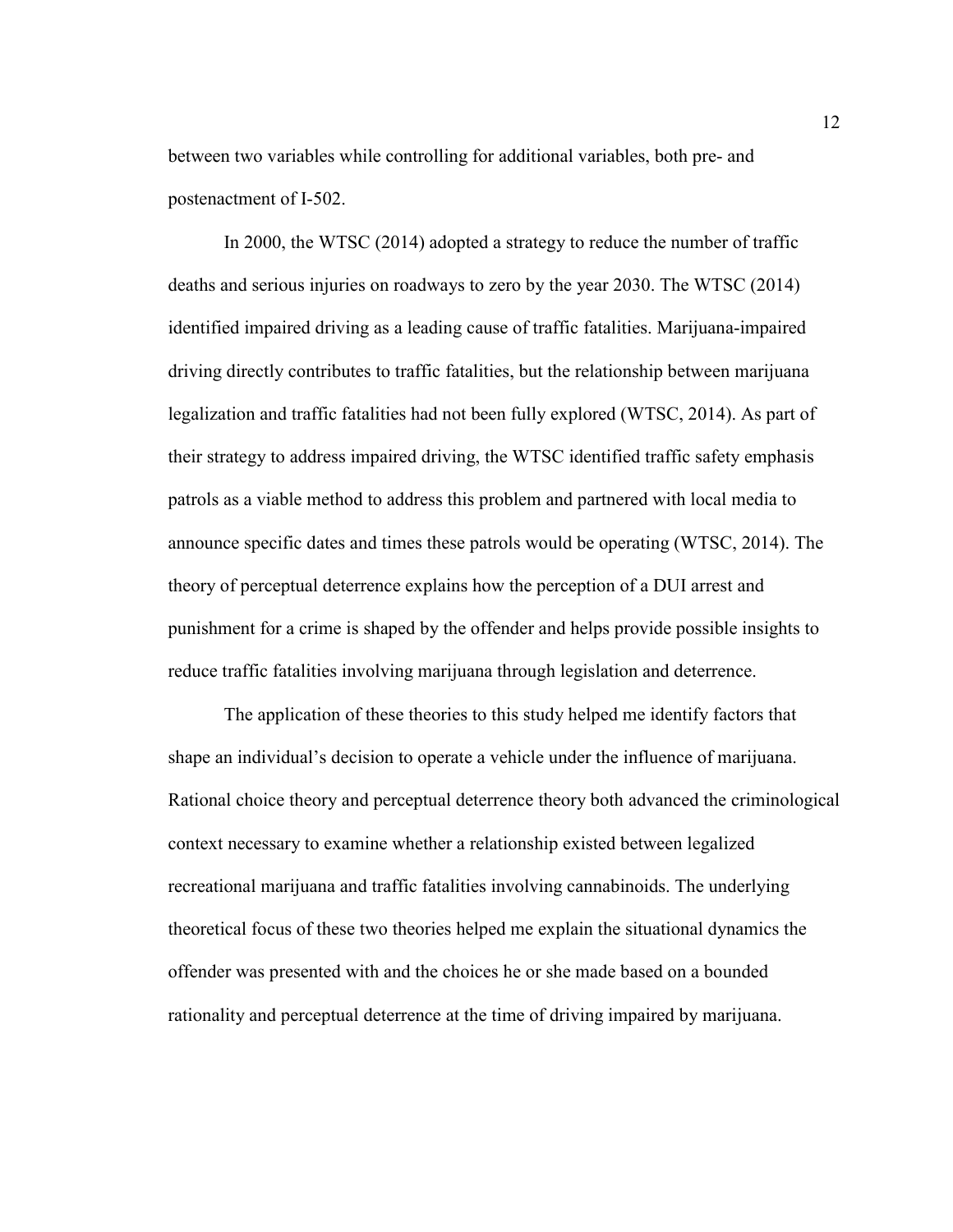#### **Nature of the Study**

I chose a quantitative quasi-experimental approach using publicly available aggregated data collected by law enforcement agencies and submitted to the NHTSA's FARS. A quantitative approach is consistent with examining the relationship between the dependent variable of traffic fatalities involving cannabinoids and the independent variable of legalized recreational marijuana. Control variables including breath alcohol concentration (BrAC), blood alcohol content (BAC), cocaine, heroin, PCP, methamphetamine, prescription drugs, and other chemical substances, individual drugs, or metabolites were accounted for as a poly-drug combination. Marijuana poly-drug combinations were considered as raising the risks associated with traffic fatalities. This quasi-experimental quantitative study included data from pre-Initiative-502 and post-Initiative-502 to determine whether there had been an increase in traffic fatalities involving cannabinoids as a direct result of legalizing recreational marijuana. I used a regression point displacement design, a variation of the quasi-experimental method, which was well suited for analyzing public policy research problems.

The justification for using a quasi-experimental design was the fact that I had no control over when and to whom the stimuli of recreational marijuana was introduced, unlike a true experimental research design. Traffic fatalities rely on blood and urine toxicology to help determine impairment, but the manner in which impairment is defined, tested, and analyzed varies from state to state. The collected data were aggregated, publicly available secondary data collected through FARS, which has a standardized approach for collection and analysis and is the best resource for data to determine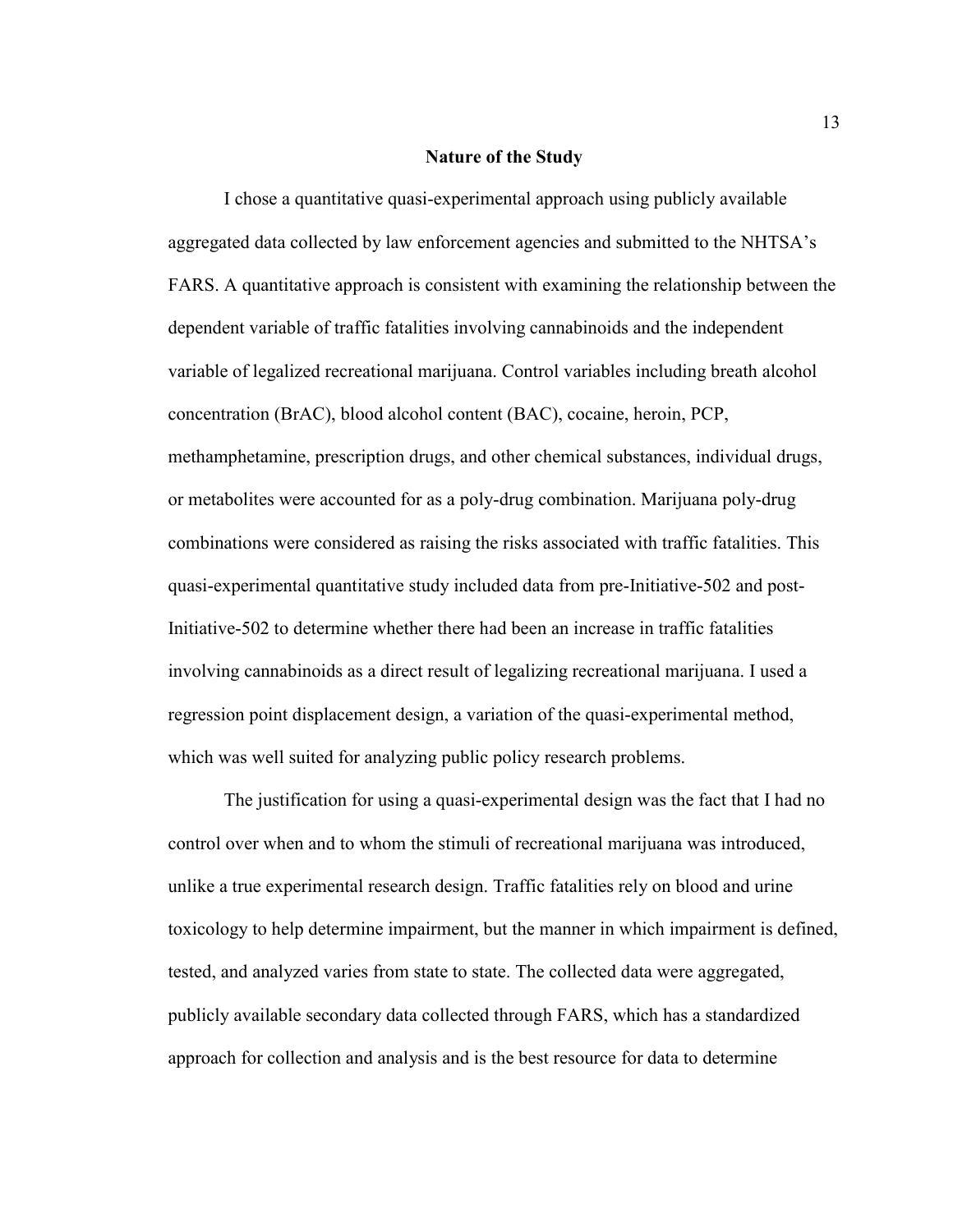whether marijuana legalization has influenced traffic fatalities involving cannabinoids. The quasi-experimental design is appropriate in determining whether a relationship exists between the two variables while controlling for others. The control group was drawn from the entire population of each state, and although the design was not a true experimental design, the available aggregated data and method were appropriate for analyzing policy and treatment impacts on a particular group.

#### **Definitions**

*Driving under the influence (DUI)*: For the purpose of this study, driving under the influence was defined by Washington State Legislature (2016) as:

RCW 46.61.502 - Driving under the influence.

(1) A person is guilty of driving while under the influence of intoxicating liquor, marijuana, or any drug if the person drives a vehicle within this state: (a) And the person has, within two hours after driving, an alcohol concentration of 0.08 or higher as shown by analysis of the person's breath or blood made under RCW 46.61.506; or

(b) The person has, within two hours after driving, a THC concentration of 5.00 or higher as shown by analysis of the person's blood made under RCW 46.61.506; or

(c) While the person is under the influence of or affected by intoxicating liquor, marijuana, or any drug; or

(d) While the person is under the combined influence of or affected by intoxicating liquor, marijuana, and any drug.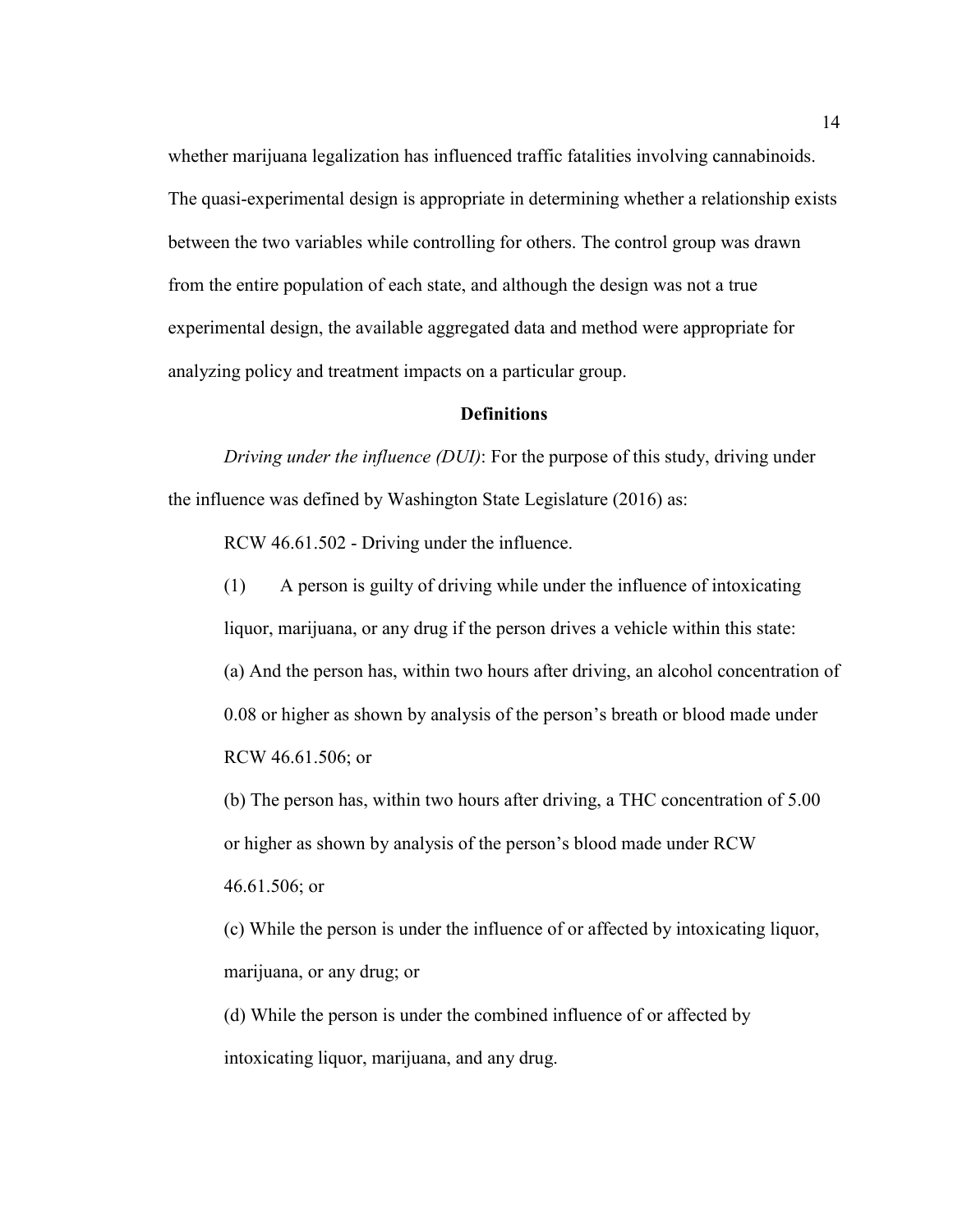(2) The fact that a person charged with a violation of this section is or has been entitled to use a drug under the laws of this state shall not constitute a defense against a charge of violating this section.

 $(3)(a)$  It is an affirmative defense to a violation of subsection  $(1)(a)$  of this section, which the defendant must prove by a preponderance of the evidence, that the defendant consumed a sufficient quantity of alcohol after the time of driving and before the administration of an analysis of the person's breath or blood to cause the defendant's alcohol concentration to be 0.08 or more within two hours after driving. The court shall not admit evidence of this defense unless the defendant notifies the prosecution prior to the omnibus or pretrial hearing in the case of the defendant's intent to assert the affirmative defense.

(b) It is an affirmative defense to a violation of subsection (1)(b) of this section, which the defendant must prove by a preponderance of the evidence, that the defendant consumed a sufficient quantity of marijuana after the time of driving and before the administration of an analysis of the person's blood to cause the defendant's THC concentration to be 5.00 or more within two hours after driving. The court shall not admit evidence of this defense unless the defendant notifies the prosecution prior to the omnibus or pretrial hearing in the case of the defendant's intent to assert the affirmative defense.

(4)(a) Analyses of blood or breath samples obtained more than two hours after the alleged driving may be used as evidence that within two hours of the alleged driving, a person had an alcohol concentration of 0.08 or more in violation of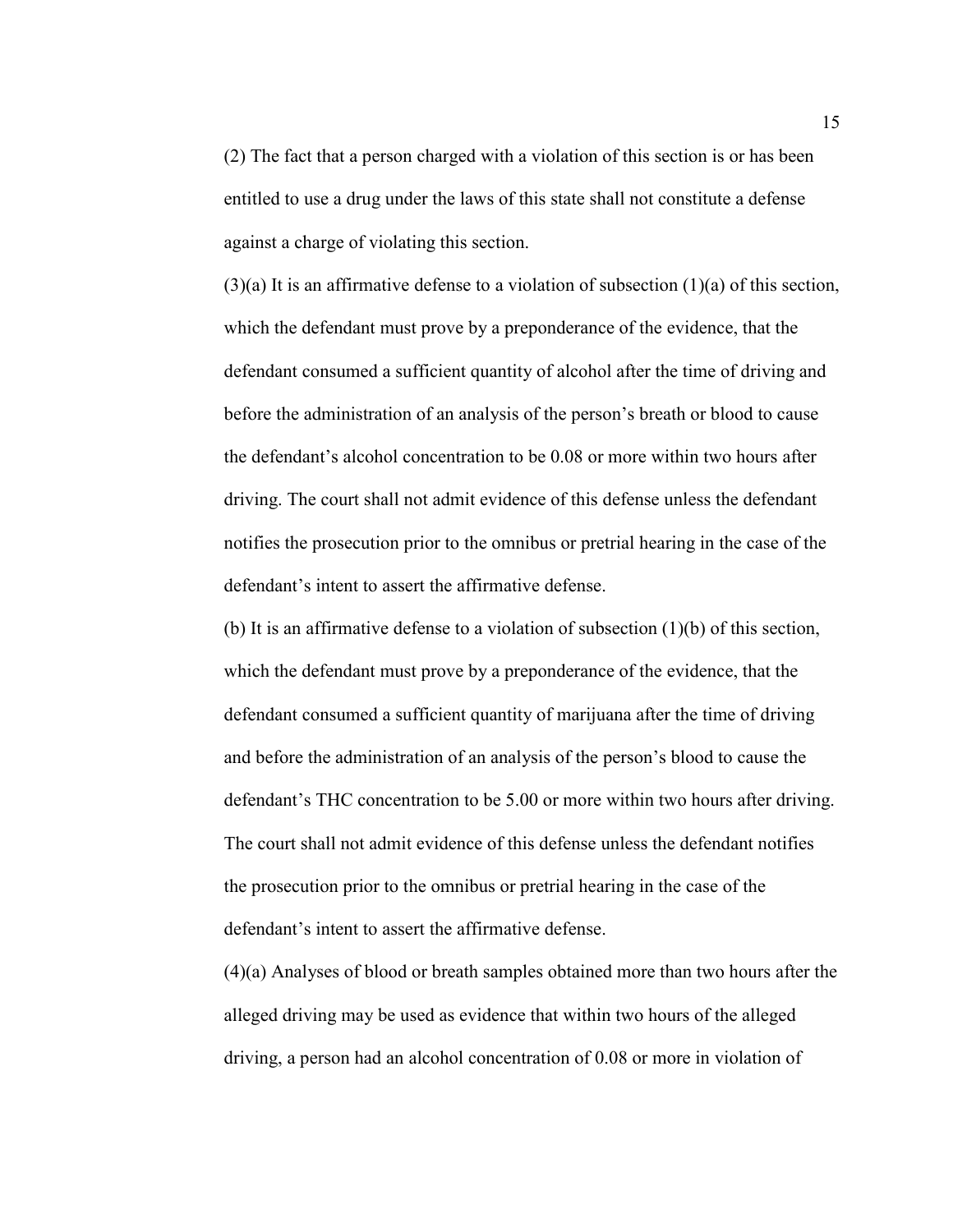subsection  $(1)(a)$  of this section, and in any case in which the analysis shows an alcohol concentration above 0.00 may be used as evidence that a person was under the influence of or affected by intoxicating liquor or any drug in violation of subsection  $(1)(c)$  or  $(d)$  of this section.

(b) Analyses of blood samples obtained more than two hours after the alleged driving may be used as evidence that within two hours of the alleged driving, a person had a THC concentration of 5.00 or more in violation of subsection (1)(b) of this section, and in any case in which the analysis shows a THC concentration above 0.00 may be used as evidence that a person was under the influence of or affected by marijuana in violation of subsection (1)(c) or (d) of this section.

(Washington State Legislature, RCW 46.61.502, 2016)

*Legalized marijuana*: For the purposes of this study, legalized marijuana possession was defined by Initiative-502 and regulated by the Washington State Liquor and Cannabis Board (2015) as follows:

Individuals 21 years of age or older are legally authorized to possess and use:

- One ounce of usable marijuana
- 7 grams of marijuana concentrate/extract for inhalation
- 16 ounces of marijuana infused product in solid form
- 72 ounces of marijuana infused product in liquid form
- Marijuana-related drug paraphernalia. (para. 6)

*Marijuana*: For the purposes of this study, "marijuana or marihuana means all parts of the plant Cannabis, whether growing or not, with a THC concentration greater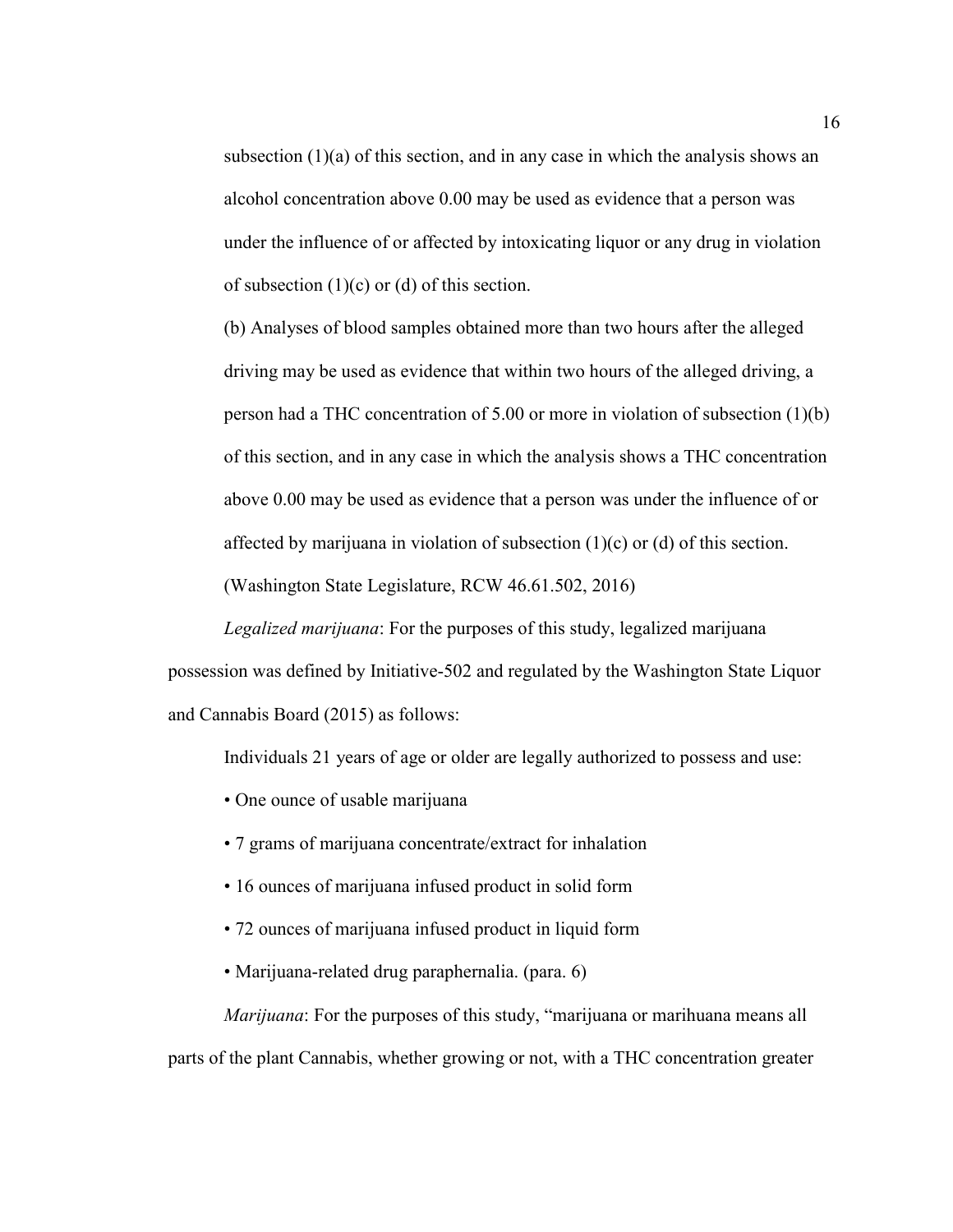than 0.3 percent on a dry weight basis; the seeds thereof; the resin extracted from any part of the plant; and every compound, manufacture, salt, derivative, mixture, or preparation of the plant, its seeds or resin. The term does not include the mature stalks of the plant, fiber produced from the stalks, oil or cake made from the seeds of the plant, any other compound, manufacture, salt, derivative, mixture, or preparation of the mature stalks (except the resin extracted therefrom), fiber, oil, or cake, or the sterilized seed of the plant which is incapable of germination" (Washington State Legislature, 2018, para. 1).

*Other variables*: For the purpose of this study, the control variables were alcohol, cocaine, heroin, LSD, methamphetamine, morphine, and over-the-counter and prescription drugs within a poly-drug combination as determined by the Washington State Toxicology Laboratory. These variables were controlled for through the regression point displacement design.

*Traffic fatalities involving cannabinoids*: For the purpose of this study, a traffic fatality involving cannabinoids included all fatalities in which the presence of cannabinoids was determined and any marijuana poly-drug combination.

#### **Assumptions**

Washington State Legislature (2016) stated that a driver is driving under the influence of marijuana if the driver has within two hours after driving a THC concentration of 5.00 nanograms per milliliter (NG/ML) of whole blood or higher (Washington State Legislature, RCW 46.61.502, 2016). A certified peace officer within the State of Washington must have probable cause to arrest an individual for driving under the influence. Probable cause for a DUI arrest may be based on a combination of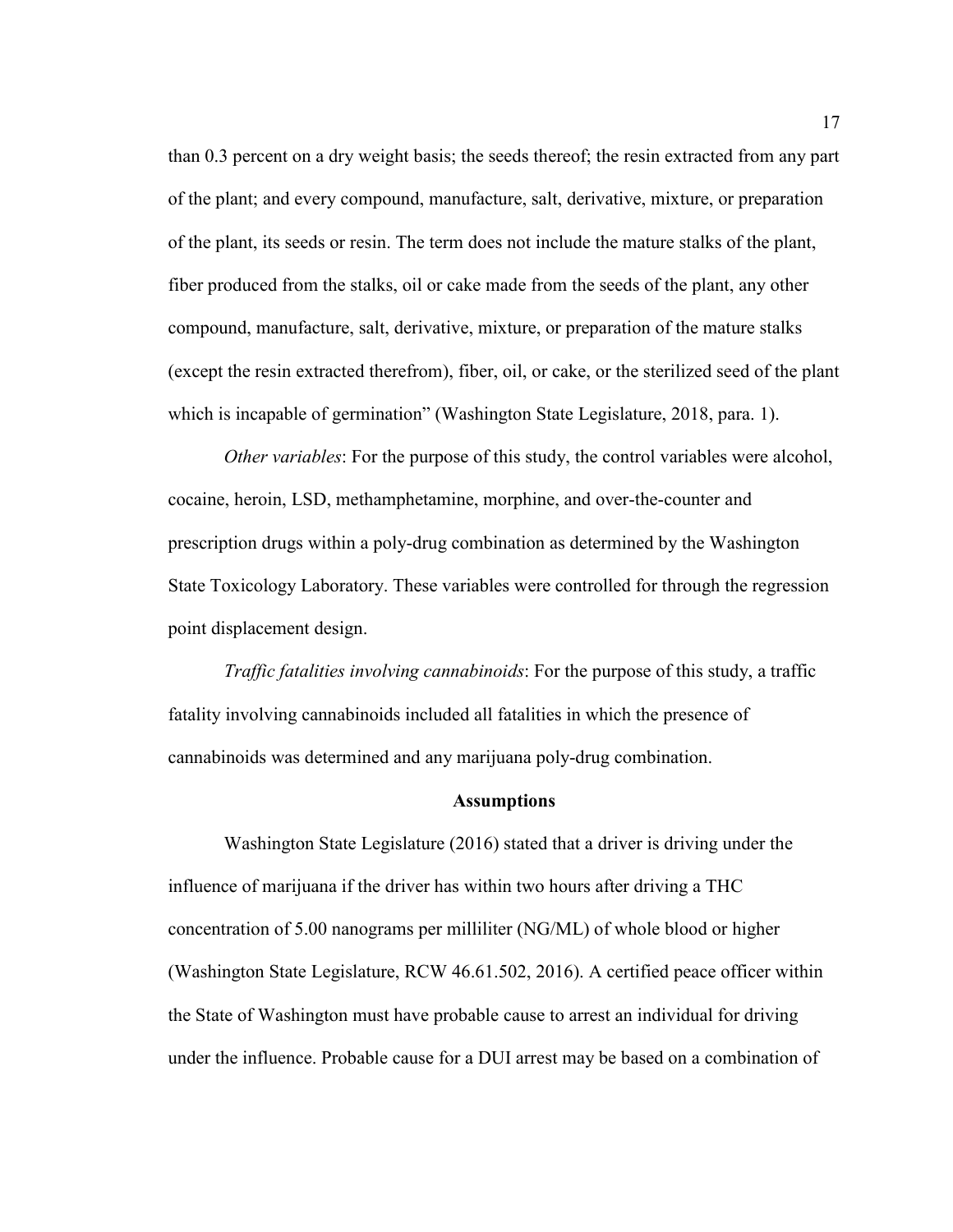observations such as the vehicle in motion, the driver's statements and admissions, a standardized field sobriety testing (SFST), advanced roadside impaired drug evaluation (ARIDE), and evaluation by a drug recognition expert (DRE). Although a trained officer may be able to determine marijuana-impaired driving and make an arrest, thereby taking the high risk driver off the road, determining if impairment is the cause of a fatality is slightly more difficult as states have different marijuana laws, testing, and collection of data. One state may test for the presence of THC compared to another stated that tests for the level of THC. However, the control group comprised those states where recreational marijuana is illegal and where cannabinoids were present in the decedent.

Contributing variables such as the availability of marijuana geographically and by cost, marijuana absorption rates, differing levels of THC concentration of marijuana, roadway design, and vehicle safety devices potentially contributed to traffic fatalities involving cannabinoids. However, for the purpose of this study, blood and urine draws provided unique insight whether the individual had the presence of cannabinoids within his or her system. Washington State has a specific definition of per se impairment that requires a driver to have a specific level of Delta-9 THC in their system to be determined as driving under the influence of marijuana, whereas as Oregon State uses impairment to define marijuana-impaired DUI. The per se differences within those states where recreational marijuana is legal, potentially impact traffic fatalities by discouraging marijuana-impaired driving through a zero tolerance of THC.

In comparison to a decedent, an arrestee once arrested undergoes a DUI booking process and is requested to submit to a breath test to determine his or her alcohol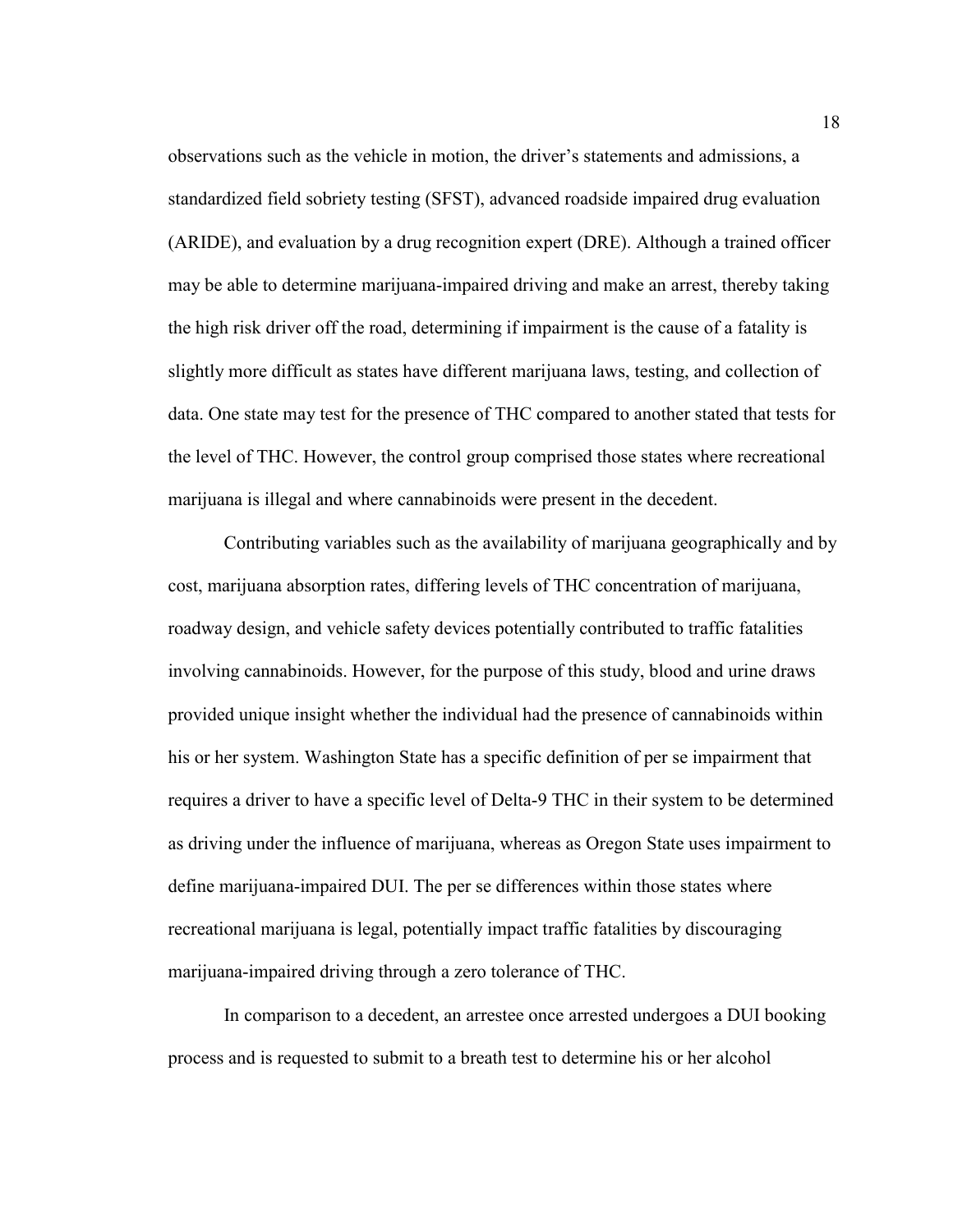concentration. I assumed that poly-drug use would occur where alcohol and marijuana impairment and/or other drugs were present. Furthermore, I acknowledged that if the alcohol concentration in an arrestee's breath test was .08 or more, a blood draw conducted by a search warrant may not have been conducted by the arresting officer, thereby missing other contributing impairment factors. It is possible that if indicators of alcohol were present during a fatality, poly-drug combinations may have been missed.

I also noted that marijuana poly-drug combinations were potentially aggregated as part of the testing for the presence in control groups. Wood and Salomonsen-Sautel (2016) noted that policymakers accepted the per se level of 5.00 ng/ml of THC as a compromise between toxicologists concerned about the safety of the general public about impairment and marijuana advocates arguing that the THC level is too strict. Additionally, the use of poly-drug combinations was prevalent and made it difficult to determine underlying causes of traffic fatalities (Wood & Salomonsen-Sautel, 2016). Despite the possible poly-drug combination and lower level of THC, I also acknowledged that the time between the traffic fatality and the blood draw may have been several hours. The time delay may have resulted in a lower THC level than the designated per se level but still presented a factor regarding impairment of the driver.

#### **Limitations**

 I used a quasi-experimental multiple time series design. The rationale for using this design was based on the collection of publicly available aggregated secondary data from traffic fatalities involving cannabinoids pre and post I-502 legalizing marijuana in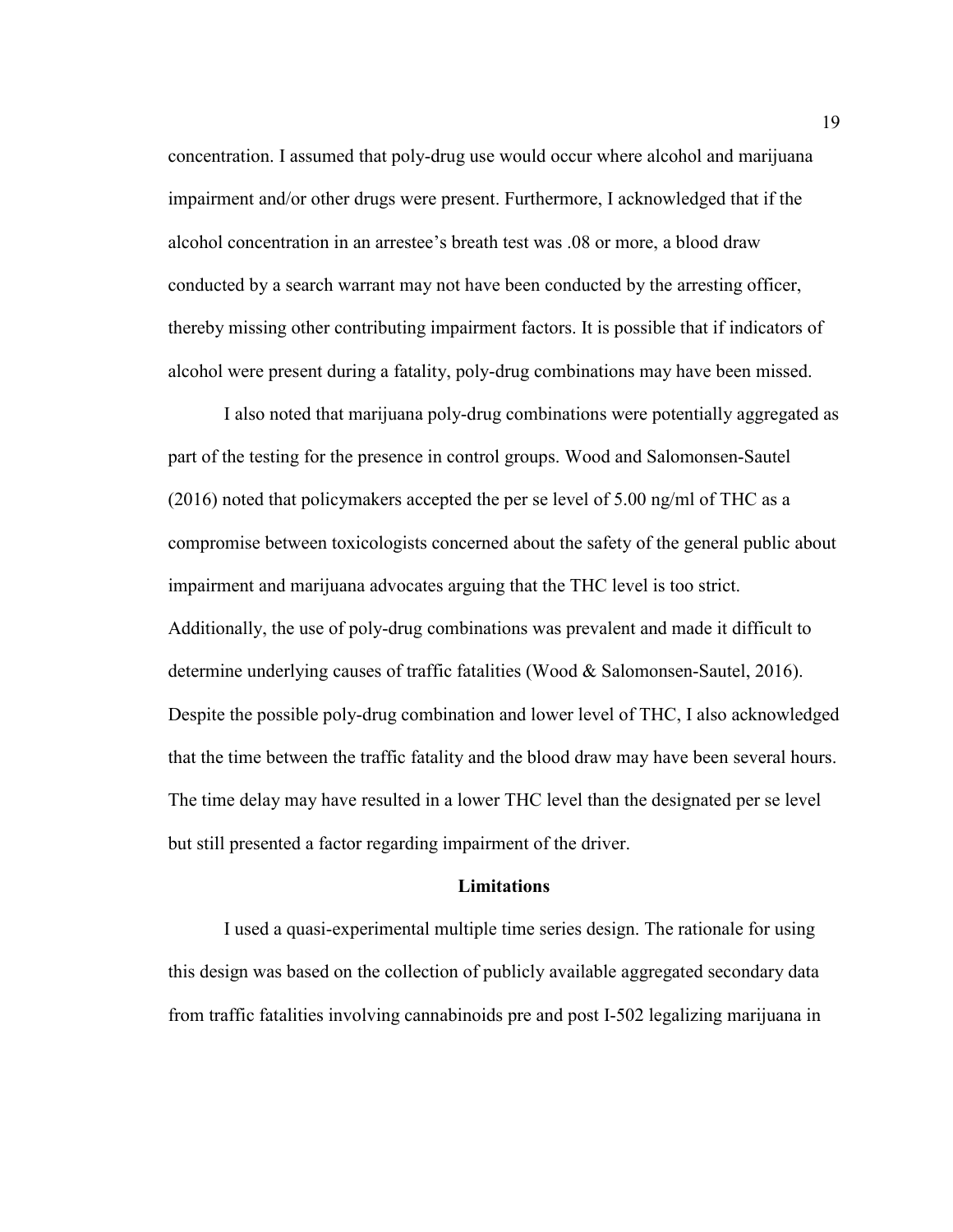Washington State. Although similar to the pre- and posttest design, this research design included annually aggregated data collected from NHTSA's FARS.

 Another limitation of the quasi-experimental design is the inability of the researcher to use random assignments of individuals to particular groups. In this study, I collected secondary data to measure traffic fatalities involving cannabinoids. Dimitrov and Rumrill (2003), noted that quasi-experimental multiple time series designs are widely used in comparing nonrandomized groups resulting from both a pre- and postexperimental change. A fundamental difference between experimental and quasiexperimental designs is the experimental design is stronger in internal validity.

Three specific threats to internal validity existed in the study, namely history, maturation, and statistical regression. These threats to internal validity were mitigated through the grouping of aggregated data over a protracted period, thereby strengthening the design and validity of the regression point displacement design. Maxfield and Babbie (2011) stated that careful administration of control variables and identification of these specific threats allows the researcher to account for them. Lastly, I also recognized my professional biases and experiences as a law enforcement officer in the course of this study. I mitigated this bias by using publicly available, aggregated secondary data, criminological theories, and scientific and theoretical analysis.

#### **Significance**

This study was unique due to the relatively recent legislation enacted by voters to legalize recreational marijuana in the State of Washington. At the time of study, there had been limited research in this area due to the small number of states in which recreational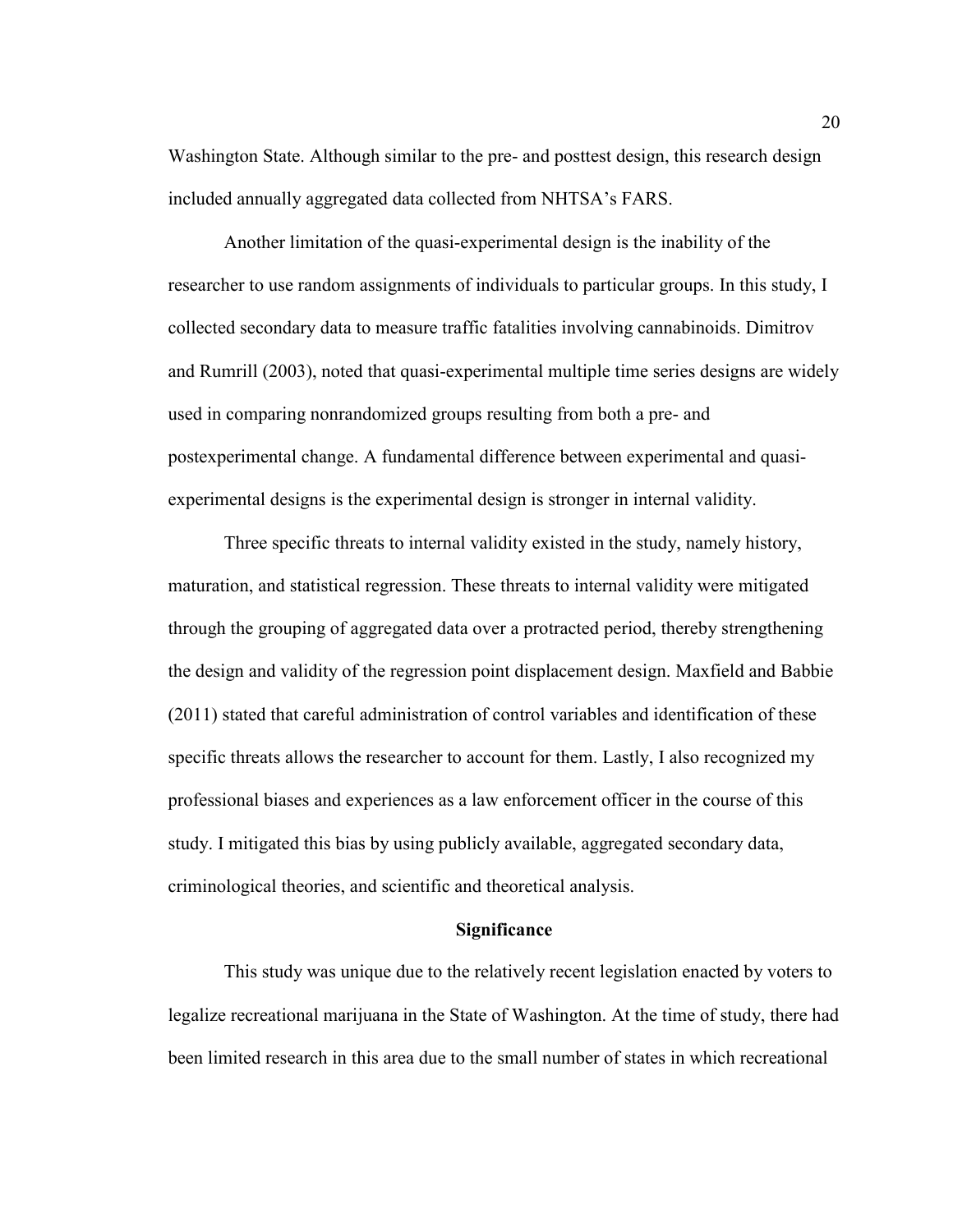marijuana has been legalized and varying per se laws for marijuana-impaired driving. Although studies have shown marijuana-impaired driving has significantly impacted traffic accidents and fatalities in the State of Colorado, findings were based on legalization of medical marijuana commercialization. Additionally, there was limited research on the possible relationship between marijuana legalization and traffic fatalities involving cannabinoids in Washington State (NHTSA, 2015; Pollini et al., 2015; Salomonsen-Sautel, et al. 2014;). Advocates presented Initiative-502 as a way to reduce costs for law enforcement agencies while generating tax revenue that would provide marijuana education, substance abuse counseling, and a health plan. No additional funding was provided to law enforcement to address any additional impact on the criminal justice system such as marijuana-impaired driving enforcement or investigations of traffic fatalities involving cannabinoids (Archambault et al., 2013).

The results of this study may provide legislators and key stakeholders with valuable insights about marijuana legalization and traffic fatalities involving cannabinoids. Furthermore, this study may help administrators address a fiscal policy change to provide valuable marijuana detection training to law enforcement officers and increase emphasis patrols in partnership with key stakeholders from the perspective of perceptual deterrence. This study promoted positive social change through informed decision-making in legislative policy, where a void currently exists to address how the criminal justice system can effectively address marijuana-impaired driving, a dangerously high risk behavior, which leads to traffic fatalities involving cannabinoids. Lastly, this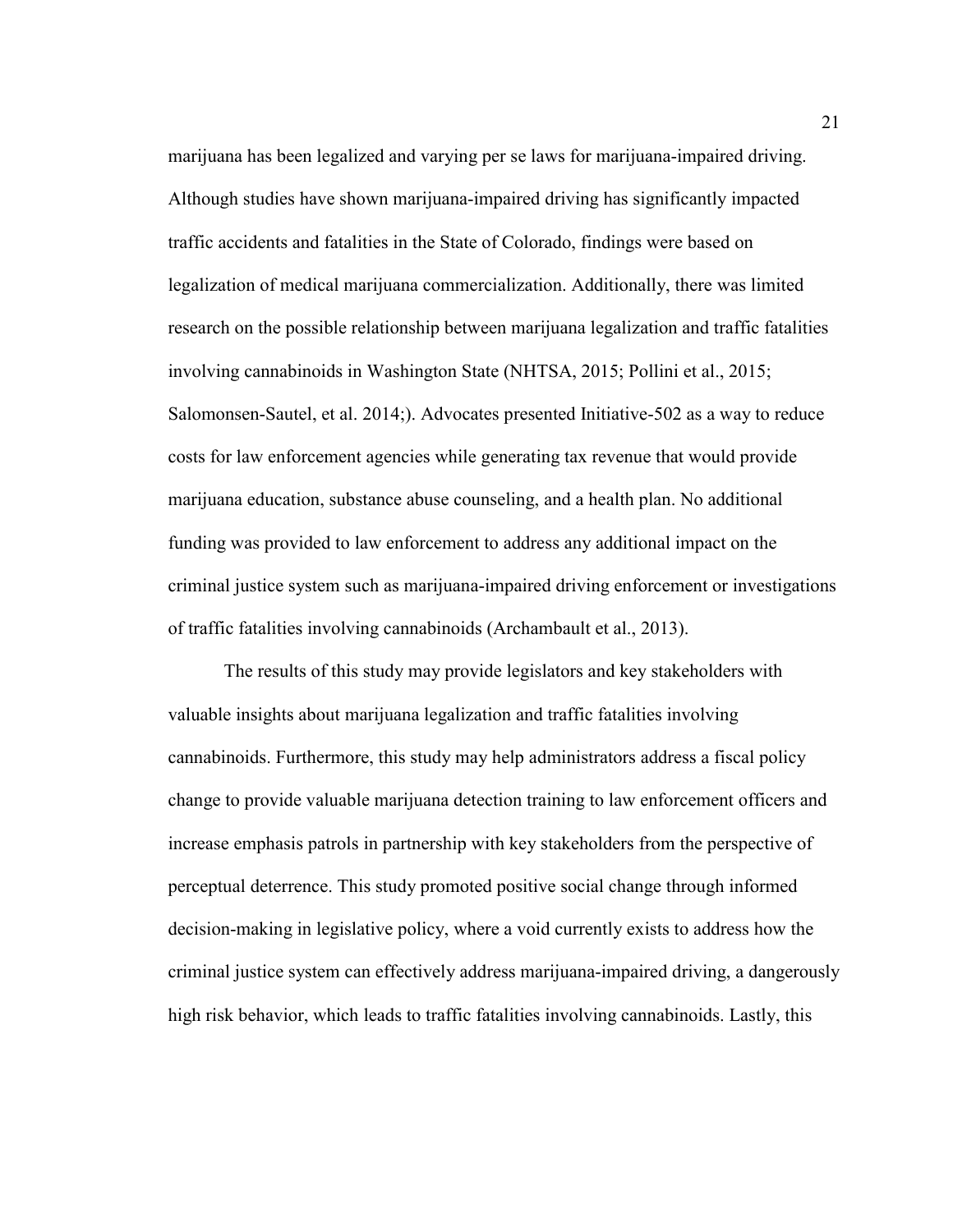study contributed to the existing body of knowledge where limited research currently exists due to the small number of states where recreational marijuana has been legalized.

#### **Summary**

Since the CSA of 1970, marijuana was classified as a Schedule I drug, indicating it is a highly dangerous drug with no currently accepted medical use, as well as a high potential for abuse by users, with potentially severe psychological as well as physical dependence on it. Although the federal government's stance on marijuana was to criminalize this drug, some states have enacted legislation to allow the drug to be used for medicinal purposes despite its Schedule I classification and the American Medical Association's continued support of marijuana's classification. Other states have enacted legislation to decriminalize marijuana and make its possession a civil infraction with a monetary penalty instead of the misdemeanor crime. Recently, with several states facing fiscal dilemmas, marijuana advocates have posited legalizing marijuana and regulating cultivation, sales, and possession similar to their state's liquor laws thereby generating tax revenue for the state.

Voters in Washington State enacted Initiative-502 in November of 2012, legalizing recreational marijuana. Marijuana advocates posited the state would receive approximately \$2 billion during the first 6 years from tax revenue and would free up limited resources for law enforcement, the judicial system, and corrections (Archambault et al., 2013). The initiative was designed to direct tax revenue toward a health plan, marijuana education, and substance abuse counseling. This study addressed the possible relationship between marijuana legalization and traffic fatalities involving cannabinoids,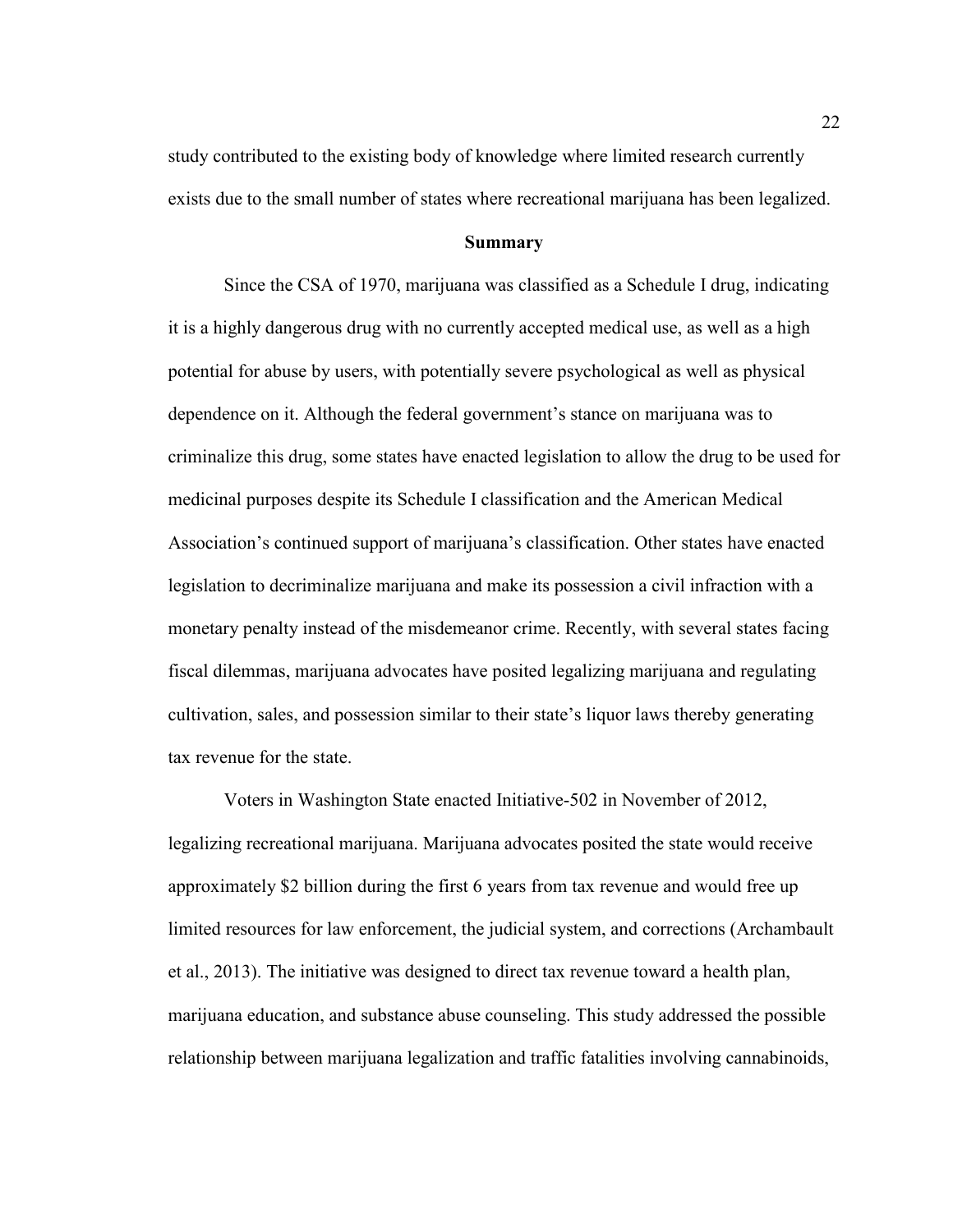which may help legislators and public policy administrators develop a comprehensive approach to reducing marijuana-related traffic fatalities and improving the safety of citizens in communities.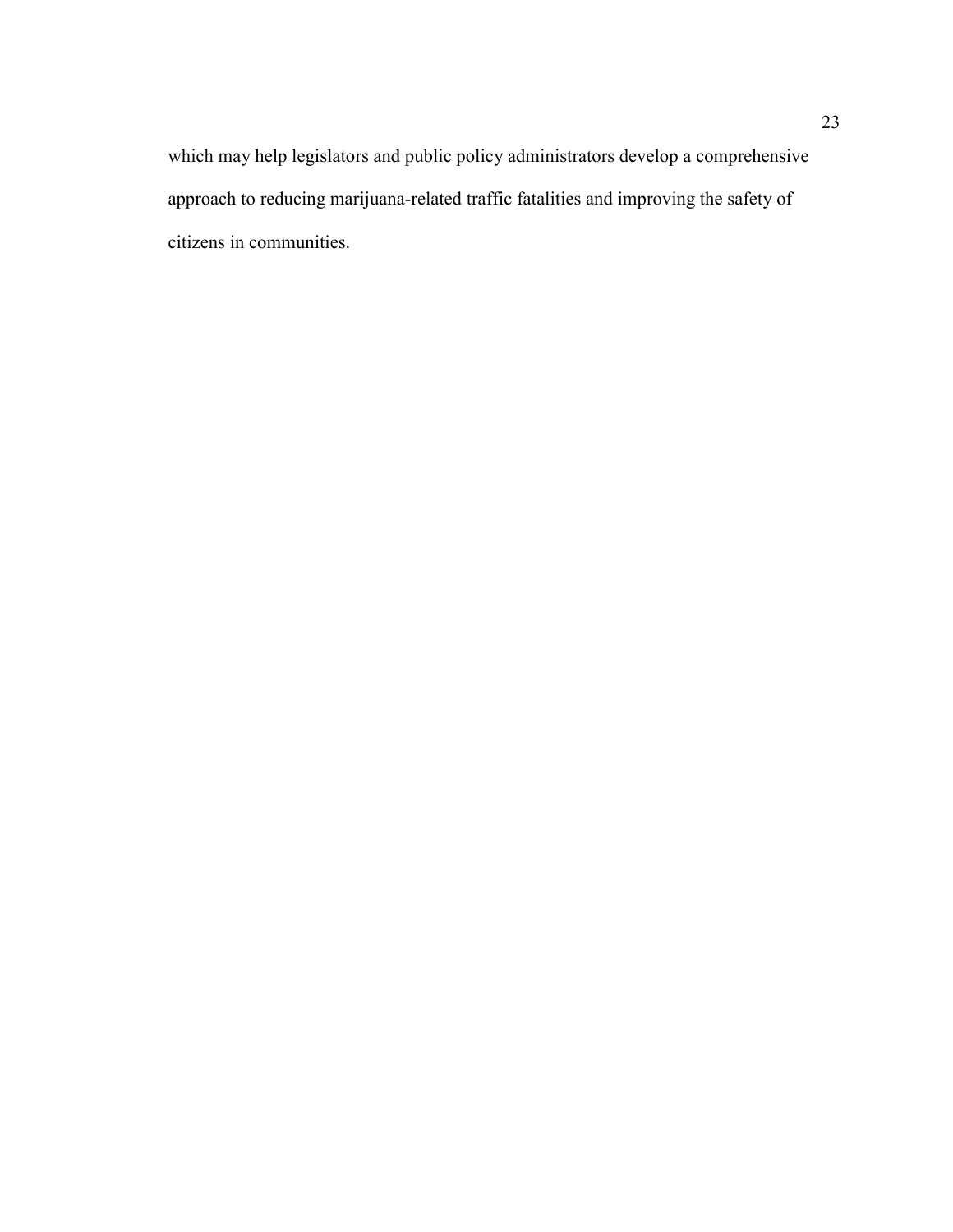#### Chapter 2: Literature Review

 The 91st U.S. Congress passed into law the Controlled Substance Act of 1970 (CSA). This legislation designated marijuana as a Schedule I drug, considered to be the most dangerous of illegal narcotics having no medically accepted use, a high potential for abuse of the drug by users, and the potential of psychological and physical dependence on it (Cornell University Law School, n.d.). Since the passage of the CSA and despite the American Medical Association's continued stance adhering to the CSA, several states have shifted from the federal government's legislative directive of criminalizing marijuana and have legalized the use of medical marijuana. Other states have decriminalized marijuana and have made it a civil infraction, and a growing number of states have recently moved to legalize recreational marijuana. On November 6th, 2012, with the CSA of 1970 remaining unchanged, voters in the State of Washington passed Initiative-502 by 55% to 45%. Washington State joined Colorado in legalizing marijuana for recreational use.

A group of legislators and marijuana advocates posited that Initiative-502 would create cost savings to law enforcement agencies, the judicial system, and corrections. Advocates further posited that by legalizing recreational marijuana the state may levy a tax and generate a revenue of almost \$2 billion upon its implementation over a period of 5 to 6 years (Archambault et al., 2013; Washington State Legislation, 2012). Heralded by proponents as a means to generate revenue from marijuana taxation, the initiative also proposed to free up limited resources in law enforcement, the judicial system, and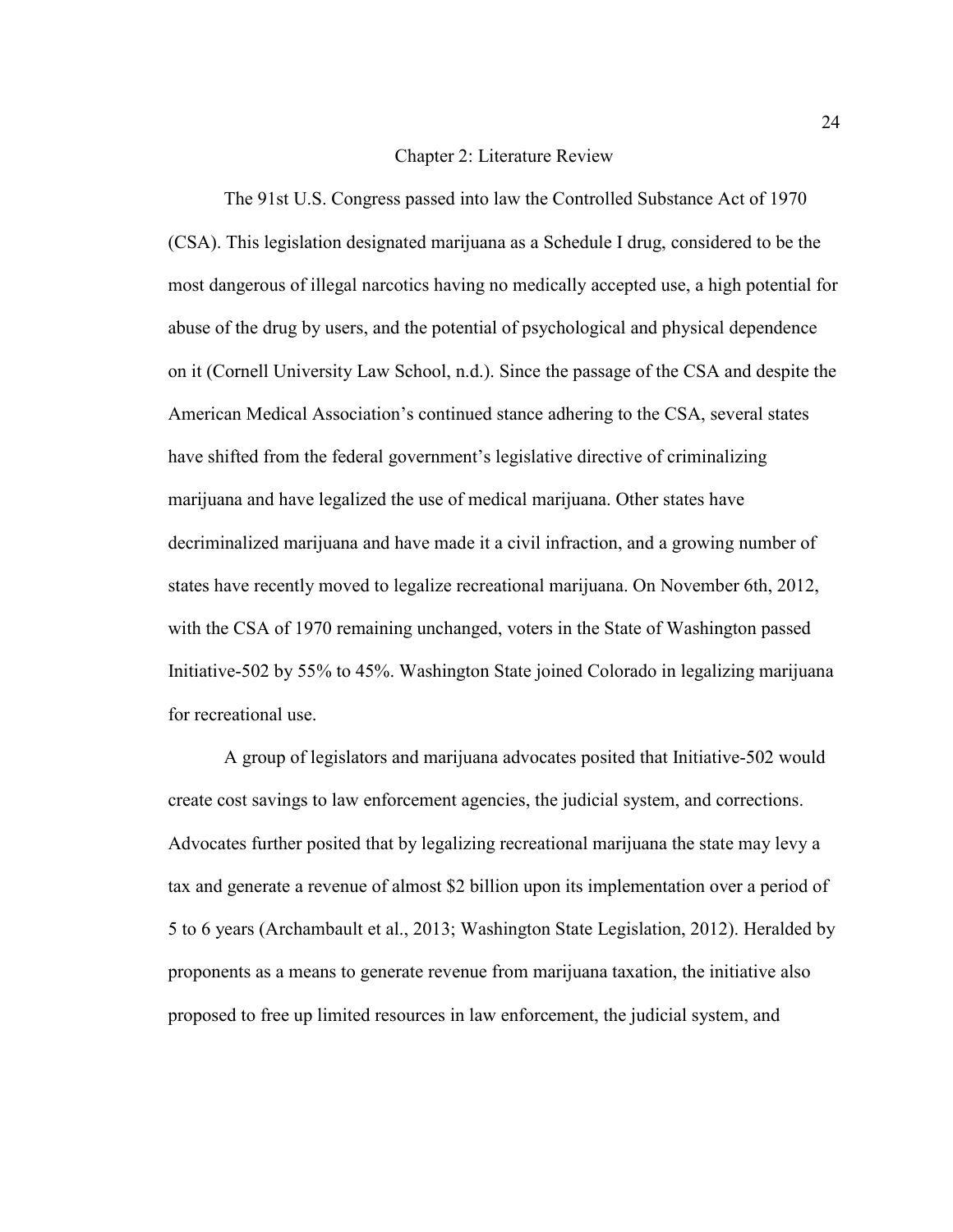corrections through its legalization, but little is known as to its impact on traffic fatalities involving cannabinoids.

The National Safety Council (2013) stated that operating a motor vehicle after using marijuana posed a significant risk of injury or death. A recent study in Colorado showed an increase in the number of marijuana-related traffic fatalities since medical marijuana became commercially available, although alcohol-impaired traffic fatalities remained at the same level (Salomonsen-Sautel et al., 2014). Despite these concerns, additional states such as Oregon, Alaska, California, Nevada, Maine, and Massachusetts pressed forward with legalizing marijuana. Research has been done on alcohol-impaired driving, but little attention has been given to the relationship between legalized marijuana and traffic fatalities involving cannabinoids.

Failure to understand the relationship between recreational marijuana and marijuana-related traffic fatality rates poses a risk to society from marijuana-impaired drivers. Knowing more about the relationship between marijuana legalization and traffic fatalities involving cannabinoids would allow legislators and public policy administrators to develop a comprehensive approach to address this problem. The purpose of this quantitative study was to examine the relationship between the legalization of recreational marijuana and traffic fatalities involving cannabinoids in Washington State. Additionally, the study addressed whether the theories of rational choice and perceptional deterrence offered guidance to explain any possible relationship.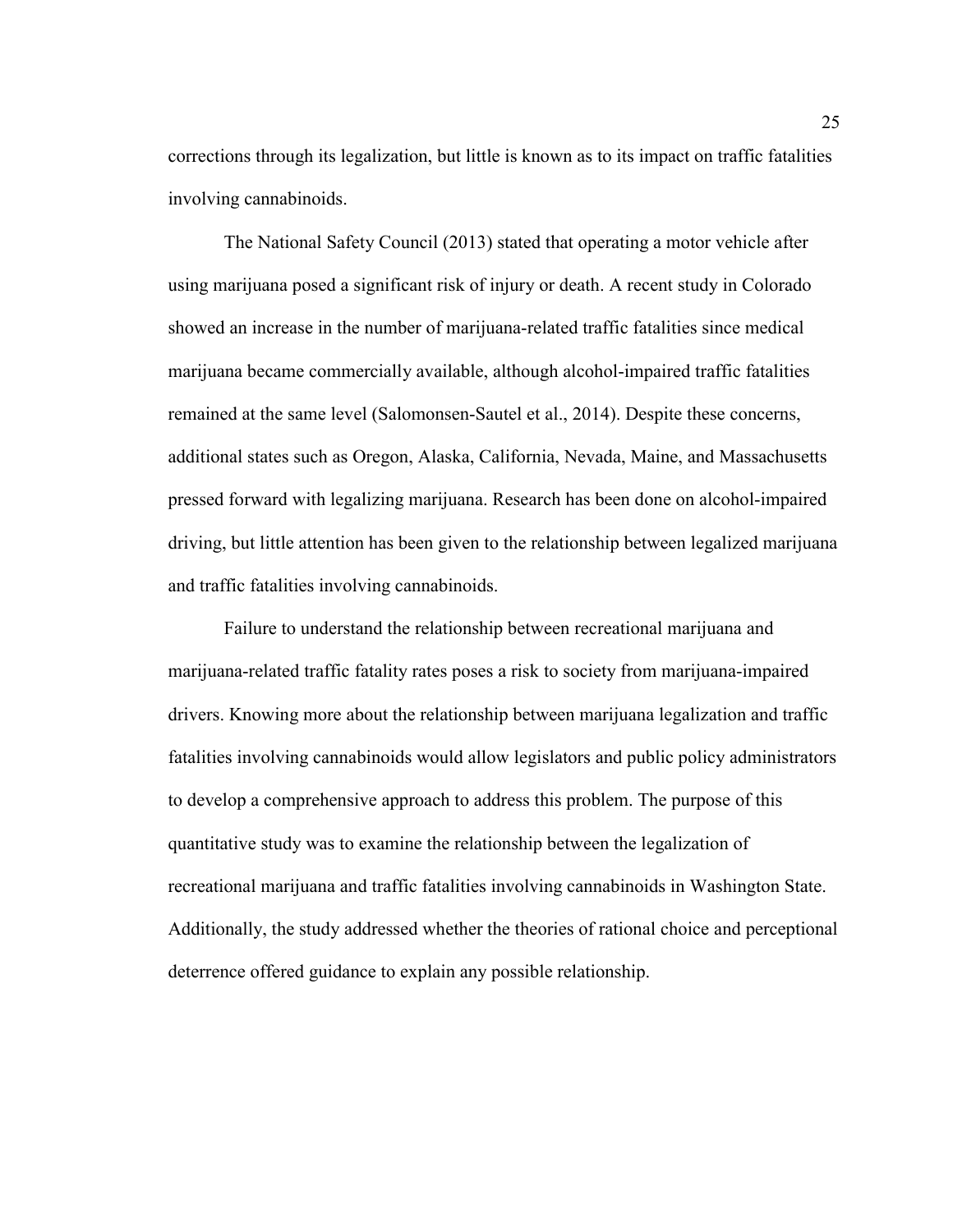## **Literature Search Strategy**

 My literature research was conducted using peer-reviewed journals, information and data from government websites, and scholarly books. The following databases were used: Thoreau Multi-Database, Academic Search Complete, ProQuest Central, ProQuest Criminal Justice, and the Bureau of Justice Statistics, Criminal Justice Database, Dissertations and Theses at Walden University, EBSCO ebooks, Google Books, ProQuest Dissertations and Theses Global, SAGE journals, SAGE Research Methods Online, and Walden Library Books. Key words and phrases used as search terms included *marijuana-impaired fatalities*, *marijuana and polydrug combinations, polydrug combinations and driving under the influence*, *driving under the influence*, *marijuanaimpaired driving*, *drugged-driving*, *Washington State legalized marijuana*, *legalized marijuana*, *marijuana taxes*, *rational choice theory*, and *perceptual deterrence theory*. The resources used in this literature review were on peer-reviewed and contained relevant information for study.

## **Theoretical Foundation**

 The search to explain deviant behavior has been traced back to the 1700s, where two schools of thought were created leading to a number of theories to explain criminal behavior. According to Lilly et al. (2011), the early positivist school developed by Lombroso described social deviancy through biological observations. Lilly et al. (2011) stated, Lombroso posited that the criminal deviant differed from noncriminals and could be characterized by the slope of foreheads, the length of arms, and twisted noses. By today's standards, Lombroso's theories may seem archaic; his scientific approach to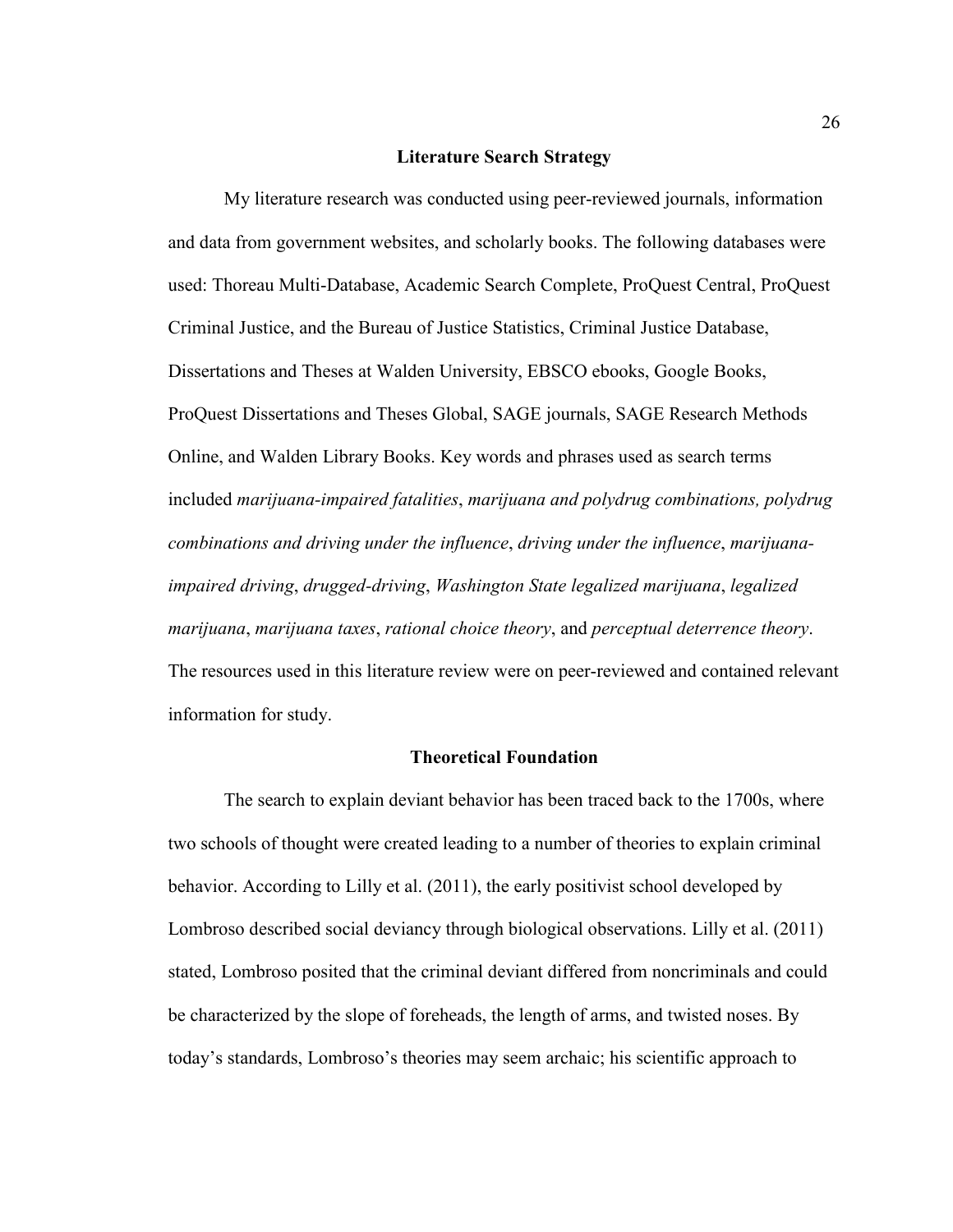examining and documenting criminal behavior laid a solid foundation for future scholars to build on. Lombroso is considered by many scholars to be the founder of the scientific study of criminology (Lilly et al., 2011).

 Although the positivist school of criminology sought to explain criminal behavior through the characteristics of an individual, it was an Italian named Beccaria developed the classical school that sought to explain criminal behavior through calculable decisions (Lilly et al., 2011). Beccaria's anonymous publication was written during a period when he feared persecution for his views, and his work laid the foundation for the development of today's criminal justice system. Lilly et al. (as cited in Vold, 1958; Radzinowicz, 1966) summarized Beccaria's argument and noted that due to the restrictions placed on individuals through the creation of criminal laws, these laws should be restricted in scope. Furthermore, Beccaria posited that an individual should be presumed innocent until proven guilty with the rights of the accused protected. Beccaria also posited that criminal laws and penalties should be written with punishments corresponding to the crime, not going further than was necessary for the prevention and deterrence of the crime. Beccaria argued punishment should not be considered part of reformation but instead "the offender should be viewed as an independent and reasonable person who weighed the consequences of the crime" (as cited Lilly et al., 2011, pp. 21). These basic premises of Beccaria's work can be seen in the U.S. criminal justice system with written laws and penalties, Miranda warnings, and the presumption of innocence.

 Beccaria's writings and theories were developed during a period of a tyrannical rule with existing laws and punishments being inconsistently applied by the ruling class.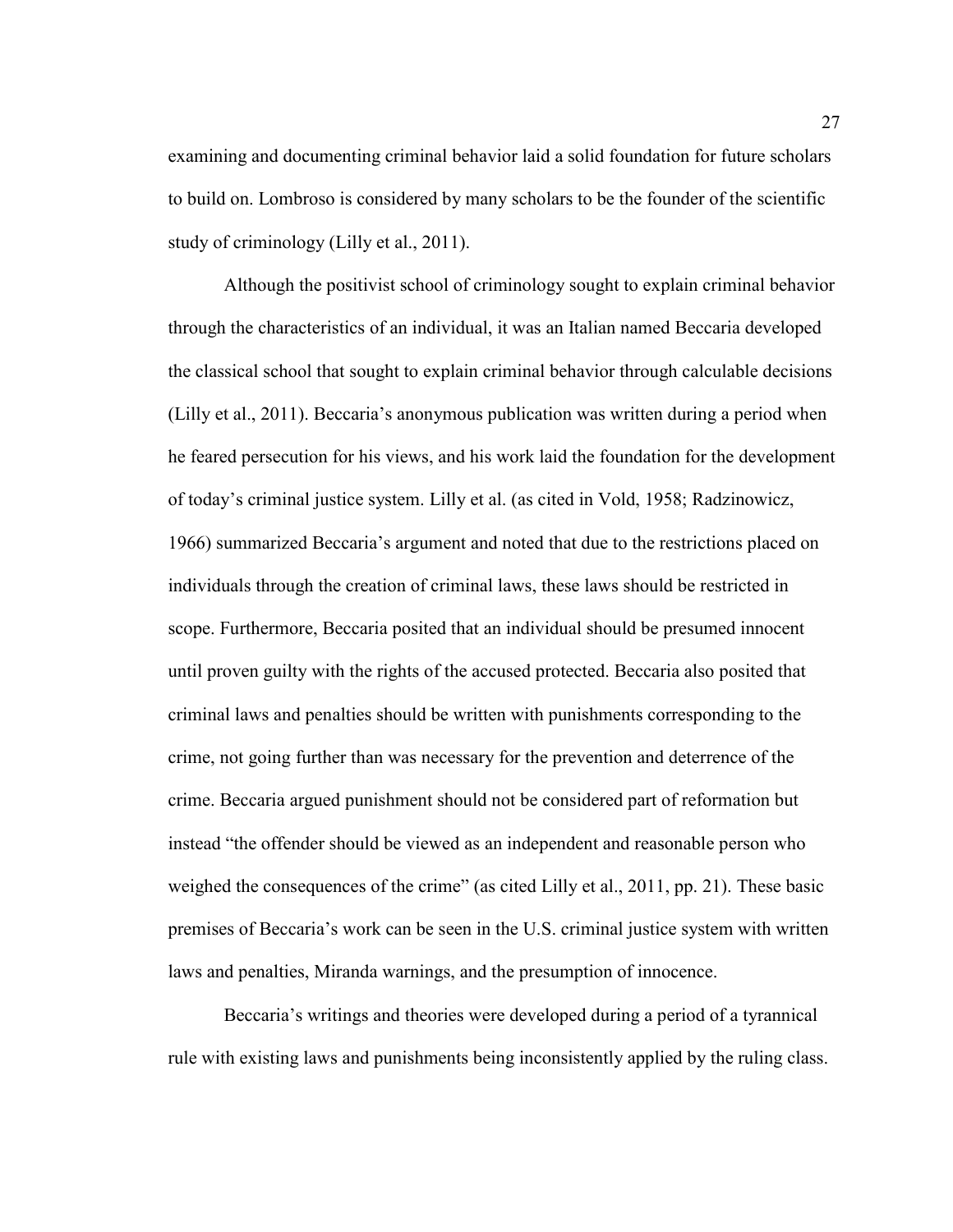Out of fear of reprisal, Beccaria penned his criminological studies anonymously as his writings were influenced by what he felt was a corrupt and unfair justice system. However, Beccaria did not place all of the blame on the judicial system; he also examined the relationship between the justice system and criminal deviancy. Beccaria argued that individuals made calculable decisions based on free will guided by a hedonistic approach.

# **Rational Choice Theory**

 Rational choice theory asserts individuals make decisions based on certain possible outcomes limited by the circumstances that affect them. Steele (as cited in Cornish & Clarke, 1987) suggested that individuals go through a deliberate decisionmaking process, weighing the options and possible outcomes of their decisions against their potential individual benefits. Steele (2015) also noted that Akers had posited that individuals would not commit crimes directly as a result of fear of the possible punishment they would incur as a result. Scholars have posited the decision-making process and contemplation of possible adverse outcomes suggest rationality is present throughout the process, including choosing to decide to drive impaired by marijuana and possibly being involved in a traffic fatality.

 Rational choice theory has been applied to research topics such as participating in corporate crimes, sexual assaults, shoplifting, and tax evasion. Research has also shown these hypothetical study models to be reliable when applied to nonoffenders and offenders, thereby further strengthening this theory (Lilly et al., 2011). The underlying assumptions of rational choice theory specifically note that criminal deviancy is based on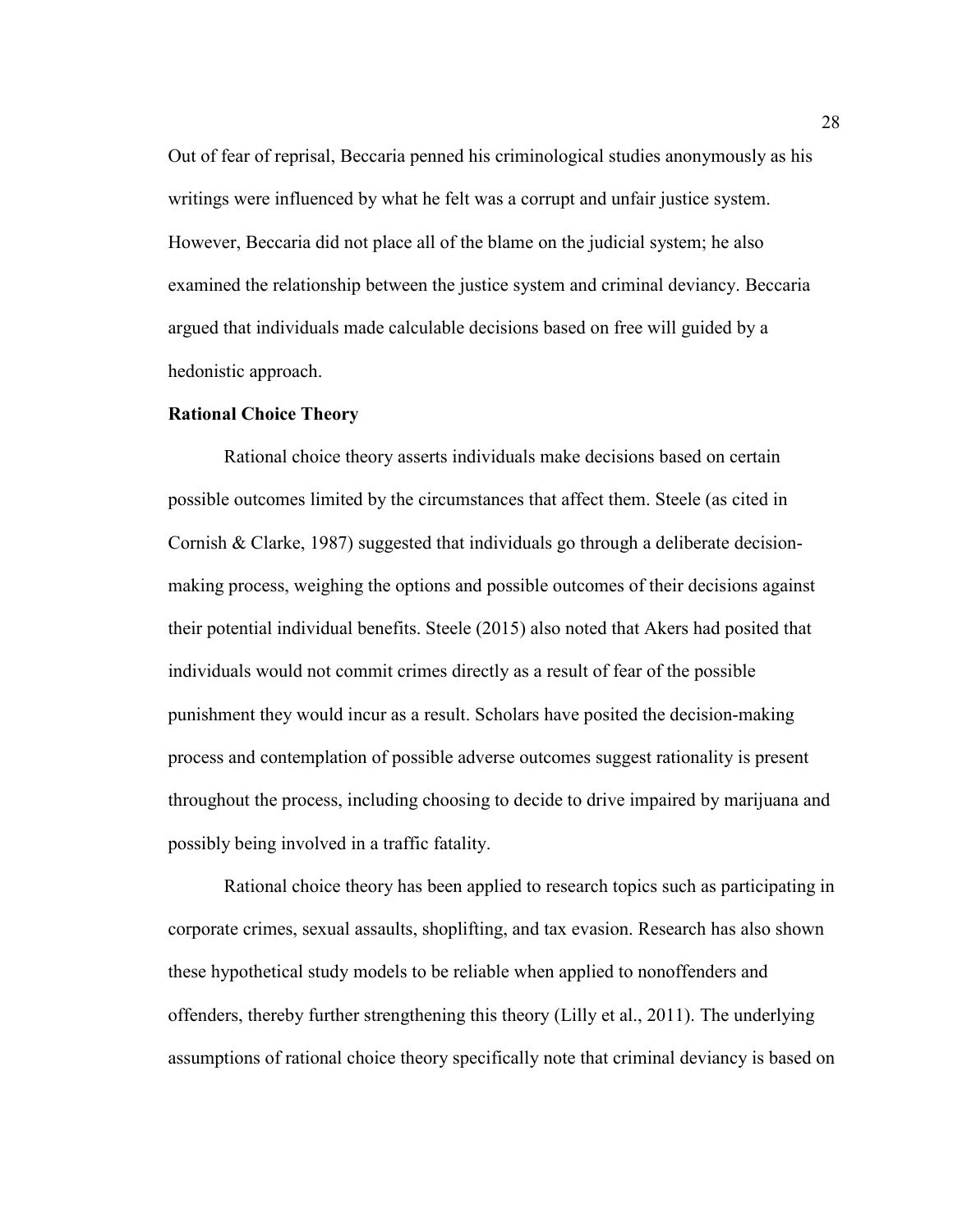the nature of the crime and costs involved (Bouffard, Exum, & Collins, 2010; Mason & Monk-Turner, 2010). Although Bouffard et al.'s (2010) research demonstrated a conscious decision-making process, the small sample of undergraduates in a Midwestern university limited generalization to the larger population. Further research within this area would strengthen the theory's insight into understanding criminal deviancy. Rational choice theory's underlying assumption of weighing the costs and benefits of committing a crime may be applied to understand criminal deviancy.

 Deterrence has long been a centerpiece of the criminal justice system and has been at the forefront of criminal justice policy making. However, deterrence is not the sole variable in weighing the costs and benefits of committing a crime or the study and development of criminal justice theories. Opponents of the death penalty noted that deterrence has failed to deter individuals from murdering in states such as Texas. Piquero, Piquero, Gertz, Bratton, and Loughran (2012) noted there are two types of deterrence used in the criminal justice process. Specific deterrence refers to certain, swift, and severe penalties designed to prevent individuals from committing crimes, and general deterrence is designed to prevent others from committing crimes. Deterrence assumes that a person carefully weighs the risks and benefits through a rational decision-making process in determining whether to commit a crime (Piquero et al., 2012). This twopronged approach assumes that offenders must be aware of not only of the penalties but also of the probability of being caught and the certain, severe, and swift punishment.

Lilly e al. (2011) noted that an individual's rights at times afford a delay in specific deterrence, and the effect of certain, swift, and severe punishment is lessened and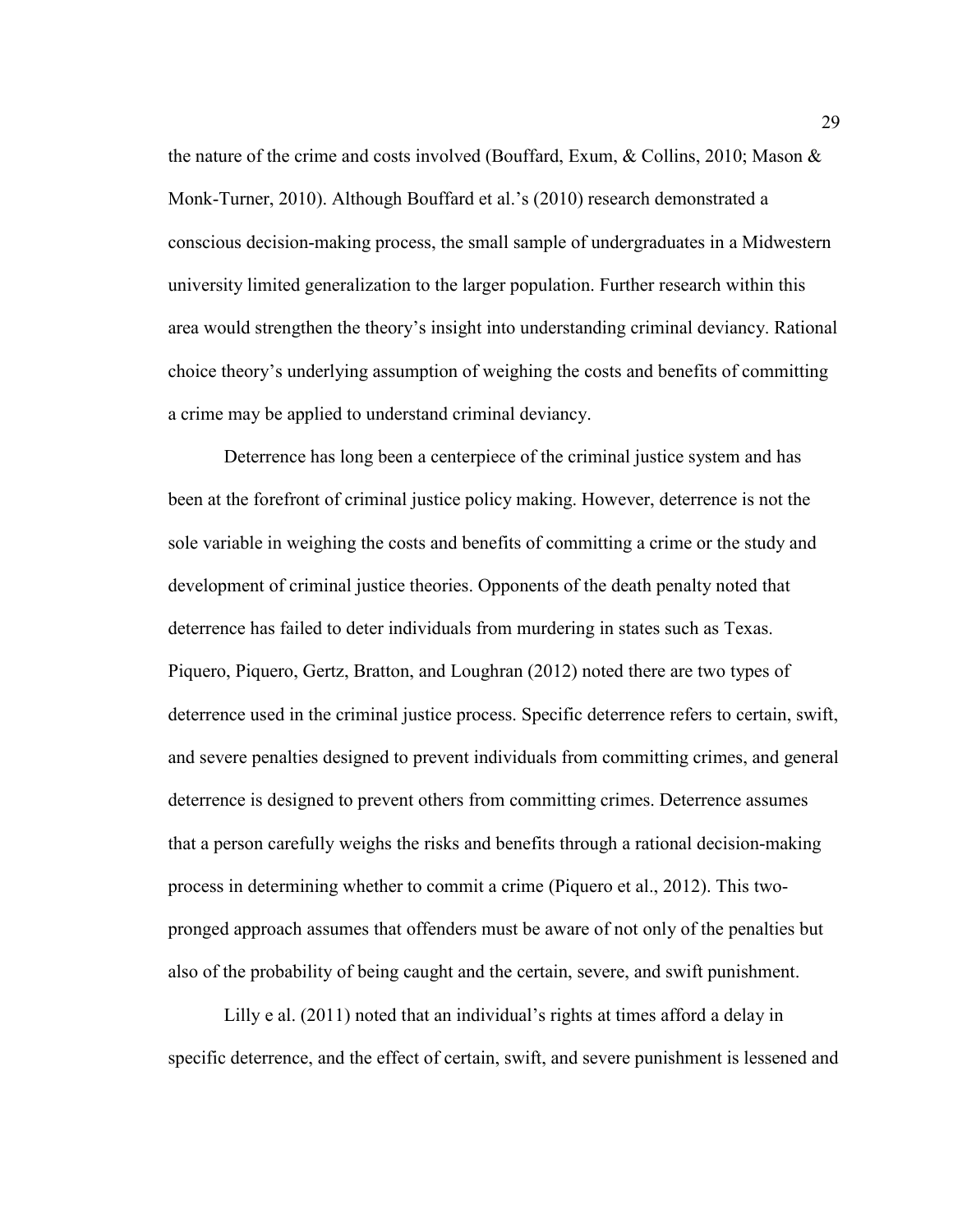thereby ineffective when it comes to examining and developing criminal justice policies to address criminal deviancy. Lilly et al. noted some scholars highlighted racial disparity and differing sentencing for individuals as a result. Opponents have stated that patrols conducted by law enforcement agencies unfairly target ethnic minorities due to the increased presence in specific communities. The WTSC (2014) argued that patrols deter marijuana-impaired driving. Opponents point to rising prison rates in the United States as unfairly targeting minority populations where marijuana is prevalent (Office of National Drug Control Policy, n.d.).

 The possible perception that individuals are not caught for driving under the influence of marijuana or swiftly punished potentially has negative connotations for rational choice theory. Mason and Monk-Turner (2010) compared an individual's moral values to rational choice theory and found that an individual is more likely to refrain from driving under the influence when weighing the cost and benefits to the individual of committing a crime. This research suggested that individuals who knew of people driving under the influence that were not caught, were more likely to drive under the influence themselves. The findings suggested punishment alone was not sufficient enough to deter an individual from criminal deviancy. This mindset provides an insight of the offender's decision-making process when they weigh the option to drive under the influence and potentially become involved in a traffic fatality.

The theoretical concept of deliberate decision-making through free will and the variable of deterrence dates back to the early works of Beccaria, in which he argued all criminal laws should be clearly written and subsequent punishment should correspond to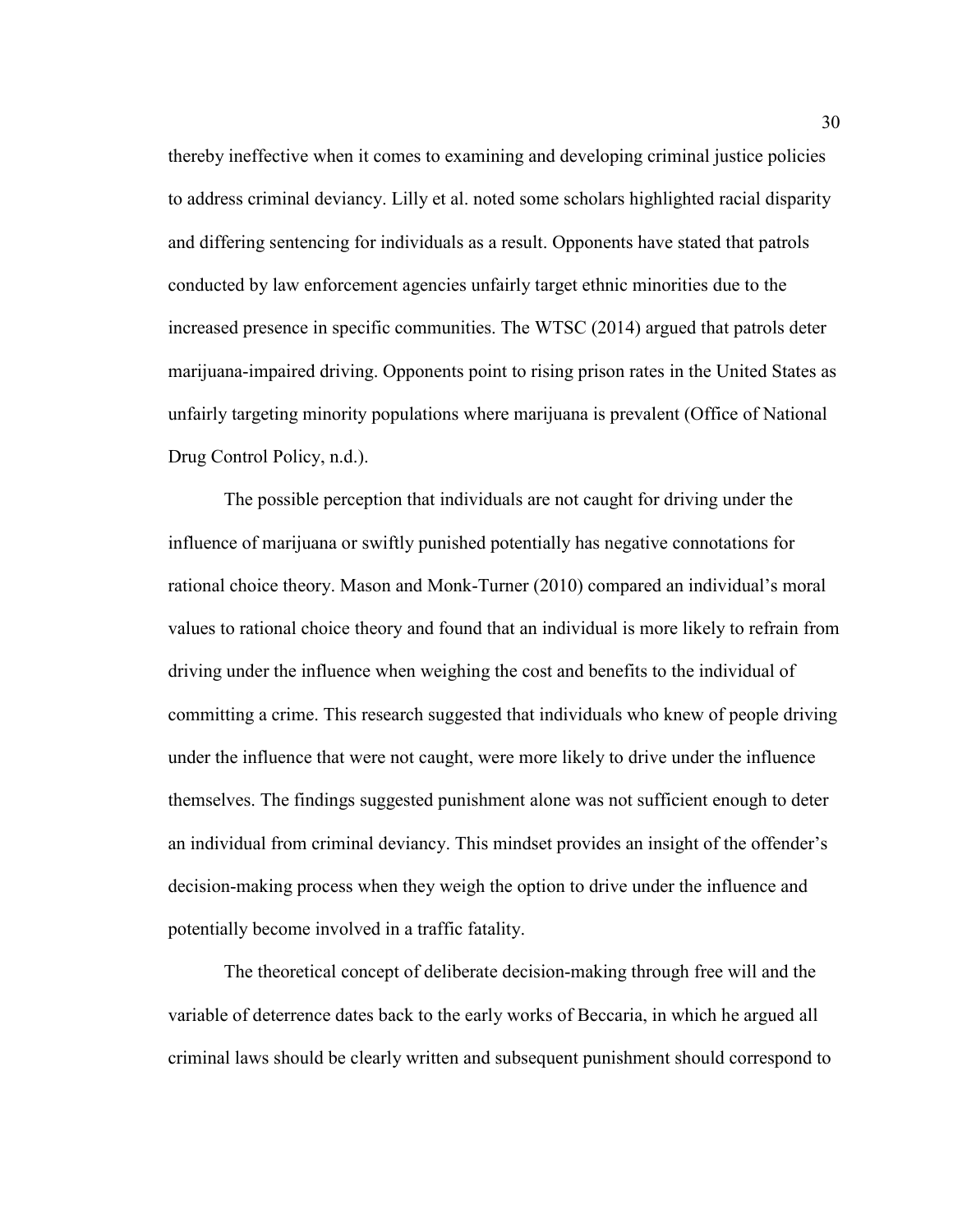the crime that was committed (Lilly et al., 2011). Lilly et al. noted some scholars have argued rational choice theory failed to adequately explain an individual's propensity toward committing a crime. They stated opponents of rational choice theory have argued research studies of individuals using marijuana were impaired, and their impairment would not allow them to act rationally. As a result, they were incapable of fully understanding the consequences of their decision to rationally choose to commit a crime such as marijuana DUI and thereby marijuana-impaired traffic fatalities (Hayward, 2007; Mason & Monk-Turner, 2010). Legally, impairment is not a defensible position when it comes to marijuana-impaired driving. Driving under the influence and its penalties are a widely known crime within the U.S. Scholars have argued individuals make rational decisions based on the facts at hand and thereby bounded in their decision making (Lilly et al., 2011). This would suggest driving under the influence is based upon existing knowledge that it is a crime with associated penalties and despite this an individual still rationally chooses to drive while impaired.

Hug (2014) noted rational choice theory assumes that an individual will act in their self-interest. He noted rational choice theorists have suggested the decision to commit a crime that is in the person's self-interest may be in and of itself be considered rational. However, Lilly et al. (2011) aptly noted the theory of rational choice and an individual's rationality are "bounded," and the decisions they make were limited at the time. The authors placed this into context and stated an individual makes decisions on limited information at the time, with little thought as to the possible consequences they may incur as a direct result of their actions (Cornish & Clarke, 2014, Lilly et al., 2011).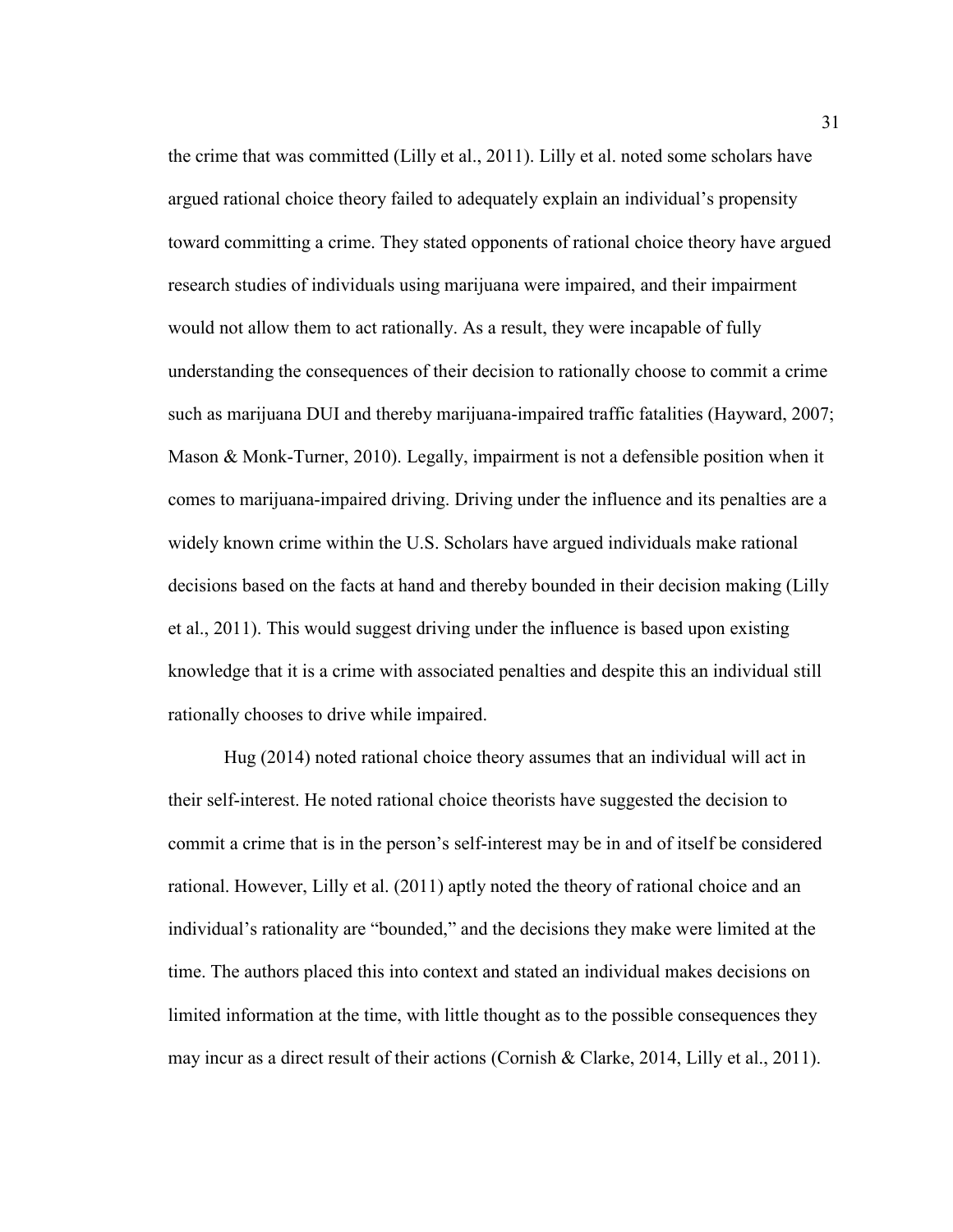The rational choice model essentially weighs an individual's needs with the information at the time and considers the possible outcomes, which results in a rationally based action. Therefore, a person can choose to commit a particular crime based upon the limits of time, ability, and limited information. Despite arguments made by opponents of rational choice theory, impairment is forwarded through the bounded rationality that confronts an individual in making a rational decision.

The concept that an offender's rationality is "bounded" at the time due to limited information on hand was explored further in Apel's (2013) research. Apel noted an individual's decision to offend may not always be apparent in terms of benefit but instead their lack of comprehending the criminal penalties associated with committing a particular crime. His research study found most individuals understood the criminality of specific actions but underestimated the criminal penalties related to the offense (Apel, 2013). Based on Apel's research study, the underestimation of the sanctions involved with marijuana DUI arrests may also be a part an individual's decision-making process. An individual's underestimation of the criminal penalties when weighing the costs and benefits of marijuana-impaired driving may contribute to traffic fatalities involving cannabinoids. The importance of this research suggests greater public outreach is necessary to educate the public not only of the dangers associated with marijuanaimpaired driving but the criminal penalties associated with doing so.

One might argue rational choice theory is an individual's choice to commit a crime as a result of mere opportunity. However, Cornish & Clarke (2014) as cited in Simon (1978) noted that despite the bounded theory of rational choice, a person's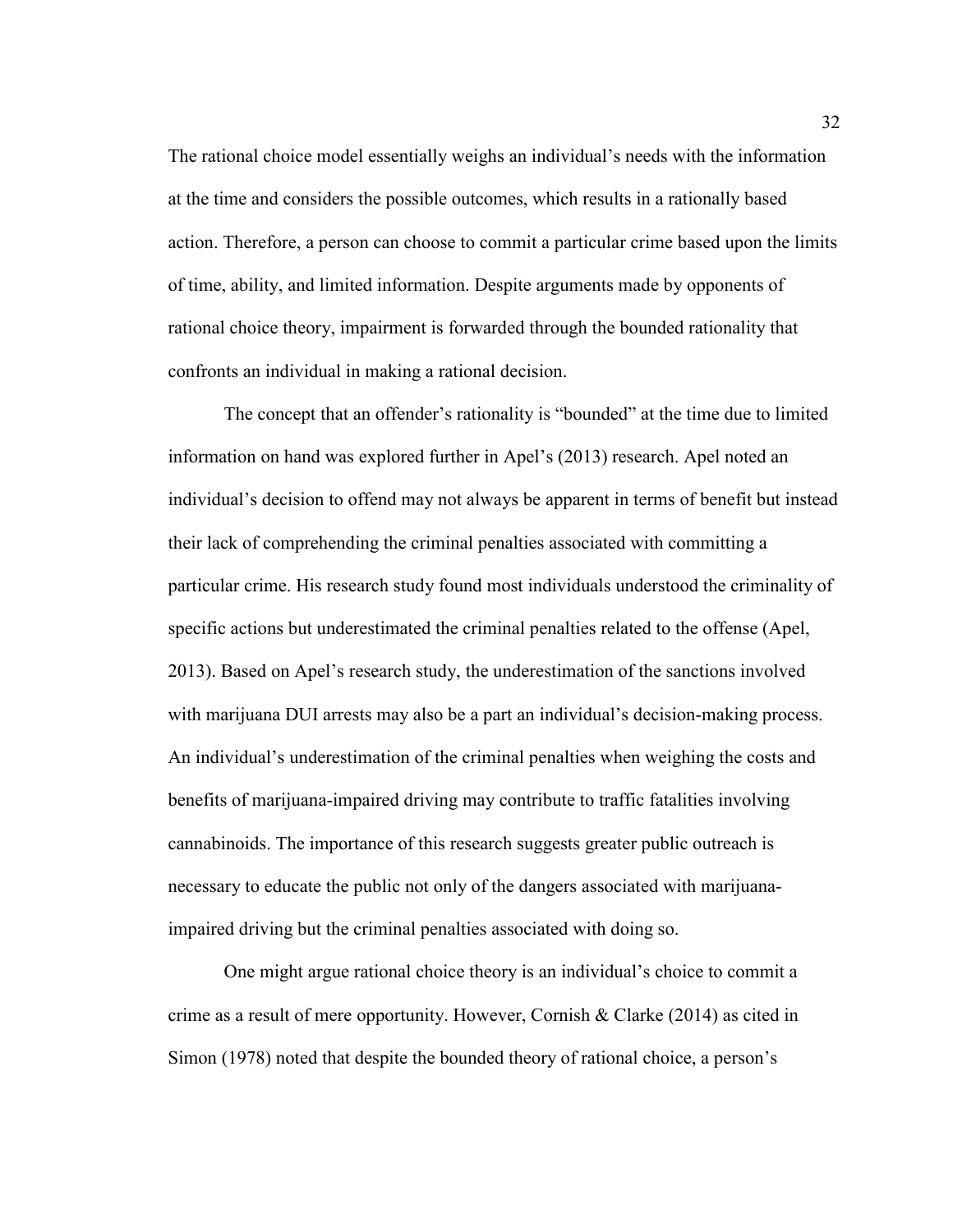purposive behavior that benefited them was still rational regardless of opportunity. This would suggest rational choice theory was not limited but encompassed the argument that individuals take into account perceived minimal risks and benefits. Rational choice theory also encompasses those that reacted to impulse, to include individuals under the influence of drugs, alcohol and strong emotions (Cornish & Clarke, 2014). Rational choice theory considers not only the longstanding sociological approach to crime but also explains why crimes occur despite society's legislative deterrence.

Rational choice and perceptual deterrence theories have been a theoretical model for legislators in the past, many of whom advocated for a get tough on crime policy while campaigning. This in turn has led to the development of mandatory sentencing and three strike laws. Additionally, these laws have led to mandatory sentencing guidelines leading to high prison populations. Legislators have routinely used deterrence as a means to address social deviancy with tougher penalties to curb criminal deviancy. Lilly et al. (2011) noted criminologists during the 1980s and 1990s tried to understand how rational decision making influences criminal behavior in order to criminal behavior. Steele (2015) conducted a qualitative research study with 46 participants convicted of at least one crime ranging from shoplifting to murder. While the study was limited in size, notable findings found the majority of offenders did consider the consequences of their actions before committing the offense but felt the likelihood of arrest as being relatively low (Steele, 2015). This study would suggest an individual's perception of perceived risks helps explain criminal behavior.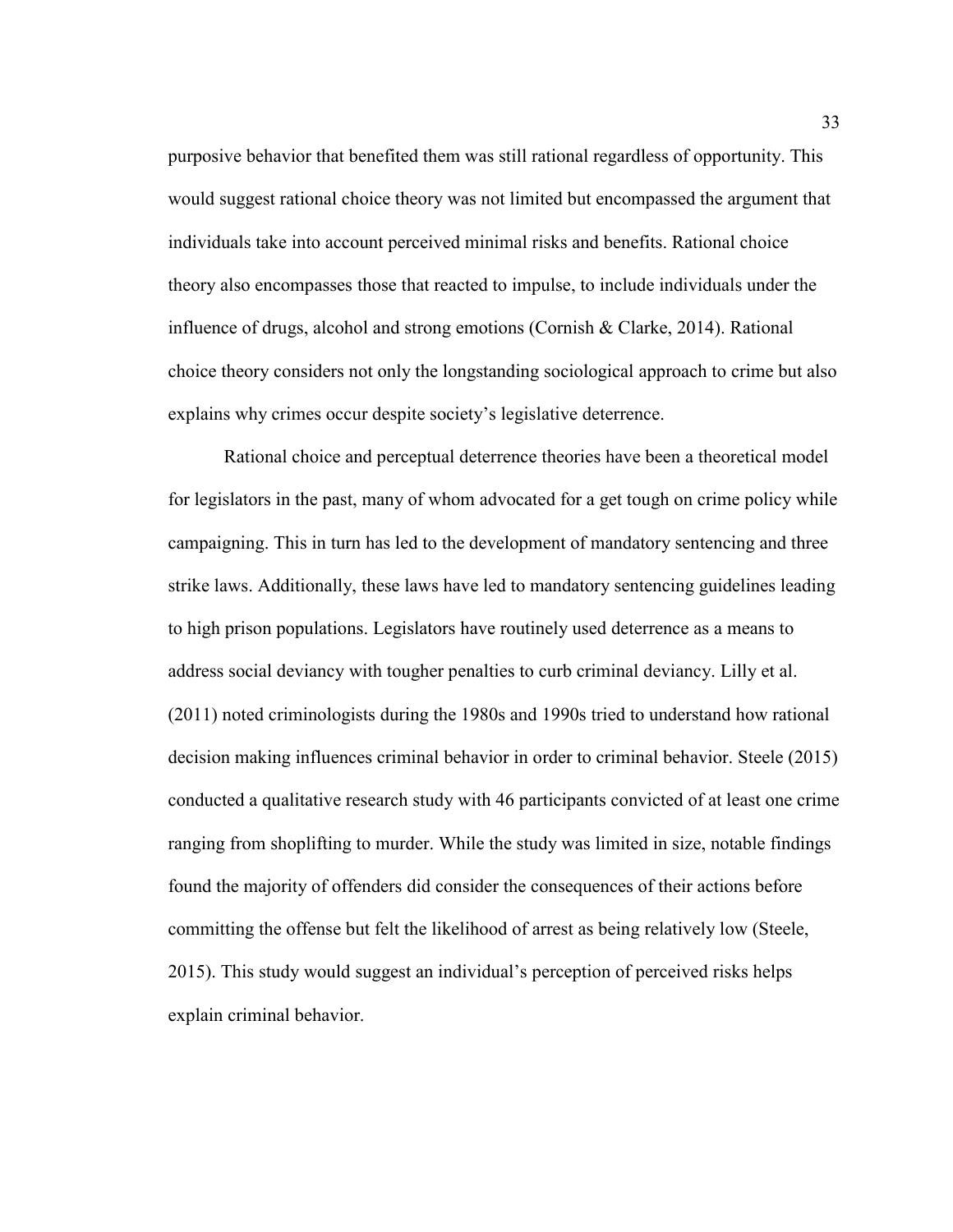However, Steele's (2015) conclusion points once again to the fact of weighing the benefits against the swift and certain punishment as a means to deter criminal behavior. When applied to traffic fatalities involving cannabinoids, rational choice theory explains how an individual might weigh the benefits and the costs in deciding to operate a motor vehicle impaired by marijuana. The perceived benefit of driving home after smoking marijuana may be deterred by the perception that they will be caught. Bertelli and Richardson (2008) in their qualitative research study found that individuals needed to perceive that there was a greater likelihood they would be stopped and arrested for driving under the influence than the perceived benefit of driving home.

 If legislators desire to mitigate marijuana-impaired driving and thereby marijuana related traffic fatalities, understanding how rational choice theory applies to this criminal behavior is vital. Offenders are more likely to refrain from such behavior if there is a high degree of certainty they will be stopped and arrested for driving under the influence. Rational choice theory can provide policy administrators and legislators a greater understanding of traffic fatalities involving marijuana and help to address this problem.

# **Perceptual Deterrence Theory**

 The basic principles of perceptual deterrence theory like rational choice theory can also be dated back to the works of Cesare Bonesana Marchese de Beccaria (1738- 1794). The development of written laws and associated punishments are a part of the criminal justice foundation. Paternoster (2010) stated, Beccaria argued everyone possessed the motivation to commit criminal deviancy but refrained from doing so based upon self-interest and society's ability to deter deviant behavior through education and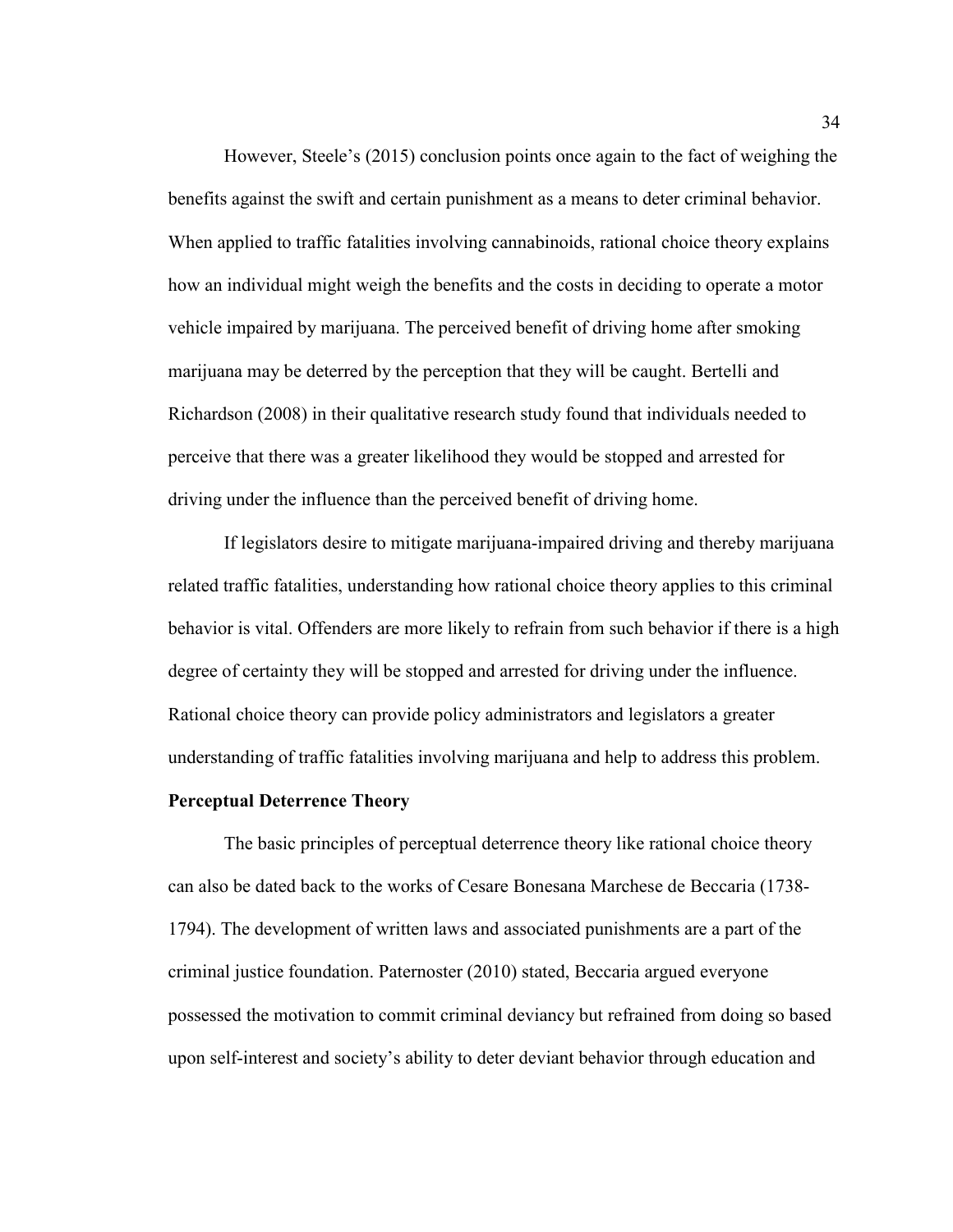punishment. Paternoster stated, Beccaria proposed punishments should be proportionate to the level of crime committed as well as be sure and swift. These basic premises were adopted into the U.S. Bill of Rights ratified by Congress on December  $15<sup>th</sup>$ , 1791 (National Archives, 2018). Additionally, Beccaria posited along with certain and swift punishment came the need for education through self-restraint (Paternoster, 2010). Overtime, Beccaria's proposals have since been adopted and adapted eventually leading in part to the basis of the United States criminal justice system that we see today. The basic principles of both rational choice theory as well as perceptual deterrence theory provide several applications when put into practice within the creation of criminal justice statutes to address marijuana-impaired driving.

 The concept of deterrence in criminal justice legislation may be described as making the cost of committing a crime high enough to outweigh the benefit of having committed the crime. However, opponents of perceptual deterrence theory point to states like Texas that have the death penalty and argued that it has failed to deter people from committing murder. Mendes (2004) noted while the severity of punishment plays a significant factor it is only one part of the theory. Mendes posited the key element in perceptual deterrence theory is the *perceptual likelihood* of being caught and arrested. If an individual believes if they drive under the influence they will be caught, arrested and punished, it is more likely the cost outweighs the benefit of committing the crime, and potential offenders may then decide to not drive reducing traffic fatalities. Perceptual deterrence theory and rational choice theory go hand in hand in explaining this deviant behavior and provided insight to legislators considering legalizing recreational marijuana.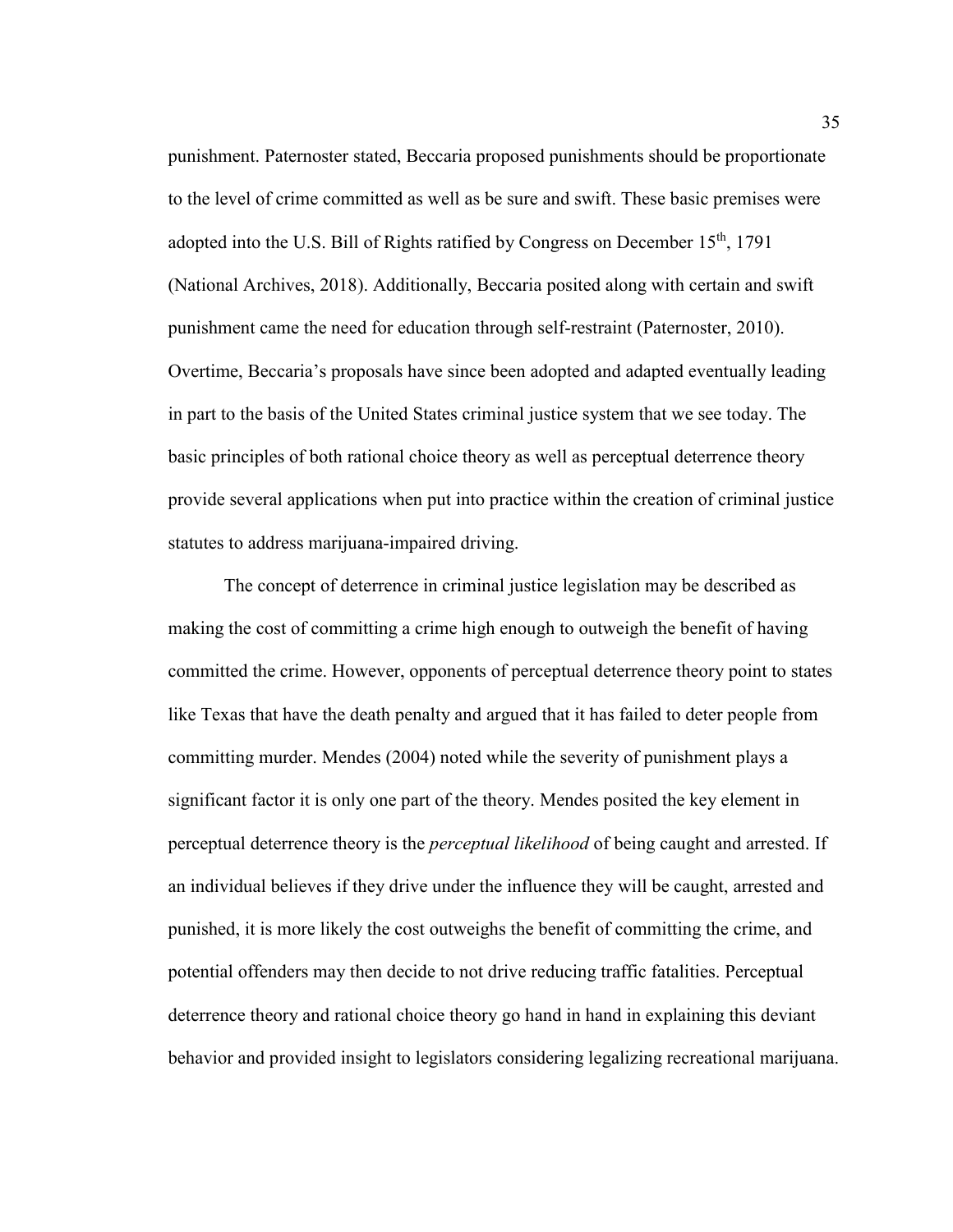While Beccaria is undoubtedly the founder of the classical school deterrence theory, it early on received little attention and was rejected by some theorists due to a lack of empirical research. Gibbs (as cited in Paternoster, 2010) noted that in his research where swift and certain punishment was sure, crime rates such as homicide was lower compared to other states. Furthermore, Williams and Hawkins (as cited in Paternoster, 2010) conceptually expanded upon perceptual deterrence theory and argued the inhibition of criminal behavior was directly or indirectly brought about as a result of perceived deterrence. This would suggest perceived deterrence was impacted by the perception of being caught and receiving swift and certain punishment.

Since Beccaria argued that everyone is motivated by self-interest, he also suggested there was no difference between those who commit criminal deviancy to those that do not (Lilly et al., 2011). According to Lilly et al., perceptual deterrence theorists have proposed, when an individual commits a crime, they have weighed the potential benefits and determined they outweigh the possible penalties, similar in nature to the theory of rational choice. This classical school approach would suggest individuals utilize rationality in their decision-making process based upon an individual's perception of consequences balancing risks and rewards. Society's perception and attitude toward marijuana impaired driving may affect an individual's decision to abstain from doing so. Media campaigns such as Mothers Against Drunk Driving and public outreach through Target Zero to address alcohol-impaired driving, appear to have shown some success by attempting to change perceptions that if you drive impaired you will be caught and prosecuted (WTSC, 2016).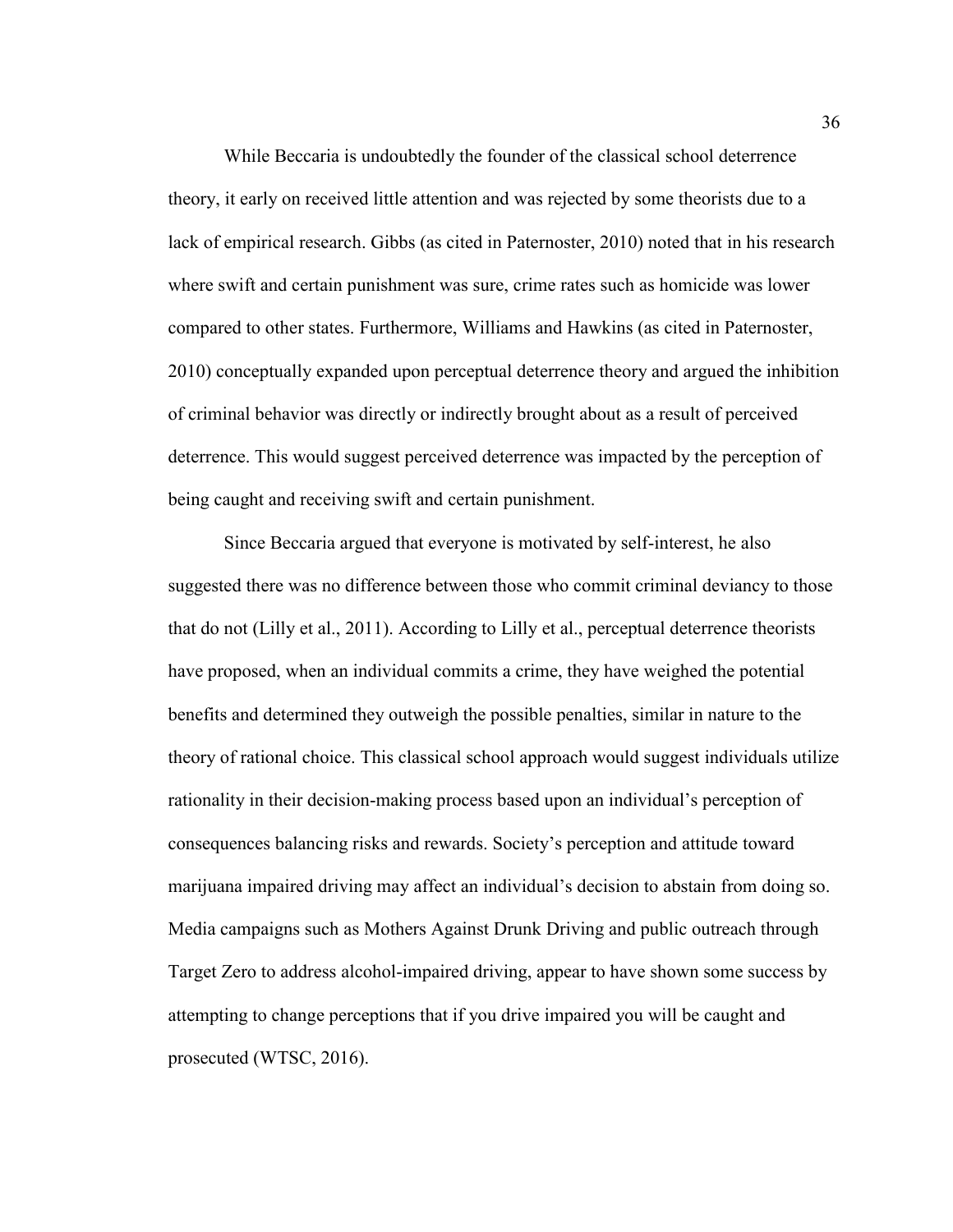Lilly et al. (2011) in comparing rational choice theory aptly noted its premise was situational compared to perceptual deterrence theory. The decision to offend is primarily based in part upon a person's perception of costs and benefits compared to the comparison of risk versus reward as in rational choice theory (Lilly et al., 2011). As such perceptual deterrence would suggest a correlation between specific deterrence and perceived punishment exists. The importance of operationalizing the costs, deterrence, and benefits are vitally important as an individual's perception may be subjective and change over time based upon external socioeconomic variables amongst other outside factors. These factors should also be taken into consideration when developing strategies and policies to reduce traffic fatalities involving cannabinoids.

 When applied to the legalization of marijuana and marijuana related traffic fatalities, perceptual deterrence theory may help to explain why an individual drives impaired by marijuana. The likelihood a driver opts to drive impaired by marijuana believing they will be involved in a traffic fatality is slim. With many states exploring the legalization of marijuana as a method of generating revenue, law enforcement administrators and legislators must grapple with limited resources and how to apply them to address marijuana-impaired driving to reduce traffic fatalities involving cannabinoids. Perceptual deterrence and rational choice theory, may provide not only an explanation but a method in addressing growing trends in traffic accident fatalities involving cannabinoids. While policy administrators have worked to develop strategies in addressing alcohol-impaired driving, little is known about the impact of legalizing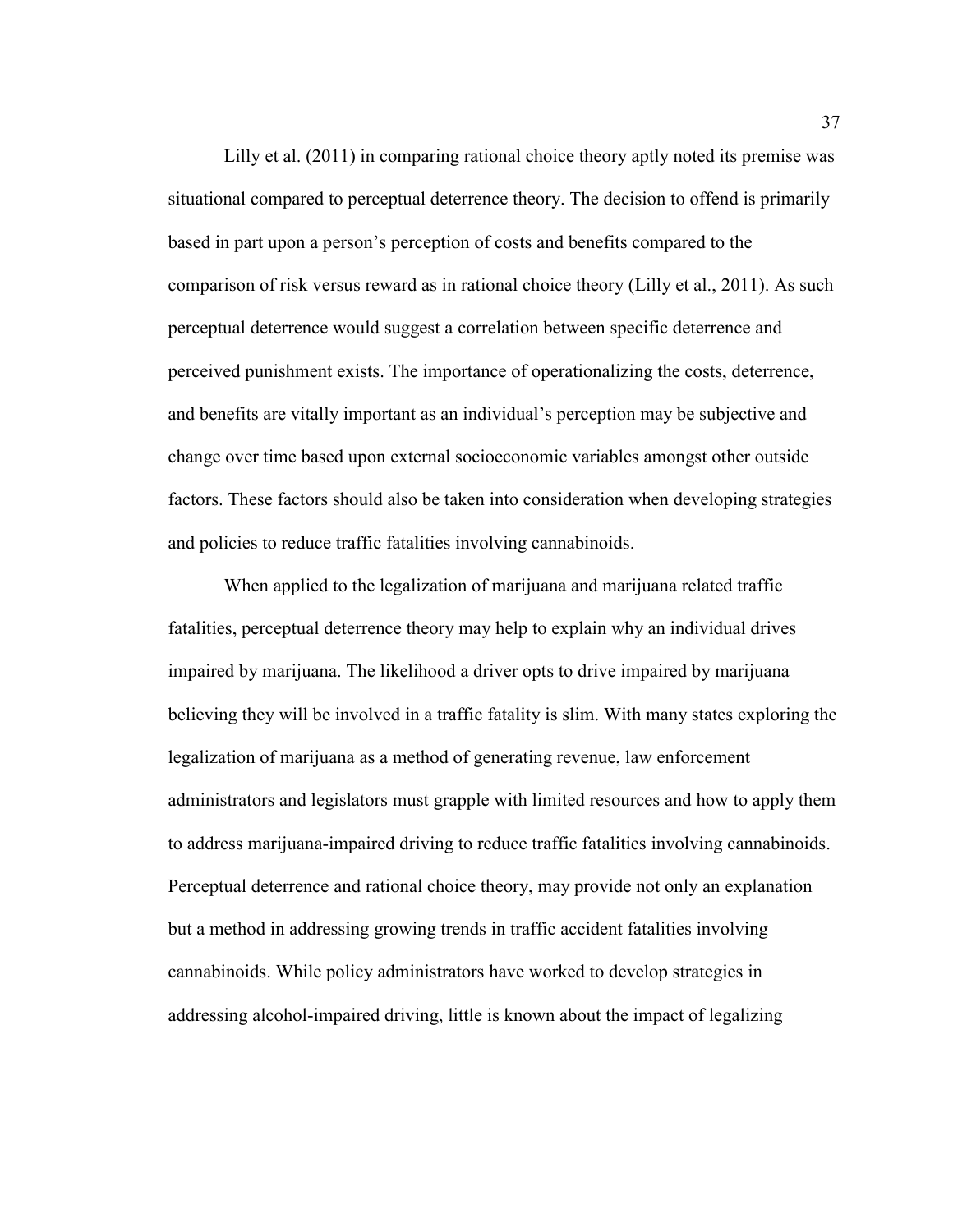marijuana and traffic fatalities involving cannabinoids. Currently, a significant gap exists within the literature to address this critical concern to the safety of our society.

# **Literature Review**

The legalization of marijuana in the State of Washington through Initiative-502 occurred despite the federal government's classification of marijuana as a Schedule I drug through the Controlled Substances Act of 1970. Since then several other states seeking to legalize marijuana have had the extensive debate between proponents and opponents of this legislation. Saco (2014) stated during the late  $19<sup>th</sup>$  century and early 20<sup>th</sup> century, doctors were able to prescribe drugs like cocaine and morphine for pain management. However, due to the drug's potential for abuse and risk of psychological and physical dependence, society's growing concern about the use of these drugs as a social problem within the United States led to strict regulation (Sacco, 2014). During this early period, the federal and state governments had a "hands off" attitude towards the regulation of importers, manufacturers, and distributors of such narcotics. McBride, Terry-McElrath, Harwood, Inciardi, & Leukefeld (2009) stated, "The *Sears Catalog* of 1897 advertised Peruvian Wine of Coca, guaranteeing that the product would provide energy, reduce fatigue, and enable workers to be productive under any conditions" (p. 72). Society's lack of understanding about how these drugs adversely impacted an individual led to such claims but failed to mention any associated risks.

Society's attitude toward these drugs would soon shift to one of regulation. Society began to increasingly become concerned about drug abuse, dependence, and an associated belief that problems about criminal deviancy were connected to illicit drug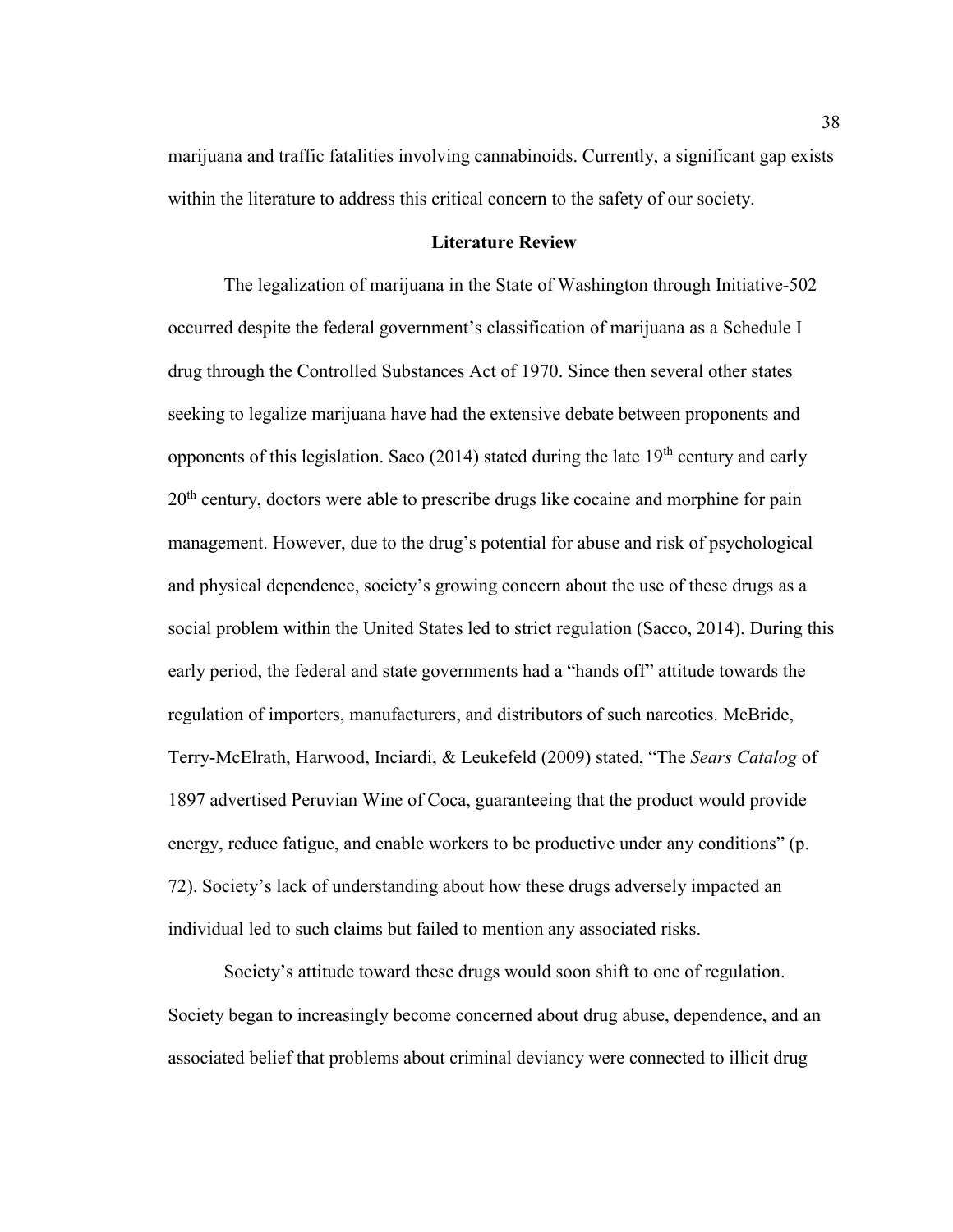use. In 1906, Congress sought to bring under control deplorable standards within the meat packaging industry and passed the Federal Food and Drug Act to create standards for food, drugs, medicines, and liquors (U.S. Food and Drug Administration, 2009). The creation of this legislation paved the way for greater regulation of the pharmaceutical industry. Society believed the lack of regulation to be the cause of widespread drug abuse, which in turn led to growing criminal behavior. Legislators believed by regulating the drug industry they in turn would be able to address chemical dependency issues as well as criminal deviancy. The consequences of this legislation and strict regulation would lead to what would soon become characterized as the war on drugs.

Sacco (2014) stated the Harrison Narcotics Act of 1917, required drug importers, manufacturers, and distributors to register and be taxed as well as maintain specific records as to its issuance. As a result, many physicians no longer prescribed those specific drugs and as a result the black market found a sizeable customer based within the United States (Sacco, 2014). Federal and state government began to address society's concerns and shift from a laissez-faire attitude to one of regulation and taxation. As an indirect result, the government created a black market that would impact society to this present day.

During the 1920s, the Department of Justice conducted prohibition enforcement for alcohol, and as a result, an internal department called the Federal Bureau of Narcotics was created to deal with narcotics enforcement (Chemerinsky, Forman, Hopper, & Kamin, 2015). Marijuana growth and use were legal under federal law at this time despite the Harrison Narcotics Act of 1917. Previous users of cocaine and opium were forced to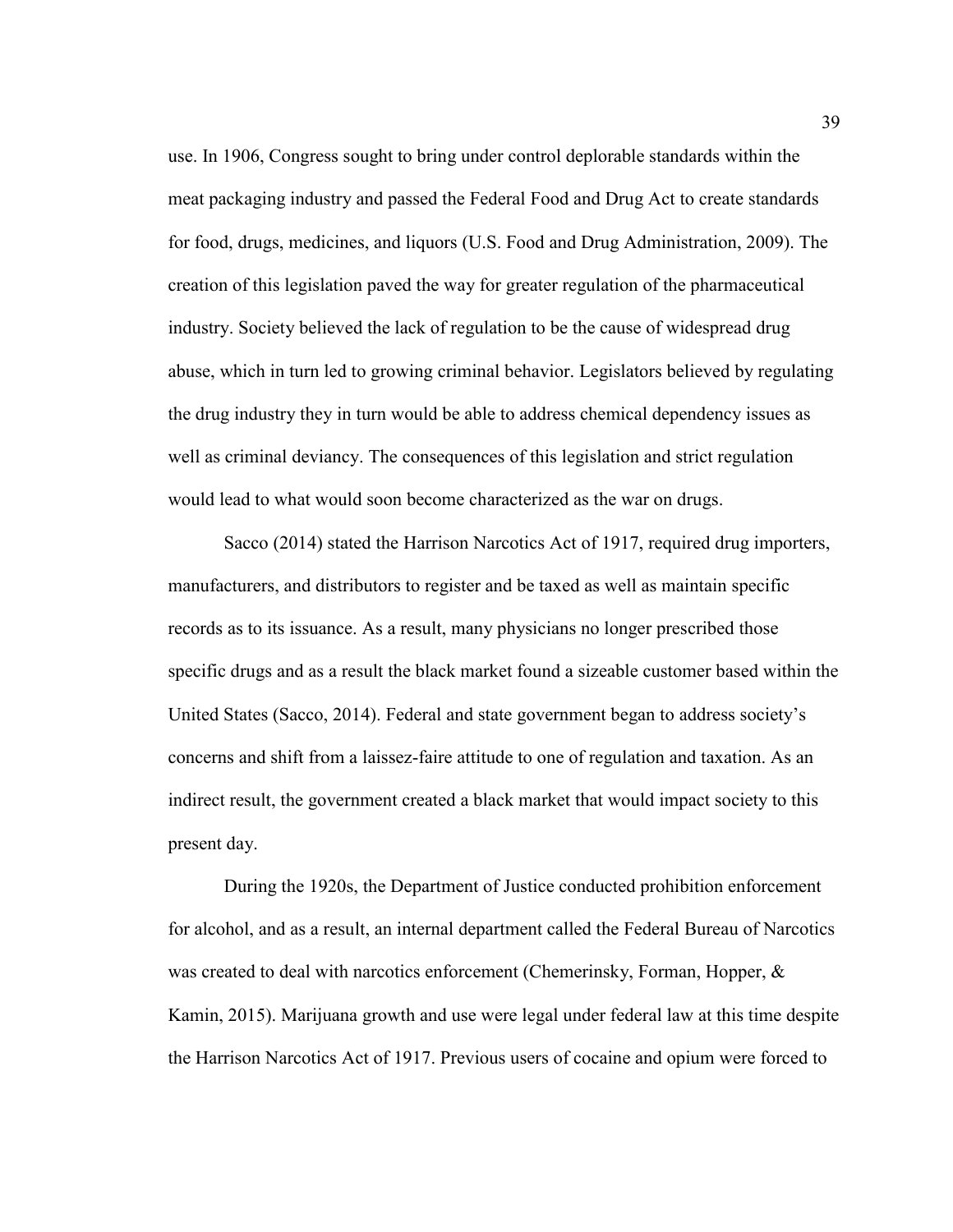seek out the black market for the purchase and continued use of these drugs while others simply turned to the unregulated marijuana market (Carnevale & Murphy, 1999; Sacco, 2014). Congress quickly took note of this shifting trend, and during hearings, the Commissioner of the Federal Bureau of Narcotics testified to Congress that the primary criminal offender was the drug addict (Chemerinsky et al., 2015). Additionally, the racial divide within the country and xenophobia became associated with marijuana use further spurring advocates to press for greater regulation of the marijuana industry (Chemerinsky et al., 2015). Legislators believed greater regulation in conjunction with tougher criminal statutes for harvesting, transporting and possession would mainly stem a growing drug abuse problem within the United States. However, the opposite unintendedly resulted with the growth of the black market within a society with high demand and low supply.

Shortly after, the Marihuana Tax Act of 1937 was passed requiring a federal tax stamp on cultivation and distribution of marijuana (Carnevale & Murphy, 1999; Sacco, 2014). While the federal government did not explicitly prohibit marijuana, the regulated taxation was so high that the tax stamp was rarely issued and shortly after individual states moved to make the possession of marijuana illegal (Carnevale & Murphy, 1999; Sacco, 2014). State and federal government quickly shifted from a hands off approach toward strict regulation and taxation, which eventually led to making marijuana illegal. Under the Marijuana Tax Act of 1937, marijuana was dropped from the U.S. Federal Pharmacopoeia, the list of approved pharmaceuticals physicians were permitted to prescribe (Chemerinsky et al., 2015).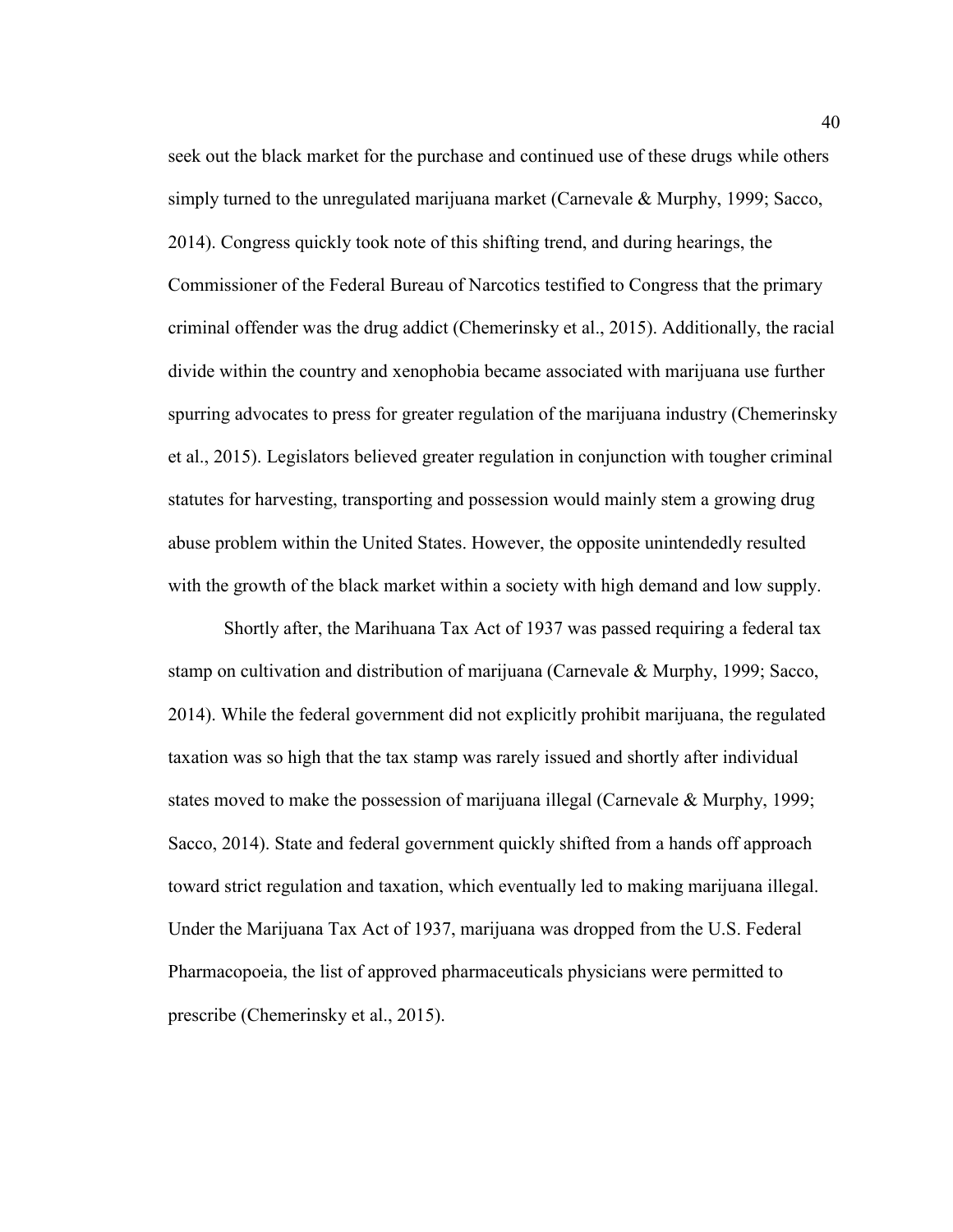During the 1960s, marijuana use began to grow in popularity with drug users raising concern about criminal behavior associated with it. In 1970, President Nixon attempted to stem black market marijuana cultivation, sales and drug abuse with a sweeping reform known as the Comprehensive Drug Abuse Prevention and Control Act of 1970, also known as the Controlled Substance Act of 1970. Nixon's nationally televised speech to the nation declared a war on drugs by creating five schedules of drugs, with Schedule I being the most regulated (Cornell University Law School, n.d.). The American Medical Association (AMA) initially opposed the reclassification of marijuana, but since the Federal Bureau of Narcotics Commissioner's testimony before Congress associating drug abusers as the primary criminal deviant within society, advocates for greater regulation had grown (Sacco, 2014; Thompson, 2014). As a result, marijuana became reclassified as a Schedule I drug, considered to have no medical value with the most stringent restrictions placed on it. Marijuana was classified along with heroin and cocaine as a Schedule I drug as one which had no currently accepted medical use, a high potential for drug abuse and chemical dependency, and a lack of accepted safety under medical supervision (Cornell University Law School, n.d.). While the AMA opposed the reclassification of marijuana they suggested to continue scientific testing on the drug but with the restrictions placed upon marijuana through the CSA. With the Schedule I restrictions on marijuana, strict regulations made this difficult.

Sacco (2014) noted with marijuana's reclassification as a Schedule I drug came enhanced criminal penalties and the creation of a new federal agency to enforce the Controlled Substance Act. The Federal Bureau of Narcotics within the Department of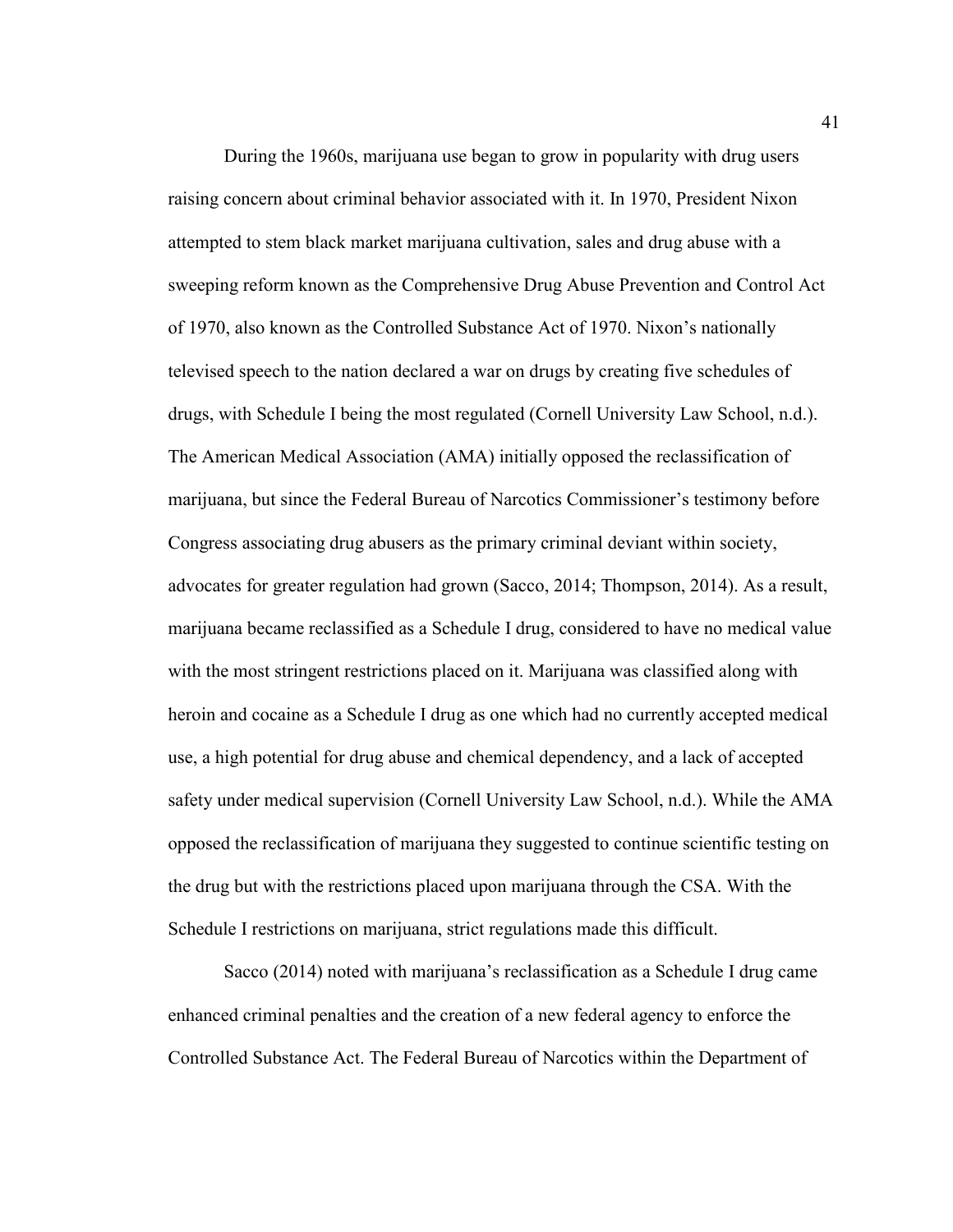Justice dissolved, and in 1973, President Nixon created the Drug Enforcement Agency (Sacco, 2014). Touted as a more streamlined approach in the war on drugs, the agency specifically addressed organized crime and illicit drug trafficking, coordinating with state and local agencies (Sacco, 2014; Thompson, 2014). In 1973, the DEA had 1,470 special agents with a budget of \$74.9 million, employing chemists, analysts, and investigators. By 2014, this number had risen to over 9,000 personnel with a budget of almost \$2.0 billion (Sacco, 2014). This increase in staffing and cost from 1973, was brought about as many politicians sought a get tough on crime policy and desired to send a message as society's perception continued to blame criminal activity as primarily being drug related.

Just as President Nixon declared war on drugs, President Reagan continued this approach to combating drug abuse. Reagan's (1986) address to the nation on September 14<sup>th</sup> highlighted his campaign against drug abuse, which stated:

From the beginning of our administration, we've taken strong steps to do something about this horror. Tonight I can report to you that we've made much progress. Thirty-seven Federal agencies are working together in a vigorous national effort, and by next year our spending for drug law enforcement will have more than tripled from its 1981 levels. We have increased seizures of illegal drugs. Shortages of marijuana are now being reported. Last year alone over 10,000 drug criminals were convicted and nearly \$250 million of their assets were seized by the DEA, the Drug Enforcement Administration. (p. 421)

Despite the increased spending and drug seizures, marijuana continued to be grown domestically as well as transported across U.S. borders. Legislators continued to forward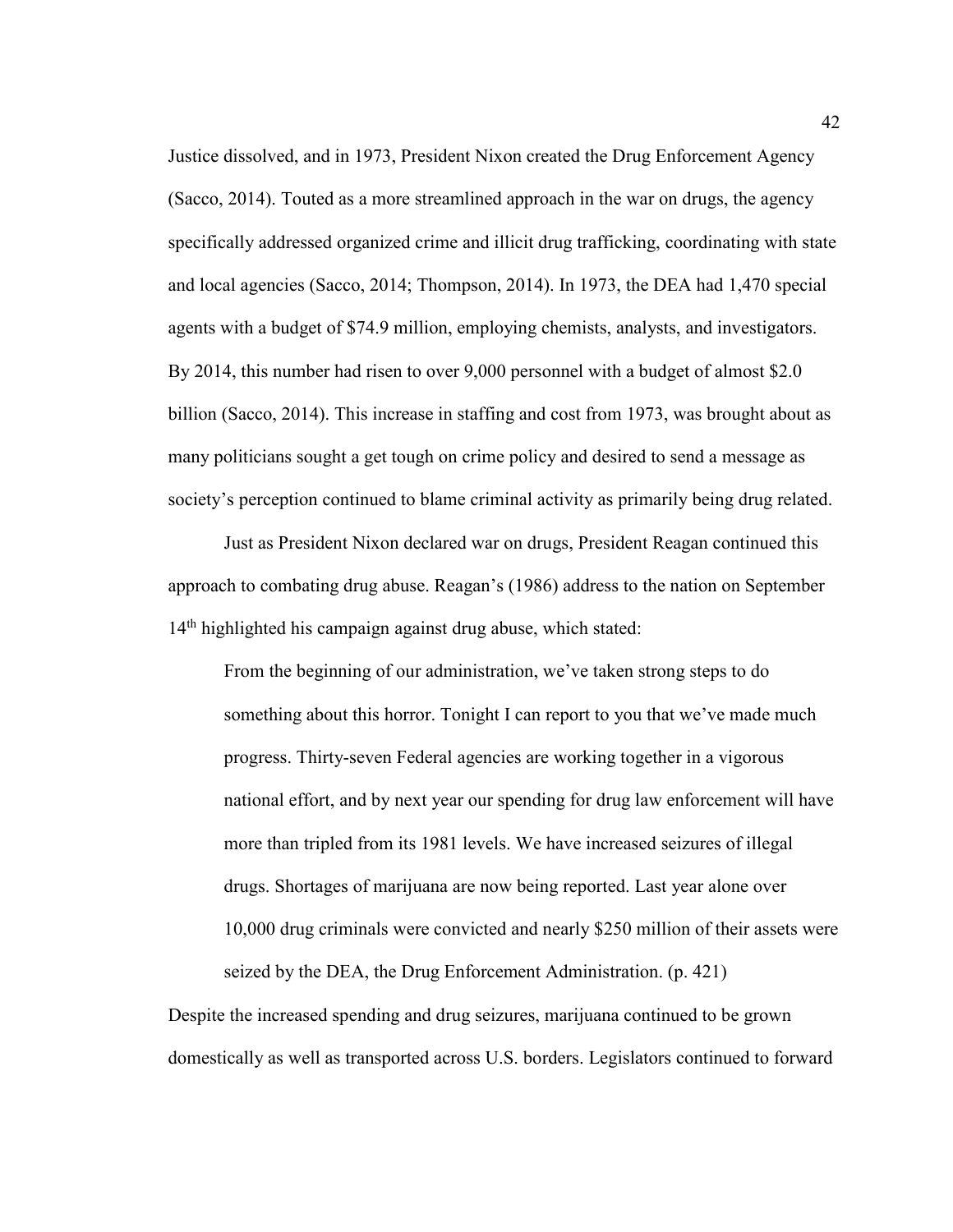their get tough on crime policies toward marijuana through new criminal statutes and enhanced sentencing guidelines in order to curb marijuana drug use. President Reagan's speech highlighted a number of factors that opponents eventually seized upon to propose marijuana legalization. Proponents argued increased spending by the Federal government against the war on drugs created a burden on local law enforcement agencies with limited budgets (Archambault et al., 2013). Furthermore, they argued strict regulation and targeted enforcement of marijuana was at the root of jail and prison overcrowding for what proponents argued were low-level offenses with long-term mandatory sentencing (Office of National Drug Control Policy, n.d.; Sundt, Salisbury & Harmon, 2016).

The Bureau of Justice Statistics (BJS) in 1990, published the results of a survey conducted in 1983 of incarcerated inmates, which noted 73% of prisoners self-reported marijuana use before committing their crime. The survey noted 53% admitted they were under the influence of drugs or alcohol or both at the time they committed the offense (BJS, 1990). Advocates for tougher legislation and enhanced sentencing guidelines pointed to these results for escalating the war on drugs. As a result, public opinion continued to be swayed negatively against marijuana drug use as it became synonymous with criminal deviancy. This attitude would continue until marijuana legalization proponents would take advantage of society's dissatisfaction of decades of increased spending to fight the war on drugs with what appeared to be little return on investment.

Data from the Monitoring the Future survey showed marijuana to be the most commonly used illicit drug in the United States. Johnston, O'Malley, Bachman, & Schulenberg (as cited in Collins, Vincent, Yu, Liu, & Epstein, 2014) stated that for adults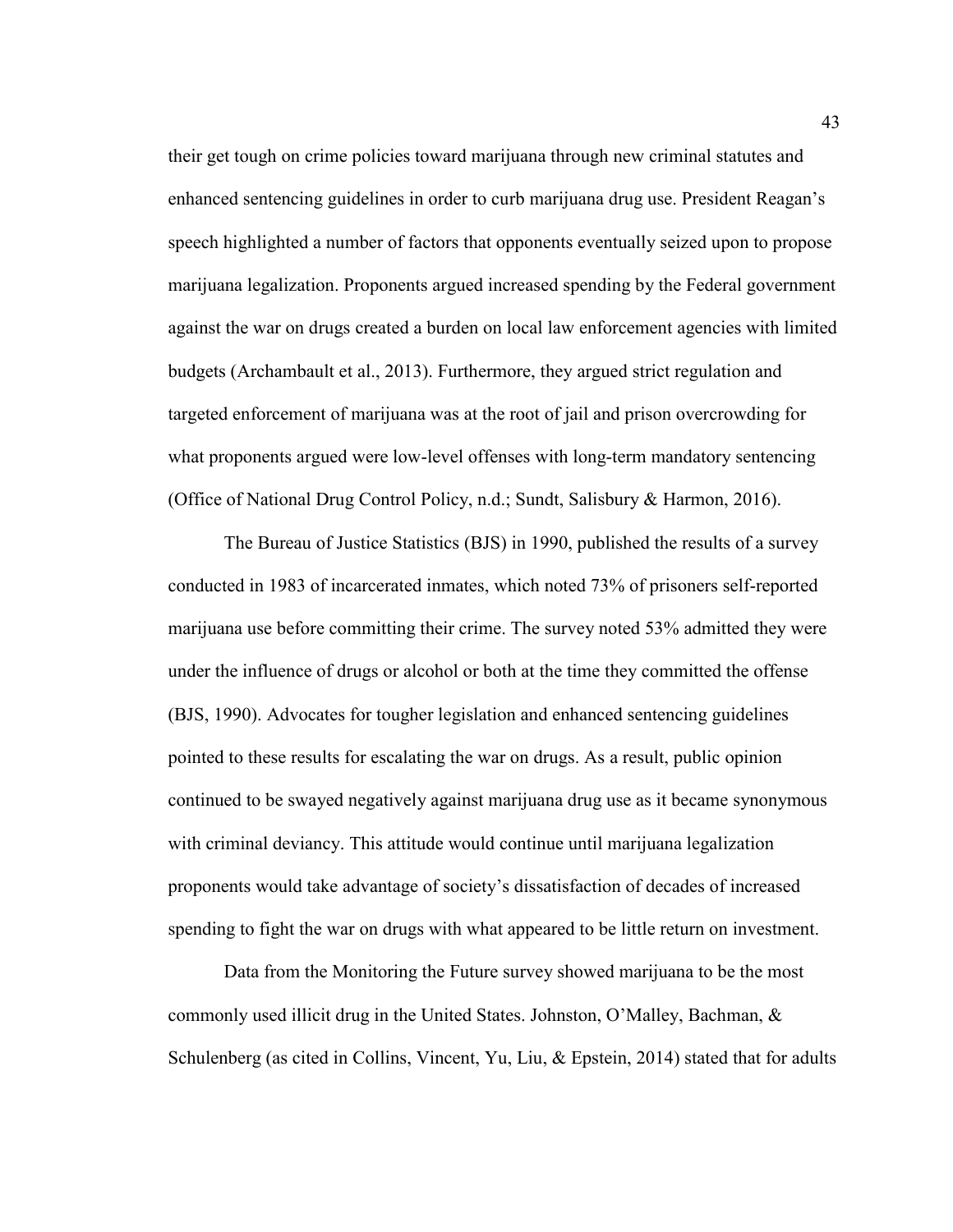between 19 and 30 years of age, 57% reported lifetime use, 27% reported annual use. Furthermore, the study found men were more likely to smoke marijuana than women (Collins et al., 2014). They also noted minority groups were more likely to use marijuana than non-minority groups (Collins et al., 2014). Similar results were observed in a research study conducted by the Substance Abuse and Mental Health Services Administration (SAMHSA) in 2014, found that 7.3% of Americans reported using marijuana within the last year making it the most commonly used substance behind alcohol and tobacco. This study showed a higher percentage than the average use estimated by the United Nations in 2011 of a World average between 2.8% and 4.5% (Ducatti Flister, 2012; Scherf, 2015). The continued use of marijuana had not been curtailed by the federal government's classification of marijuana as a Schedule I drug and despite its rigorous enforcement to reduce the black market economy. Marijuana use has become more socially acceptable as several states enacted medical marijuana laws and decriminalized marijuana possession making it a civil infraction similar to a speeding ticket.

While the initial focus of the federal government had been to curtail the cultivation, transportation, and sale of marijuana, in light of criminal behavior in association with marijuana use, the government sought a two prong approach to curbing marijuana use. In addition to actively seeking out marijuana growers and dealers, the United States Sentencing Commission put forth mandatory sentencing guidelines for federal drug offenses. Sacco (2014) stated the commission took into consideration the quantity and type of drug involved. Naturally Schedule I drugs were a priority as they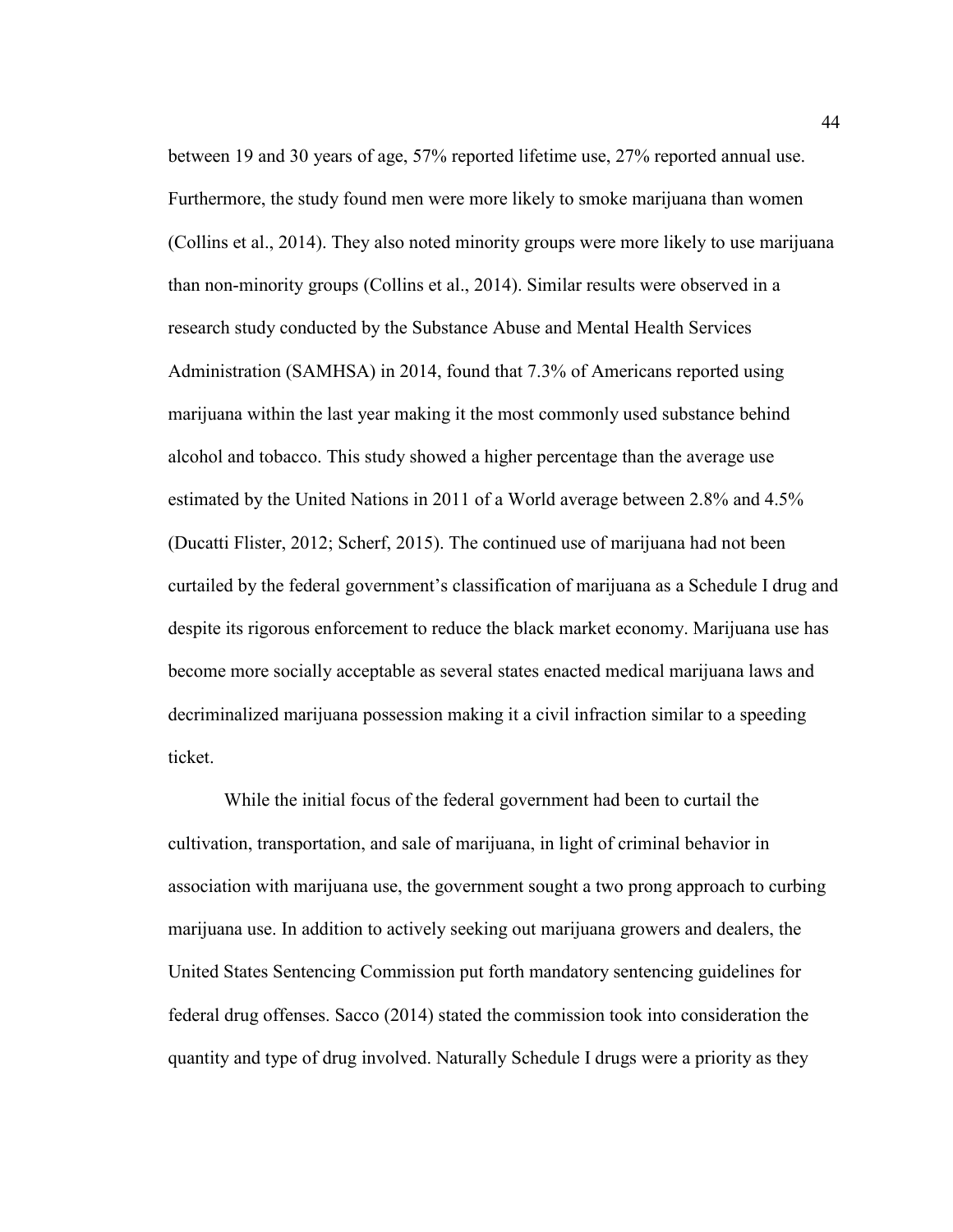were considered highly addictive, dangerous, and served no medicinal purpose. Further sentencing consideration was given if the crime also involved a case of violence. Lastly, the sentencing guidelines took into account the history of the offender (Sacco, 2014, ONDCP, n.d.). Proponents of legalizing marijuana were quick to argue that the less severe offense of marijuana possession and mandatory sentencing guidelines were to blame for jail and prison overcrowding.

Proponents incorrectly argued half of those incarcerated were for low-level drug offenses and the majority of those were only recreational marijuana users. Furthermore, supporters suggested mandatory sentencing unjustly imprisoned recreational marijuana users who posed no threat to society, thereby leading to jail and prison overcrowding on what proponents described as a failed government policy. The Office of National Drug Control Policy (ODNDCP, n.d.) in a response published *Who's really in prison for marijuana?* During 2002, an estimated 8,400 state inmates were serving time for marijuana possession of any amount, while less than half of them were first-time offenders. Additionally, the ODNDCP, (n.d.) estimated of the 1,200,000 inmates in state prisons; only 3,600 were incarcerated for first-time marijuana possession. While prison overcrowding existed, it was not as a result of first-time recreational marijuana users as suggested by proponents of legalizing marijuana.

The Bureau of Justice Statistics in Figure 1 noted there had been a steady increase of incarcerated individuals since 1980 within state and federal prisons. However, since 2010 there had been a small decline in incarceration overall. The incarceration rates are indicative of society's desire to deter criminal deviancy through regulation and criminal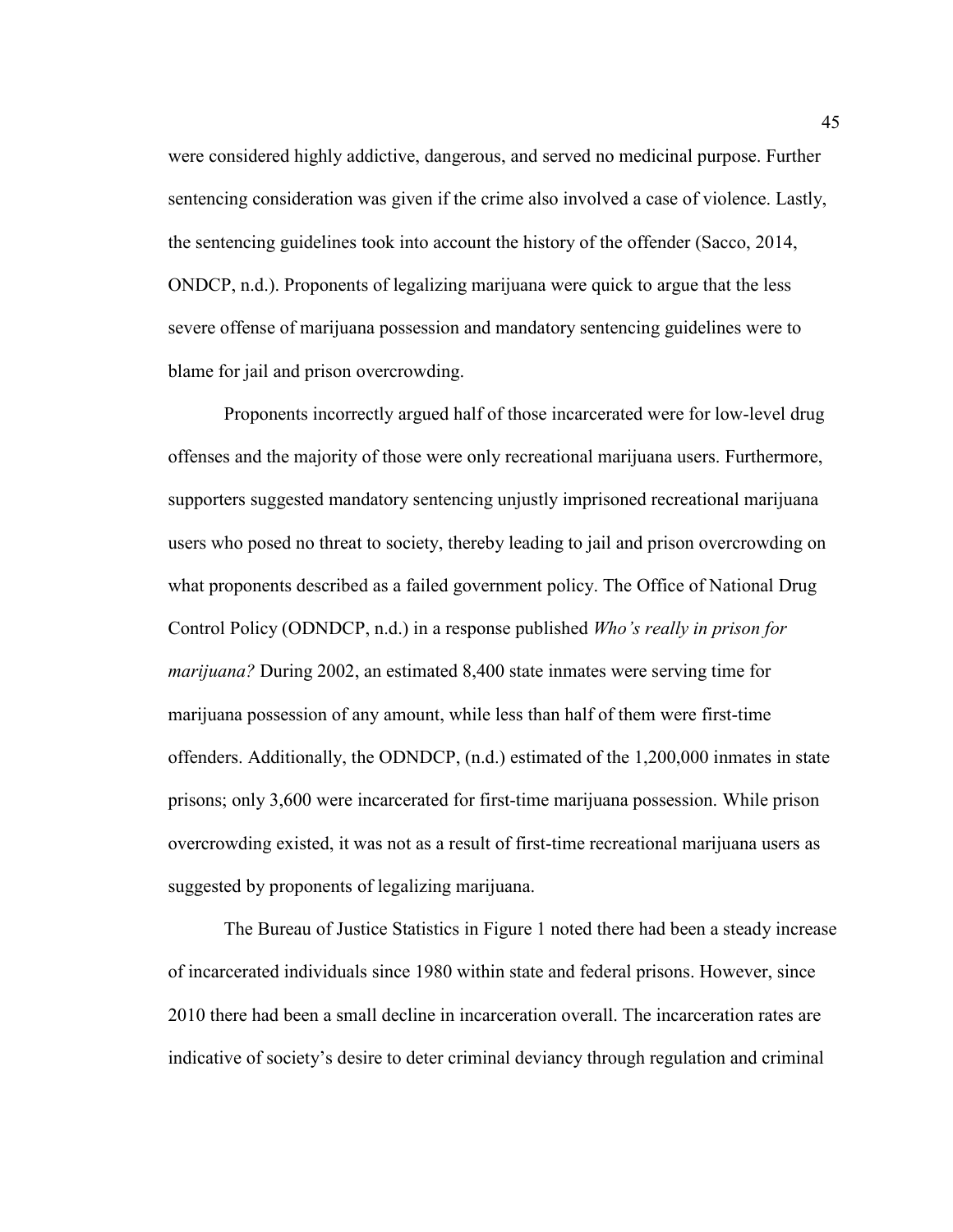statutes, as well as enhanced sentencing measures for an overall attitude to get tough on crime that many elected officials touted during their election run. Proponents highlighted the fiscal savings in legalizing marijuana. Kopel and Burrus (2012) stated Colorado spent \$36.6 million annually in drug enforcement with 89.5% dedicated to enforcement of marijuana possession. Additionally, the state spent \$20.7 million in court costs and \$18 million to incarcerate individuals for drug offenses alone (Kopel & Burrus, 2012). Furthermore, the federal government spent \$3.4 billion per year in marijuana enforcement, adjudication and incarceration alone (Kopel & Burrus, 2012). Legalizing marijuana for personal use quickly gathered steam in Colorado and Washington state in 2012, by appealing to the electorate's vote for government cost saving and generating tax revenue. Since then additional states have followed suit based in part on the ability to generate a substantial tax revenue source.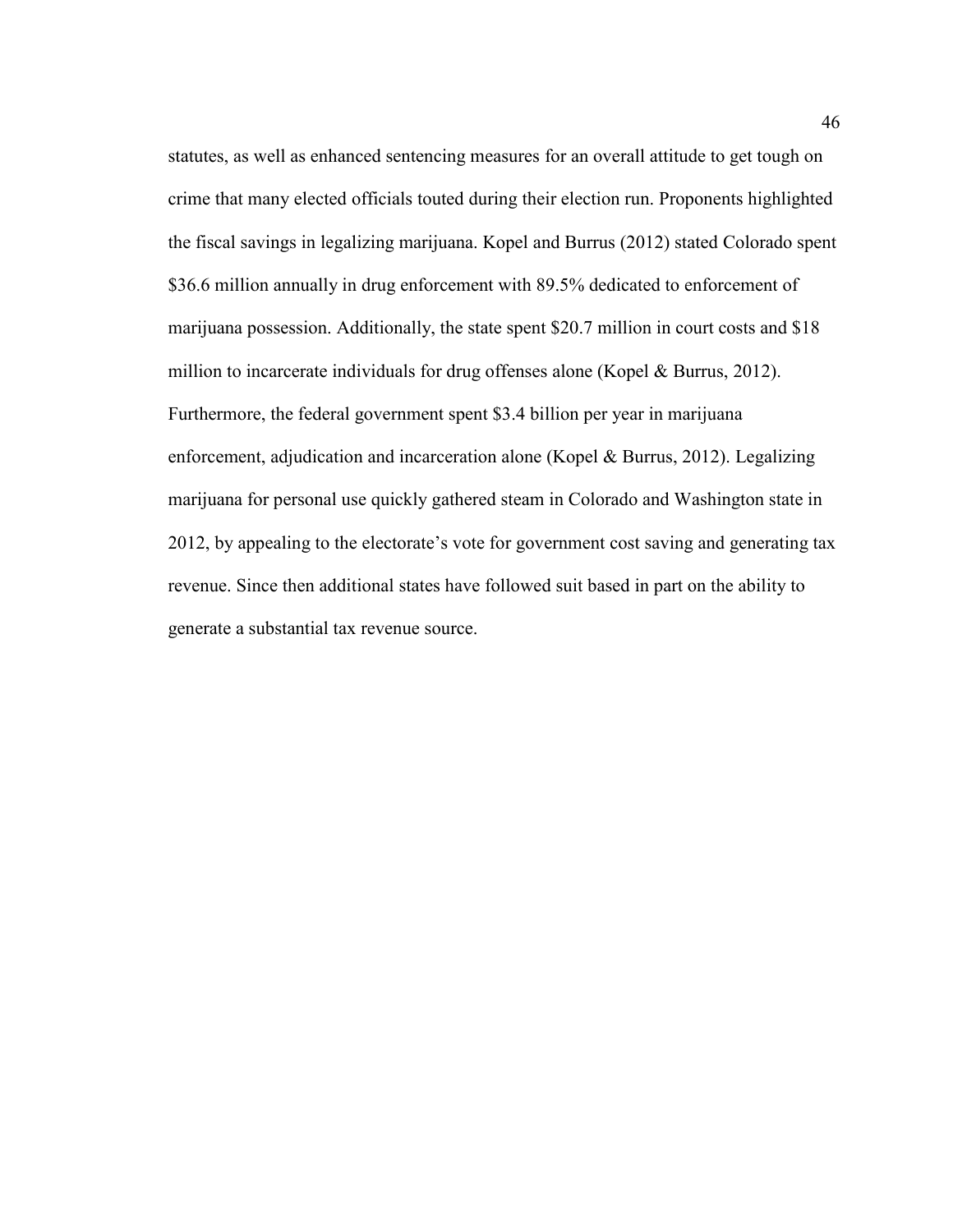

# Prisoners under state and federal jurisdiction, 1980-2014

*Figure 1.* Prison population growth 1980–2014.

In 1970, the Federal Bureau of Narcotics Commissioner's testimony before Congress alleged drug abusers were the primary criminal deviant within society. The Department of Justice (as cited in Shepard & Blackley, 2007) stated a report by the Drug Enforcement Agency, which narrowed the commissioner's statement stated, "[…] Most violent crime are committed not because people want to buy drugs, but because people are on drugs" (p. 406). Local, state and federal law enforcement agencies had worked cooperatively to curb marijuana growth and sales in an attempt to create a shortage of marijuana within the black market. The government had dedicated billions in dollars to this war on drugs and up to this point had failed to address the criminal behavior of the marijuana user themselves. While a few states had decriminalized marijuana possession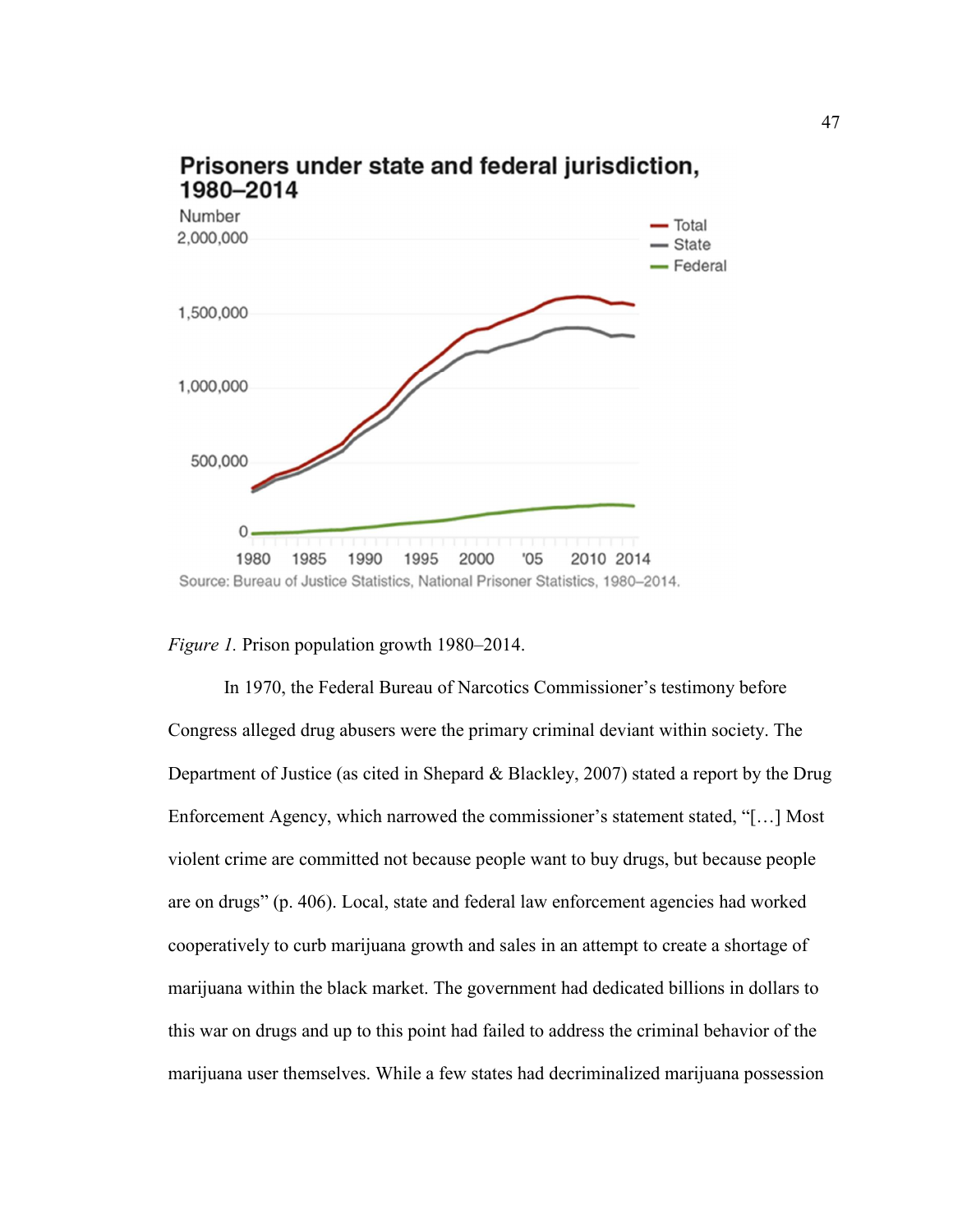making it a civil infraction, several continued to prosecute and incarcerate individuals for marijuana possession.

# **Economics of Marijuana**

State governments initially followed federal guidelines imposing strict regulation and criminal penalties, opponents additionally argued that the war on drugs had failed to cite the growing use of marijuana within society and movement to legalize marijuana. Advocates to legalize recreational marijuana pointed to overcrowded jails and prisons due to mandatory sentencing guidelines, the ability to negate the black market through legalization, and the generation of tax revenue for cash strapped states through taxation (Archambault et al., 2013). As early as the 1970s, several states took steps to separate themselves from the federal government's growing regulation and enforcement of marijuana laws. In 1973, Oregon became the first state to decriminalize marijuana possession and made it a civil infraction with a monetary penalty.

While President Reagan's address in 1986 to the nation cited, spending had tripled since 1981, by 2007 it was estimated criminal justice resources were spending an estimated \$8 billion a year enforcing marijuana laws (Shepard & Blackley, 2007). As costs continued to rise, numerous states looked to decriminalize marijuana; others opted to legalize marijuana for medical use. Colorado and Washington would eventually become the first to legalize marijuana for personal use, followed quickly by several other states. Archambault et al., 2013 noted Washington's limited resources and growing costs to address marijuana criminal behavior and marijuana legalization proponents began to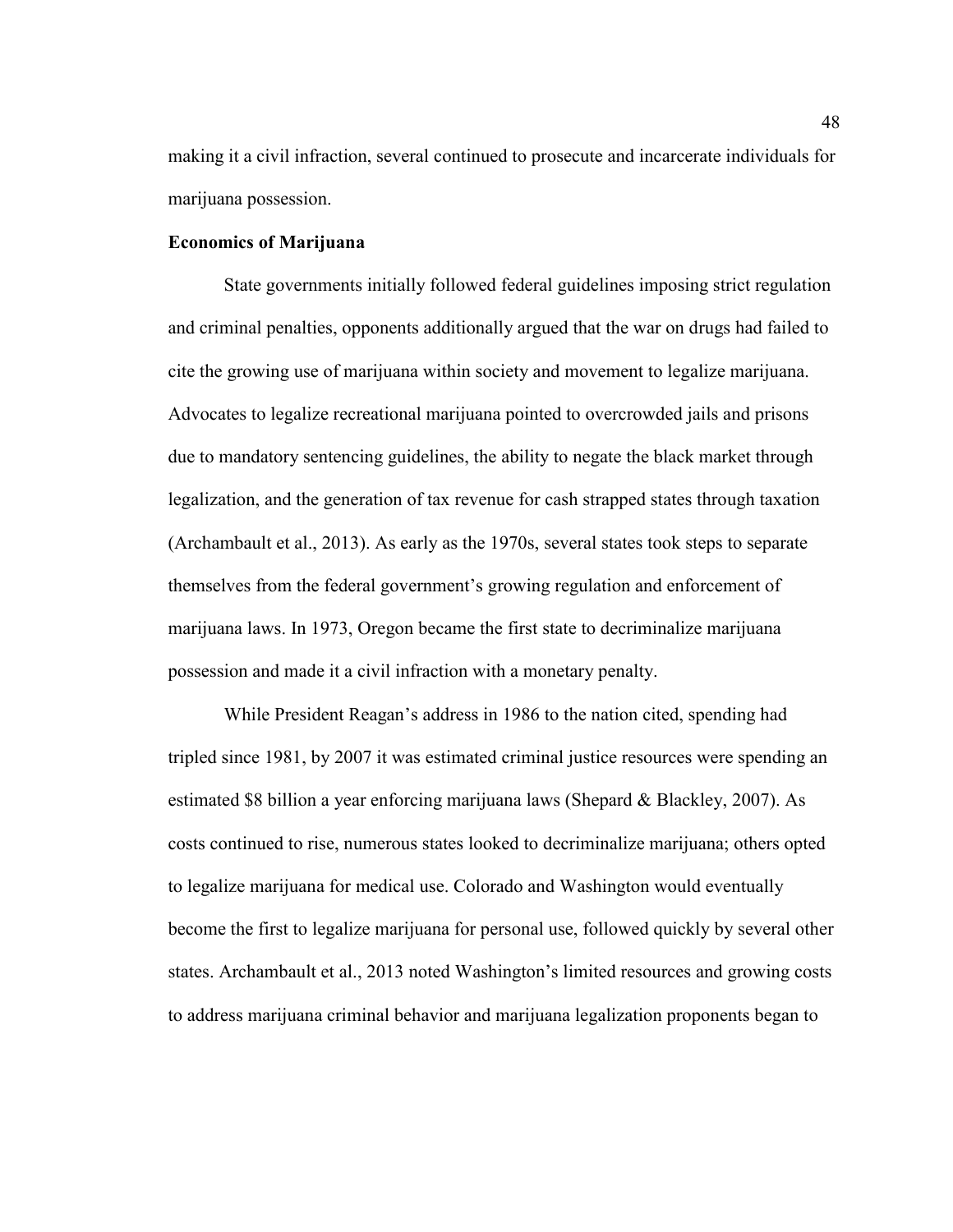find favor in cash strapped states where society's attitude began to shift toward controlled sales of marijuana as a revenue source.

Three years later enforcement costs had tripled providing marijuana proponents another opportunity to forward legislation to the ballot box to legalize marijuana. Miron and Waldock (as cited in Scherf, 2015) estimated on average local and state governments spent \$25 billion on law enforcement, the judicial system, and corrections as a whole enforcing marijuana laws throughout the United States (p. 129). During an economic downturn for the majority of states, proponents aptly argued how cash strapped states would benefit in legalizing marijuana freeing limited criminal justice resources and generating revenue through taxation (Archambault et al., 2013). Proponents suggested that by legalizing marijuana cultivation and sales, prices would drop below current black market prices thereby eliminating the black market entirely. Advocates suggested limited resources could be directed elsewhere such as education and transportation and generate revenue through taxation of legalized marijuana (Archambault et al., 2013).

Opponents argued that a drop in prices would increase demand for marijuana consumption as an entirely legal new market opened up to new consumers. Collins, Vincent, Yu, Liu and Epstein (2014) conducted a quantitative study about the elasticity of pricing and its relationship to supply and demand. The study showed that marijuana consumers were sensitive to price increases and instead proposed, states that legalized marijuana use might be able to benefit by stabilizing prices through taxation (Collins et al., 2014). Furthermore, similar to alcohol and tobacco taxes, it was argued higher taxation would raise pricing and thereby reduce and control marijuana use through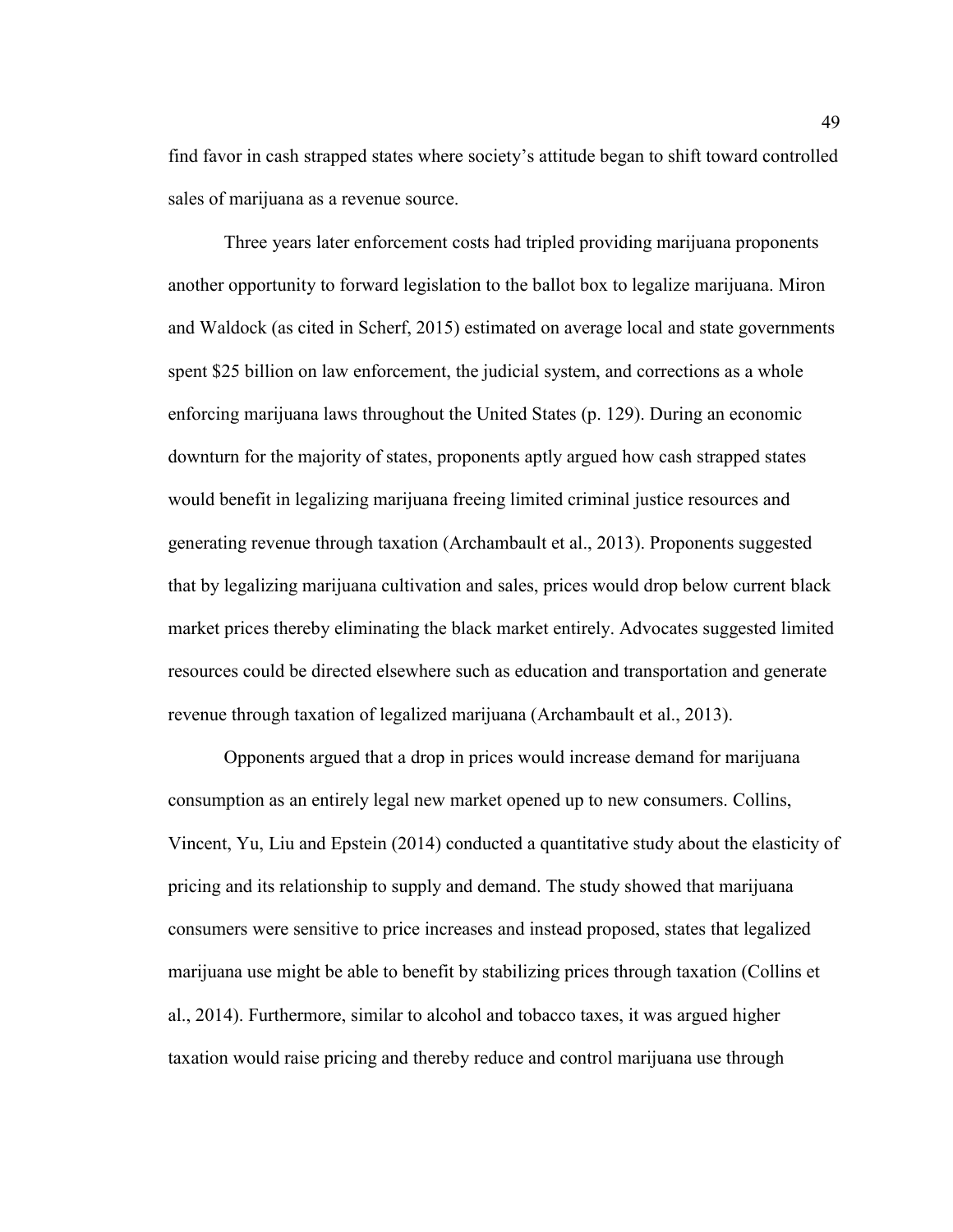taxation (Collins et al., 2014). Proponents argued that states would be able to balance marijuana pricing while at the same time discourage increased marijuana use and eliminate the black market while still generating revenue for the state through taxation.

Washington State quickly followed the State of Colorado where voters enacted Initiative-502, to legalize the possession of recreational marijuana, despite its federal classification as a Schedule I drug under the Controlled Substance Act of 1970. Advocates argued legalizing marijuana would lead to a substantial cost savings to law enforcement agencies, the judicial system, and corrections (Archambault et al., 2013). Archambault et al., suggested agencies would no longer have to divert limited budgetary funds to investigate and prosecute marijuana possession. Additionally, proponents argued the correctional system would no longer be overburdened with individuals convicted of low-level offenses involving marijuana (Archambault et al., 2013; Washington State Legislation, 2012;). Proponents instead argued that a more restrictive legislature, along with mandatory sentencing guidelines, and government's continued pursuit to regulate marijuana created a cost prohibitive enforcement model that was draining already limited resources.

As a direct result, marijuana advocates successfully seized upon the growing cost of fighting the war on drugs. Advocates suggested by legalizing marijuana Washington state could potentially levy a marijuana tax and generate a revenue of almost \$2 billion upon its implementation over a period of five to six years (Archambault et al., 2013; Washington State Legislation, 2012). During an economic time where several states faced shrinking revenues and budgetary shortages, the ability to tax and regulate what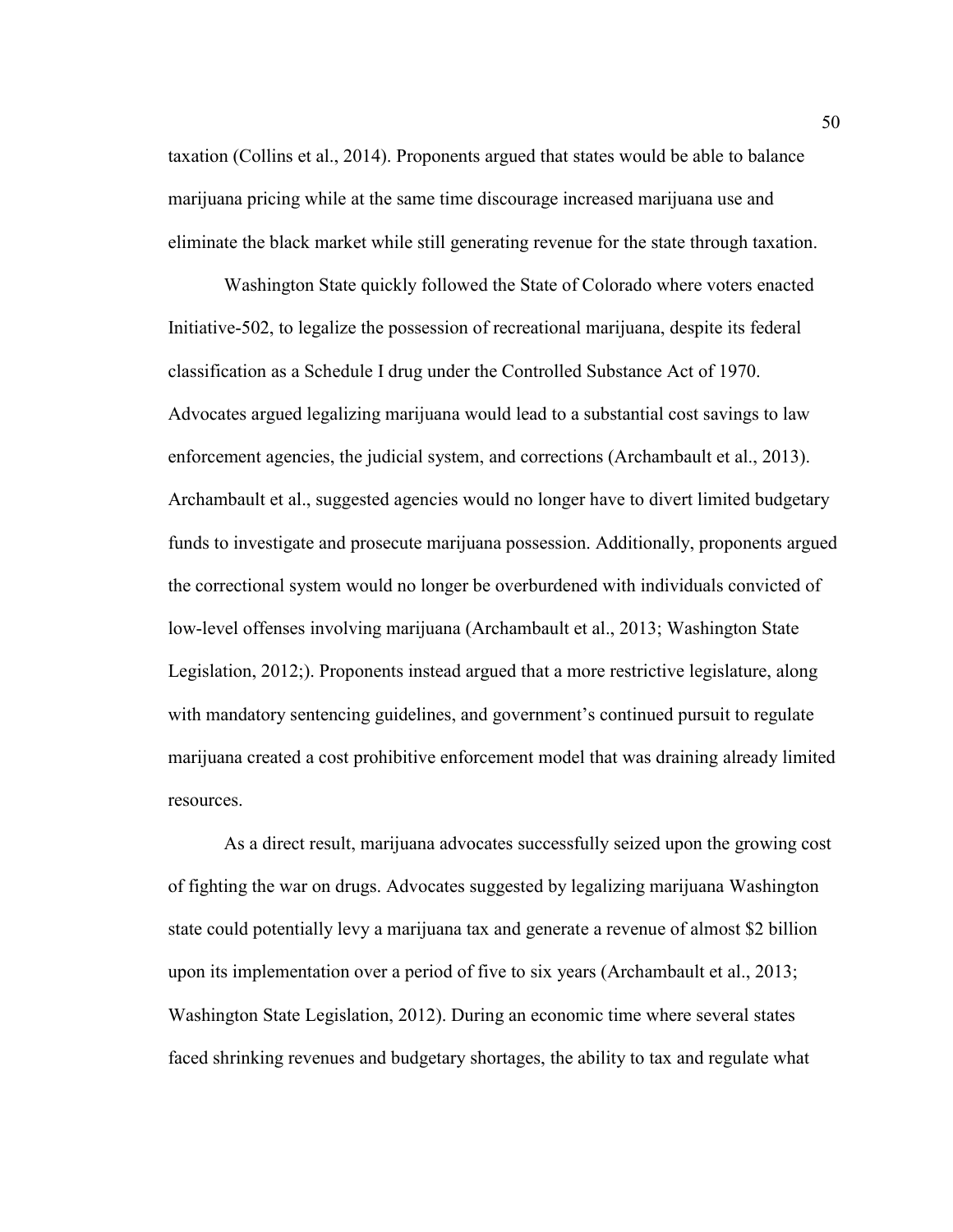was once a black market became economically viable and socially acceptable. The Washington State Office of Financial Management (WAOFM) also noted Washington State was one of a few states that did not have a personal or corporate income tax and thereby depended heavily on excise taxes, such as general sales and use tax, gross receipts and selective sales taxes (WAOFM, 2015). The economics of marijuana provided voters a strong stimulus to adopt legislation to legalize it as a revenue source. However, difficulty arose in conducting a financial analysis if the state were to legalize and tax marijuana due to the nature of the black market. Instead, proponents argued a substantial revenue source would be generated on approximate tax percentages established at each phase of manufacture and retail.

Legislators initially chose an excise tax of 25% on all wholesale and retail sales by a licensed grower, processor, and retailer, with all funds generated by the excise tax deposited into the newly created Dedicated Marijuana Fund (WAOFM, 2012). In addition to the state excise tax, any general state tax and local sales tax applied to marijuana are deposited into the State General Fund, similar to business and occupation taxes (WAOFM, 2012). Legislators quickly grasped onto the economics of marijuana to fill a void in an economy with shrinking tax revenues. Proponents also lucratively suggested generated tax revenue could backfill previous cuts to educational funding, highway improvements and other programs through money once spent on marijuana enforcement (Archambault et al., 2013).

The Washington State Office of Financial Management (WSOFM) conducted a Fiscal Impact Statement of I-502 (2012), to estimate state and local revenue impact from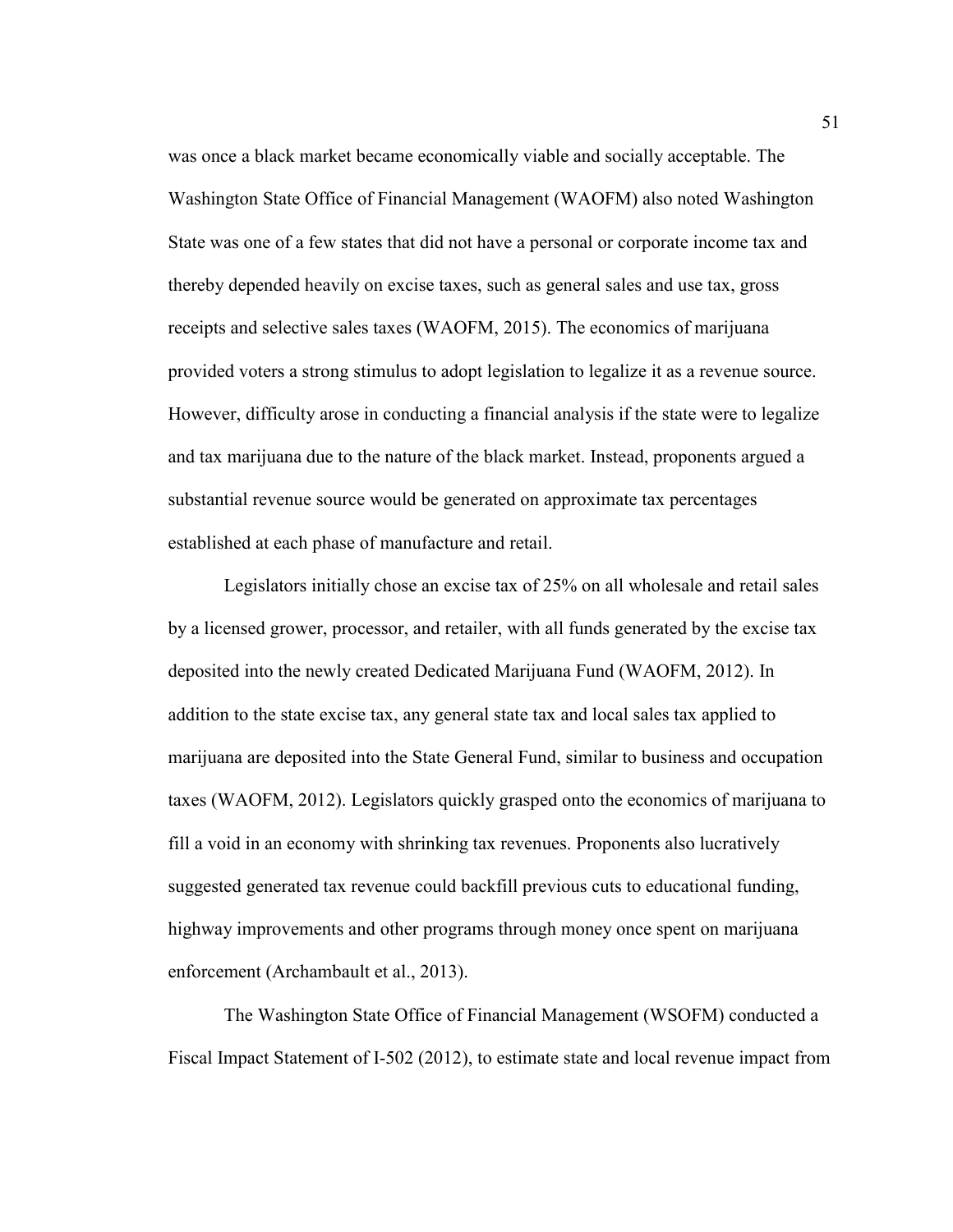FY 2013 through FY 2017. The lower revenue growth during FY 2013 and FY 2014 are as a result of the Washington State Liquor and Cannabis Board's direction by legislators to establish licensing requirements and designated certified cannabis testing laboratories. The WSOFM (2012) impact statement also shows the loss of \$368,000 in Federal Grants since marijuana continues to be classified as a Schedule I drug. The loss of federal grant funding is outweighed by the generation of state revenue through marijuana taxation.

Table 1

#### *State Revenue Impact*

| <b>State Revenue</b>   | FY 2013   | FY 2014       | FY 2015       | FY 2016       | FY 2017       |
|------------------------|-----------|---------------|---------------|---------------|---------------|
| Impact                 |           |               |               |               |               |
| Dedicated              | \$0       | \$248,639,000 | \$434,201,000 | \$447,213,000 | \$460,615,000 |
| Marijuana Fund         |           |               |               |               |               |
| <b>Total State</b>     | \$0       | \$47,418,000  | \$97,682,000  | \$100,611,000 | \$103,630,000 |
| General Fund           |           |               |               |               |               |
| Fingerprint            | \$8,000   | \$8,000       | \$8,000       | \$8,000       | \$8,000       |
| Identification         |           |               |               |               |               |
| Account                |           |               |               |               |               |
| <b>Impaired Driver</b> | \$48,000  | \$82,000      | \$83,000      | \$83,000      | \$84,000      |
| <b>Safety Account</b>  |           |               |               |               |               |
| <b>Highway Safety</b>  | \$505,000 | \$832,000     | \$839,000     | \$846,000     | \$853,000     |
| Account                |           |               |               |               |               |
| <b>Federal Grants</b>  | \$0       | $-$ \$368,000 | \$0           | \$0           | \$0           |
| State Total            | \$561,000 | \$296,611,000 | \$532,813,000 | \$548,761,000 | \$565,190,000 |

Additionally, the WSOFM (2012) estimated local revenue generated through sales tax and business and occupational tax revenue through marijuana taxation. This lucrative source of income potentially provided state agencies and local governments the ability to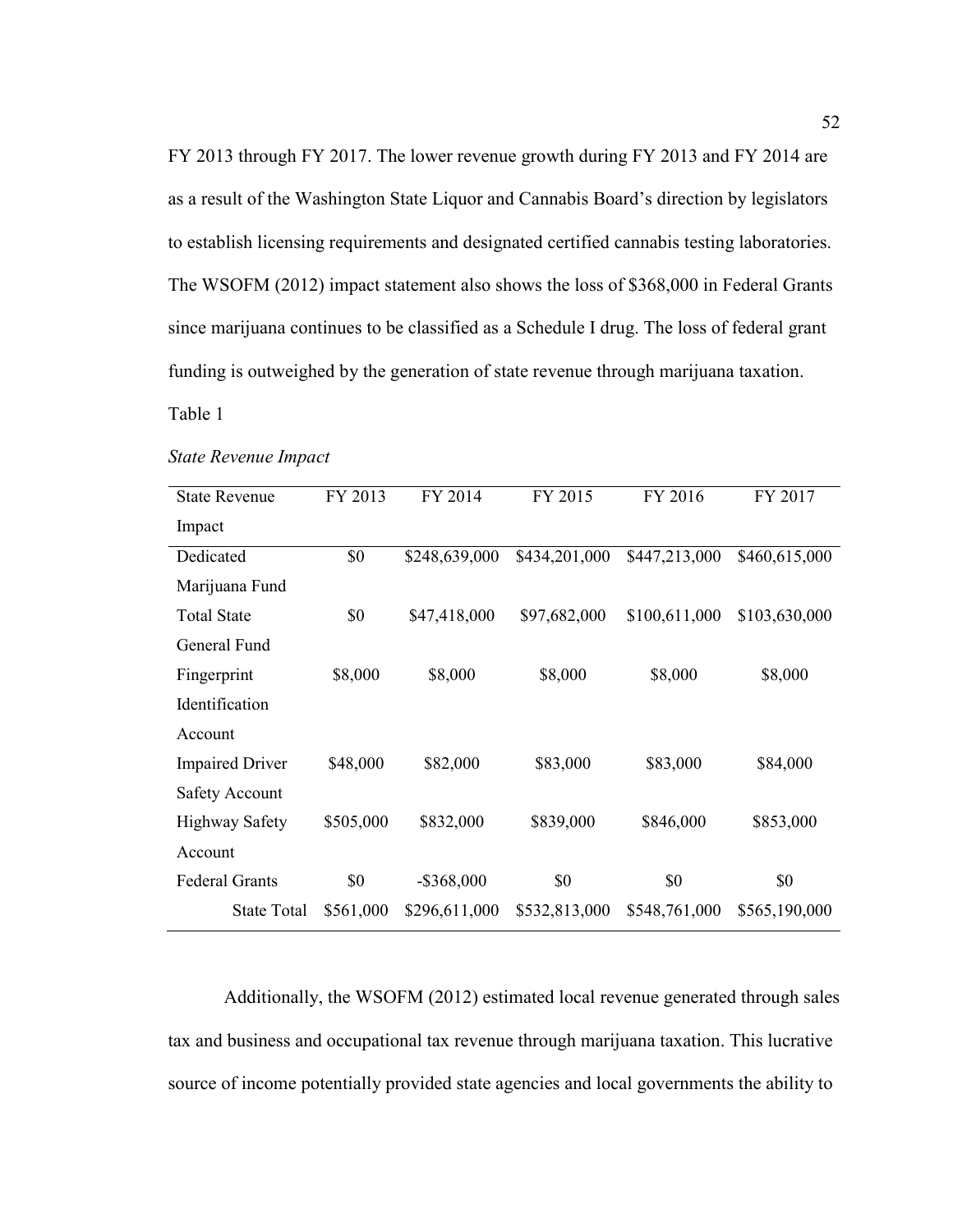fund programs that had been rolled back during the fiscal crisis of previous years. While generated revenue would go to the state general fund, excess funds in the designated marijuana fund would be moved to the state general fund where they could potentially be utilized for other programs (WSOFM, 2012). The WSOFM (2012) estimated a surplus revenue of almost \$100 million in the designated marijuana fund from FY 2015 through FY 2017 that could potentially be moved to the state general fund and fund previously cut programs. These surplus tax revenues proved to be a critical point marijuana advocates highlighted in passing Initiative-502. Several counties and municipalities had a moratorium on marijuana production and sales within their jurisdiction regarding this tax surplus incentive. They argued neighboring areas with retail marijuana stores may potentially lead to increased marijuana-impaired driving.

Table 2

|  | Local Revenue Impact |  |
|--|----------------------|--|
|--|----------------------|--|

| Local Revenue Impact         | FY 2014      | FY 2015      | FY 2016      | FY 2017      |
|------------------------------|--------------|--------------|--------------|--------------|
| <b>Total Local Sales Tax</b> | \$15,856,000 | \$32,664,000 | \$44,644,000 | \$34,653,000 |
| Revenue                      |              |              |              |              |
| Total Local B&O Tax          | \$403,000    | \$830,000    | \$855,000    | \$881,000    |
| Revenue                      |              |              |              |              |
| Local Total                  | \$16,259,000 | \$33,494,000 | \$34,499,000 | \$35,534,000 |

# **Marijuana Legalization and Driving Under the Influence**

Archambault et al., (2013) conducted a cost-benefit analysis and estimated a potential tax revenue of \$2 billion over five to six years. They aptly noted the difficulty in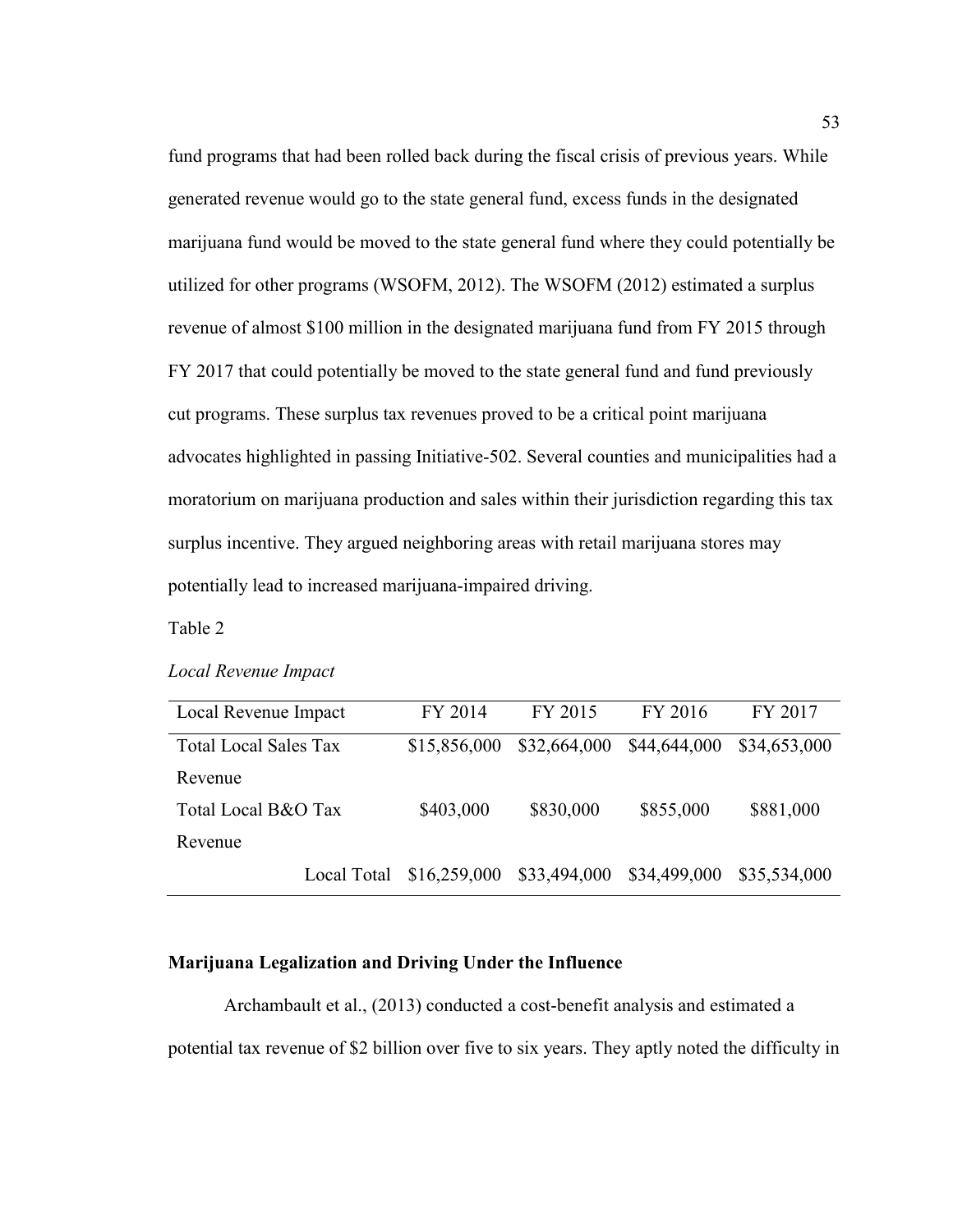determining the impact of marijuana legalization on marijuana-impaired driving and its associated consequences of vehicle collisions, fatalities, property damage and fiscal costs associated with the criminal justice system to address this issue (Archambault et al., 2013). With some states seeking to justify the legalization of recreational marijuana the impact of marijuana-impaired driving and subsequent vehicle collisions and traffic fatalities involving cannabinoids poses a significant risk to society. Since some states had already legalized medical marijuana, the National Safety Council (NSC, 2013) sought to provide guidance on the issue of marijuana and driving for state and local government agencies and organizations as well as society in general. The NSC (2013) determined that smoking marijuana caused impairment and operating a motor vehicle or heavy equipment while impaired by marijuana was unsafe to the extent that it posed a significant risk of injury or death to themselves or others. The importance of this stance was that it recognized smoking marijuana caused impairment and significant risk to society that marijuana proponents have not adequately acknowledged.

The National Highway Traffic Safety Administration (NHTSA) conducted a research study during weekend nighttime hours to see which type of impairment was more prevalent within drivers. 9,000 voluntary participants in over 300 different geographic locations within the United States were compensated \$60 for their time, providing breath samples, oral swabs, and some offered blood (NHTSA, 2015). The results showed an 80% decrease in alcohol-impaired drivers from 1973 to 2014 (NHTSA, 2015). In contrast, marijuana impaired-driving showed a 47% increase amongst drivers between 2007 and 2014 (NHTSA, 2015). Additionally, further research studies showed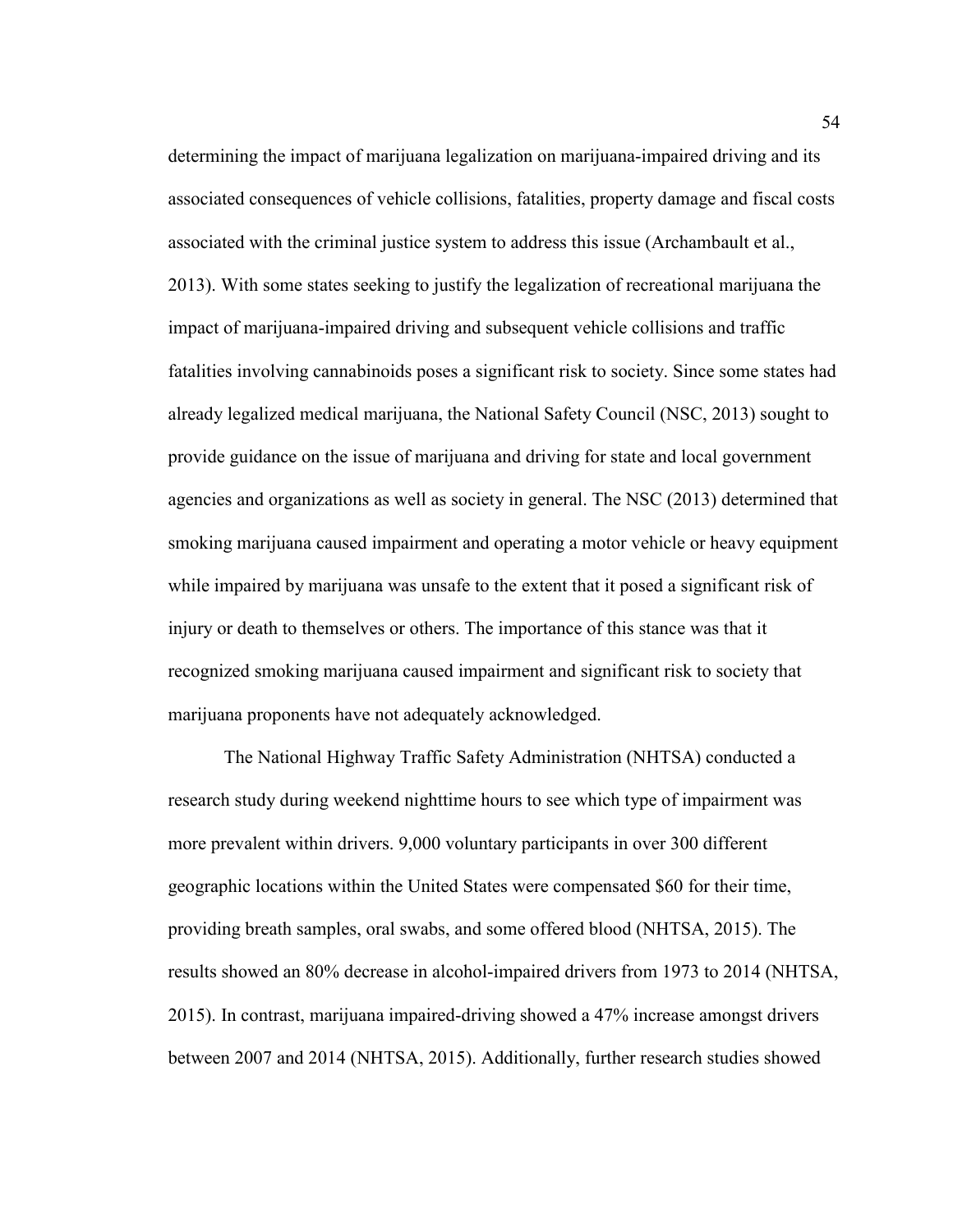marijuana-impaired driving to be increasing while alcohol-impaired driving remained steady (Bogstrand, & Gjerde, 2014; NHTSA, 2015; Wilson, 2012).

Furthermore, research studies showed marijuana was the most preferred drug of choice among drivers compared to other types of drugs (Bogstrand, & Gjerde, 2014; NHTSA, 2015; Wilson, 2012). This increase in marijuana-impaired driving may be related to those states that have legalized medical marijuana, decriminalized marijuana possession making it an infraction, or legalized recreational marijuana altogether. In doing so, state and local governments have inadvertently led society to possibly perceive marijuana-impaired driving is less dangerous and less impactful than alcohol-impaired driving. The majority of states have taken preventative, deterrent and educational measures to address the problems of driving under the influence of alcohol. As society becomes increasingly tolerant of marijuana use, the risks associated with increased use within society have not been fully explored. Preventative measures such as educational campaigns similar to that of alcohol are not prevalent to those associated with Mothers Against Drunk Driving.

Recent studies have shown an increase in marijuana related crashes that exacerbates the legalization of marijuana (Salomonsen-Sautel et al. 2014). Failure to understand the risks that marijuana-impaired driving pose may inadvertently lead to increased motor vehicle accidents and DUI arrests and subsequently traffic fatalities involving cannabinoids (Pollini et al., 2015; NHTSA, 2015; Salomonsen-Sautel et al. 2014). After legalizing recreational marijuana in the State of Colorado, not only was there an increase in motor vehicle accidents but researchers found a significant increase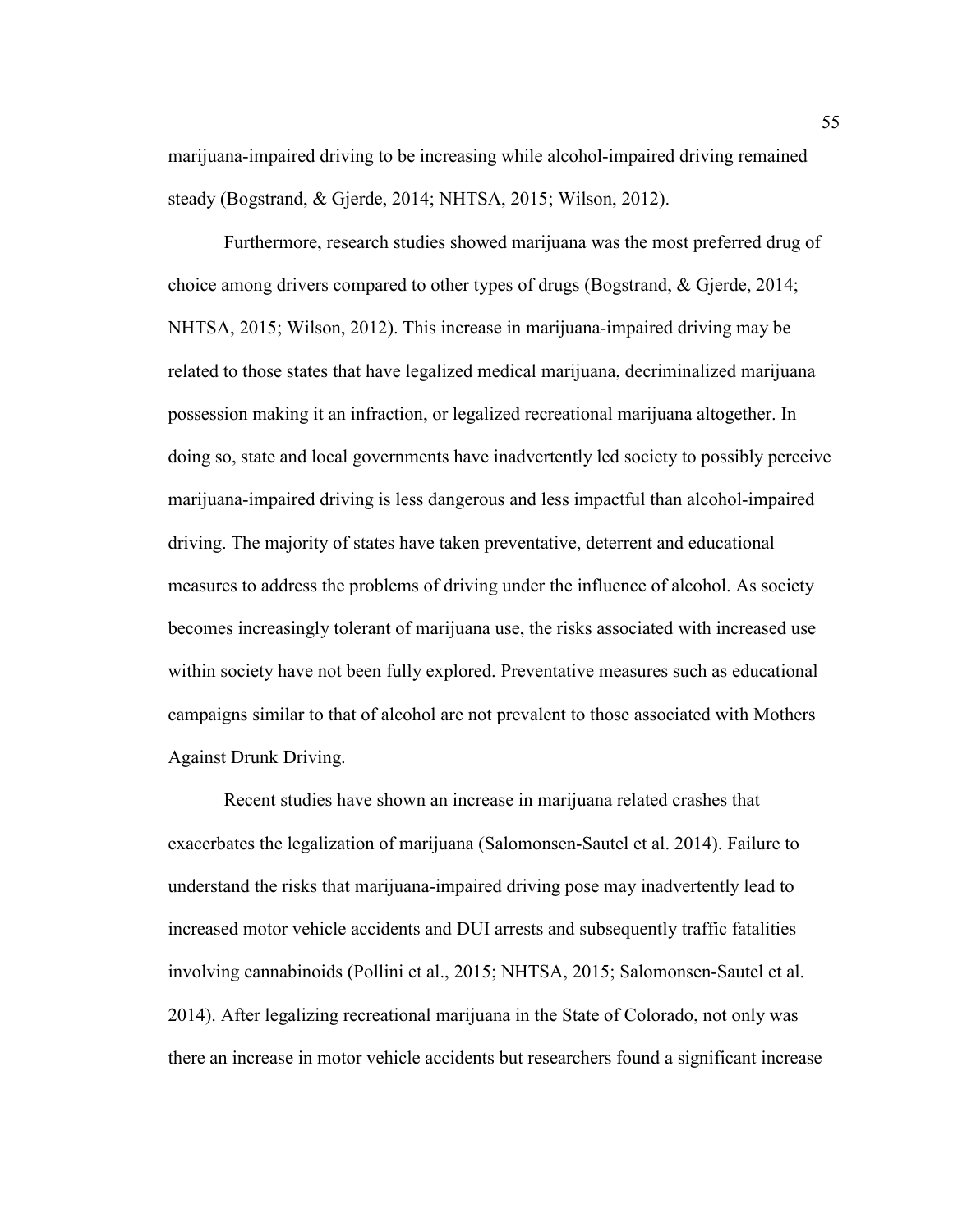in the number of marijuana fatality drivers compared to alcohol related fatalities that remained at similar levels (Salomonsen-Sautel et al. 2014). Opponents have argued legislators not only indirectly increased marijuana traffic related fatalities and crashes but also increased the number of marijuana-impaired drivers on the roadway at any given time, thereby raising the risks of serious injuries and fatalities within the community.

Several organizations may be given credit for bringing awareness to alcoholimpaired driving such as Mothers Against Drunk Driving (MADD). MADD worked with legislators to stiffen penalties for repeat offenders and educating the public through educational outreach with the help of the media. Additionally, these organizations partnered with substance abuse counselors creating driving under the influence (DUI) courts specifically dedicated to impaired driving and reducing recidivism (Washington State's Target Zero Campaign, 2014). Furthermore, law enforcement agencies through grant funded programs partnered with media and other outreach programs in high visibility deterrent programs such as Washington State's Target Zero Campaign (2014).

However, since the legalization of marijuana, these educational and preventative campaigns have primarily focused on alcohol outreach programs. The dangers of marijuana-impaired driving have not yet reached society to the same extent that alcoholimpaired driving has (NSC, 2013). In contrast, the labeling of legalized marijuana use as recreational marijuana potentially creates a mindset within society that the risks associated with smoking marijuana and driving are relatively minimal (Acheampong, Okafor, Scheidell, & Johnston, 2014; Kohn, Saleheen, Borrup, Rogers, & Lapidus, 2014). With several states recently legalizing marijuana, the failure to examine whether a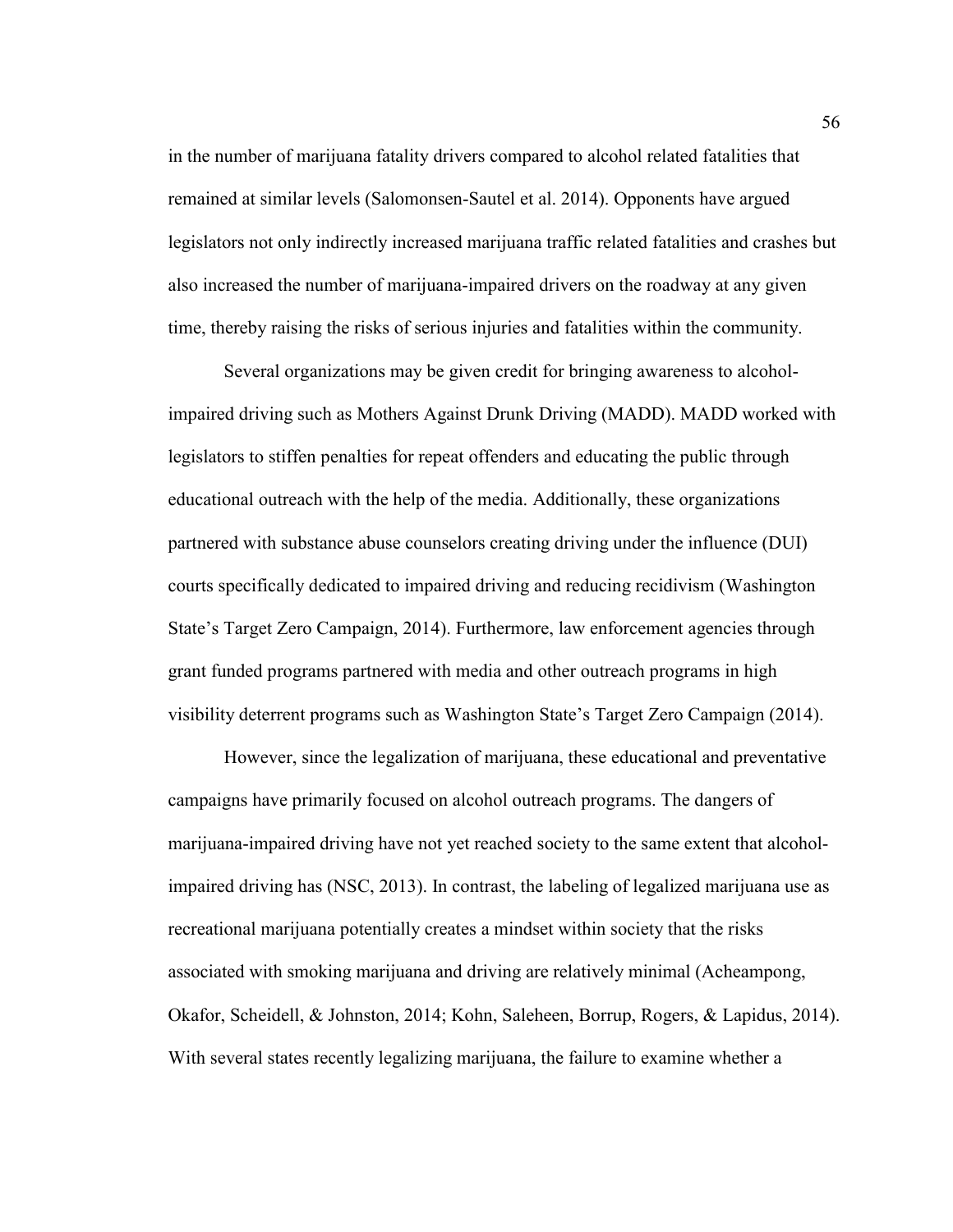relationship exists between legalized marijuana and traffic fatalities involving cannabinoids based on these previous studies, suggests a significant threat to society.

Research studies have shown the attitudinal understanding toward marijuana by particular groups within society such as high school and college students have substantially minimized the risks associated with the drug (Acheampong et al., 2014; Kohn, et al., 2014). The combination of limited educational outreach and society's dangerous misconception with regard to marijuana-impaired driving provides for a deadly combination. Qualitative research studies showed that a majority of both high school and college students would drive a motor vehicle after smoking marijuana (Acheampong et al., 2014; Kohn, et al., 2014). Furthermore, a majority of participants indicated their belief that alcohol was more dangerous than smoking marijuana and driving a motor vehicle (Acheampong et al., 2014; Kohn, et al., 2014).

Additionally, both high school and college students were more likely to ride with an individual who just smoked marijuana as a passenger than an individual who had been consuming alcohol (Acheampong et al., 2014; Kohn et al., 2014). Despite research studies finding increased risks of marijuana-impaired driving, some segments of society consider them to be far lower than those risks associated with alcohol and driving. This is contrary to the research studies conducted by NHTSA, 2015, NSC, 2013, Pollini et al., 2015, and Salomonsen-Sautel, et al. 2014, that showed marijuana-impaired driving increased a driver's risk of being involved in a traffic accident or marijuana related traffic fatality. These research studies laid the groundwork to build upon and explore whether a relationship existed between legalized marijuana and traffic fatalities involving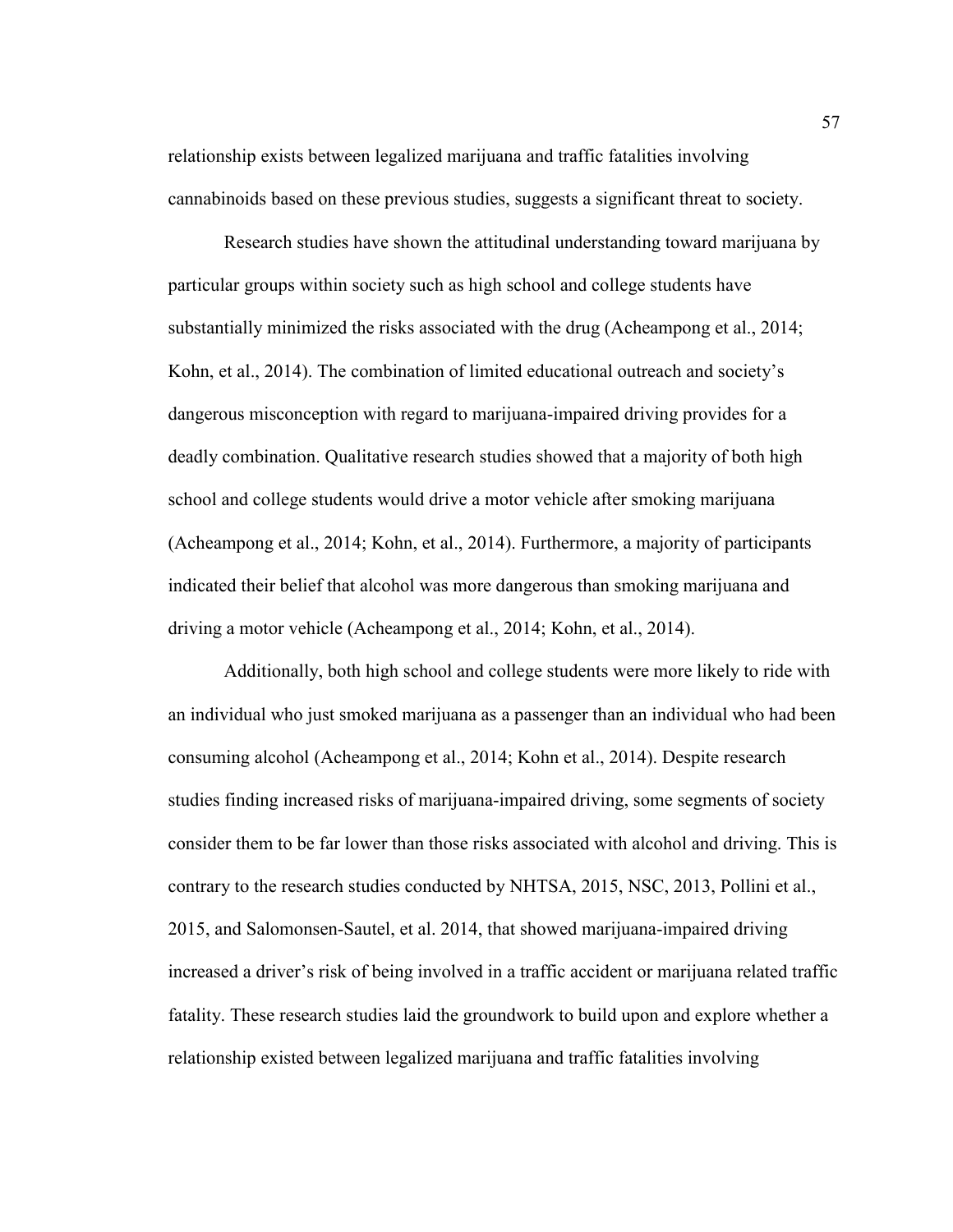cannabinoids, and whether rational choice and perceptual deterrence theory may explain this problem.

According to Davis et al. (2016), the U.S. National Roadside Survey indicated a relative 47% increase in positive testing for THC in drivers between 2007 and 2014. This report showed marijuana was the greatest increase of all drugs tested (Davis et al., 2016). Davis et al. (2016) conducted a quantitative survey study, which examined the relationship between marijuana DUI and two types of behavioral precursors. The first precursor was knowledge of the legal consequences of marijuana DUI and the second was the understanding of the dangers of marijuana DUI (Davis et al., 2016). This research study helps understand contributing factors toward traffic fatalities involving cannabinoids. The Washington Traffic Safety Commission's Target Zero Campaign established a multi-agency coordinated approach to achieving zero traffic fatalities and serious injuries on Washington State's roadways by 2030 (WTSC, 2016). The Washington State Traffic Safety Commission in coordination with multiple agencies developed a plan that included addressing marijuana-impaired, which focused on the creation of five key objectives to include education and high visibility enforcement within certain high-risk corridors (WTSC, 2016). While there has been a downward trend since 1966 with regard to the nation's traffic fatality rates, factors such as lowering speed limits, mandatory helmet and seatbelt laws, motor vehicle safety improvements, and the lowering of an individual's breath alcohol concentration (BAC) from 0.10 to 0.08 BAC have all played a significant factor in reducing traffic fatalities (WTSC, 2016). Since the legalization of marijuana within Washington State a new variable has been introduced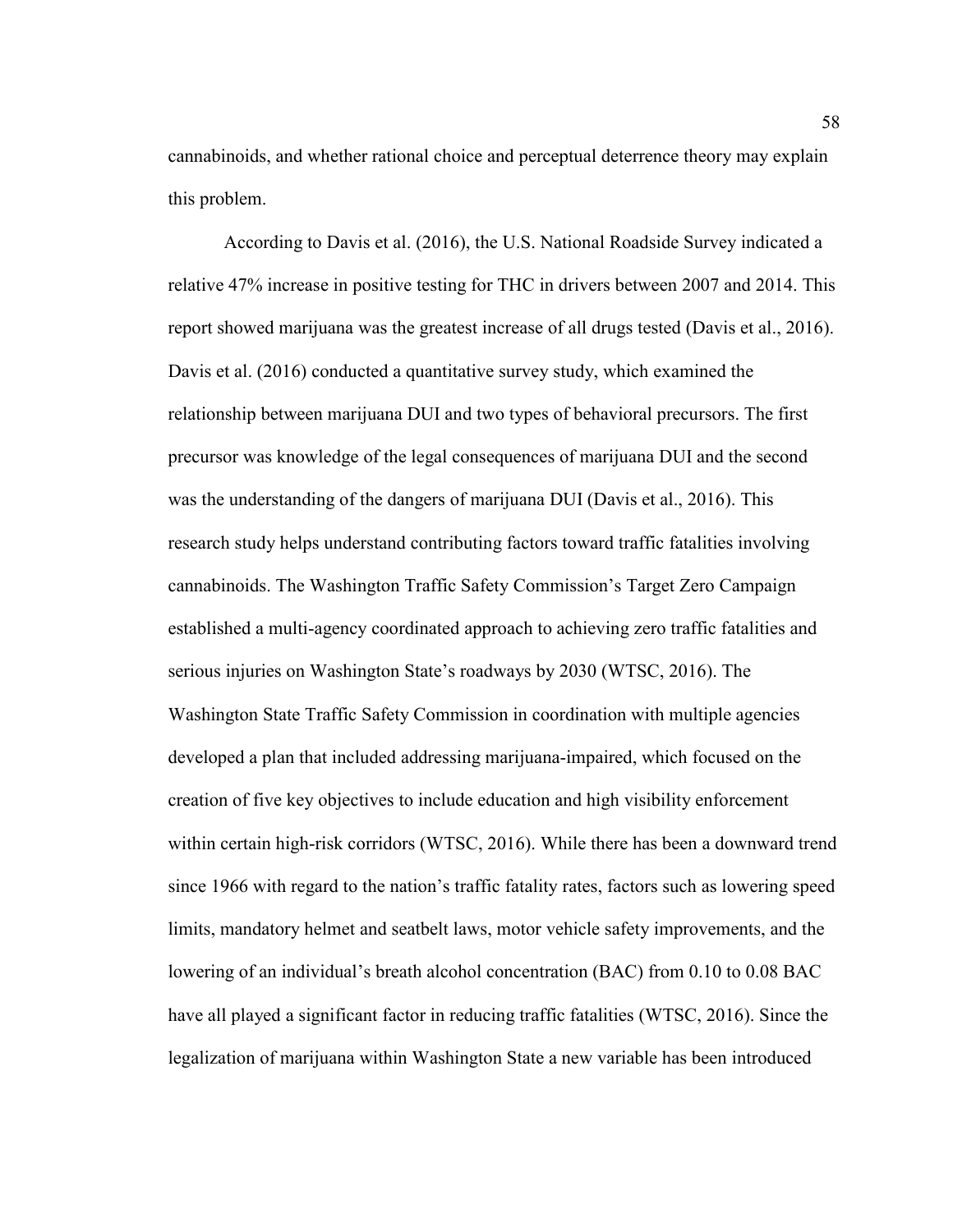into the traffic fatality equation, that of legalized marijuana and its possible relationship in traffic fatalities involving cannabinoids.

The Washington State's Target Zero campaign aggressively pursues impaired driving through public awareness, education and high visibility enforcement programs for DUI (WTSC, 2016). The WTSC (2016) Target Zero campaign approached reducing impaired driving fatalities and serious injuries through five key objectives, one of which is to enforce and publicize DUI laws. Strategies included high visibility enforcement (HVE) and media campaigns as well as educating law enforcement officers in detecting impaired driving (WTSC, 2016). WTSC's media campaigns have utilized phrases such as "Drive high – Get a DUI." (WTSC, 2016). This type of outreach is similar to MADD's educational outreach to lower driving under the influence of alcohol.

Legislators in Washington State attempted to address the issue of driving under the influence of marijuana through RCW 46.61.502, which defined driving under the influence of marijuana as:

(1) A person is guilty of driving while under the influence of intoxicating liquor, marijuana, or any drug if the person drives a vehicle within this state:

(a) And the person has, within two hours after driving, an alcohol concentration of 0.08 or higher as shown by analysis of the person's breath or blood made under RCW 46.61.506; or

(b) The person has, within two hours after driving, a THC concentration of 5.00 or higher as shown by analysis of the person's blood made under RCW 46.61.506; or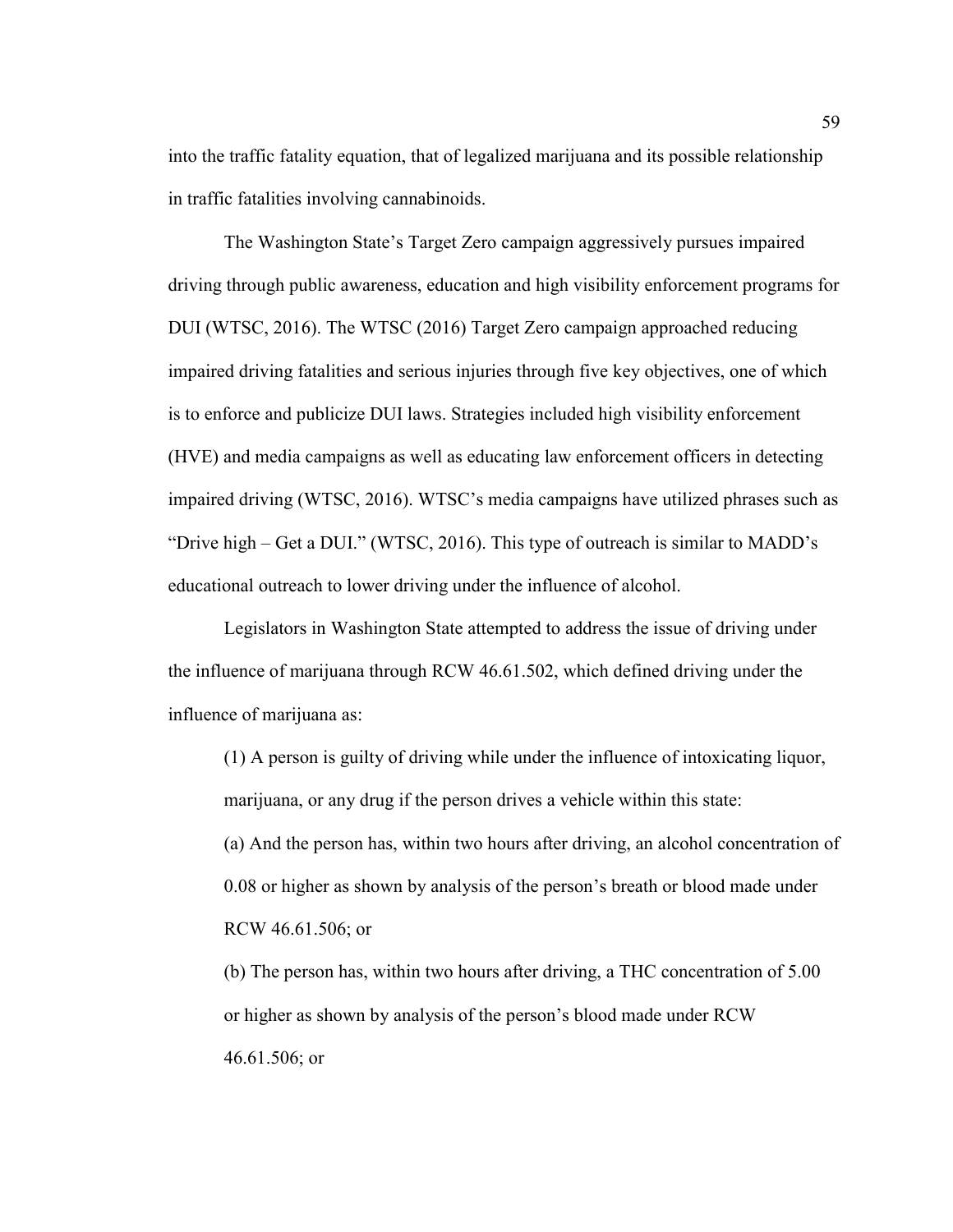(c) While the person is under the influence of or affected by intoxicating liquor, marijuana, or any drug; or

(d) While the person is under the combined influence of or affected by intoxicating liquor, marijuana, and any drug. (RCW 46.61.502)

The *per se* DUI limit of delta-9 THC levels, the psychoactive compound in marijuana, was set at 5.00 Nano grams per milliliter of blood and higher, which came about as a compromise between marijuana proponents trying to legalize the drug and legislators seeking to address traffic safety concerns. Karschner, Schwilke, Lowe, Darwin, Herning, Cadet, & Huestis (2009) conducted research that suggested THC concentrations remain prevalent in chronic marijuana smokers. Karschner et al., (2009) stated, "The likelihood of culpability increased 6.6-fold (95% CI 1.5–28.0) when drivers had blood THC concentrations at or above 5.0 ng/mL (approximately 10 ng/mL plasma)" (p. 475). I-502 proponents and legislators relied on this research study as a means to draft per se laws.

Little research to validate the per se limit had been completed at the time compared to the National Highway Traffic Safety Administration (NHTSA) sponsored research in 1975 (NHTSA, n.d.). The NHTSA (n.d.) research study led to the development of nationally accepted standards in voluntary standardized field sobriety testing (SFST). These SFSTs were adopted in 1981 by law enforcement agencies across the United States along with the mandated breath alcohol limit of 0.08 (NHTSA, n.d.). Research showed failing these sobriety tests demonstrated an alcohol impairment for driving that was typically above the alcohol concentration of 0.08 as demonstrated by analysis of breath or blood.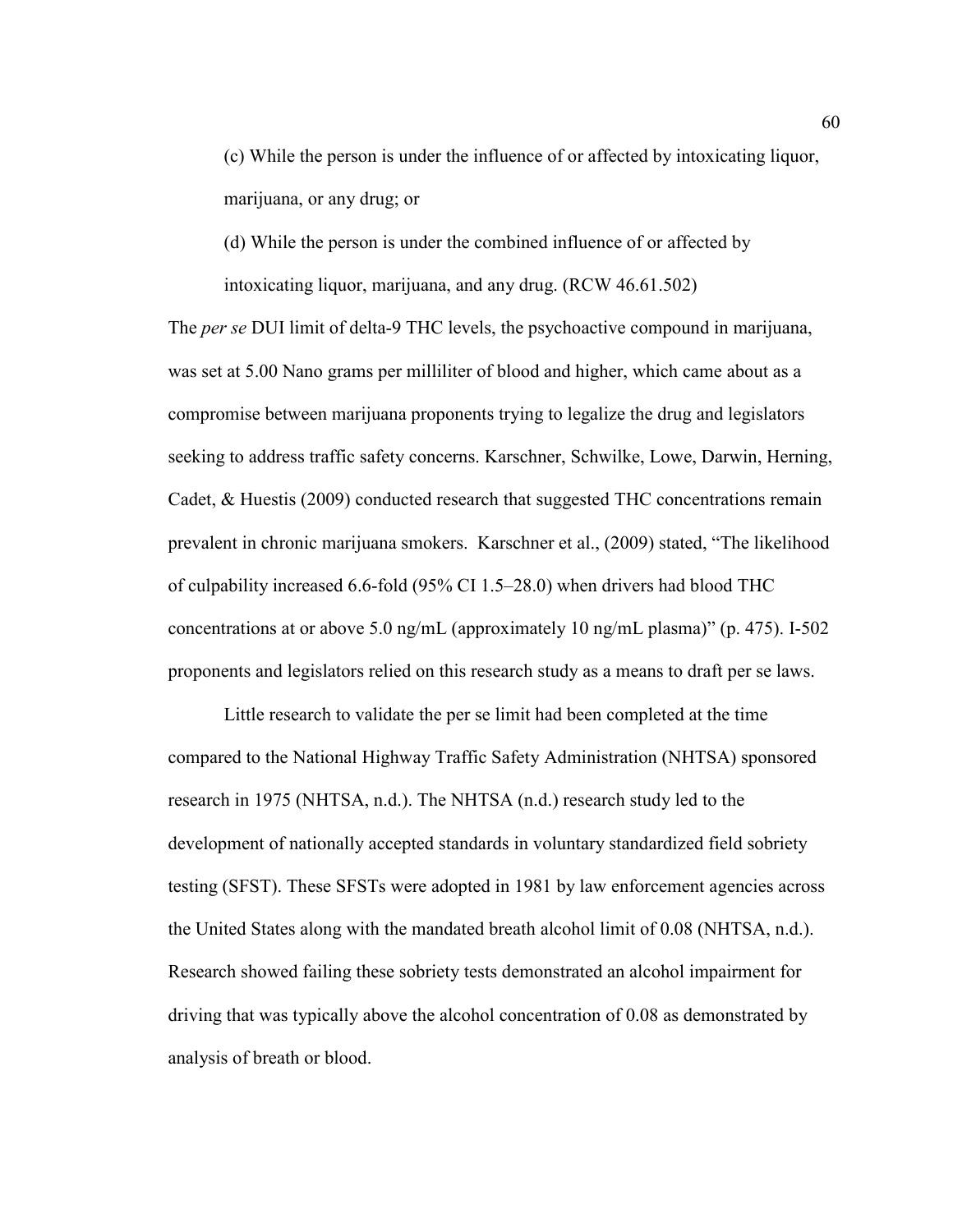To address a gap in training between SFST certified officers and Drug Recognition Experts, the NHTSA with input from the International Association of Chiefs of Police and the Technical Advisory Panel, developed an Advanced Roadside Impaired Drug Enforcement (ARIDE) program to assist officers in identifying the signs and symptoms of seven drug categories (NHTSA, n.d.). The development of ARIDE testing procedures helped patrol officers in the field identify signs and symptoms of seven drug categories to include marijuana. However, ARIDE testing provides no guidance to officers for per se limits for drugs like marijuana. Officers must instead focus on the identification of the overall signs of impairment and rely on the testing of a driver's blood to identify the amount of THC in the blood (NHTSA, 2007). Legislators sought to add a per se limit for marijuana similar as had been done with the 0.08 breath alcohol limit.

Proponents of I-502 argued against setting a per se limit for marijuana and noted THC concentrations remain within an individual's blood for a protracted period and did not necessarily signify impairment. O'Kane, Tutt, and Bauer (2002) noted the importance of differentiating between delta-9 THC and THC-COOH, as the latter only represented recent use, while delta-9 THC levels affected a driver's ability to safely operate a motor vehicle. O'Kane et al., (2002) stated that setting a lower per se limit allowed police officers to overcome difficulties in proving a driver was marijuana-impaired. They noted Huestis et al., (1992) had proposed a consumption formula to measure THC levels (O'Kane et al., 2002). Proponents used this research to propose designating a level of delta-9 THC of 5.00 or higher as shown by analysis of a person's blood.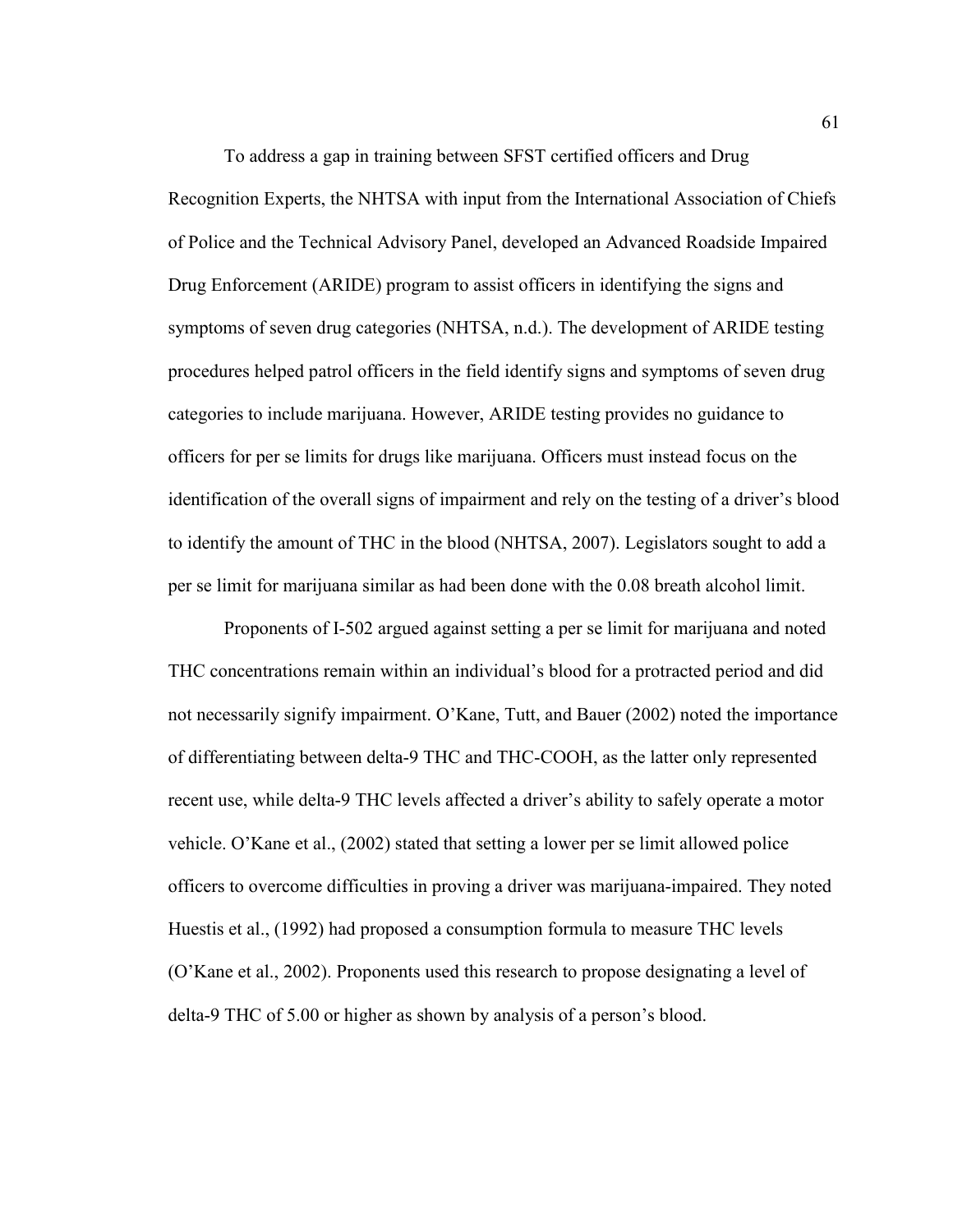O'Kane et al., (2002) noted the consumption formula was based on serum plasma THC levels and when compared to whole blood levels, whole blood THC levels were approximately half of serum plasma. I-502 proponents suggested a delta-9 THC of 5ng/ml whole blood be applied. However, Karschner, Schwilke, Lowe, Darwin, Herning, Cadet, and Huestis (2009) noted in their research study, "Drivers with detectable blood THC concentrations were 2.7 times (95% CI 1.0–7.0) more likely to be culpable in an accident compared to drug-free drivers (37). The likelihood of culpability increased 6.6 fold (95% CI 1.5–28.0) when drivers had blood THC concentrations at or above 5.0 ng/mL (approximately 10 ng/mL plasma)" (p. 475). I-502 opponents countered lowering the THC level to 2.0 and argued it was necessary due to research studies suggesting increased traffic related accidents and fatalities involving drivers with marijuana in their blood. According to the Substance Abuse and Mental Health Services Administration (2014), marijuana use increased from 6.2% in 2002 to 8.4% in 2014, with approximately 22.2 million people aged 12 and older.

Furthermore, research showed smoking marijuana was most prevalent among individuals aged 18 to 25 where drivers were the least experienced (SAMHSA, 2014). This combined with research that showed a majority of high school and college students believed that driving under the influence of marijuana was less dangerous than driving under the influence of alcohol potentially leads to a dangerous combination (Bogstrand  $\&$ Gjerde, 2014; Glascoff et al., 2013; Kohn et al., 2014). Despite the growing trends in marijuana use, the indifference to associated dangers while driving impaired by marijuana, increased traffic accidents involving marijuana-impaired drivers, legislators in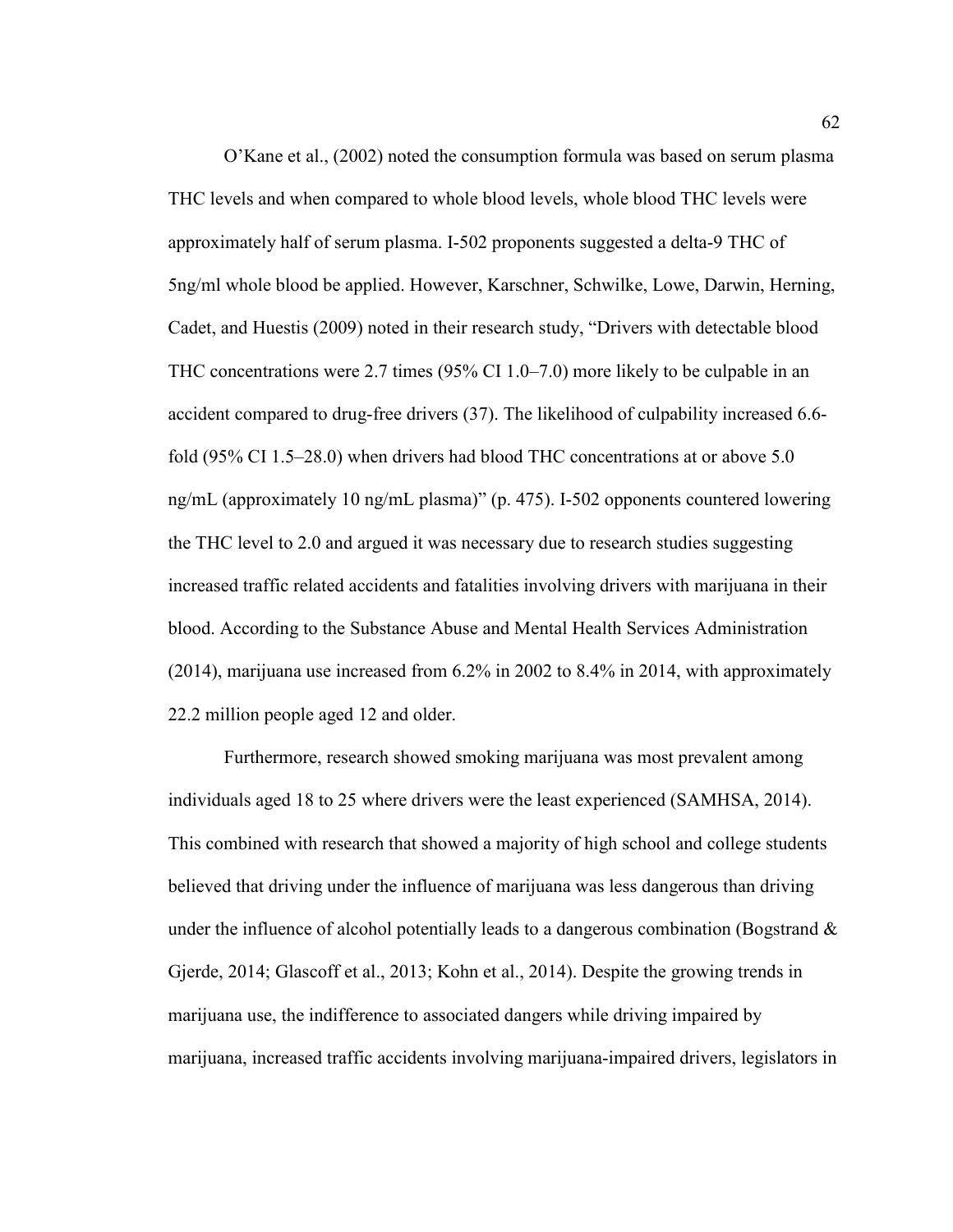Washington State opted to settle with a THC limit of 5 ng/mL whole blood as the per se DUI limit without proven scientific research identifying this as a per se limit of impairment. According to the Centers for Disease Control (CDC), 13% of nighttime weekend drivers have marijuana in their system and were 25% more likely to be involved in a traffic accident compared to those with no marijuana use (CDC, 2016). With research studies showing marijuana use within society growing, society's attitude toward marijuana impaired driving as being considered by many to be less dangerous than alcohol impaired driving, and a growing trend in marijuana related traffic fatalities and accidents, the legalization of marijuana has posed some grave consequences for legislators to consider.

Since the legalization of marijuana in several states, researchers are seeking ways to detect marijuana impaired drivers and determine their THC concentration (Owusu-Bempah, 2014). While oral swabs have grown in popularity as a means to detect marijuana use, they do not provide police officers with the per se delta-9 THC limit required by legislation (Owusu-Bempah, 2014). Additionally, opponents argue that since marijuana can be identified days after smoking marijuana, the test is not of sound scientific practice to detect marijuana impairment (Owusu-Bempah, 2014). While blood tests provide a definitive answer, the Fourth Amendment protects against such intrusions without a search warrant, which relies on probable cause developed through observations of driving, statements made and SFST and ARIDE testing. Within Washington State a search warrant for an individual's blood must first be obtained, the same would be for obtaining oral swabs, which are less invasive.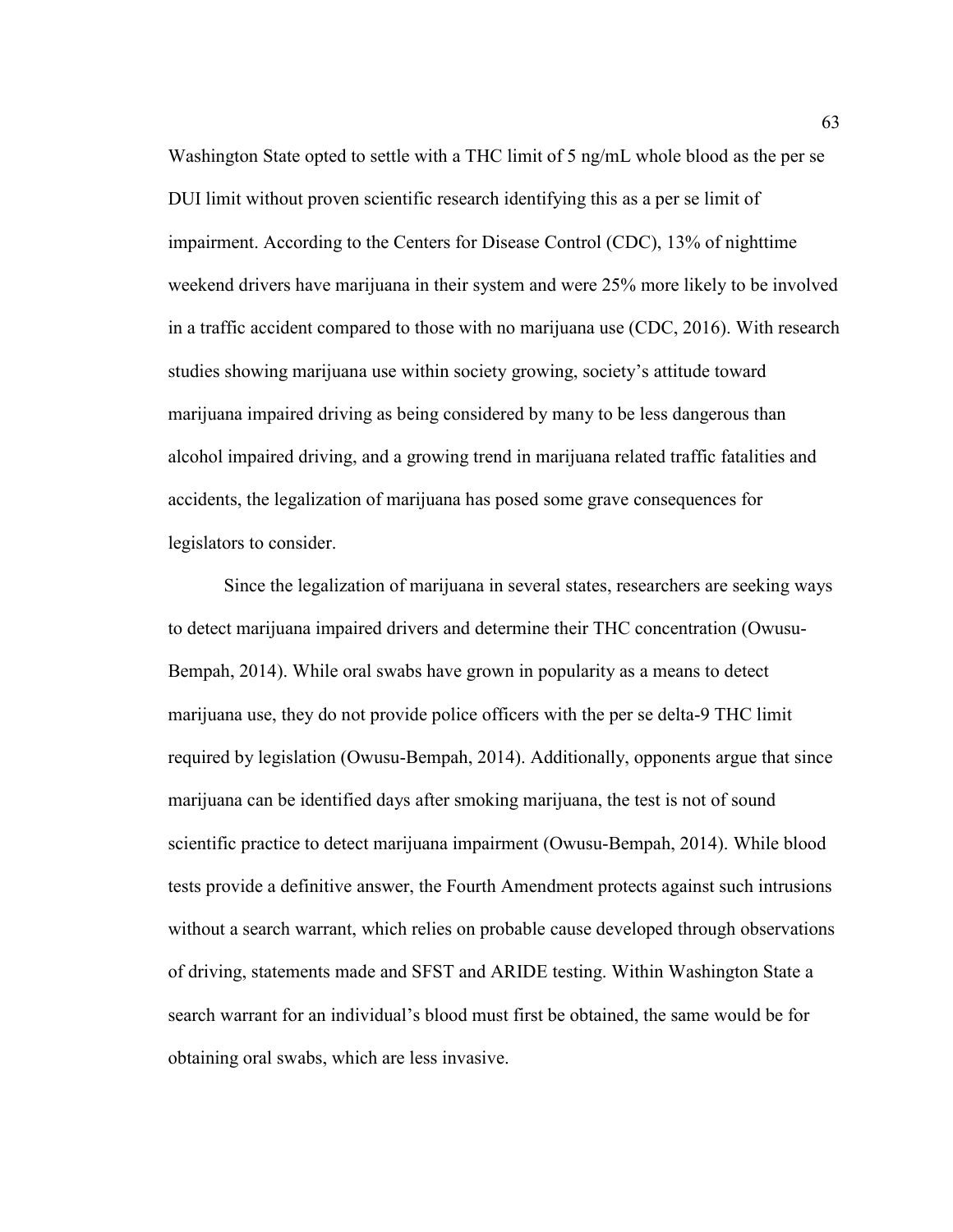Some case studies have suggested the best method to determine marijuanaimpaired drivers are by a Drug Recognition Expert (DRE) trained to detect different types of drugs through a 12-step process based upon three scientifically accepted studies approved by the courts (Owusu-Bempah, 2014). However, a search warrant would still be necessary for a blood draw after the DRE made a determination for testing. The DRE would then be able to speak with specificity as to the individual's impairment. With the legalization of marijuana and its use becoming more prevalent, legislators and law enforcement administrators must provide necessary tools and training for officers to detect and apprehend marijuana-impaired drivers. Additionally, this should be combined with educating society that choosing to drive a motor vehicle while impaired by marijuana is not only inherently dangerous but may lead to death (NSC, 2013). Along with educating society as to the dangers of marijuana-impaired driving, law enforcement should combine these vital pieces with high visibility deterrence patrols. The disregarded bounded rationality and perceptual deterrence decisions made by the offender at the time of marijuana-impaired driving potentially lead to traffic fatalities involving cannabinoids if not countered correctly. Legislators may use these insights to develop policies and best practices to reduce these fatalities.

This aspect was identified by Archambault et al. (2013) in their cost-benefit analysis of I-502, which projected an approximate cost of over \$2 million to train WSP troopers to identify marijuana related impairment through ARIDE certification. (Archambault et al., 2013). The analysis failed to apply the theories of rational choice and perceptual deterrence. To detect marijuana-impaired drivers, it is necessary to train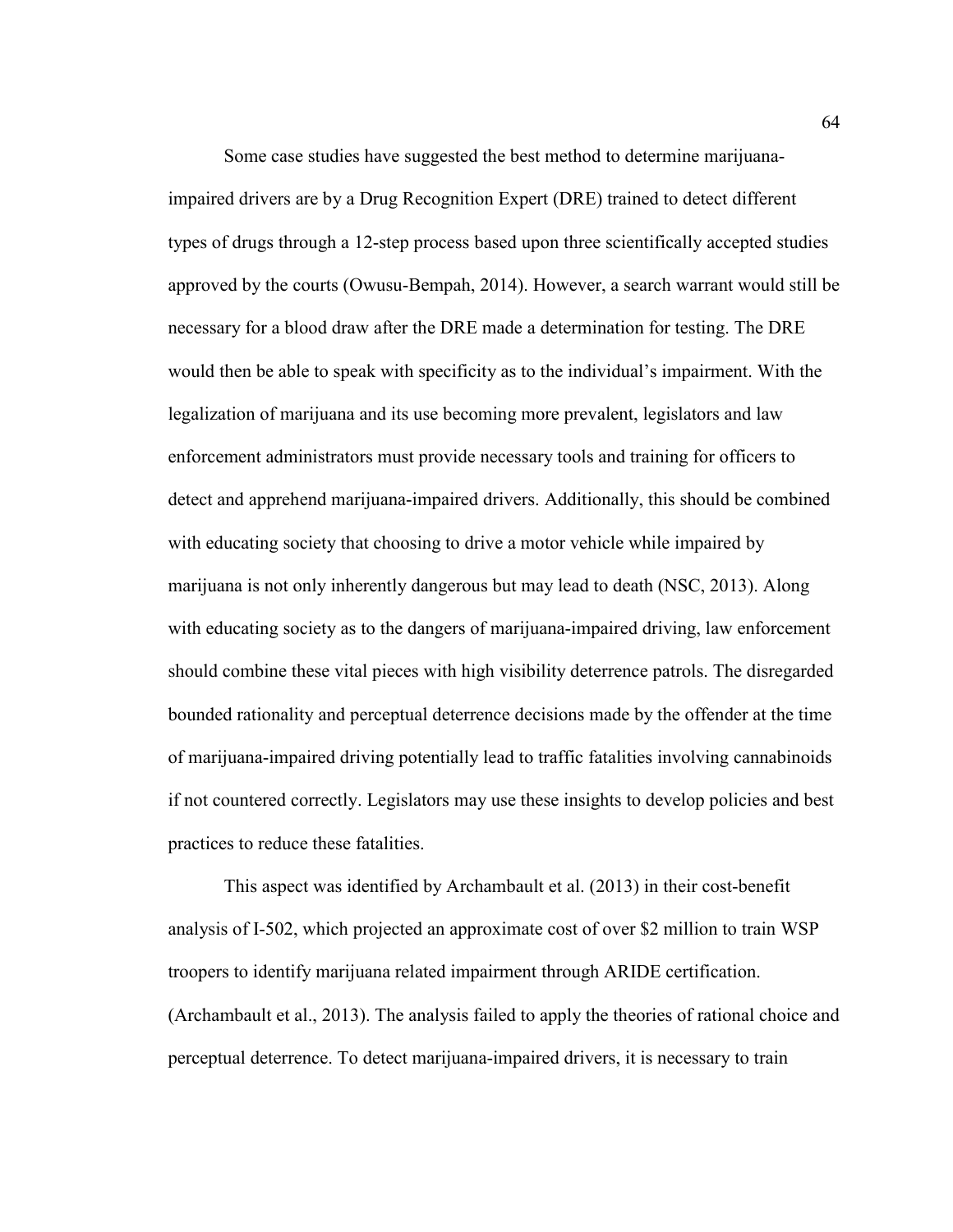officers at a minimum in ARIDE testing procedures during their basic academy. This still falls considerably short of the drug recognition expert certification. As a result of legalizing marijuana, law enforcement agencies must now budget for additional training to address marijuana-impaired driving in order to prevent marijuana-impaired traffic fatalities. Detecting marijuana-impaired drivers on the roadway requires specialized training, staffing, and funding, to reduce traffic fatalities involving cannabinoids. In contrast to the State of Washington's per se limit for marijuana of 5 ng/ml whole blood of delta-9 THC, Oregon took a zero tolerance stance and stated any amount of marijuana within the driver's blood or urine would establish the driver was under the influence (Oregon Revised Statute § 813.010, 2016). This approach takes into consideration research that noted the decreased time frame that delta-9 THC affects a person's brain and its presence within the blood (Karschner et al., (2009). A critical piece of this research study was its reliance on serum plasma compared to whole blood, with plasma representing a 2:1 ratio to whole blood.

Despite conducting cost-benefit analyses of legalized marijuana, legislators failed to examine the potential outcome of marijuana-impaired driving and associated traffic accidents and related traffic fatalities when it came to driving under the influence of marijuana (Washington State Legislation, 2012; Archambault et al., 2013). Several studies have focused on the effects of drugged driving, traffic accidents, and fatalities and have shown an increase in marijuana use among drivers and those involved in accidents and deaths (Bogstrand, & Gjerde, 2014; NHTSA, 2015; Wilson, 2012). Furthermore, studies have shown while alcohol fatalities have remained at similar levels, there has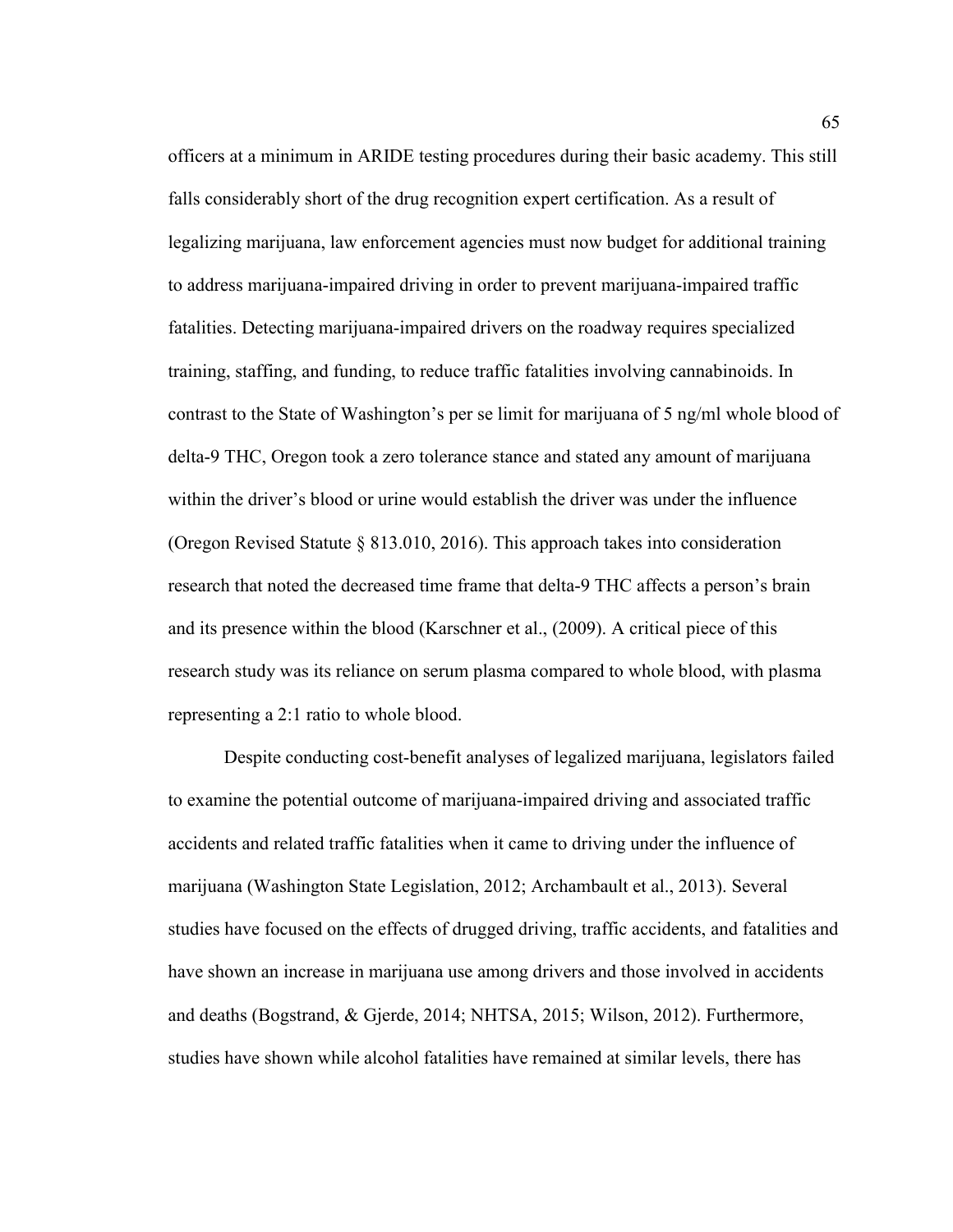been an increase in marijuana-related deaths (NHTSA, 2015; Pollini et al., 2015; Salomonsen-Sautel, et al. 2014).

Additionally, studies show that attitudes toward smoking marijuana and driving are perceived as less dangerous than drinking and driving (Kohn et al., 2014; O'Malley & Johnston, 2013). These research studies show a growing trend in marijuana use and the attitudinal relationship between marijuana use and marijuana-impaired driving as posing little to no threat to self or society when compared to driving under the influence of alcohol. Little attention was given toward the relationship between legalized marijuana and traffic fatalities involving cannabinoids, which poses a significant risk to society (Kohn et al., 2014; NHTSA, 2015; O'Malley & Johnston, 2013; Pollini et al., 2015; Salomonsen-Sautel, et al. 2014). Until accepted scientific research studies establish a per se limit of 5 ng/ml as an impairment, prospective states seeking to legalize recreational marijuana must examine whether the current risks of marijuana-impaired driving and traffic fatalities involving cannabinoids outweigh the revenue that taxation brings with legalized marijuana. Furthermore, legislators must question whether any traffic fatality involving cannabinoids at this time is acceptable and whether a zero tolerance per se limit should be implemented.

#### **Summary**

With several states legalizing marijuana for personal use, the State of Washington selected a 5 ng/ml as a per se DUI limit to establish driving under the influence. The NSC (2013) took the position that after smoking marijuana an individual posed a significant threat of safety to self and others after smoking marijuana and then driving or operating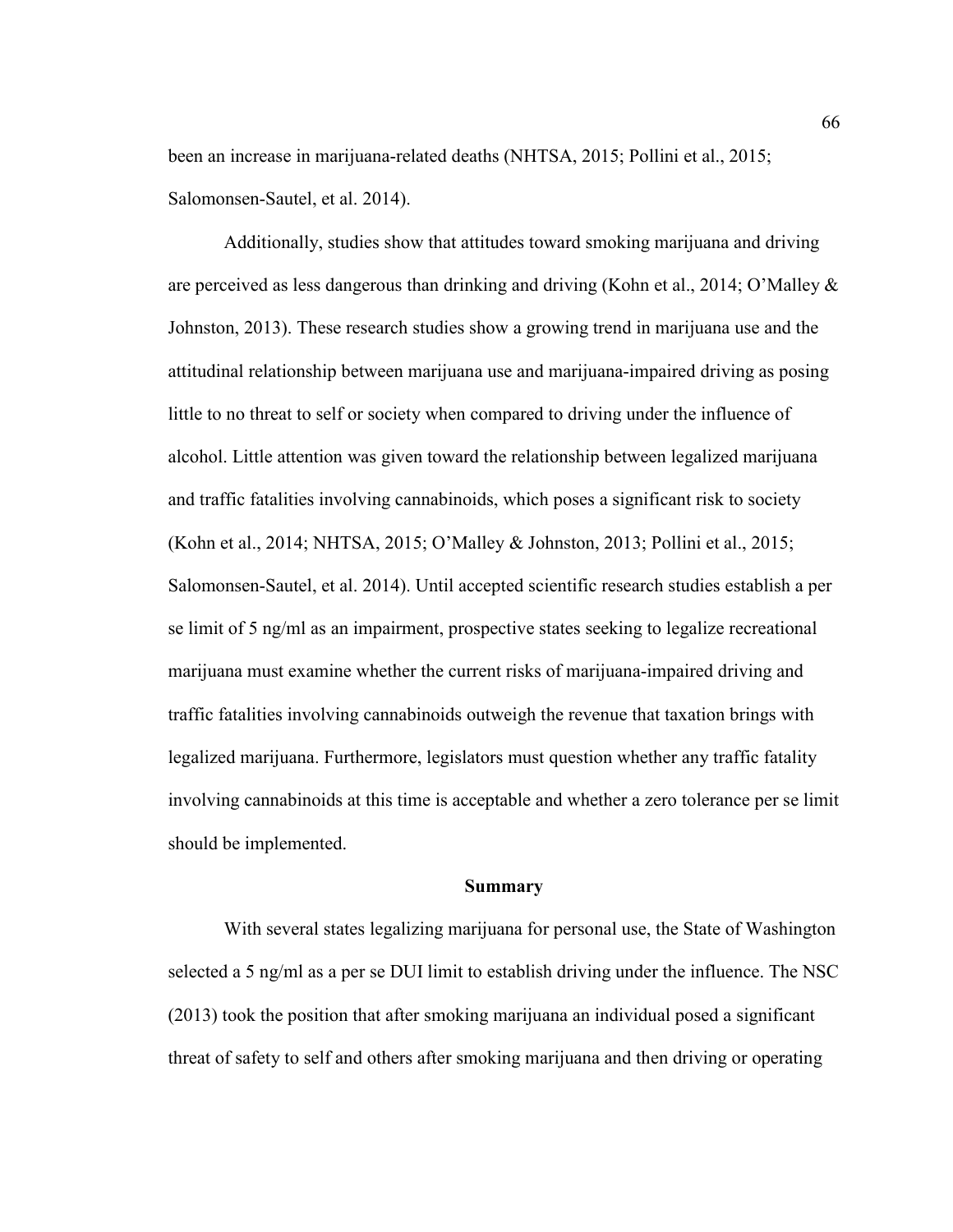heavy equipment. Despite their recommendation, legislators did not change the per se limit for marijuana DUIs despite studies suggesting an increase in marijuana related traffic fatalities and indifference to the dangers of marijuana use and operating a motor vehicle Kohn et al., 2014; NHTSA, 2015; O'Malley & Johnston, 2013; Pollini et al., 2015; Salomonsen-Sautel, et al. 2014). Researchers found high school and college students were more likely to drive after smoking marijuana than if they had consumed alcohol. Furthermore, the majority of students considered marijuana to be less dangerous than alcohol when it came to driving under the influence (Salomonsen-Sautel, et al. 2014, Pollini et al., 2015, and the NHTSA, 2015). With the State of Colorado demonstrating an increase in marijuana related traffic accidents and traffic fatalities after its medical marijuana commercialization, the combination of marijuana impairment and and laissefaire attitude poses an increased risk to society.

The WTSC's Target Zero campaign was developed to reduce traffic fatalities to zero by 2030 through among other things media blitz campaigns and periodic high visibility enforcement teams (WTSC, 2016). This aggressive approach in part draws upon two developed theories, rational choice and perceptual deterrence theory in reducing traffic fatalities. The purpose of this research study examined whether a relationship existed between legalized marijuana and traffic fatalities involving cannabinoids. The two theories helped explain possible factors that lead to marijuana involved traffic fatalities. Furthermore, the findings of this research study will aid legislators and policy administrators to develop laws and strategies to address marijuana impaired driving and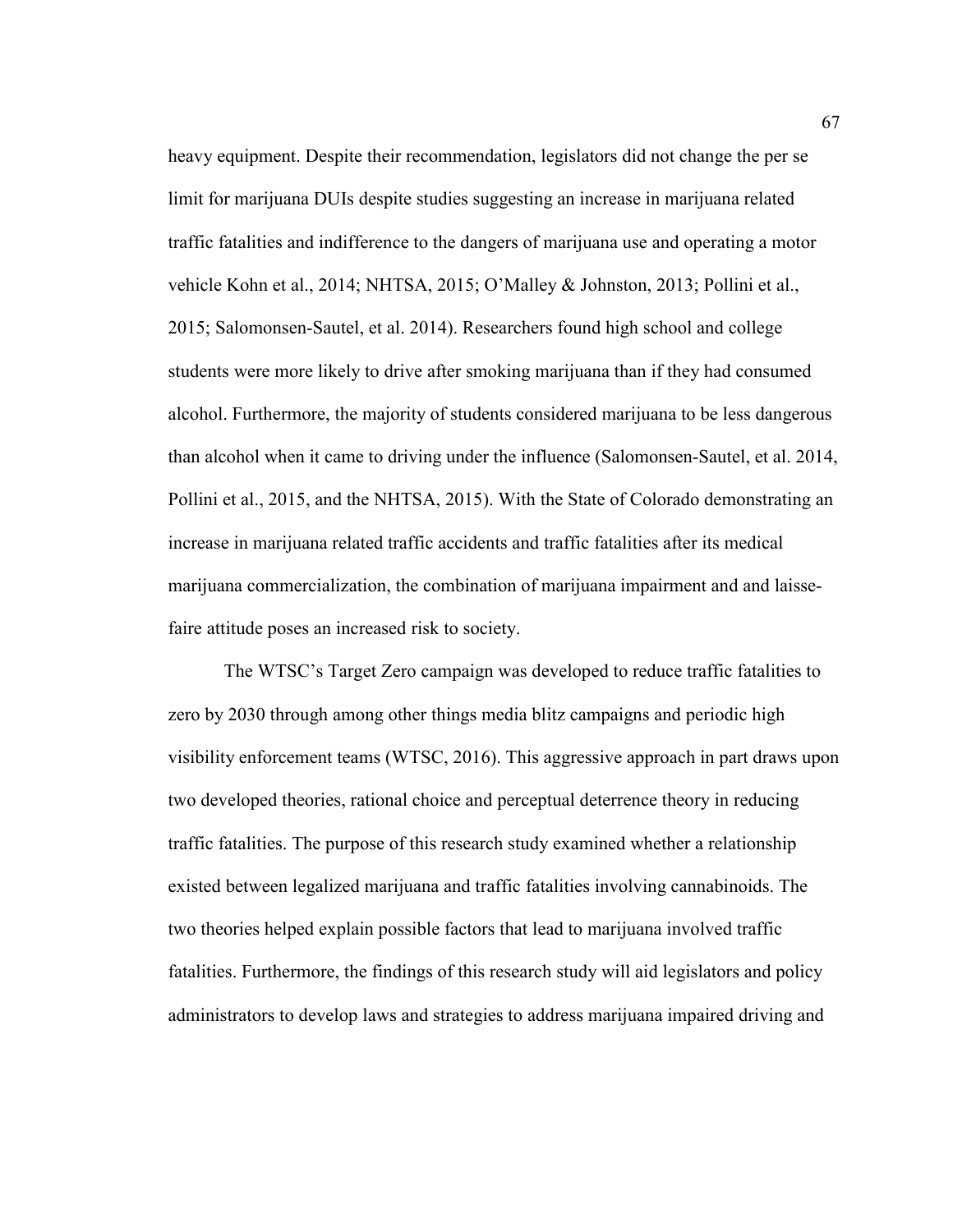its associated risks, which lead to traffic fatalities. This research study has contributed to the existing body of knowledge and will allow other scholars to build upon.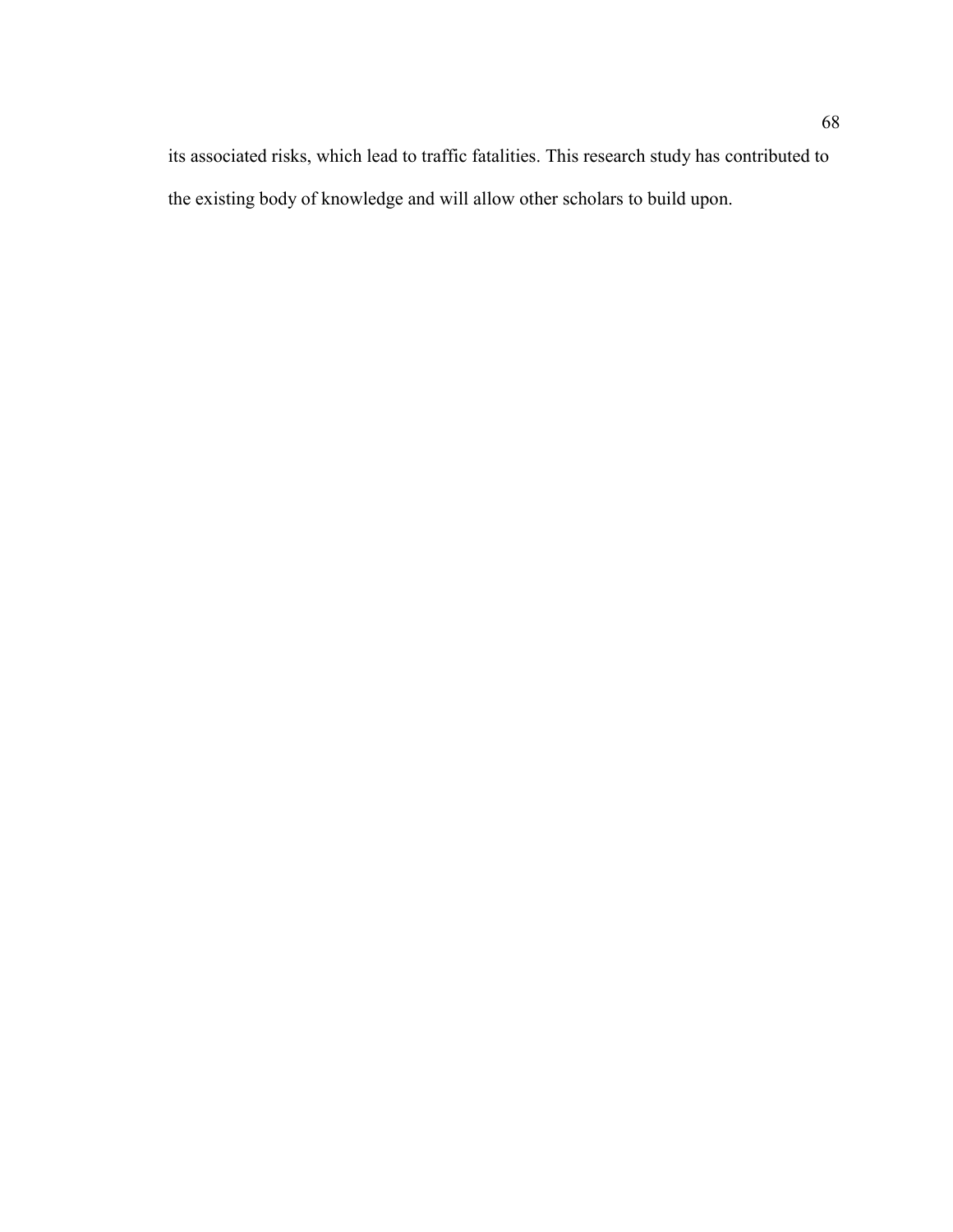### Chapter 3: Research Method

Driving under the influence remains prevalent in the United States and is considered to be a leading cause in traffic fatalities. Numerous studies have addressed alcohol-impaired driving, but little is known about the relationship between legalized marijuana and traffic fatalities involving cannabinoids. With Washington State voters narrowly passing Initiative-502 to legalize marijuana for personal use on December 9<sup>th</sup>, 2012, the State of Washington followed Colorado in legalizing marijuana despite the federal government's classification of marijuana as a Schedule I drug. During an economic period when numerous states face revenue shortfalls, marijuana advocates have capitalized on the situation to legalize marijuana pointing to the state's ability to generate revenue through taxation. Since the enactment of Initiative-502, Alaska, Oregon, California, Nevada, Maine, and Massachusetts have followed suit in legalizing marijuana.

The purpose of this study was to examine the relationship between marijuana legalization and traffic fatalities involving cannabinoids in Washington. This chapter provides a comprehensive overview of the quantitative quasi-experimental time series design, also known as a regression point displacement design (RPDD) used to examine aggregated publicly available data collected from NHTSA's FARS system.

## **Research Questions and Hypothesis**

This study included a quantitative quasi-experimental design called regression point displacement to examine the relationship between legalized marijuana in the State of Washington and DUI arrests. The following research questions were used to guide this study: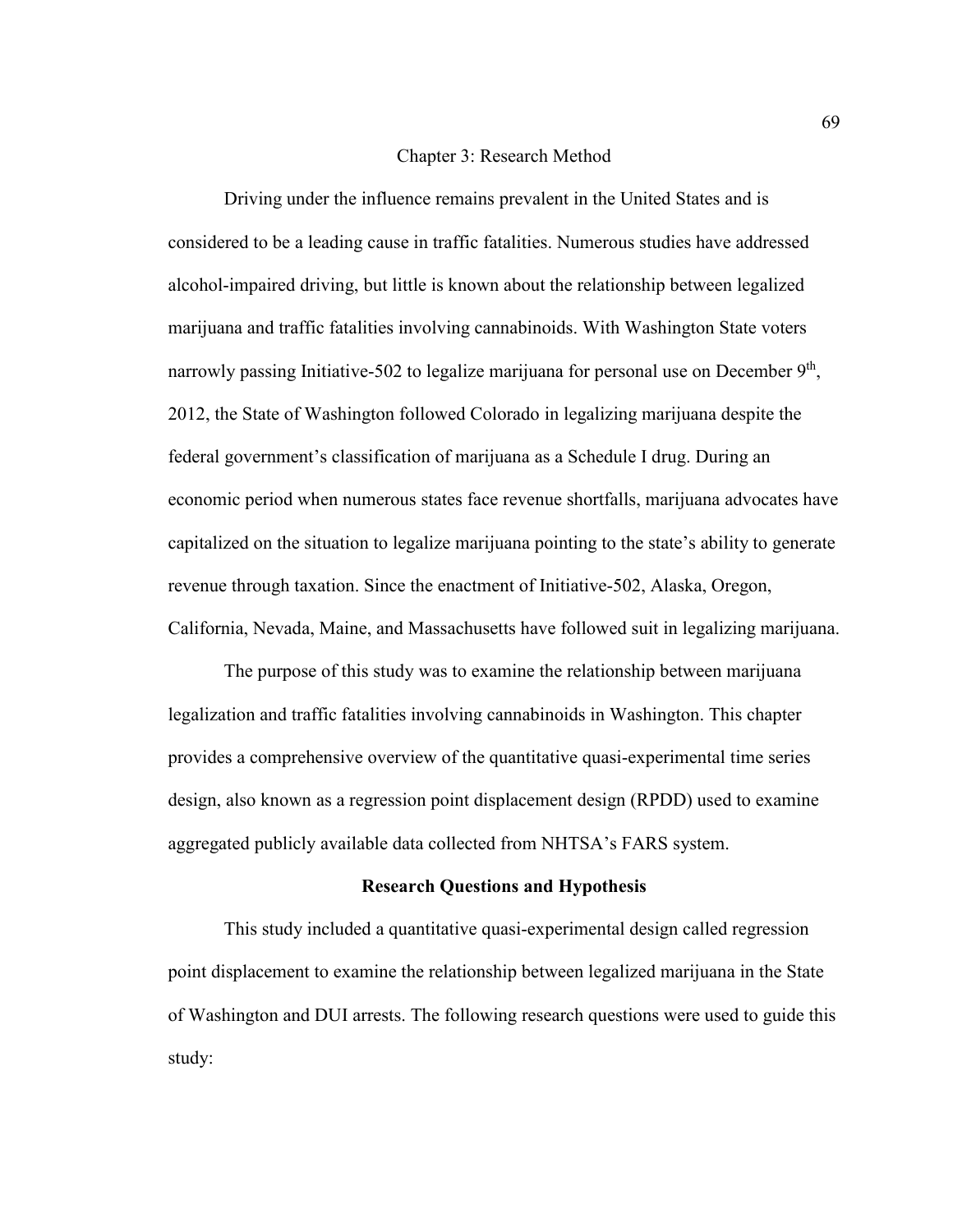RQ1: Does a relationship exist between marijuana legalization and traffic fatalities involving cannabinoids in the State of Washington?

RQ2: Does rational choice theory explain any possible relationship between marijuana legalization and traffic fatalities involving cannabinoids in the State of Washington?

RQ3: Does perceptual deterrence theory explain any possible relationship between marijuana legalization and traffic fatalities involving cannabinoids within the State of Washington?

*H*a: There is a significant relationship between marijuana legalization and traffic fatalities involving cannabinoids in the State of Washington.

*H*o: There is no significant relationship between marijuana legalization and traffic fatalities involving cannabinoids in the State of Washington.

## **Research Design and Approach**

I used a quantitative approach to examine the relationship between legalized marijuana and traffic fatalities involving cannabinoids in the State of Washington. Of the three research methods available, quantitative, qualitative, and mixed methods, a quantitative approach provided an appropriate means of addressing the relationship between variables. The treatment effect of legalized marijuana is a complex issue with regard to controlling for other variables that might influence the relationship between legalized marijuana and traffic fatalities involving cannabinoids. A quantitative design was appropriate to test the hypotheses.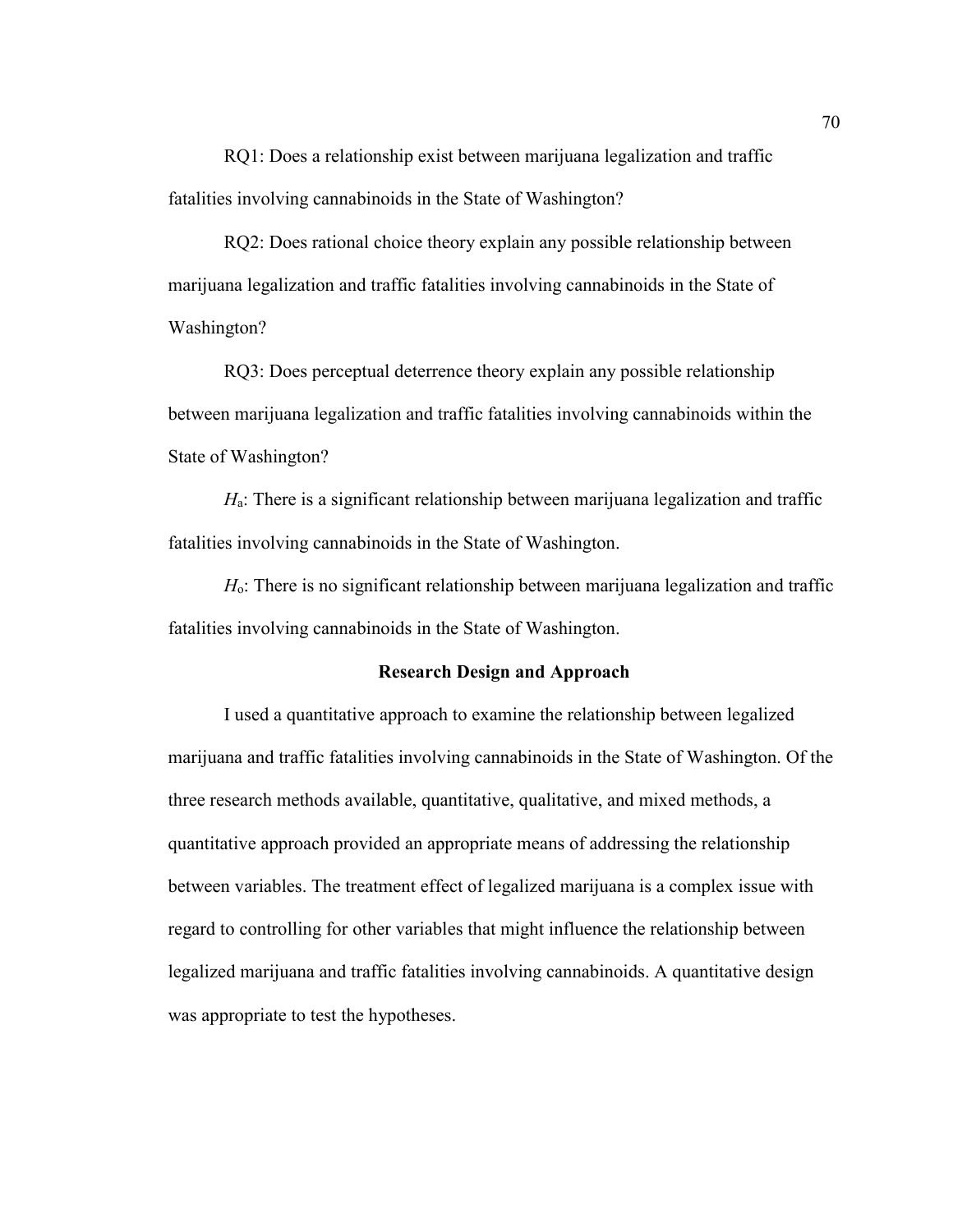The quantitative design involves standards of validity and reliability, including numerical measurements, and unbiased research findings. The epistemological foundation for quantitative research is postpositivism*,* which rejects absolute truth and the proving of hypotheses and instead seeks the failure to reject hypotheses (Creswell, 2009). When examining programs in which an intervention has been introduced and no random control groups are available, researchers typically use a pre and post quasi-experimental design.

Pre and post quasi-experimental time-series research designs work when there are multiple posttest time measurements. Multiple posttest time measurements were not available in the current study due to the delay in government reporting and reliance on secondary data collection. A quasi-experimental time-series design relies on multiple time-series measurements, as noted in Figure 2.

 $O_1$   $O_2$   $O_3$   $O_4$   $X$   $O_5$   $O_6$   $O_7$   $O_8$ 

Where  $X =$  the legalization of marijuana and O are pre/post data for DUI arrests. *Figure 2.* Time-series design.

Although Initiative-502 was legalized in November 2012, the first marijuana retail store did not open until July  $8<sup>th</sup>$ , 2014. This allowed the Marijuana and Liquor Control Board to develop regulatory practices. This also provided a delay in secondary data collected through NHTSA's FARS system for traffic fatalities involving cannabinoids. The delay in opening of retail marijuana stores slightly weakened the strength of this quasi-experimental time-series design but was reflective of an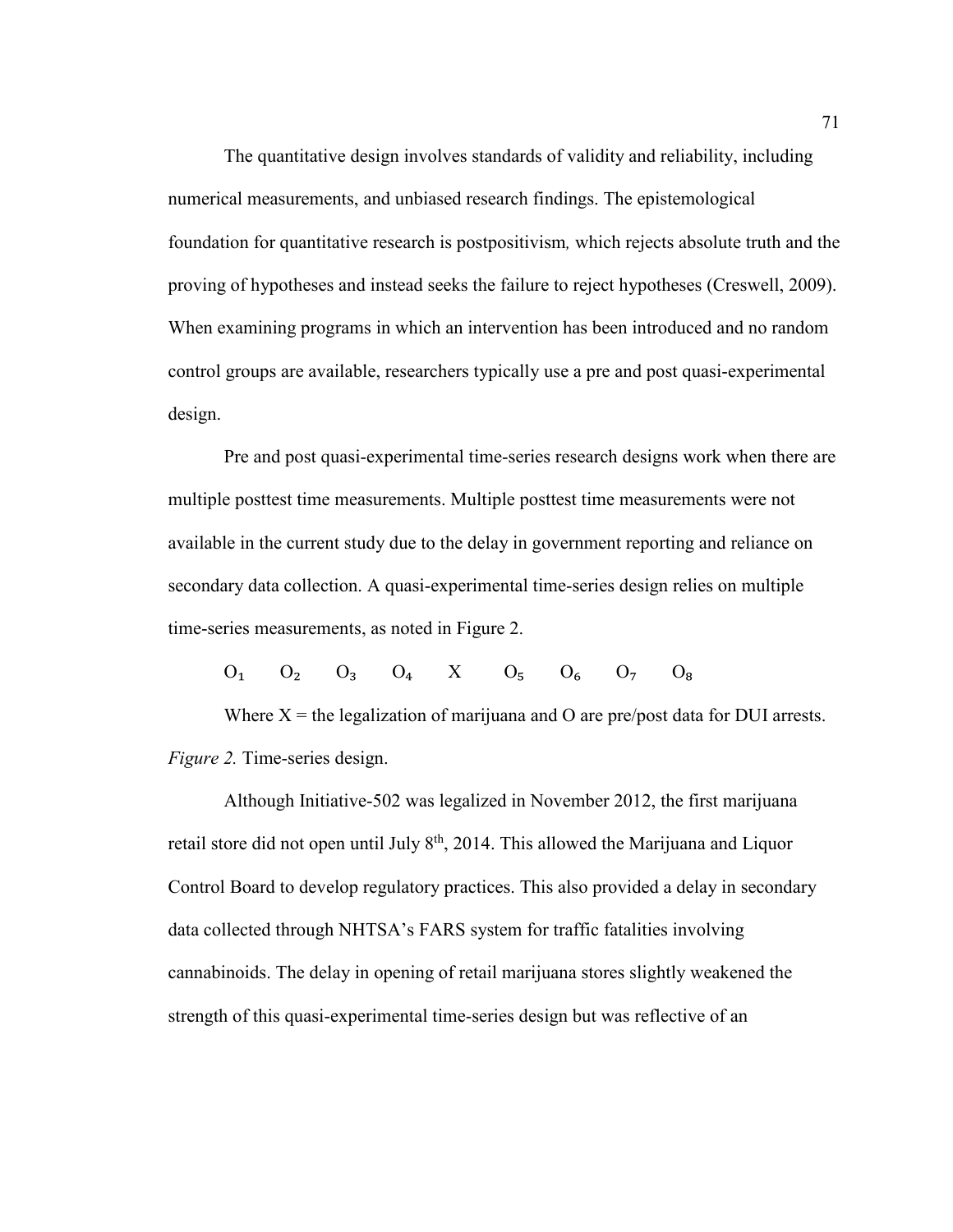individual's decision to drive impaired with the possibility of being involved in a traffic fatality.

The regression point displacement design (RPDD) was used to overcome the need for a multiple series design through the use of aggregate measures. The RPDD is used to compare a pretreatment group's regression line with an intervention group's posttreatment and multiple groups to determine whether a displacement exists from the regression line. The use of aggregate measures allows researchers to implement and analyze community-based interventions (Linden, Trochim, & Adams, 2006; Trochim & Campbell, 1966). The RPDD was used to compare a single treatment group, namely Washington State, through aggregation to multiple control groups and through aggregated data, namely the other 42 states that have not legalized recreational marijuana. Despite the overall simplicity of this design, it provides great statistical power.

The RPDD has become more common in population-based intervention and treatment programs such as managed health care facilities and clinics, and allows the state to analyze the effectiveness of various programs (Linden et al., 2006). The RPDD may be applied to examine public policy implementation, such as the legalization of marijuana in the State of Washington and whether a relationship exists between legalization and traffic fatalities involving cannabinoids.

The RPDD enables the researcher to address the issues involved in convenience sampling, which occurs during DUI arrests and traffic fatalities where the researcher cannot control for specific THC amounts. Convenience sampling consists of a naturally formed groups such as a church group, business organization, students in a class, or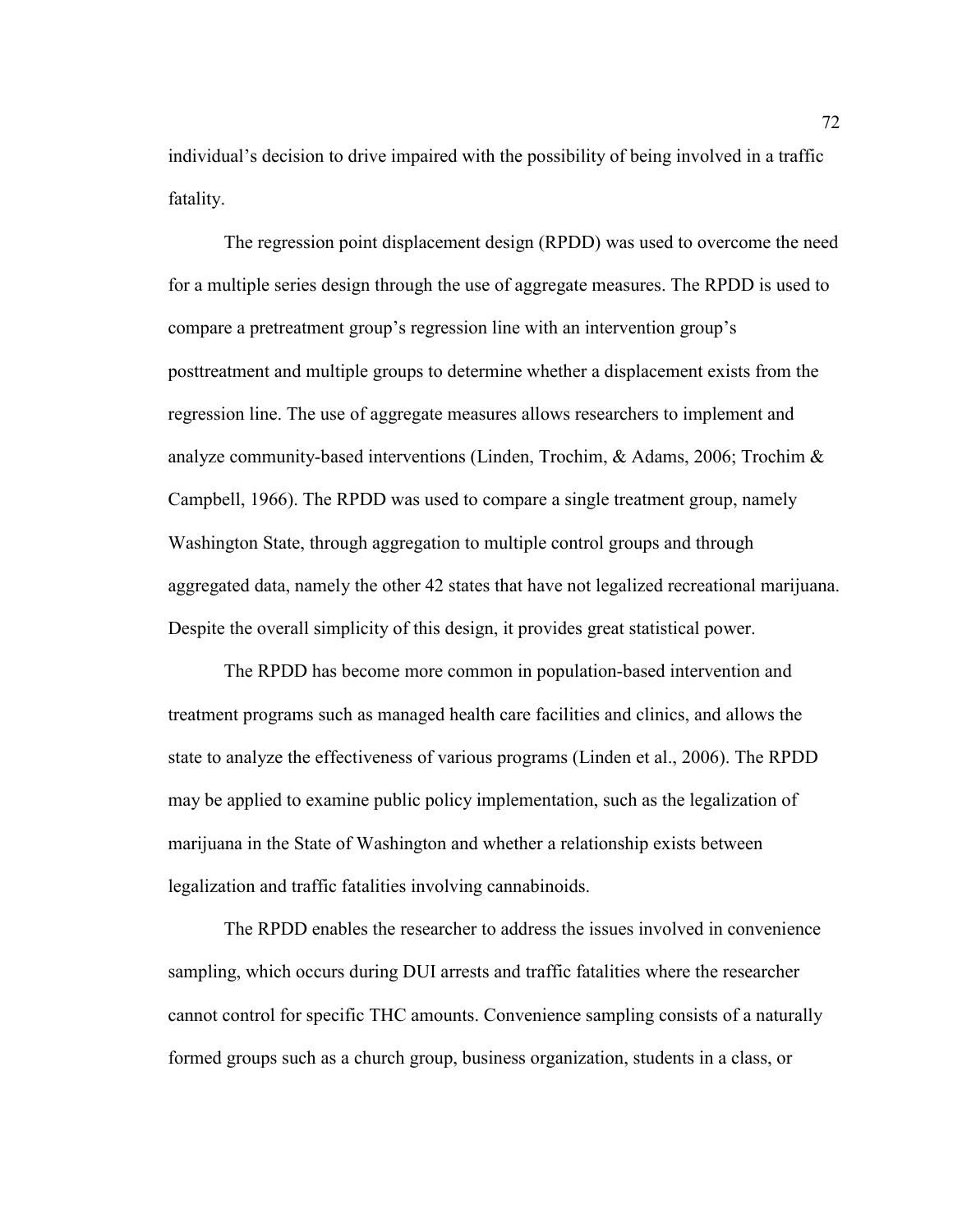individuals involved in a traffic fatality with the presence of cannabinoids. Convenience sampling is commonly used by researchers due to the accessibility of subjects and relatively lower expense. Unlike random sampling methods, convenience sampling does not allow the researcher to have any way of knowing whether the sample is representative of the population (Frankfort-Nachmias & Nachmias, 2008; Creswell, 2009). This study included aggregated nonidentifiable secondary data collected by law enforcement and coroners through NHTSA's FARS. I used the population of the State of Washington as the treatment group upon which an intervention had occurred. I compared pre- and postintervention results and compared those results to other states where marijuana was not legalized. The RPDD was appropriate for examining nonidentifiable, aggregated, publicly available data from a government agency. The control group included 42 nonrecreational marijuana states and the intervention as the State of Washington, which allowed the design to yield strong internal validity (see Sundt, Salisbury, & Harmon, 2016).

The true experimental research design typically would afford full experimental control through random exposure of when a variable is introduced and to whom is exposed (Campbell & Stanley, 1966). The scientific approach reinforces the importance of random sampling, where the treatment and control groups are representative of the community and the researcher is able to generalize to the larger population. The current study addressed the relationship between legalized marijuana and traffic fatalities involving cannabinoids in the State of Washington since the enactment of Initiative-502. The RPDD was appropriate due to its pre- and posttest nature (Sundt et al., 2016;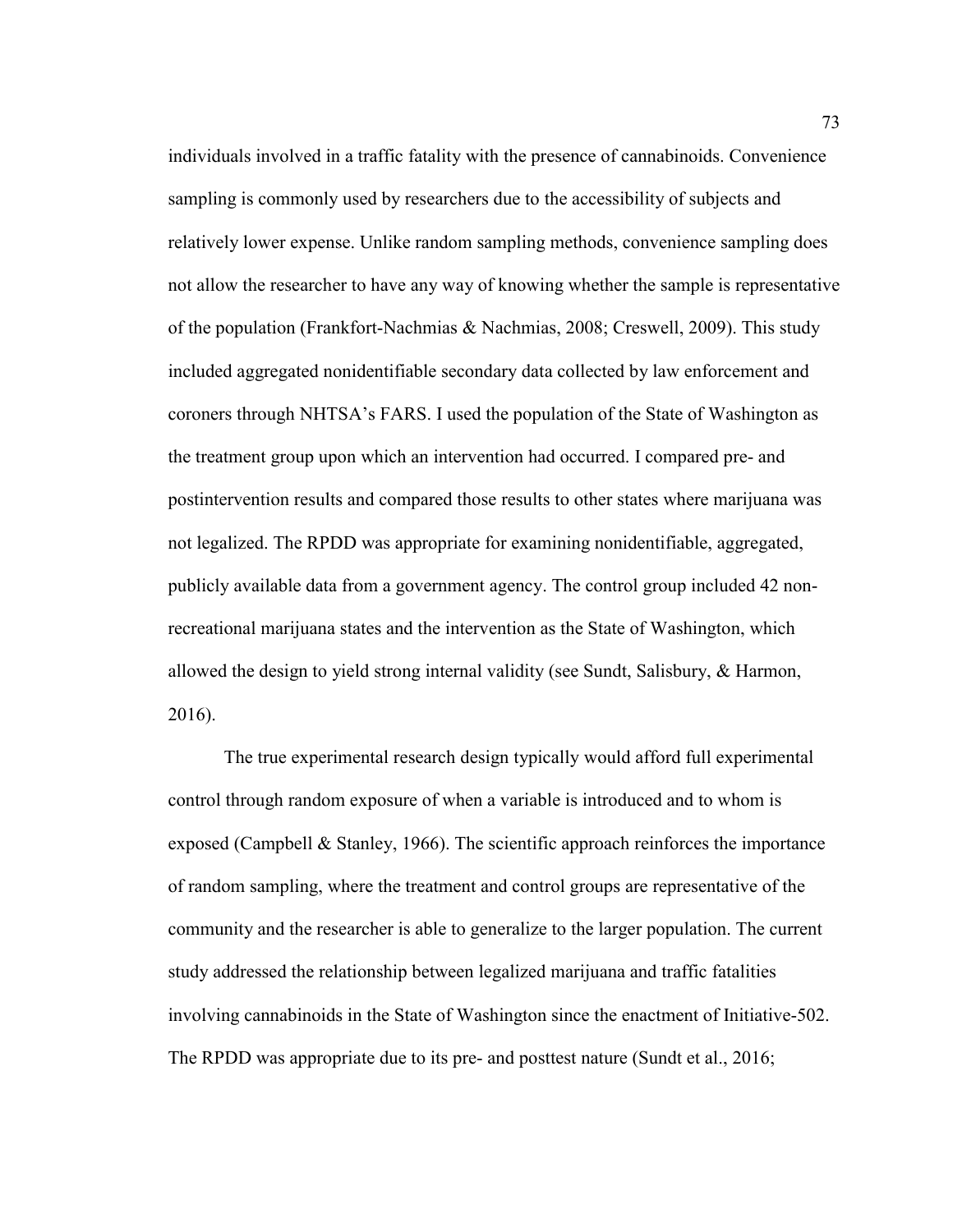Trochim & Campbell, 1996). Data from nonlegalized marijuana states as a control group were compared to a regression line, which was the strength of the RPDD.

As a quasi-experimental design, the RPDD is used to examine potential differences in preintervention and postintervention measures. The treatment group's posttest data are compared to a regression line of the control group to determine whether there is a significant change or displacement from the regression line (Sundt et al., 2016; Trochim & Campbell, 1996). If a significant change or displacement is evident, the researcher must consider other potential causes for the significant shift from the regression line. The use of other states as a control group lent credibility to this research design. The use of aggregated data from other states strengthened my ability to accept or reject the hypothesis. Sundt et al. (2016) stated that "a primary strength of RPDD is that it does not require us to make any assumptions about the comparability of US states, to match the treatment and comparison group, or to use changes in crime rates over time as a benchmark of comparison" (p. 13).

This research design afforded the ability to unbiasedly estimate a regression line to see if a significant change existed and whether a relationship existed between marijuana legalization and traffic fatalities involving cannabinoids in the State of Washington. A RPDD while considered a quasi-experimental design, leans more toward a true experimental design than other quasi-experimental designs, primarily from its use of control groups to control for other extraneous variables, lending further credibility of its application within this research problem (Trochim & Campbell, 1996). The basic notation of the RPDD is described in Figure 3.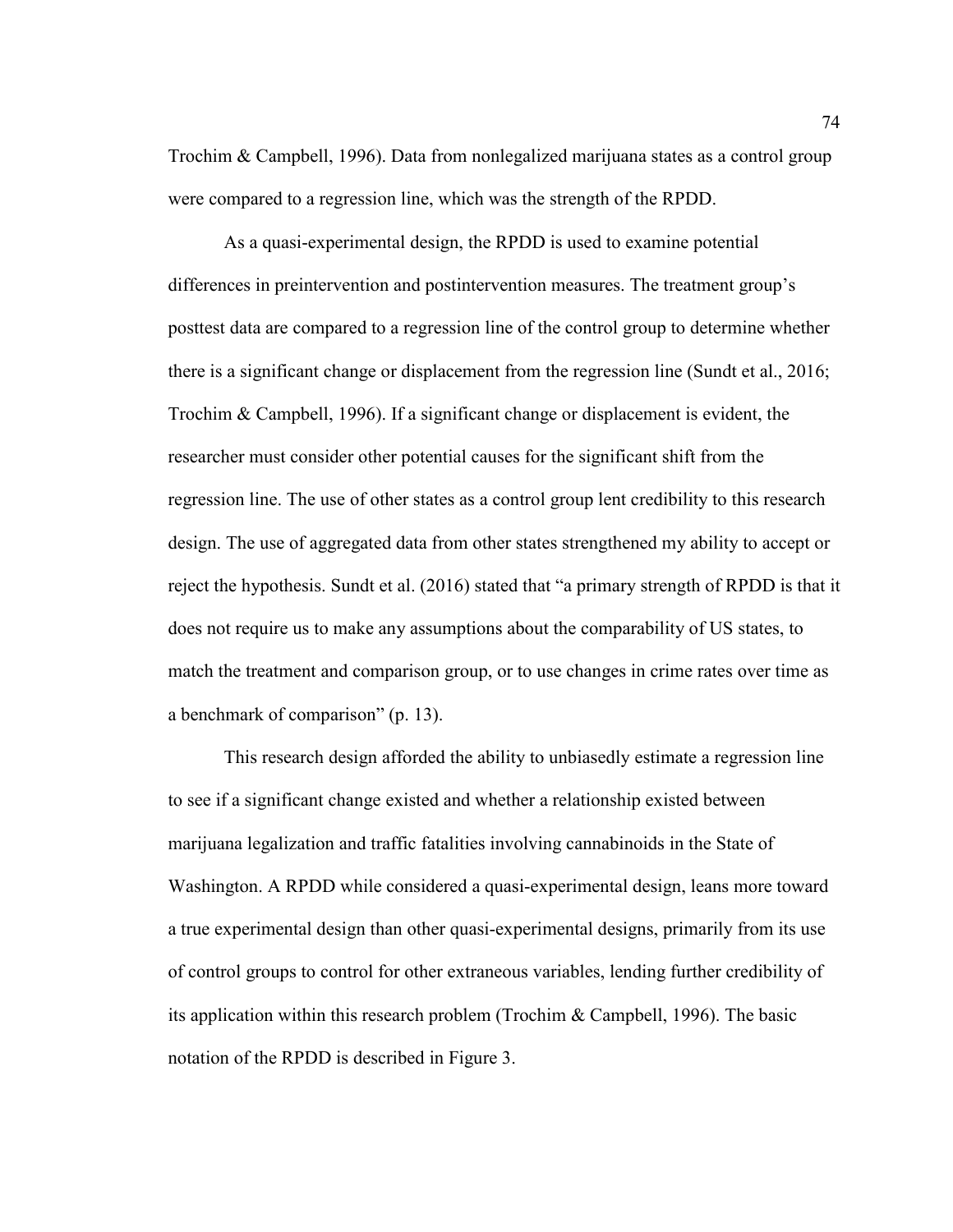| $N_{\text{t}}$ = 1) | $\overline{O}$ | $X \quad 0$ |          |
|---------------------|----------------|-------------|----------|
| $N_{\text{I}} = 42$ | $\Omega$       |             | $\Omega$ |

Where  $X =$  the legalization of marijuana and O are pre/post aggregated annual data for DUI arrests.

*Figure 3.* RPD notation.

The treatment group in RPDDs consist of one sample  $(n=1)$ . In this design, aggregated data from the State of Washington consisting of pre and post traffic fatalities involving cannabinoids data was collected. This aggregated data is therefore representative of the population. The control group consisted of those states where marijuana was not legalized and is also representative of the population. At the time of this research study, Alaska, Washington, Oregon, California, Nevada, Colorado, Maine, Massachusetts, and Washington D.C. had legalized recreational marijuana. The remaining n=42 states had not legalized recreational marijuana and were used as the control group. Thus convenience sampling is minimized and not a threat to validity.

An important feature of the RPDD is the fact it does not require the same measurement instrument, particularly when historic changes have occurred (Wyman, Henry, Knoblauch, Brown & Brown, 2015). With the legalization of marijuana  $(X)$  in 2012, Washington State legislators amended RCW 46.61.502 – Driving Under the Influence as part of Initiative-502. Washington State legislators included a new per se limit for DUI, "The person has, within two hours after driving, a THC concentration of 5.00 or higher as shown by analysis of the person's blood made under RCW 46.61.506" (Washington State Legislature, 2016).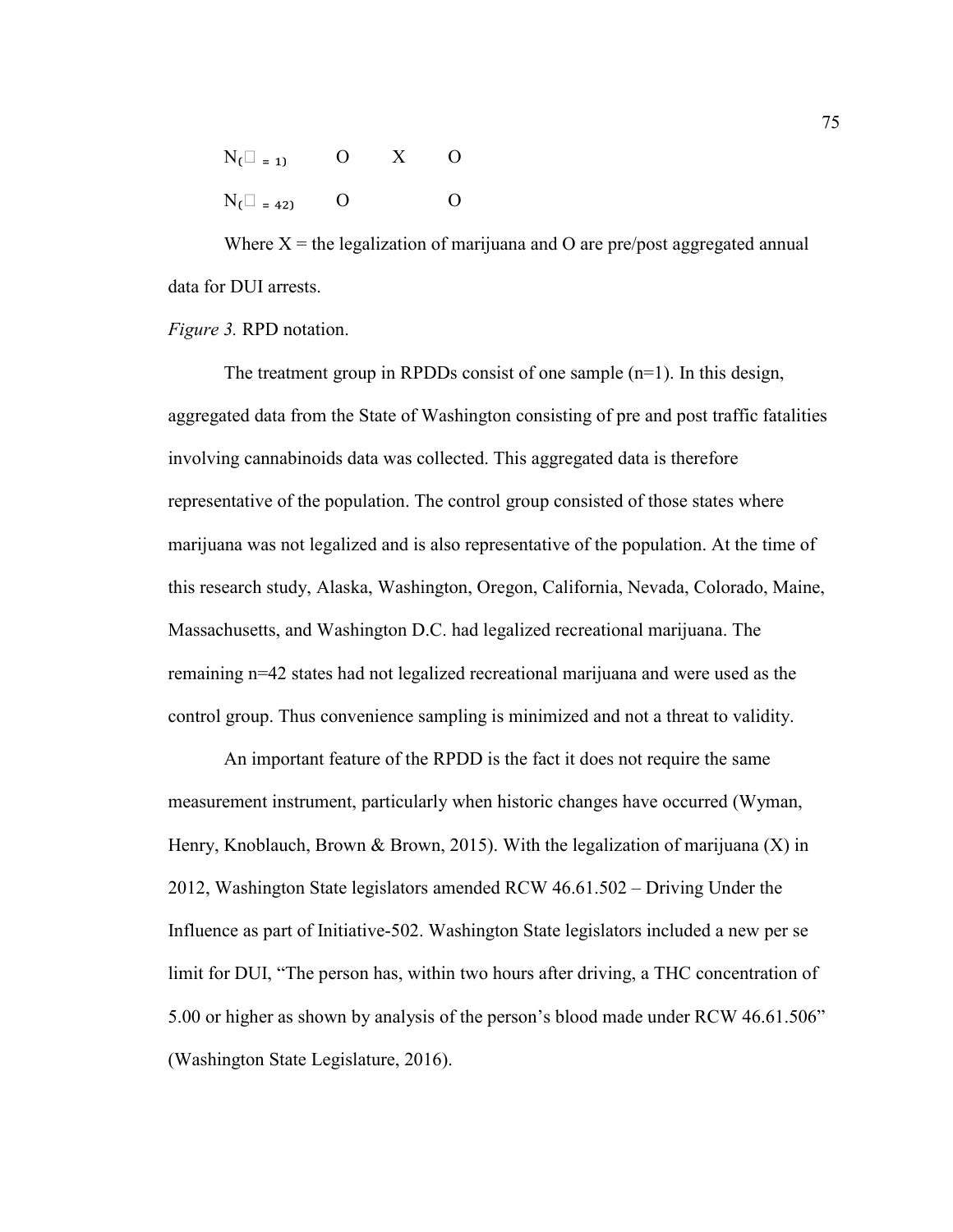Prior to 2012 and the passage of I-502, law enforcement demonstrated impairment through SFSTs and marijuana consumption without a per se requirement. This is the same for the current control group. The other prong to this piece of legislation was it retained the, "under the influence of" requirement about marijuana and poly-drug combinations. Therefore, traffic fatalities involving cannabinoids may include both per se, poly-drug combinations, and marijuana impairment within the aggregated totals.

According to Trochim & Campbell (1996), a RPDD is characterized by four key features that provide a significant strength in analyzing this research problem. Firstly, the treated group is considered to have a size of  $n=1$ . Some may think  $n=1$  is a small sampling size, but the sampling group is comprised of the entire population of the State of Washington. Secondly, collected data is aggregated instead of used at the individual level. Thirdly, no adjustments are necessary as the pre-treatment group and control group are assumed to be equal. Lastly, a regression line is used to observe if a post-test displacement has occurred since the treatment intervention (Trochim & Campbell, 1996). On the surface, the use of aggregated data appears to impact the effect size, the RPDD's aggregation provides a closer representation of the mean.

This research provides a foundation for others to build upon, further research studies with greater time, funding, and accessibility to data will be able to expand upon this study. Researchers can explore additional variables such as geographic demographics and socioeconomic factors that impact legalized marijuana and traffic fatalities involving cannabinoids. Biglan, Ary & Wagenaar (2000) noted quasi-experimental time series designs are best used when convenience sampling is necessary, and a limited number of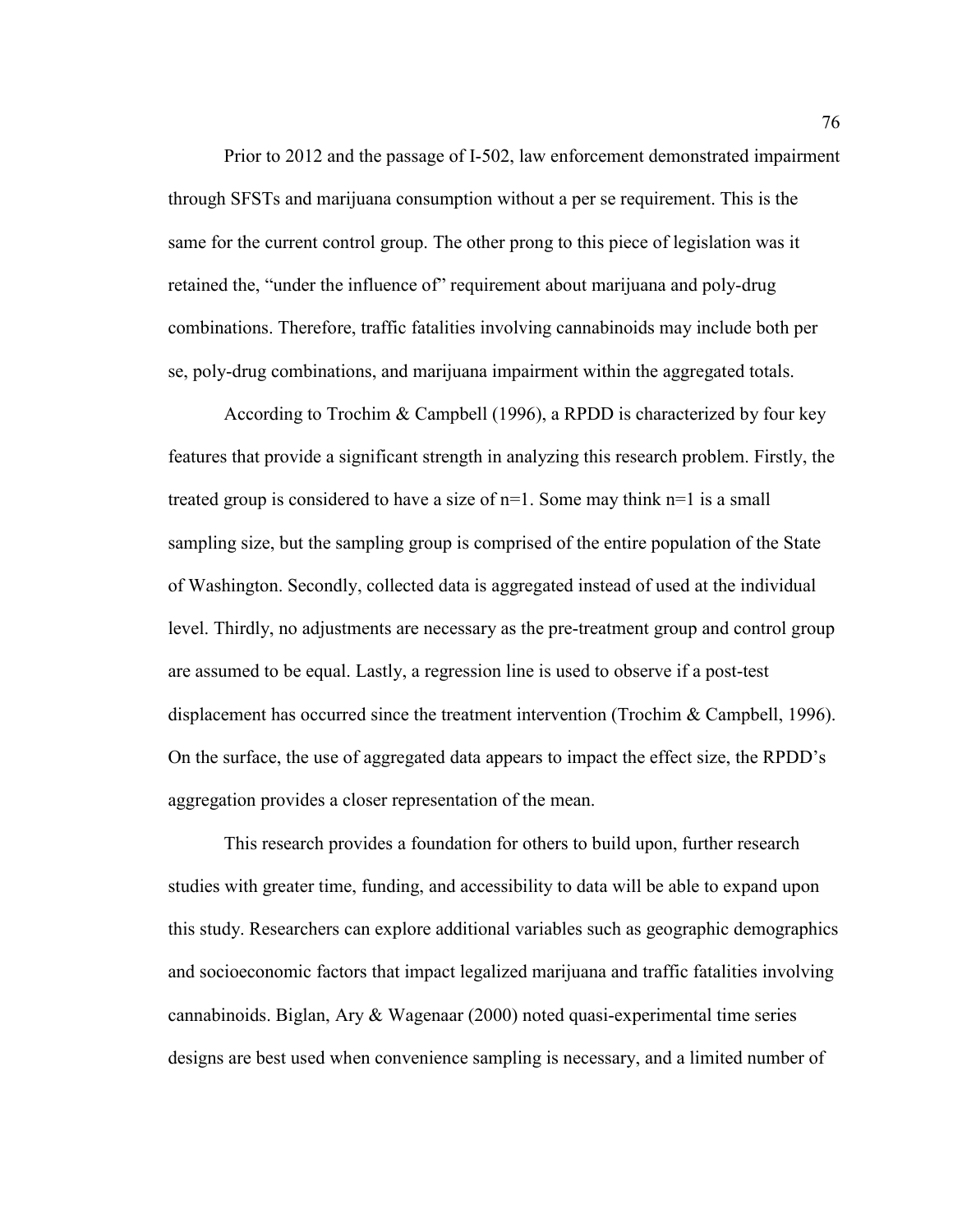variables are involved. Other quasi-experimental designs do not control for extraneous variables. The use of a t test would only indicate whether a change has occurred, not accounting for if it is due to the independent variable, namely the legalization of marijuana. This research design is the best approach to correctly examine whether a relationship exists between legalized marijuana and traffic fatalities involving cannabinoids with the data available to the researcher.

## **Independent and Dependent Variables**

This research study tested to see if a relationship existed between the independent variable and the dependent variable. The following definitions are utilized and guided this quasi-experimental time-series design:

The Dependent Variable (DV) is termed as a "traffic fatality involving cannabinoids", which includes per Washington State RCW:

(1) A person is guilty of driving while under the influence of intoxicating liquor, marijuana, or any drug if the person drives a vehicle within this state: (a) And the person has, within two hours after driving, an alcohol concentration of 0.08 or higher as shown by analysis of the person's breath or blood made under RCW 46.61.506; or

(b) The person has, within two hours after driving, a THC concentration of 5.00 or higher as shown by analysis of the person's blood made under RCW 46.61.506; or

(c) While the person is under the influence of or affected by intoxicating liquor, marijuana, or any drug; or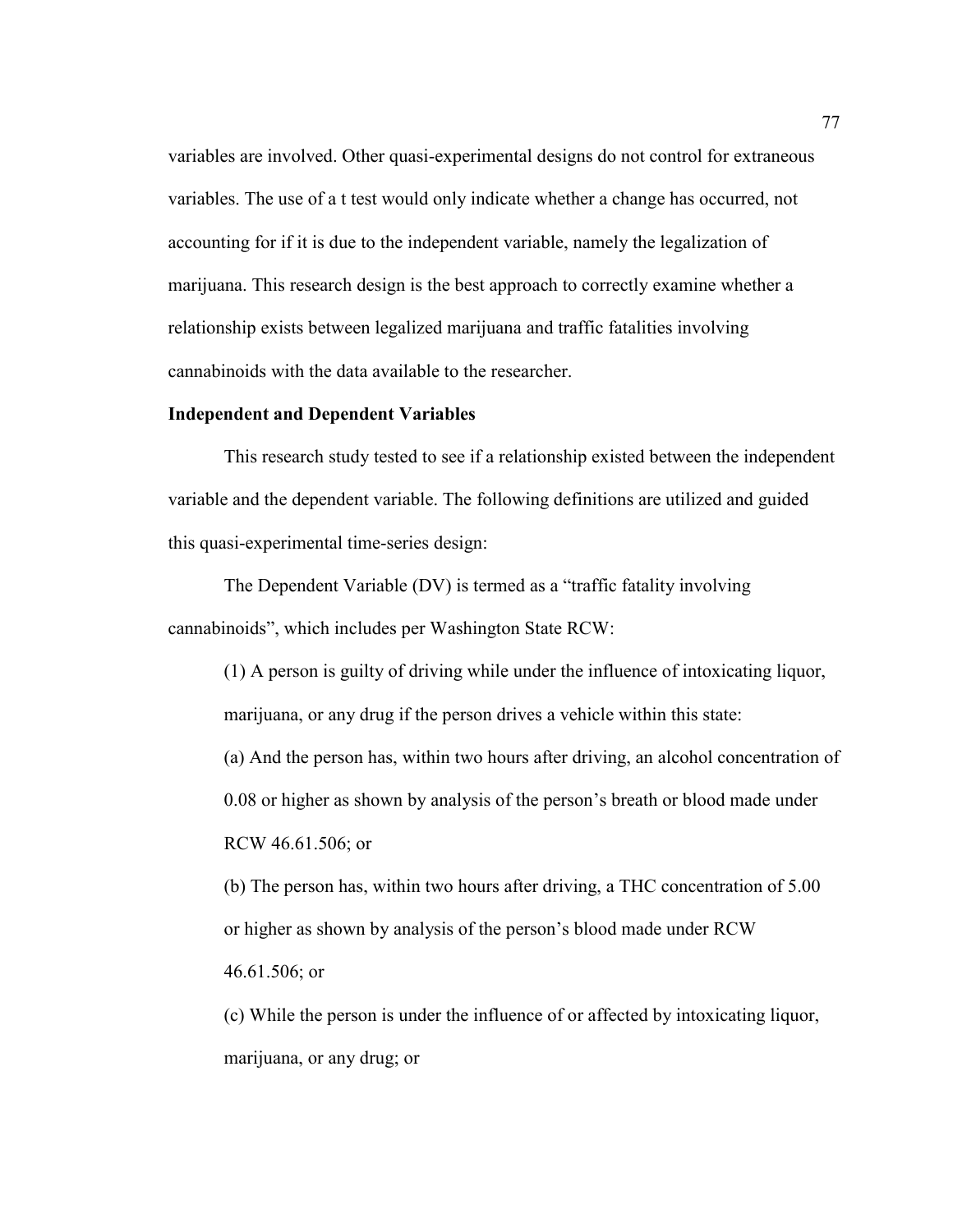(d) While the person is under the combined influence of or affected by

intoxicating liquor, marijuana, and any drug. (RCW 46.61.502)

The DV was measured as an aggregated variable considered to be more precise and representative than individual values.

The Independent Variable (IV) is termed as "legalized marijuana" to include all marijuana to include all parts of the plant Cannabis, whether growing or not, with a THC concentration greater than 0.3 percent on a dry weight basis. The IV was measured as  $1 =$ Washington State's I-502 legalized marijuana and  $0 =$ Other States where marijuana is illegal.

Poly-drug is defined as more than one drug to include controlled substances and over the counter substances as detected in the toxicology screening by the Washington State Patrol Toxicology Laboratory. In the event toxicology results yield a poly-drug, any amount of marijuana was used to meet the criteria of the dependent variable.

## **Resource Constraints**

This research study relied on aggregated data collected by NHTSA's FARS system. The use of available secondary data helped to explain why a RPDD is utilized in this research study. This data relied heavily on law enforcement officers and coroners to correctly identify the presence of cannabinoids within a driver's system. A marijuanaalcohol poly combination may not be readily apparent to the officer or coroner without proper testing.

Not all law enforcement officers are ARIDE certified, which helps officers to identify the signs of marijuana use and other drugs. Poly-drug use such as marijuana and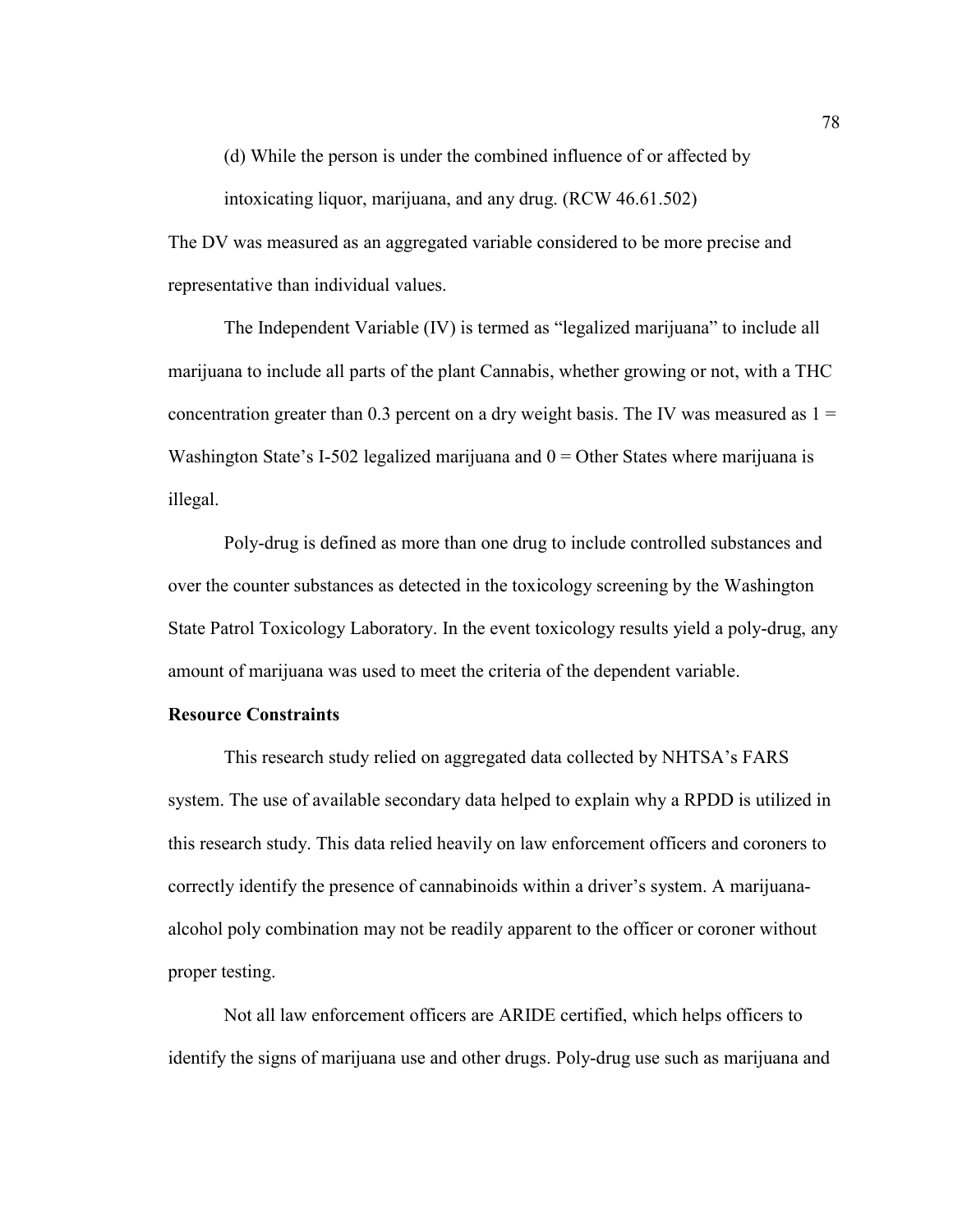alcohol potentially impact the officer's ability to correctly identify marijuana-impaired driving. With an officer's time constraints, if alcohol is the only indicator on scene during a traffic fatality a toxicology screening may not look for other drugs in an individual's blood or urine.

## **Methodology**

# **Population and Geographical Location of the Study**

According to a population survey conducted by the State of Washington (2016), the following annual population totals were as follows. In 2011 there were 6,767,900, in 2012 there were 6,817,770, in 2013 there were 6,882,400, in 2015 there were 7,061,410, and in 2016 there were 7,183,700. Washington State is bordered by the states of Idaho and Oregon, the latter having legalized marijuana use in 2014. This research study acknowledges the possibility of non-residents traveling through or visiting the State of Washington, who may have purchased and used marijuana legally within the state being involved in a traffic fatality involving cannabinoids. Since marijuana legalization there has been an increase in population by about 365,930.

The Washington Traffic Safety Commission's (2016) strategic plan implemented a high visibility DUI prong that focused on geographical areas of population density and high numbers of DUI crashes. The focus of emphasis patrols on specific geographical regions potentially skews the ability to generalize back to the entire population. Furthermore, the number of marijuana retailers within a particular county may also unduly influence the number of marijuana impaired drivers through its ease of availability.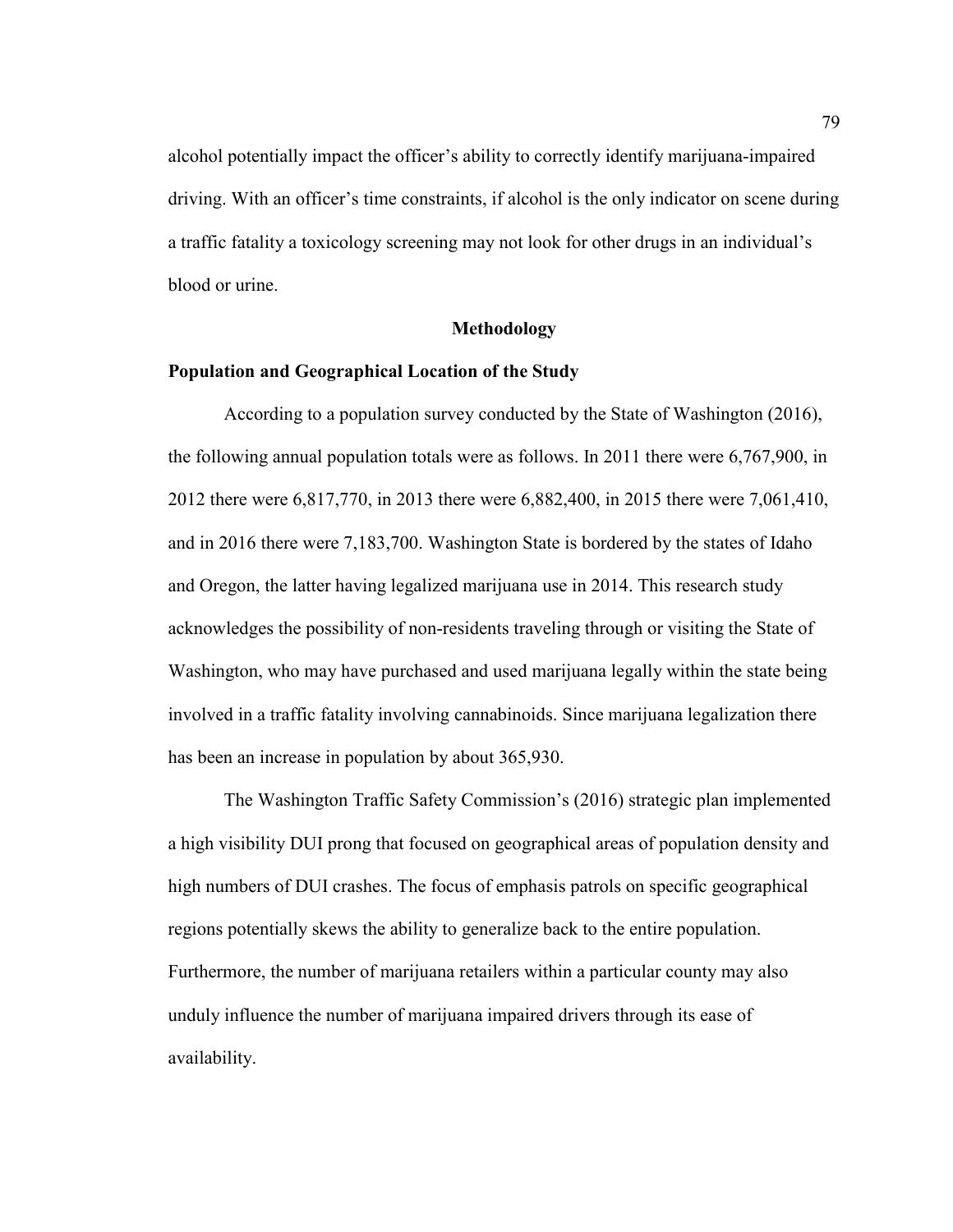## **Sampling and Sample Size**

Traffic fatalities involving cannabinoids are a form of convenience sampling within the general population. In the case of this research study, aggregated state data collected during these events and submitted to NHTSA's FARS were selected for traffic fatalities involving cannabinoids. Research studies have examined relationships between socio-economic variables such as education, income, unemployment, and other variables with regard to driving under the influence of marijuana and noted the complex nature of the problem (Creswell, 2009; Frankfort-Nachmias & Nachmias, 2008). In this research study, the RPDD utilized an aggregated method of sampling and the population of n=1, which will be compared to a regression line to the control groups of other states  $n=42$ where marijuana is not legal. There is a gap in the literature regarding marijuana legalization and its impact upon traffic fatalities involving cannabinoids.

## **Threats to Validity**

Threats to internal validity exist when a researcher draws conclusions from an experimental research design that does not reflect the results of the experiment itself (Creswell, 2009). The following threats to internal validity may affect the outcome of a researcher's study, history, maturation, testing, instrumentation, regression, selection, mortality, and interaction of selection and maturation (Creswell, 2009; Frankfort-Nachmias & Nachmias, 2008). Selection bias is a threat to validity where some sociologists have argued that minority groups are more susceptible toward marijuana use due to possible socioeconomic variables within a particular community and may be involved in a traffic fatality as a result (Creswell, 2009; Frankfort-Nachmias &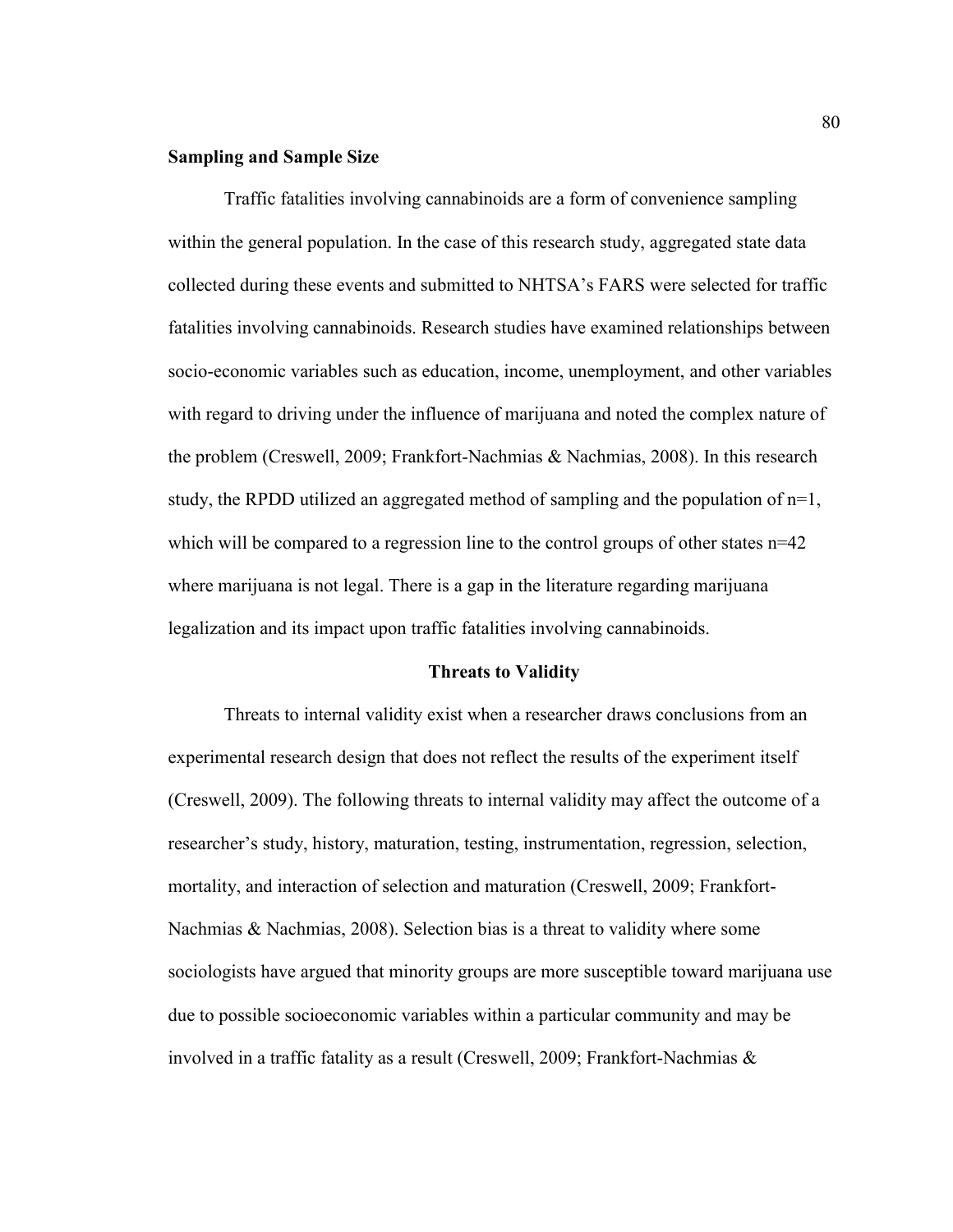Nachmias, 2008). Targeted DUI enforcement in minority communities may skew results with regard to rational choice and perceptual deterrence theories. The RPDD utilized aggregated data, which in turn creates variability and instead a high degree of internal validity (Linden, Trochim & Adams, 2006). The design's strength of  $n=1$  as the aggregated treatment group limits the threat to internal validity. Extraneous variables potentially exist and may compete with the independent variable. The RPDD controlled for these extraneous variables through the control groups (Other States) where marijuana is not legal. Utilizing aggregated data means the population is fairly representative of the treatment group as a whole. Since marijuana legalization in Washington no other significant changes in policing have been made. Therefore, the interaction between independent and dependent variables are not likely a threat to internal validity.

RPDD also controls for historical threats to validity as the design is essentially a comparison between the treatment group and the control group. Maturation also is not a threat to this model as it assumes any changes to the dependent variable, namely a traffic fatality involving cannabinoids occurs within both groups at the same rate. Since the RPDD controls for extraneous variables and its use of aggregated secondary data it has a strong internal validity. The threat to validity occurs when the pre-test affects the outcome of the post-test. RPDD is not impacted by this as the treatment and control group are exposed to the same pre-test conditions, where it is illegal to drive under the influence of marijuana. Therefore, any post-test difference is not a direct result of testing.

The legalization of marijuana through Initiative-502, added a per se of THC within an individual's blood, but also kept the impairment prong within the revised code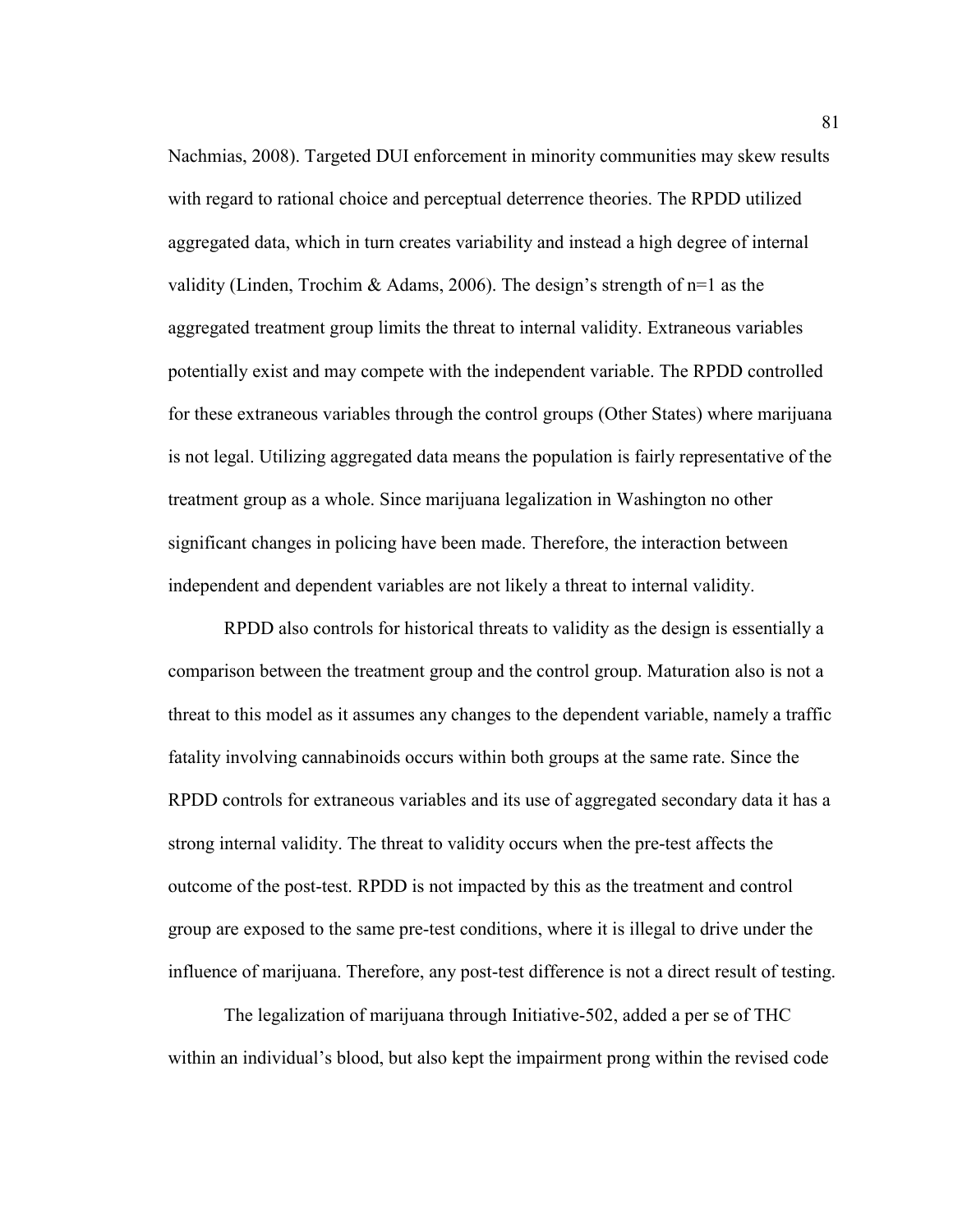of Washington (RCW). The per se nature is a moot point as the study narrows its scope to traffic fatalities involving cannabinoids and not per se limits. Future studies may wish to expand upon this research. While the RPDD is not a true experimental study, it is the best design to measure implemented social policies such as marijuana legalization and its possible impact on traffic fatalities involving cannabinoids.

Cronbach's alpha is the most commonly used measurement to test reliability and internal consistency when it comes to the social sciences such as the research of public policy implementation and its effects where aggregated data exists (Bonett & Wright, 2015; Vaske, Beaman & Sponarski, 2017). Washington State will be excluded from the Cronbach's alpha and test-retest reliability due to it being the treatment group. The testretest would be administered to the "Other States" or the control group to measure the degree to which the results are consistent over time. This testing method is the most commonly accepted principle of reliability. The test-retest would be that data collected from the control group pre and post-test using Pearson's r for test-retest reliability. The scores are correlated and the closer they are to one another the higher degree of reliability and coefficient of test measure. The closer to the coefficient of stability to 1.0 means that the test-retest are closely aligned. A coefficient of stability of 0 would mean the test is unreliable.

#### **Data Collection and Analysis**

This research study utilized aggregated data collected through NHTSA's FARS regarding traffic fatalities involving cannabinoids. The aggregated data had no identifiers and was submitted by law enforcement officers and coroners through NHTSA's FARS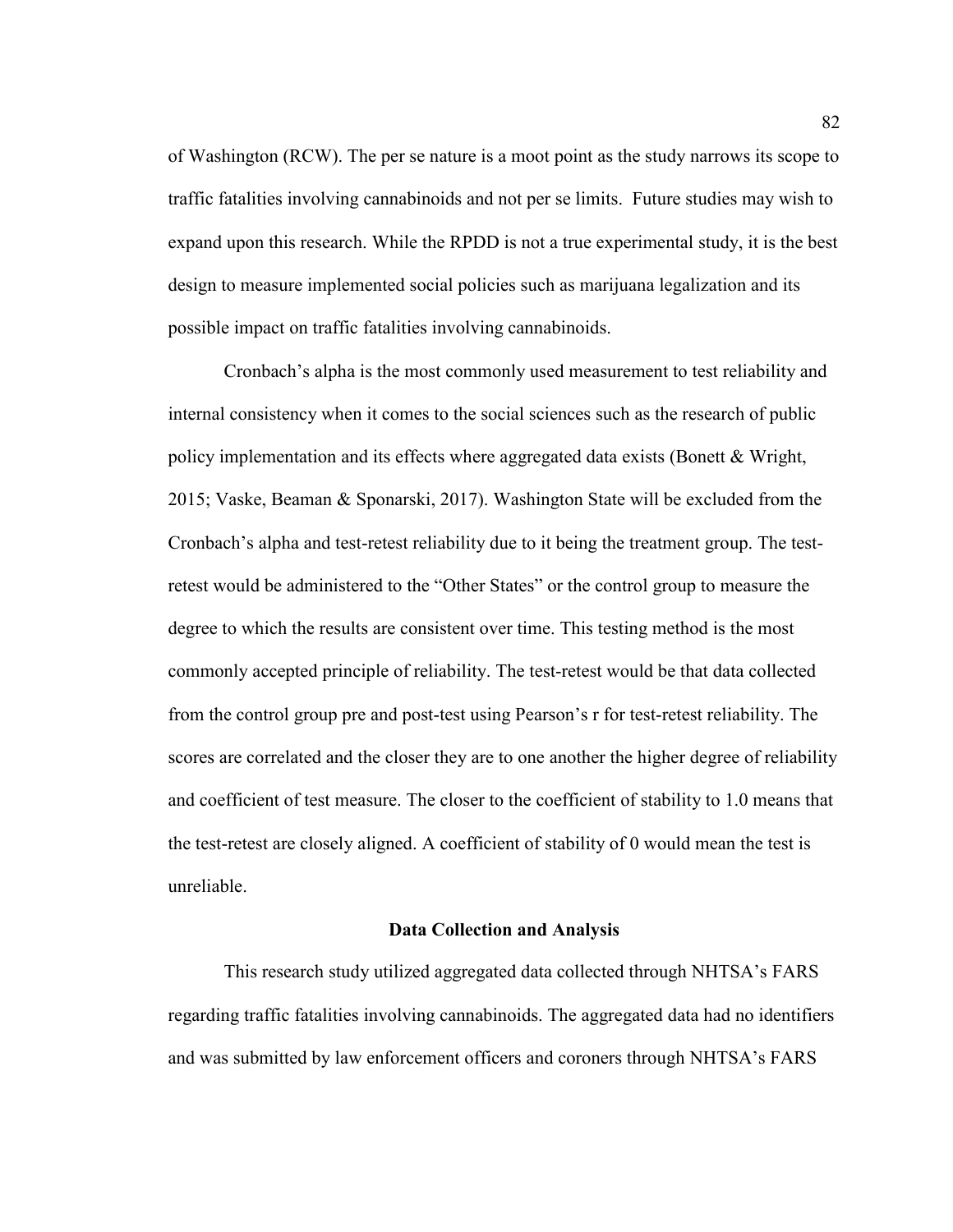system. The data is existing, aggregated, publicly available data that do not have identifiable indicators. The data will be checked for data entry errors by the researcher. The use of secondary data is the best source of data for this research study as it is collected by law enforcement officers and coroners at or about the time of a traffic fatality and is available to the general public.

Since the data is aggregated, vulnerable groups may be embedded within the data but they do not have identifiable indicators and as such I have no idea of who they might be or how many might exist within the data. Police officers and coroners make a determination whether or not the traffic fatality involves cannabinoids. I have as a police officer stopped individuals and investigated them for driving under the influence. I have also investigated traffic fatalities some of which included cannabinoids. The data was provided by NHTSA's FARS system and coded by the researcher into an Excel file dataset. I then exported the coded data into a software analysis tool called Statistical Package for Social Sciences (SPSS) version 23.0.

The treatment group of n=1 consisted of an aggregated sum of traffic fatalities involving cannabinoids within Washington State where marijuana is legalized. The control group of n=42 consisted of an aggregated sum of traffic fatalities involving cannabinoids in all states where recreational marijuana is not legalized, with total  $N=43$ . The RPDD consisted of four post-tests comprised of aggregated traffic fatalities involving cannabinoids between 2013-2016. The statistical notation of the pre and post research design of multiple points is described in Figure 4.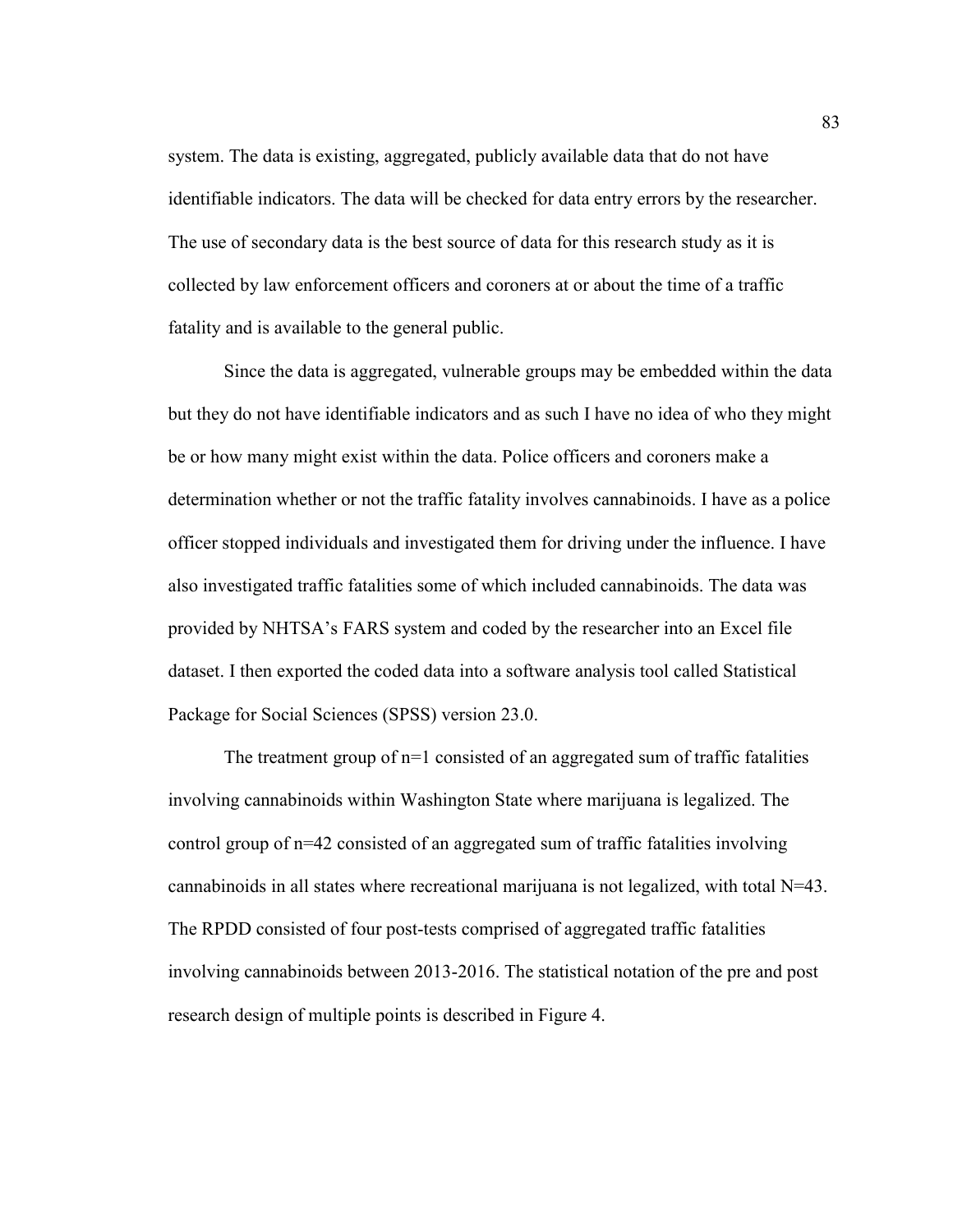| Pre-Test                                                                           |                                             | Treatment | Posttest1 | Posttest2                                     | Posttest3                                         | Posttest4 |  |
|------------------------------------------------------------------------------------|---------------------------------------------|-----------|-----------|-----------------------------------------------|---------------------------------------------------|-----------|--|
| $N\square\square\square\square\square\square$                                      | $O \square \square \square \square \square$ |           | X         | $O \square \square \square \square \square$   |                                                   |           |  |
| NOODOOO OOOOOOO                                                                    |                                             |           | X         | $O\square\square\square\square\square\square$ |                                                   |           |  |
|                                                                                    |                                             |           |           |                                               |                                                   |           |  |
|                                                                                    |                                             |           | X         |                                               | $O \square \square$<br>$\Box$<br>$\Box$<br>$\Box$ |           |  |
| NOO O OOOOOOOOO                                                                    |                                             |           |           |                                               | $O \square$                                       |           |  |
|                                                                                    |                                             |           |           |                                               |                                                   |           |  |
| $N\Box\Box$<br>$O\square$                                                          | O <sub>1</sub>                              |           | X         |                                               |                                                   |           |  |
| $N\square$<br>$O\square$                                                           | $\Box$ $\cap$                               |           |           |                                               |                                                   |           |  |
|                                                                                    |                                             |           |           |                                               |                                                   |           |  |
| $N \square \square \square \square$<br>$O \square \square \square \square \square$ | $O \square \square \square \square \square$ |           | X         |                                               |                                                   |           |  |
| $N\Box\Box$<br>n nnn Onnnnnn<br>$O\square$                                         |                                             |           |           |                                               |                                                   |           |  |
| <i>Figure 4.</i> RPD pre and posttest notation.                                    |                                             |           |           |                                               |                                                   |           |  |

# **Statistical Power**

The key strength of the RPDD lies within the concept of aggregated data. On the surface small sample sizes may appear to reduce statistical power but the design incorporates multiple data points and does not represent individual values (Linden et al., 2006; Sundt et al., 2016). When large aggregated values are utilized, the statistical assumption about the normal distribution of variables is more than likely met (Linden et al., 2006; Sundt et al., 2016). The statistical power may be thought of as the probability of rejecting the null hypothesis (Ha) when the hypothesis  $(H_1)$  is true.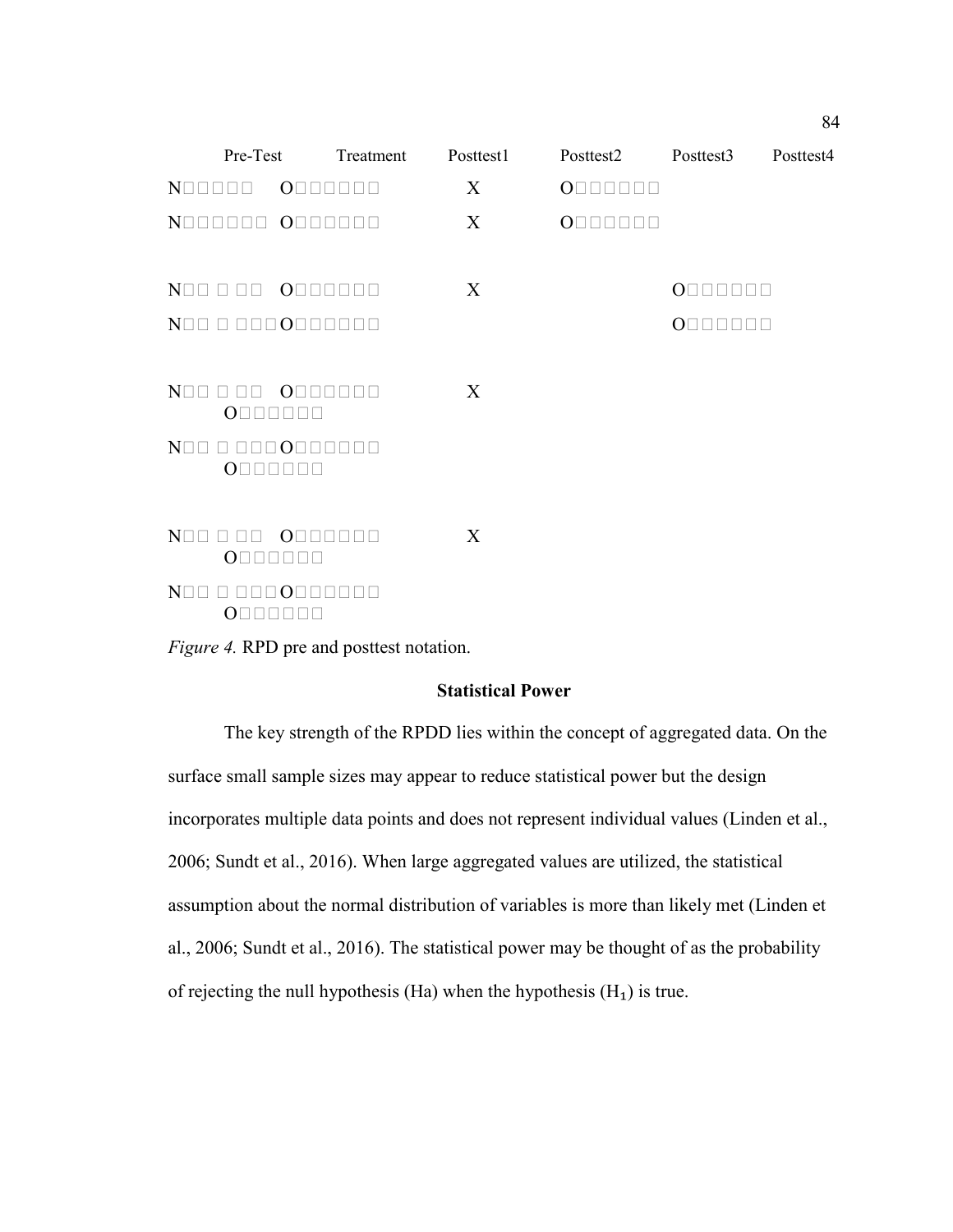At a glance, the RPDD appears to be low in statistical power based upon the low number of pre and post-test points. It is important to note each point is a representation of an aggregated group of data and not individual points. Linden et al., (2006) stated:

Such group means, totals or rates, are typically more stable and precise than within-group data (Trochim & Campbell, 1996, 1999) and they correspondingly increase the strength of the prepost measure correlation coefficient (which is also a factor in the available power). Given that only one group is assigned to the intervention, power can be increased as a result of either a rise in the number of controls or demonstrating a large program effect. (p. 420)

The number of control groups within this study consists of all the other states where marijuana is illegal (n=42). The treatment group consists of an aggregated total of traffic fatalities involving cannabinoids within Washington State n=1.

The size and statistical significance of the treatment effect are measured by utilizing an Analysis of Covariance (ANCOVA). Sundt, Salisbury & Harmon (2016) aptly noted ANCOVA's difference:

ANCOVA differs from gain scores or difference-in-difference scores, which estimate the effect of the treatment by comparing the average gain for the treatment group to the average gain for the control group. In contrast, the ANCOVA model here tests whether the posttest for the treatment group differs from its predicted location in the population, controlling for the pretest measure. (p. 17)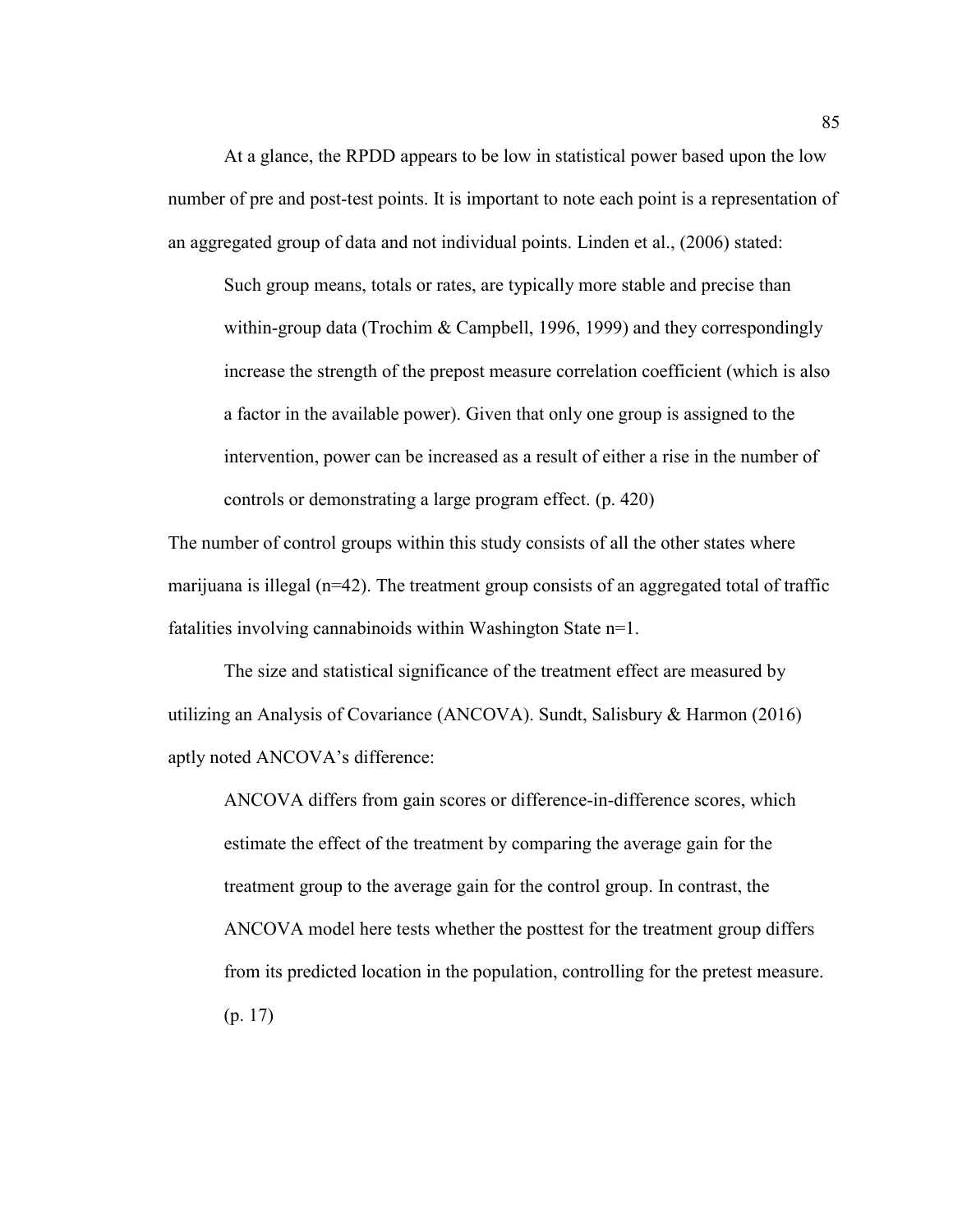ANCOVA is considered best suited when controlling for extraneous variables such as traffic fatalities involving cannabinoids where pretest data has a somewhat linear relationship to post-test data (Sundt, Salisbury & Harmon, 2016). The RPDD is superior to other designs with what data I had available. Furthermore, this research design will lay a foundation upon which future researchers can further the existing body of knowledge.

# **Role of Researcher and Bias**

I am employed as a law enforcement officer within the State of Washington, with a 15-year background in law enforcement. One of my primary duties includes traffic enforcement and the deterrence and detection of impaired drivers. I have participated within the Washington Traffic Safety Commission's Target Zero Campaign as a DUI emphasis patrol officer and Law Enforcement Liaison Officer. I have through my duties in part collected both pre and post data upon the arrest of an impaired driver involved in an accident as well as a traffic fatality involving cannabinoids. I have collected in part the secondary data through the Washington State Patrol's reporting process.

### **Summary**

Examining whether a treatment effect such as a public policy decision has had a particular outcome within a population or group can be difficult to ascertain due to the number of outside variables that potentially impact the treatment effect. RPDD is aptly suited for analyzing public policy decisions and their implications, utilizing a pre-posttest design that follows a quasi-experimental approach. The post-test results of the treatment group are compared to the pre and post-test of a regression line from the control group. Sundt et al., (2015) stated, "[…] RPDD allows us to test the effect of treatment on the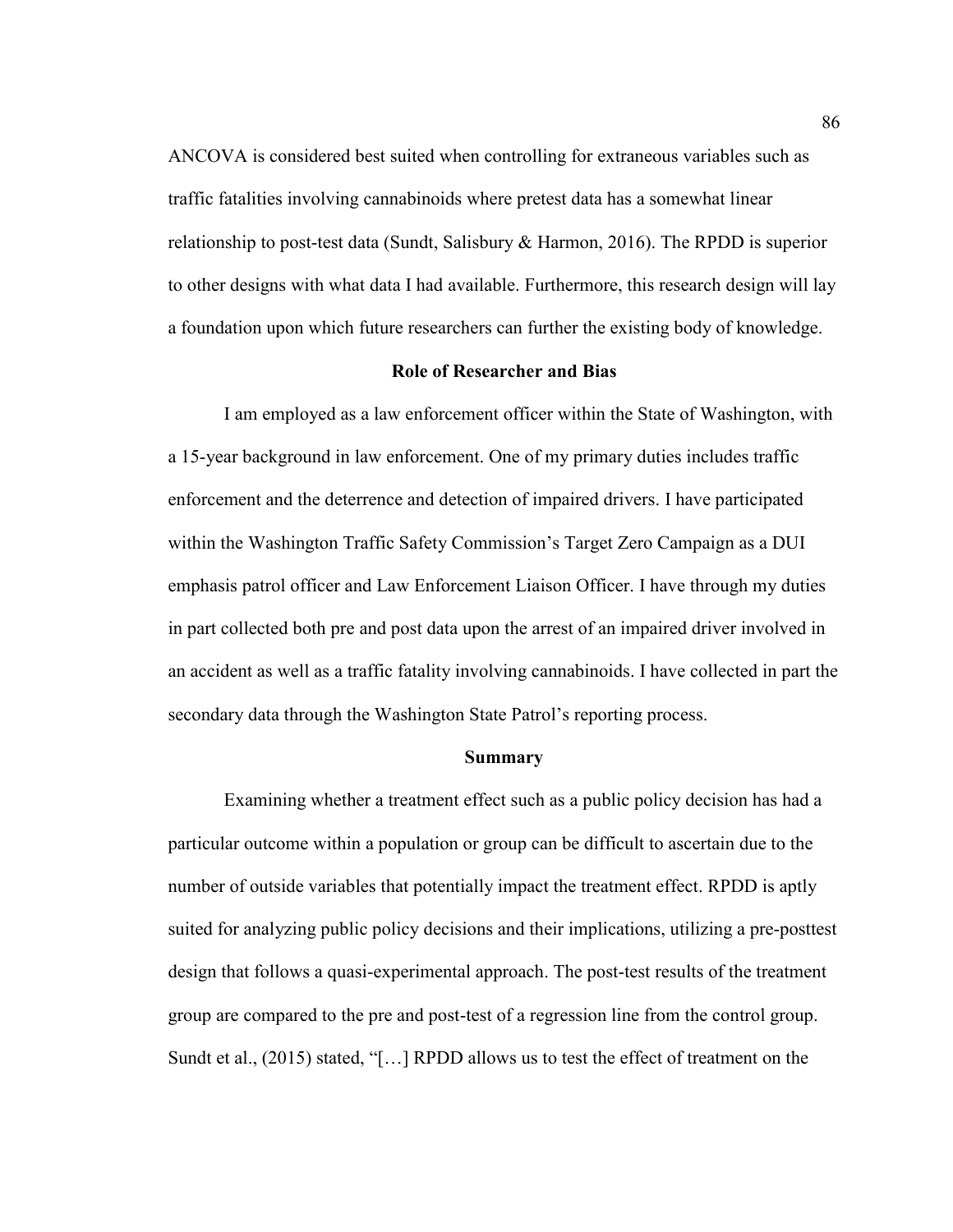posttest that is not predicted from the pretest" (p. 12). Another strength of the RPDD is that it does not require the researcher to make any assumptions as to the comparison between US states and therefore overcomes the issue of convenience sampling.

Due to the nature of traffic fatalities involving cannabinoids, it is not possible to utilize a research design with true randomization and control. It can be said with confidence that both the treatment and control groups are representative of the population. Sundt et al., (2015) noted an additional strength of the RPDD was its capacity to approximate, "[…] A true experimental design in its ability to yield internally valid results" (p. 13). For this reason, the RPDD is an excellent design for analyzing whether a relationship exists between marijuana legalization and traffic fatalities involving cannabinoids.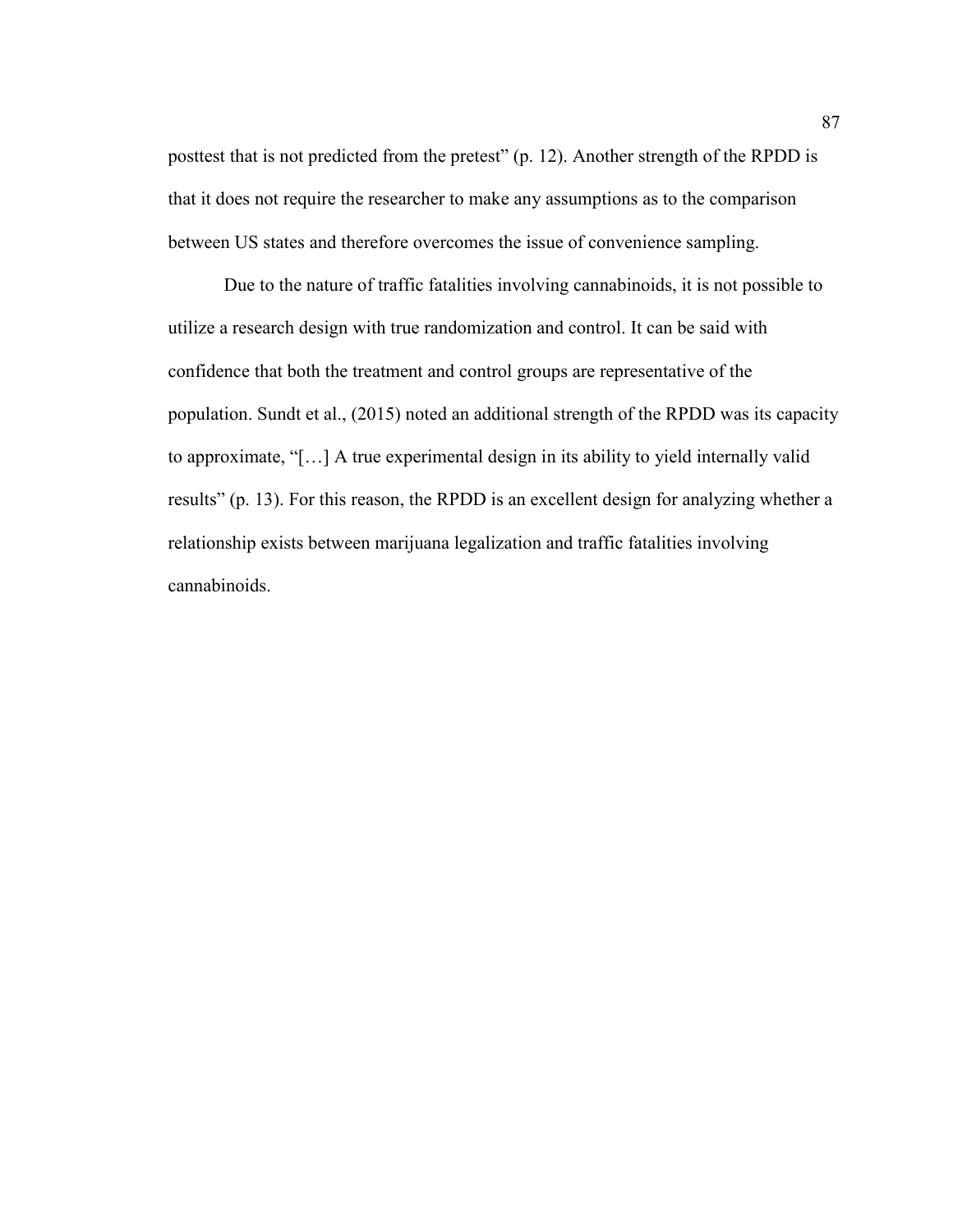## Chapter 4: Results

The federal government during the early and mid 1900s shifted toward greater regulation and penalties for marijuana. Marijuana was classified as a Schedule I drug with no currently accepted medical use, the potential for psychological and physical dependence on it, as well as potential for abuse. Some states have opted to decriminalize marijuana while others have legalized its medical use, and eight states have chosen to legalize its recreational use. Research studies have shown an increase in drivers who tested positive for the presence of marijuana in traffic fatalities since its legalization in Colorado, and drivers testing positive for the presence of marijuana (Bogstrand & Gjerde, 2014; Pollini et al., 2015; Salomonsen-Sautel et al., 2014; WTSC, 2016). Washington State implemented Target Zero, a strategic traffic safety plan that addressed high-risk behaviors and methods for improving traffic safety. Marijuana-impaired driving is a highrisk behavior that has led to traffic fatalities. The overall goal of this plan is to reduce the number of traffic fatalities in Washington State to zero. This research study addressed the relationship between marijuana legalization and traffic fatalities involving cannabinoids.

Studies have shown that marijuana use and operating a motor vehicle or riding in one where the driver has recently smoked marijuana is considered by some high school and college students to be less dangerous than if the driver had consumed alcohol (Bogstrand & Gjerde, 2014; Glascoff et al., 2013; Kohn et al., 2014). Society's shift in attitude toward marijuana use and driving after smoking marijuana may be in part reflected through legislators drafting laws about marijuana-impaired driving under the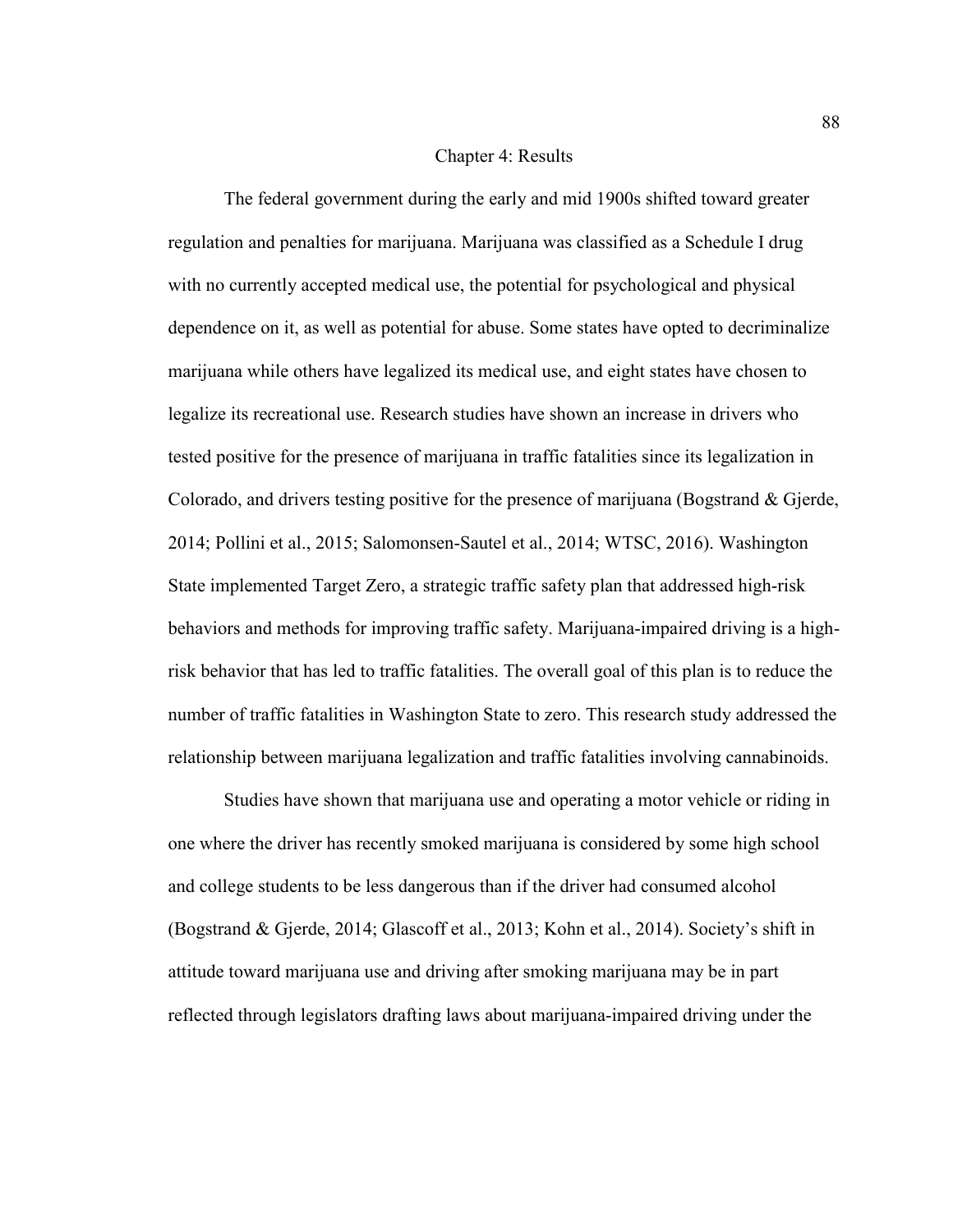influence, and the results of this attitude shift may be indicated through those arrested for marijuana-impaired driving.

The purpose of this research study was to examine whether a relationship exists between marijuana legalization and traffic fatalities involving cannabinoids in Washington State. Two subquestions addressed whether the theories of rational choice and perceptual deterrence helped explain any possible relationship between marijuana legalization and traffic fatalities involving cannabinoids in the State of Washington. The following hypotheses stated Ha there is a significant relationship between marijuana legalization and traffic fatalities involving cannabinoids in the State of Washington. Whereas, the Ho stated there is no significant relationship between marijuana legalization and traffic fatalities involving cannabinoids in the State of Washington.

This study included annually aggregated totals of traffic fatalities where cannabinoids were present. The study also included a regression point displacement design to analyze the results through SPSS Version 23. In this chapter, I describe the use of the regression point displacement design, detail the demographics and collected data, provide a descriptive analysis of the data and results, and conclude with a summary.

## **Data Collection**

The National Traffic Safety Administration (NHTSA) through its National Center for Statistics and Analysis has collected data on all police-reported traffic fatalities on all public roadways in the 50 states, the District of Columbia, and Puerto Rico since 1975. The Fatality Analysis Reporting System (FARS) contains the census data collected from these reported traffic fatalities. The purpose of FARS is "to provide an overall measure of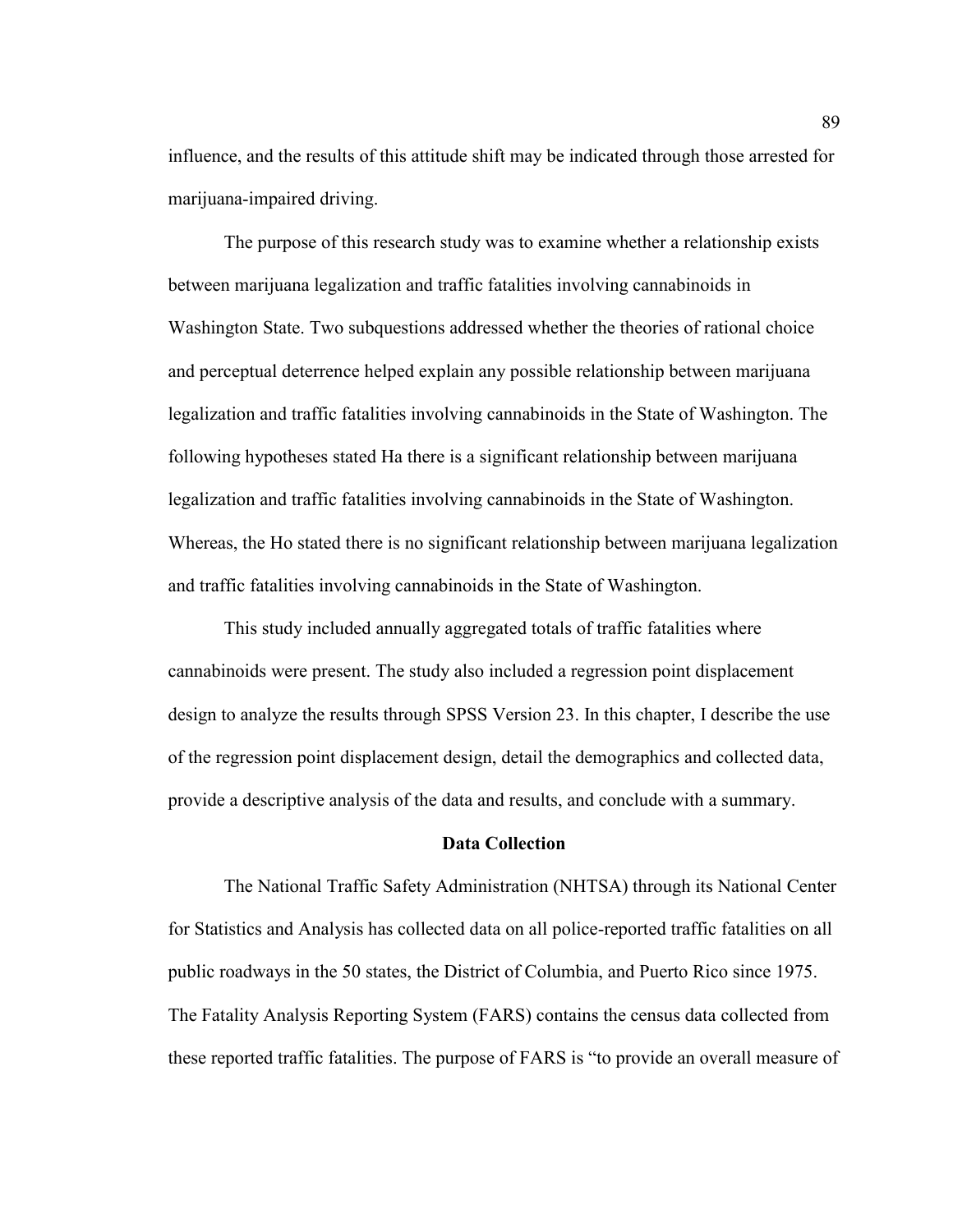highway safety, to help identify traffic safety problems, to suggest solutions, and to help provide an objective basis to evaluate the effectiveness of motor vehicle safety standards and highway safety programs" (NHTSA, 2014, para. 6). The FARS data set for fatal motor vehicle traffic crashes and fatalities in accidents and those involving a driver who tested positive for drugs by state also includes fatal crashes involving cannabinoids.

 The FARS has included a standardized reporting system to collect data used by most states. Federal, state, and local governments use FARS to develop policy and legislation to improve vehicle safety and traffic laws including driving under the influence. Additionally, FARS is used by researchers, advocacy organizations, insurance companies, and private citizens for the collection of data to be analyzed. FARS is not used to collect individually identifiable data, and vehicle identification numbers collected during the investigation are truncated to protect personal information (NHTSA, 2014). Although other sources of data were available from state toxicology laboratories, not every state maintains records or has a sufficient time frame of records to conduct an analysis. The lack of consistent data, the inconsistency in sampling, and the threshold between states made other sources of data unsuitable for this study. The data collected for this study included fatal crashes involving cannabinoids between 2012 and 2016.

 Due to insufficient and inconsistent data from state toxicology laboratories, the purpose of this study shifted from examining whether a relationship existed between marijuana legalization and DUI arrests to the relationship between marijuana legalization and traffic fatalities involving cannabinoids. A revised request was made to the institutional review board (IRB approval number 02-28-18-0469545) to obtain data from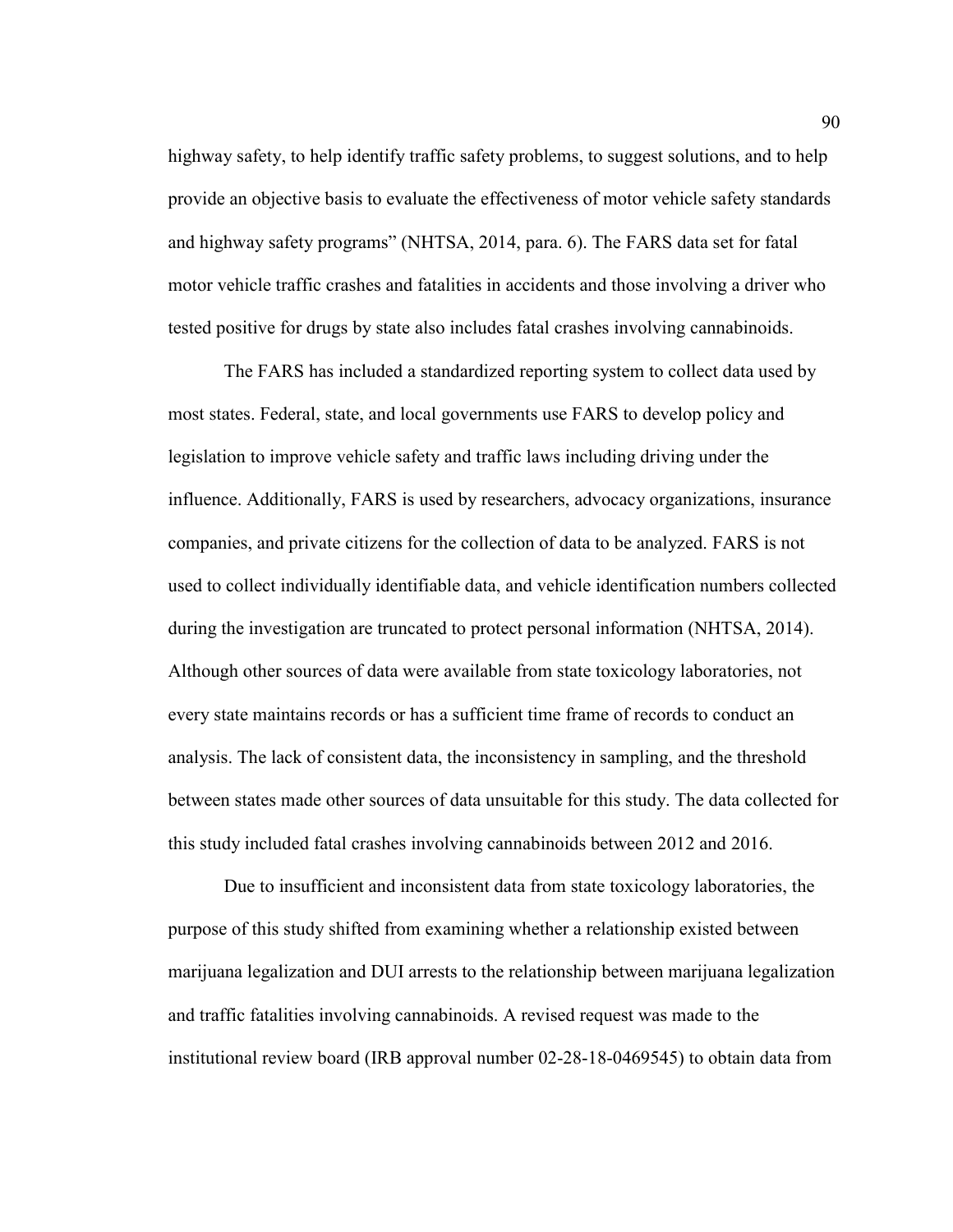NHTSA's FARS website reporting system and was approved. An e-mailed request to NHTSA's National Center for Statistics and Analysis was made for annually aggregated data by state and territory for traffic fatalities involving cannabinoids, which was provided in tabulated form and transferred in SPSS.

 The regression point displacement design was used to compare the treatment group aggregate value against a set of control groups. The treatment group was the state of Washington, with the intervention being marijuana legalization for recreational use, while the control consisted of 42 states and the territory of Puerto Rico where marijuana is not legal for recreational use. The study relied on the response of a law enforcement officers to a traffic fatality and the collection and analysis of blood or urine toxicology. Both the treatment group and control groups involved a randomized draw demographically from the state and were therefore considered representative of the larger population (see Sundt et al., 2016). Trochim and Campbell (as cited in Linden et al., 2006) stated "the primary concern is whether the control groups yield an unbiased estimate of the true population regression line and/or whether the treatment group is a member of the control group population" (p. 410). In this study, both concerns were minimized as the treatment and control group yielded an unbiased representation of the larger population.

### **Data Limitations**

 This study involved different DUI laws involving driving under the influence of marijuana. Under Washington State's RCW 46.61.502 – Driving Under the Influence of marijuana is stated as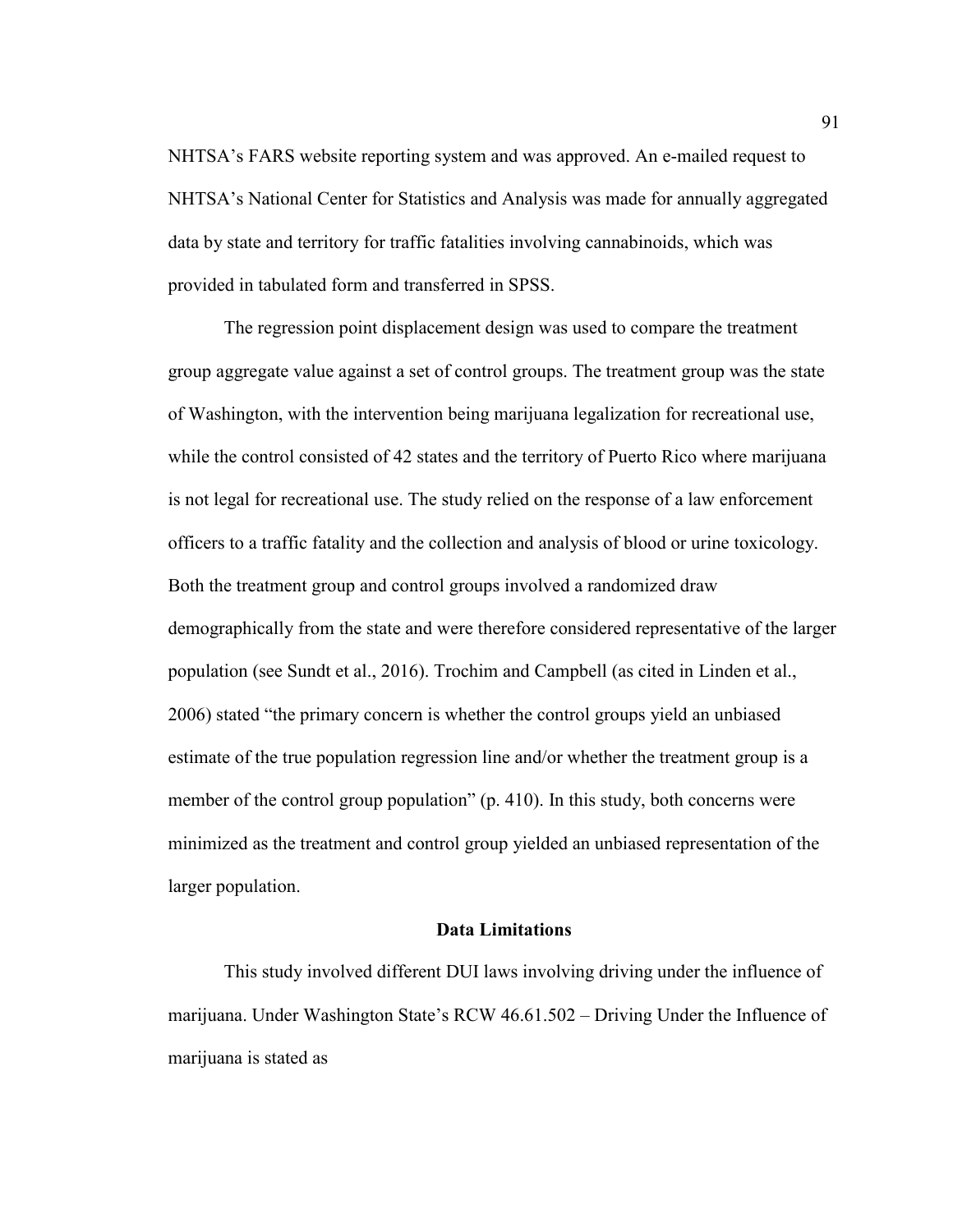(b) The person has, within two hours after driving, a THC concentration of 5.00 or higher as shown by analysis of the person's blood made under RCW 46.61.506; or (c) While the person is under the influence of or affected by intoxicating liquor, marijuana, or any drug; or (d) While the person is under the combined influence of or affected by intoxicating liquor, marijuana, and any drug. (RCW 46.61.502)

A fundamental limitation of this research study was FARS data did not differentiate between the presence of marijuana in a decedent and the decedent meeting the Washington State requirement of within 2 hours after driving, the driver must have a THC concentration of 5.00 or higher. It was not possible to determine whether the decedent was under the influence or affected by marijuana without conducting specific roadside tests or determining the actual THC concentration, which some states do not do.

 Initially, this study was designed to examine whether there was a relationship between marijuana legalization and DUI arrests. The IRB had approved the research and data collection process. When I contacted state toxicology laboratories, I found that there was no uniform data collection process by the laboratories. Although some states selected to draw blood, others opted for urine testing during the arrest. Additionally, depending on whether there was a poly-drug combination, blood or urine may or may not have been analyzed for delta-9 tetrahydrocannabinol levels and merely the presence of Carboxy THC.

 The differences among state testing practices and the lack of uniform collection of data were detrimental to this study. Washington State used a measurement stating that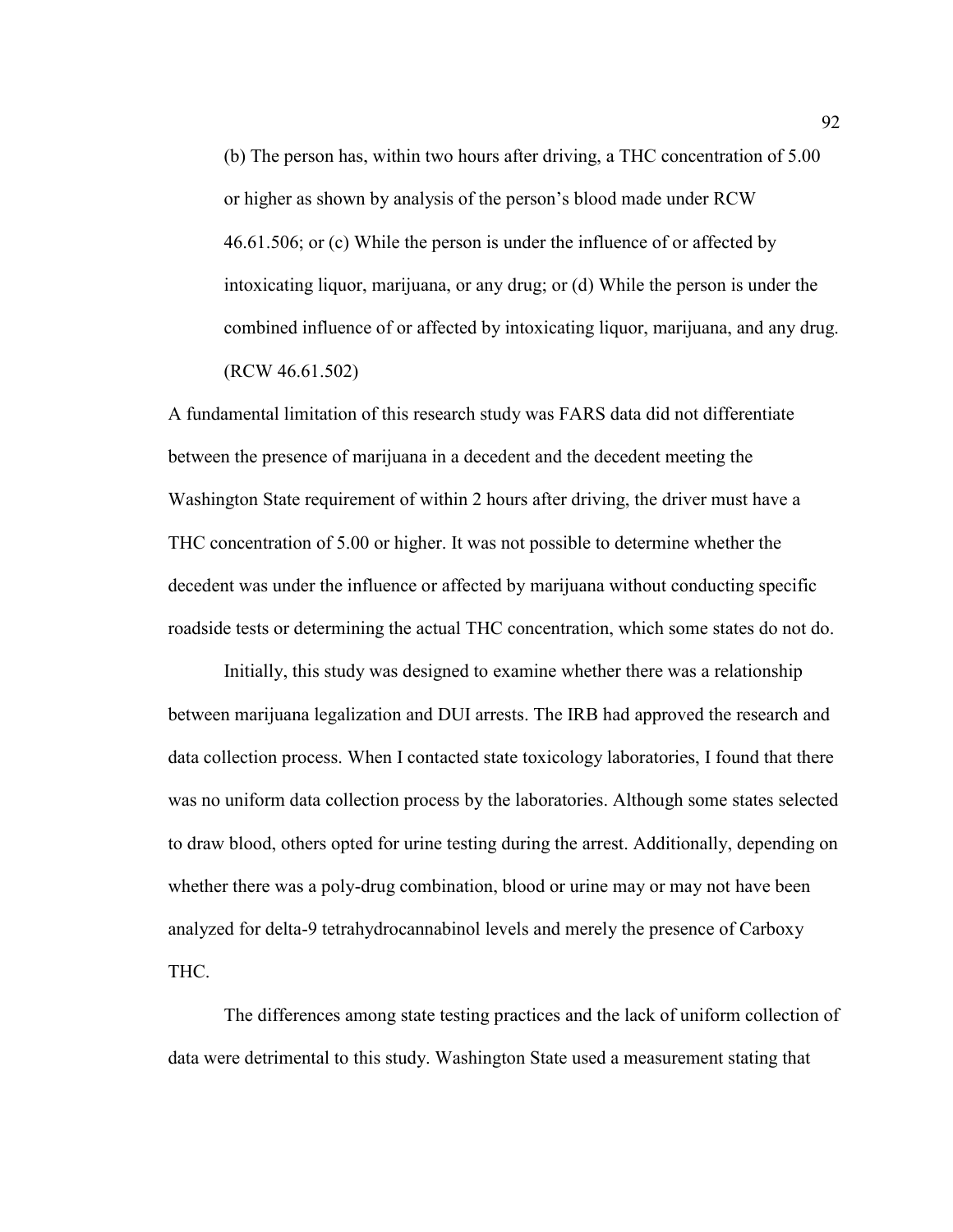within 2 hours after driving, the subject must have a THC concentration of 5.00 or higher as shown by analysis of the person's blood. Due to these data collection limitations and inconsistencies, data collection and analysis were impossible as initially proposed. As a result, I used traffic fatality data as a proxy measure of marijuana use while driving to explore the relationship between legalized marijuana in Washington State and traffic fatalities involving cannabinoids. The IRB reviewed and approved the changes to the study with a change in the proposed research questions and hypotheses.

Impaired driving may appear somewhat simplified as a cause of traffic fatalities. The issue of poly-drug combinations makes it difficult to determine whether a particular drug, alcohol, or a combination thereof was the cause of the impairment and thereby the traffic accident and fatality. Additional factors complicate the research about traffic fatalities such as the type of vehicle, whether or not it was equipped with airbags, whether the driver was wearing a seatbelt, speed, and roadway engineering. The National Safety Council (2013) determined that smoking marijuana caused impairment, and operating a motor vehicle or heavy equipment while impaired by marijuana was unsafe to the extent that it posed a significant risk of injury or death. The nature of impairment may include poor judgment such as the driver not wearing a seatbelt, the driver traveling at an unsafe speed, or the driver not using greater caution. This study focused only on whether cannabinoids were present in the driver(s) at the scene of a traffic fatality.

 The National Highway Traffic Safety Administration (2014) noted differences in drug testing procedures and lack of consistency among states for drug testing and threshold levels. Some states test all drivers involved in the fatality, other states only test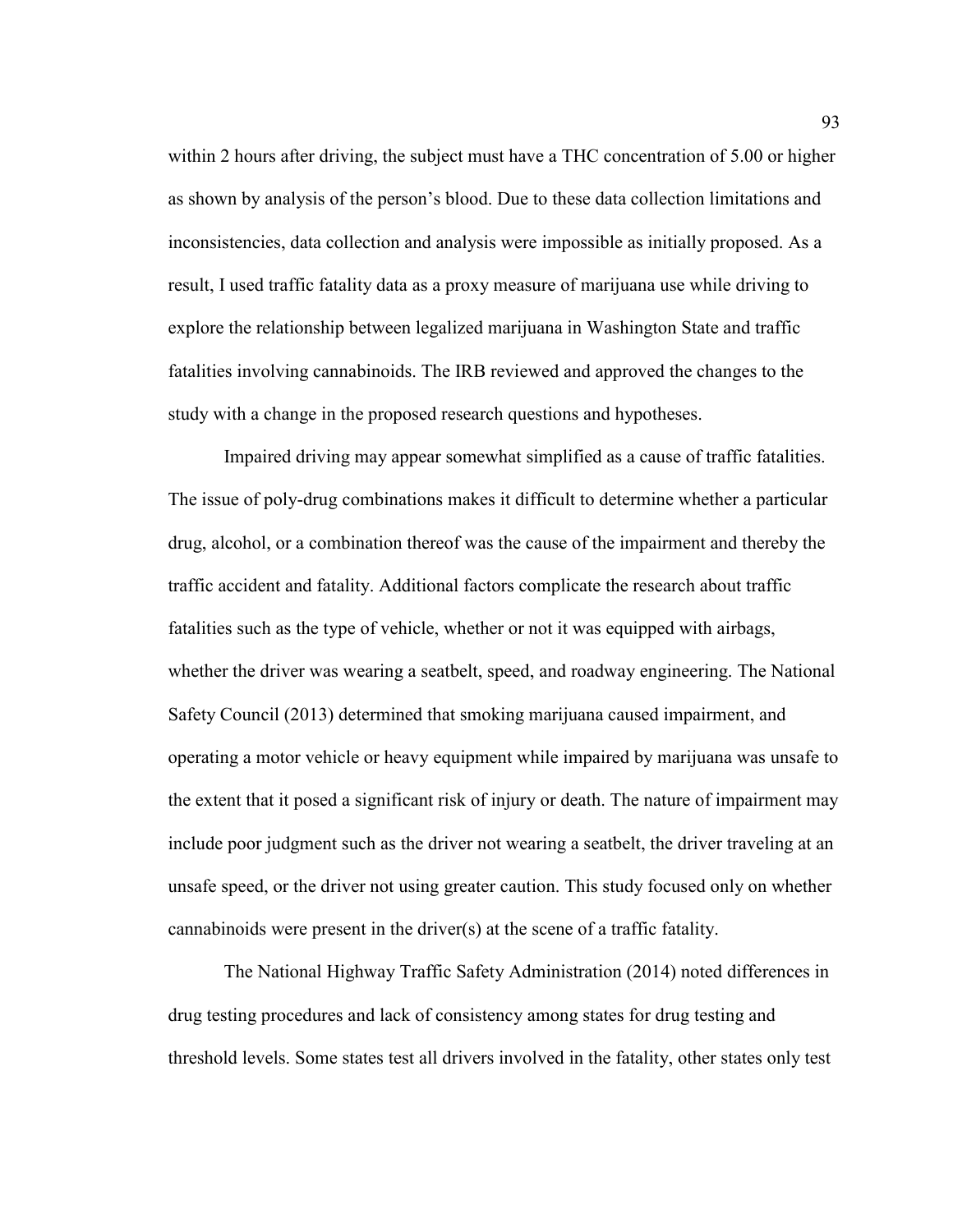for drugs when evidence points to the suspicion of drug impairment, and other states do not test for other drugs if alcohol is present. Due to the cost of drug testing, some toxicology laboratories perform a cursory examination for the presence of drugs instead, and other laboratories have differing threshold levels for the presence of drugs. Furthermore, not all laboratories use the same method for testing drugs. Washington State uses a blood draw sample for testing while other states use urine or an oral fluid swab (NHTSA, 2014). The lack of uniformity in throughout the states posed a limitation to this study as well as to creating legislation and policies to address marijuana-impaired driving.

 As states shift to legalize marijuana for recreational use, researchers seek to develop appropriate testing methods for law enforcement to utilize in the field to determine marijuana impaired driving. Washington State courts do not accept the use of a portable breath test in the field with regard to alcohol and is merely used as a tool to confirm an officer's decision based upon standardized field sobriety tests. Advanced roadside investigative drug evaluations may show indicative drug use, do not explicitly aid the officer in determining a the per se 5.00 ng/ml delta-9 THC has been met. A DRE would be able to determine the type of drug and speak to impairment, but only an analysis of toxicology would determine if the per se has been met. Those states with a zero tolerance for marijuana impaired driving, will find oral swabs are an easy method to determine the presence of THC, but it should be noted that in some cases the presence of Carboxy THC may be detected weeks after consumption unlike Delta-9 THC that is quickly absorbed into the blood and beings to leave the body making identifying levels of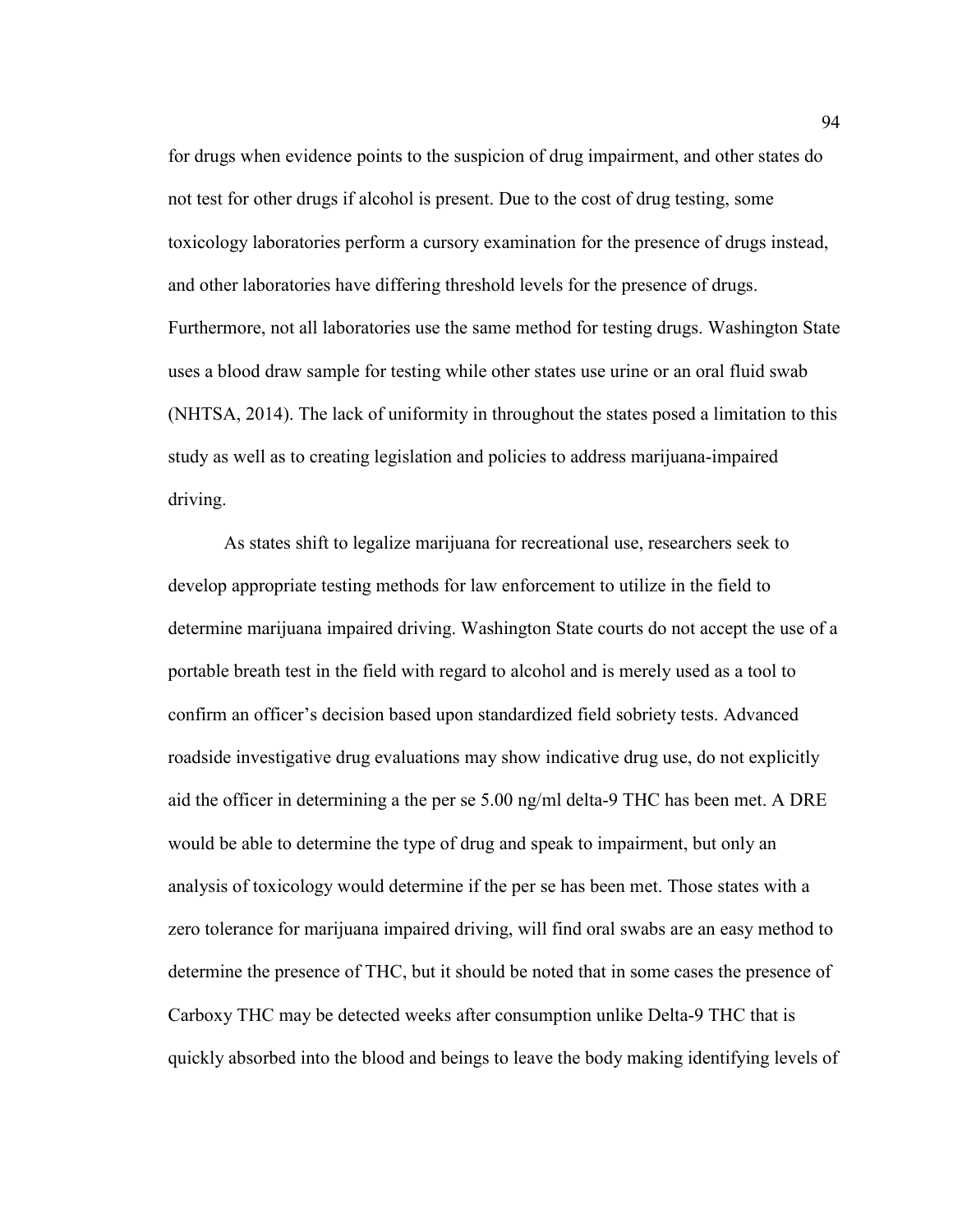THC for DUI difficult. Furthermore, search warrants are necessary to conduct an oral swab but are a less invasive method than drawing blood.

 Lastly, while Initiative-502 was enacted in November of 2012, the first legalized retail store in Washington State did not open until July 8th, 2014. The delay in opening is attributed due to the time it took for the newly formed Washington Liquor and Cannabis Board to develop protocols for licensing of growers and retail stores, establishing vetting processes, and the number of licenses to be issued. Therefore, the data results for 2013 do not adequately reflect marijuana use from retail sales and likely includes statistical data from the black market, medical marijuana sales, and personal growth. The results are included in this research study merely as a post initiative benchmark for review.

## **Results**

 This research study utilized a regression point displacement design (RPDD), a quantitative quasi-experimental pre-test/post-test design that allowed for the study of implemented public policy legislation such as I-502 and its possible implications utilizing an ANCOVA analysis. The post-test results from the intervention group are compared to a pre/post-test regression line of control groups to see if there is a vertical displacement. A significant shift from the regression line would indicate a possible implication due to the intervention. This simple premise provides for a method to analyze the impact of policy interventions from a criminal justice perspective such as legalizing marijuana within the state (Trochim & Campbell, 1996, 1999; Linden, Trochim, & Adams, 2006; Sundt, Salisbury, & Harmon, 2016). The quasi-experimental time-series design of the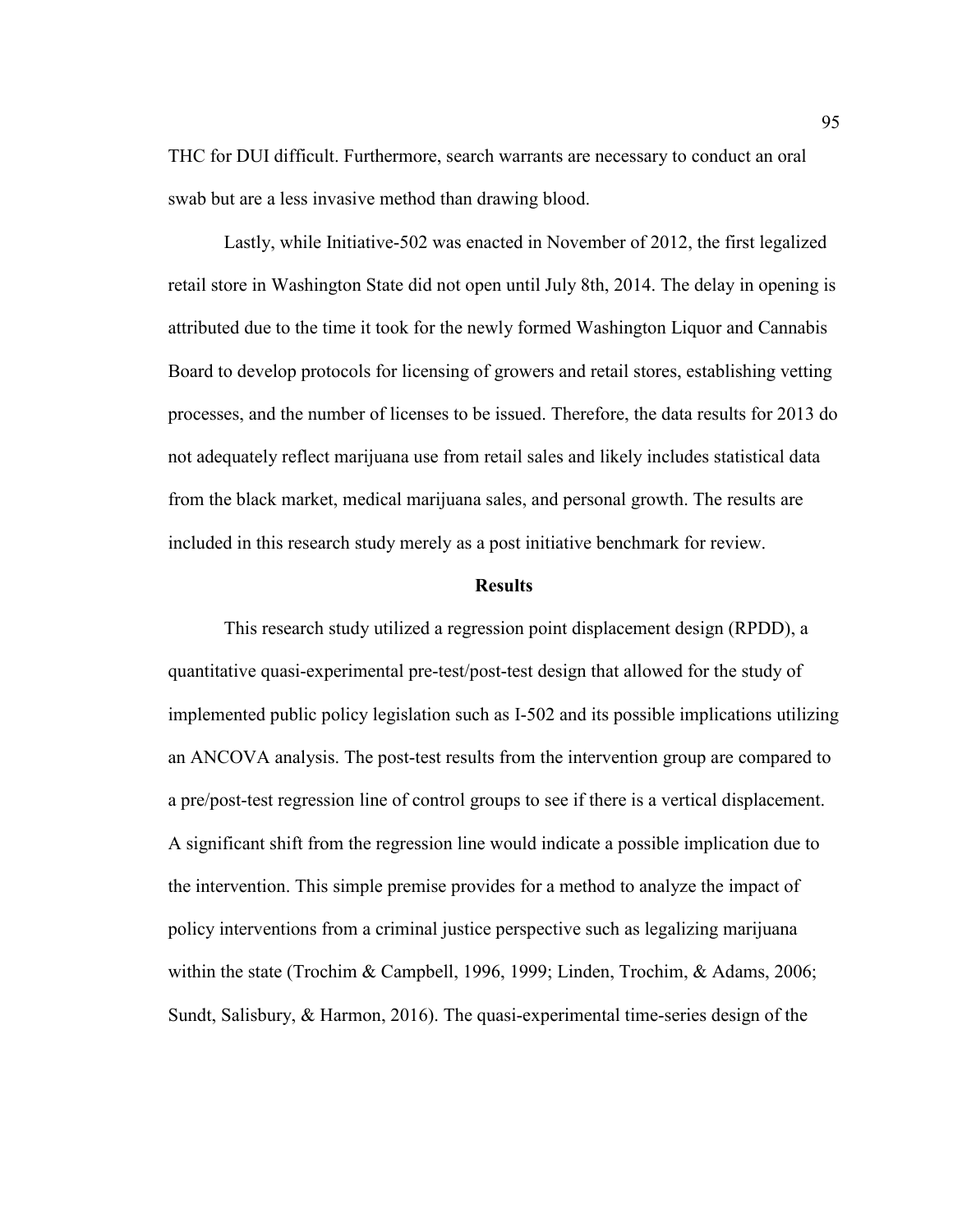RPDD allowed this research study to utilize aggregated data by year instead of using individual points, upon which its statistical power is based.

 Statistical power for the research study may initially appear to be small, but this would be an incorrect assumption of the RPDD. Linden, Trochim, and Adams (2006) aptly stated:

To clarify this point further, assume a study in which 10 medical groups are compared where 1 group received the treatment and 9 did not. The unit of measure in this study is the medical group. Individual group measures may include the following: type of medical group (general practice or specialty care), reimbursement method (fee schedule or capitation), location (urban or rural), and so on. With a sample size of 10 units, these individual group level measures can be widely variable and thus limit the ability to draw conclusions from the outcomes. However, measures that are aggregated to the group level such as office visits per thousand patients, prescriptions per patient per year, and so on, have much less variability because the denominator for each measure is based on size of the group's population (which in most cases can be in the hundreds or thousands).  $(p.411)$ 

This research study has one treatment group, Washington State (n=1) and 43 control groups where marijuana has not been legalized for recreational use  $(n=43)$ . The measures are aggregated to the group level and drawn from the population of each state allowing for generalizing back to the population.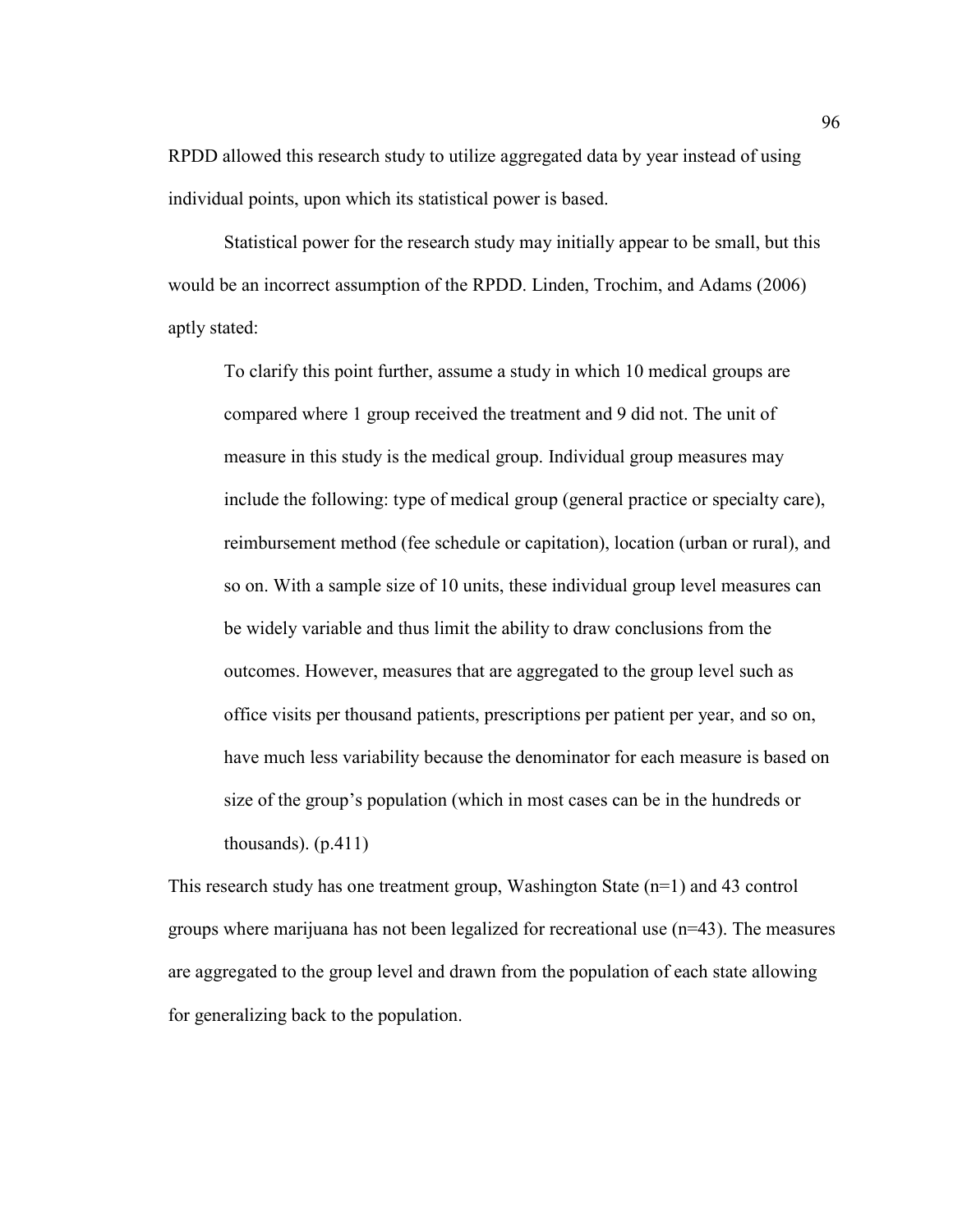Sundt et al., (2016) analyzed the effect of California's realignment act in mandated Court ordered downsizing of the prison population and utilized a regression point displacement design. The authors noted the increased reliability in measurement due to the use of aggregation and stated:

Spelman (2005) argues in favor of the use of smaller aggregation units for studying the prison/public safety question when using econometric models due to gains in measurement variability and sample size. In contrast, the pre-post test design used here means that the stronger measurement reliability associated with larger aggregation units and the use of ANCOVA improves our ability to detect treatment effects. (p.324)

With the challenges of obtaining uniform data to analyze the impact of legalized recreational marijuana within Washington State, the use of aggregated data made the regression point displacement design advantageous over other designs.

 Statistical data from 2011 (Pre-Initiative 502) were collected along with 2013- 2016 (Post-Initiative 502) from the National Highway Traffic Safety Administration's (NHTSA) Fatality Analysis Reporting System and entered into an SPSS data table for analysis, see Table 3. States where marijuana was not legalized for recreational use were coded with a Group code of 0 in SPSS. Washington State was coded as a Group code of 1 in SPSS. The following seven states where recreational marijuana is legalized were not included, namely Alaska, California, Colorado, Massachusetts, Maine, Nevada, and Oregon, as well as the District of Columbia.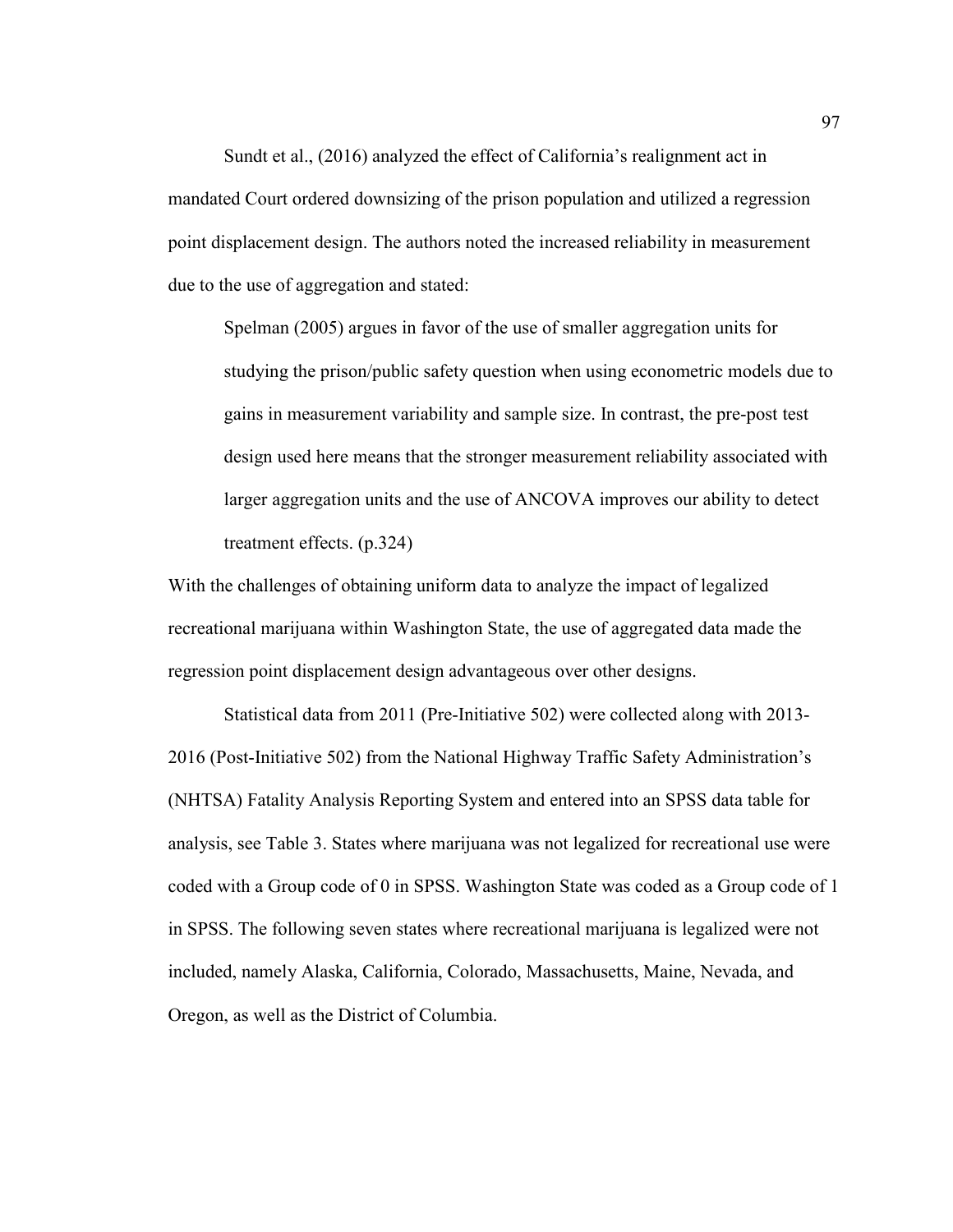| <b>State</b>   | Pre2011          | Post2013     | Post2014         | Post2015       | Post2016                |
|----------------|------------------|--------------|------------------|----------------|-------------------------|
| Alabama        | 54               | 55           | 75               | 82             | 3                       |
| Arizona        | 36               | 54           | 34               | 54             | 42                      |
| Arkansas       | 51               | 60           | 86               | 101            | 100                     |
| Connecticut    | $\mathbf{1}$     | 12           | 20               | 34             | 37                      |
| Delaware       | 9                | $\,8\,$      | 17               | 16             | 21                      |
| Florida        | 124              | 133          | 126              | 155            | 93                      |
| Georgia        | 42               | 61           | 110              | 96             | 120                     |
| Hawaii         | 18               | 17           | 12               | 15             | 13                      |
| Idaho          | 11               | 11           | 11               | 14             | 17                      |
| Illinois       | 70               | 95           | 101              | 109            | 125                     |
| Indiana        | 64               | 57           | 51               | 48             | 44                      |
| Iowa           | $\boldsymbol{7}$ | 23           | 19               | 25             | 34                      |
| Kansas         | 15               | 30           | 28               | 20             | 18                      |
| Kentucky       | 59               | 69           | 84               | 95             | 108                     |
| Louisiana      | 21               | 27           | 35               | 46             | 82                      |
| Maryland       | $\mathbf{1}$     | $\mathbf{1}$ | $\overline{3}$   | $\mathbf{1}$   | $\boldsymbol{0}$        |
| Michigan       | 77               | 93           | 90               | 93             | 133                     |
| Minnesota      | 19               | 21           | 13               | 35             | 28                      |
| Mississippi    | 19               | 31           | 12               | 32             | 20                      |
| Missouri       | 67               | 75           | 85               | 102            | 118                     |
| Montana        | 25               | 38           | 28               | 32             | 35                      |
| Nebraska       | 6                | $\,8\,$      | 6                | 21             | 20                      |
| New Hampshire  | 14               | 29           | 20               | 24             | 30                      |
| New Jersey     | 49               | 50           | 47               | 51             | 69                      |
| New Mexico     | 15               | 26           | 26               | 17             | 36                      |
| New York       | 71               | 100          | 79               | 123            | 93                      |
| North Carolina | $\boldsymbol{0}$ | $\mathbf{1}$ | $\boldsymbol{0}$ | $\sqrt{2}$     | $\overline{c}$          |
| North Dakota   | 5                | $\tau$       | $\overline{3}$   | 5              | $\overline{\mathbf{3}}$ |
| Ohio           | 114              | 116          | 119              | 158            | 167                     |
| Oklahoma       | 11               | 5            | 23               | 33             | 18                      |
| Pennsylvania   | 71               | 100          | 61               | 84             | 46                      |
| Rhode Island   | $\,8\,$          | $8\,$        | 6                | 10             | 12                      |
| South Carolina | 79               | 96           | 91               | 128            | 125                     |
| South Dakota   | $\overline{3}$   | $\,8\,$      | $\overline{3}$   | $\mathfrak{Z}$ | $\overline{2}$          |
| Tennessee      | 64               | 65           | 84               | 97             | 101                     |
| Texas          | 148              | 156          | 189              | 213            | 210                     |
| Utah           | 15               | 10           | 19               | 38             | 26                      |
| Vermont        | $\overline{7}$   | 11           | $\,8\,$          | 11             | 16                      |
| Virginia       | 45               | 25           | 43               | 66             | 51                      |
| Washington     | 55               | 56           | 86               | 91             | 105                     |
| West Virginia  | 32               | 22           | 19               | 28             | 34                      |
| Wisconsin      | 53               | 48           | 58               | 84             | 75                      |
| Wyoming        | 13               | 10           | 14               | 21             | 14                      |
| Puerto Rico    | $\theta$         | $\mathbf{0}$ | 5                | 16             | 3                       |

Table 3 *Marijuana Fatalities Involving Cannabinoids*

Marijuana Fatalities Involving Cannabinoids

From "Fatal Motor Vehicle Traffic Crashes and Fatalities in Crashes Involving a Driver Who Tested Positive for Drugs" by NHTSA's FARS, 2018).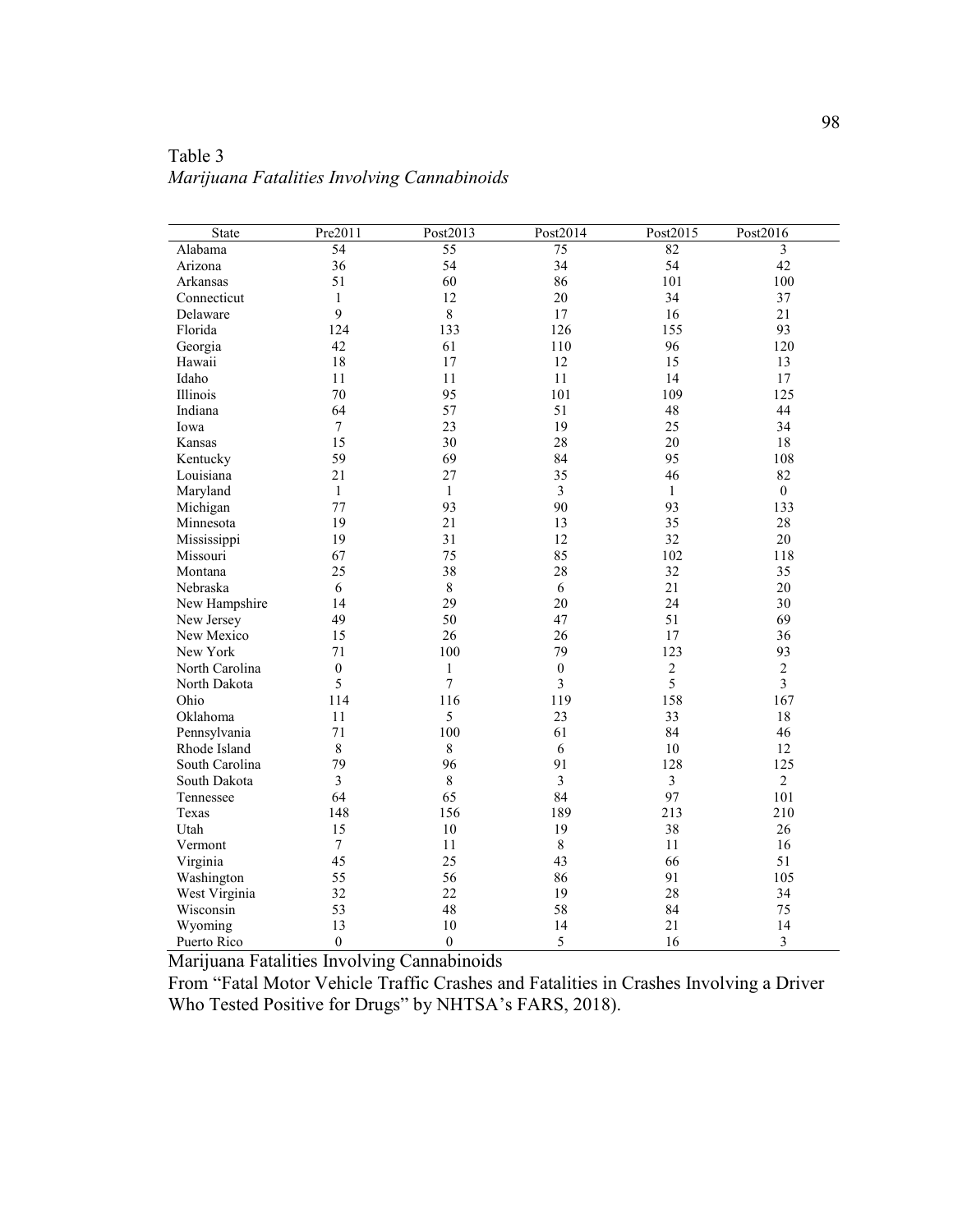The samples are representative of the population and drawn from the state population itself. Table 4 shows the population by state according to the U.S. Census Bureau with estimates based on the 2010 census (US Census Bureau, 2018).

# Table 4

## *U.S. Population Estimates by State*

|                         | April 1, 2010   |                                 |                 | Population Estimate (as of July 1) |                              |                 |                 |                 |                 |            |  |
|-------------------------|-----------------|---------------------------------|-----------------|------------------------------------|------------------------------|-----------------|-----------------|-----------------|-----------------|------------|--|
| Geography               | <b>Census</b>   | <b>Estimates</b><br><b>Base</b> | 2010            | 2011                               | 2012                         | 2013            | 2014            | 2015            | 2016            | 2017       |  |
| <b>United States</b>    | 308,745,53<br>8 | 308,758,10<br>5                 | 309,338,42<br>1 | 311,644,28<br>$\mathbf 0$          | 313,993,27<br>$\overline{2}$ | 316,234,50<br>5 | 318,622,52<br>5 | 321,039,83<br>9 | 323,405,93<br>5 | 325,719,17 |  |
| Alabama                 | 4,779,736       | 4,780,135                       | 4,785,579       | 4,798,649                          | 4,813,946                    | 4,827,660       | 4,840,037       | 4,850,858       | 4,860,545       | 4,874,747  |  |
| Alaska                  | 710,231         | 710,249                         | 714,015         | 722,259                            | 730,825                      | 736,760         | 736,759         | 737,979         | 741,522         | 739,795    |  |
| Arizona                 | 6,392,017       | 6,392,309                       | 6,407,002       | 6,465,488                          | 6,544,211                    | 6,616,124       | 6,706,435       | 6,802,262       | 6,908,642       | 7,016,270  |  |
| <b>Arkansas</b>         | 2,915,918       | 2,916,031                       | 2,921,737       | 2,938,640                          | 2,949,208                    | 2,956,780       | 2,964,800       | 2,975,626       | 2,988,231       | 3,004,279  |  |
| California              | 37,253,956      | 37,254,518                      | 37,327,690      | 37,672,654                         | 38,019,006                   | 38,347,383      | 38,701,278      | 39,032,444      | 39,296,476      | 39,536,653 |  |
| Colorado                | 5,029,196       | 5,029,325                       | 5,048,029       | 5,116,411                          | 5,186,330                    | 5,262,556       | 5,342,311       | 5,440,445       | 5,530,105       | 5,607,154  |  |
| Connecticut             | 3,574,097       | 3,574,114                       | 3,580,171       | 3,591,927                          | 3,597,705                    | 3,602,470       | 3,600,188       | 3,593,862       | 3,587,685       | 3,588,184  |  |
| Delaware                | 897,934         | 897,936                         | 899,712         | 907,884                            | 916,868                      | 925,114         | 934,805         | 944,107         | 952,698         | 961,939    |  |
| District of<br>Columbia | 601,723         | 601,766                         | 605,040         | 620,336                            | 635,630                      | 650,114         | 660,797         | 672,736         | 684,336         | 693,972    |  |
| Florida                 | 18,801,310      | 18,804,594                      | 18,846,461      | 19,097,369                         | 19,341,327                   | 19,584,927      | 19,897,747      | 20,268,567      | 20,656,589      | 20,984,400 |  |
| Georgia                 | 9,687,653       | 9,688,690                       | 9,712,696       | 9,810,595                          | 9,911,171                    | 9,981,773       | 10,083,850      | 10,199,533      | 10,313,620      | 10,429,379 |  |
| Hawaii                  | 1,360,301       | 1,360,301                       | 1,363,817       | 1,378,323                          | 1,392,772                    | 1,408,038       | 1,417,710       | 1,426,320       | 1,428,683       | 1,427,538  |  |
| Idaho                   | 1,567,582       | 1,567,650                       | 1,570,912       | 1,583,180                          | 1,594,673                    | 1,610,187       | 1,630,391       | 1,649,324       | 1,680,026       | 1,716,943  |  |
| Illinois                | 12,830,632      | 12,831,565                      | 12,841,196      | 12,862,298                         | 12,878,494                   | 12,890,403      | 12,882,438      | 12,862,051      | 12,835,726      | 12,802,023 |  |
| Indiana                 | 6,483,802       | 6,484,125                       | 6,490,029       | 6,515,358                          | 6,535,665                    | 6,567,484       | 6,593,182       | 6,610,596       | 6,634,007       | 6,666,818  |  |
| lowa                    | 3,046,355       | 3,046,869                       | 3,050,223       | 3,063,690                          | 3,074,386                    | 3,089,876       | 3,105,563       | 3,118,473       | 3,130,869       | 3,145,711  |  |
| Kansas                  | 2,853,118       | 2,853,130                       | 2,858,403       | 2,868,756                          | 2,885,316                    | 2,892,900       | 2,899,553       | 2,905,789       | 2,907,731       | 2,913,123  |  |
| Kentucky                | 4,339,367       | 4,339,340                       | 4,347,948       | 4,368,505                          | 4,383,673                    | 4,399,121       | 4,410,415       | 4,422,057       | 4,436,113       | 4,454,189  |  |
| Louisiana               | 4,533,372       | 4,533,478                       | 4,544,871       | 4,574,388                          | 4,602,681                    | 4,626,795       | 4,648,797       | 4,671,211       | 4,686,157       | 4,684,333  |  |
| <b>Maine</b>            | 1,328,361       | 1,328,362                       | 1,327,568       | 1,327,968                          | 1,328,101                    | 1,327,975       | 1,328,903       | 1,327,787       | 1,330,232       | 1,335,907  |  |
| Maryland                | 5,773,552       | 5,773,807                       | 5,788,099       | 5,843,115                          | 5,891,680                    | 5,932,654       | 5,970,245       | 6,000,561       | 6,024,752       | 6,052,177  |  |
| <b>Massachusett</b>     | 6,547,629       | 6,547,808                       | 6,564,943       | 6,612,178                          | 6,659,627                    | 6,711,138       | 6,757,925       | 6,794,002       | 6,823,721       | 6,859,819  |  |
| Michigan                | 9,883,640       | 9,884,129                       | 9,876,731       | 9,876,199                          | 9,886,610                    | 9,899,219       | 9,914,675       | 9,918,170       | 9,933,445       | 9,962,311  |  |
| Minnesota               | 5,303,925       | 5,303,924                       | 5,310,711       | 5,345,967                          | 5,377,695                    | 5,416,074       | 5,452,649       | 5,483,238       | 5,525,050       | 5,576,606  |  |
| Mississippi             | 2,967,297       | 2,968,103                       | 2,970,437       | 2,977,452                          | 2,982,963                    | 2,987,721       | 2,988,578       | 2,985,297       | 2,985,415       | 2,984,100  |  |
| <b>Missouri</b>         | 5,988,927       | 5,988,925                       | 5,995,681       | 6,010,280                          | 6,023,267                    | 6,041,142       | 6,058,014       | 6,072,640       | 6,091,176       | 6,113,532  |  |
| Montana                 | 989,415         | 989,414                         | 990,507         | 996,866                            | 1,003,522                    | 1,011,921       | 1,019,931       | 1,028,317       | 1,038,656       | 1,050,493  |  |
| Nebraska                | 1,826,341       | 1,826,327                       | 1,829,956       | 1,841,641                          | 1,854,862                    | 1,867,414       | 1,880,920       | 1,893,564       | 1,907,603       | 1,920,076  |  |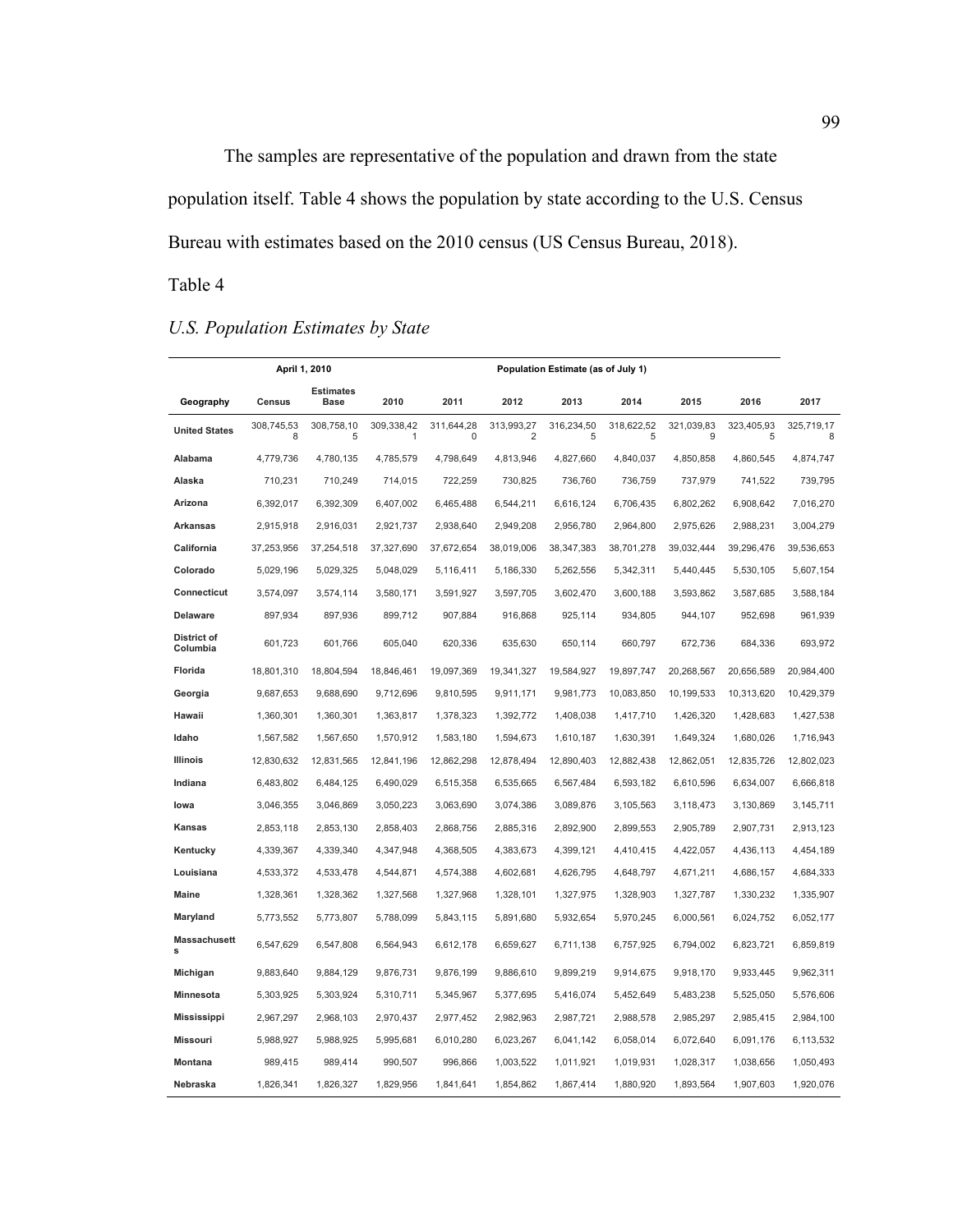|                          |               | April 1, 2010                   |            | Population Estimate (as of July 1) |            |            |            |            |            |            |
|--------------------------|---------------|---------------------------------|------------|------------------------------------|------------|------------|------------|------------|------------|------------|
| Geography                | <b>Census</b> | <b>Estimates</b><br><b>Base</b> | 2010       | 2011                               | 2012       | 2013       | 2014       | 2015       | 2016       | 2017       |
| Nevada                   | 2,700,551     | 2.700.691                       | 2,702,797  | 2,718,170                          | 2.752.410  | 2,786,547  | 2,831,730  | 2,883,057  | 2,939,254  | 2,998,039  |
| New<br>Hampshire         | 1,316,470     | 1,316,460                       | 1,316,700  | 1,318,345                          | 1,320,923  | 1,322,622  | 1,328,684  | 1,330,134  | 1,335,015  | 1,342,795  |
| <b>New Jersey</b>        | 8,791,894     | 8,791,953                       | 8,803,708  | 8,844,694                          | 8,882,095  | 8,913,735  | 8,943,010  | 8,960,001  | 8,978,416  | 9,005,644  |
| <b>New Mexico</b>        | 2,059,179     | 2,059,207                       | 2,064,607  | 2,077,744                          | 2,083,590  | 2,085,161  | 2,083,207  | 2,082,264  | 2,085,432  | 2,088,070  |
| <b>New York</b>          | 19,378,102    | 19,378,110                      | 19,405,185 | 19,526,372                         | 19,625,409 | 19,712,514 | 19,773,580 | 19,819,347 | 19,836,286 | 19,849,399 |
| <b>North</b><br>Carolina | 9,535,483     | 9,535,721                       | 9,574,247  | 9,662,940                          | 9,755,299  | 9,849,812  | 9,941,160  | 10,041,769 | 10,156,689 | 10,273,419 |
| <b>North Dakota</b>      | 672,591       | 672,585                         | 674,518    | 684,830                            | 701,380    | 722,908    | 738,658    | 754,859    | 755,548    | 755,393    |
| Ohio                     | 11,536,504    | 11,536,730                      | 11,539,282 | 11,543,332                         | 11,546,969 | 11,567,845 | 11,593,741 | 11,606,027 | 11,622,554 | 11,658,609 |
| <b>Oklahoma</b>          | 3,751,351     | 3,751,598                       | 3,759,529  | 3,785,232                          | 3,815,298  | 3,849,840  | 3,875,008  | 3,904,353  | 3,921,207  | 3,930,864  |
| Oregon                   | 3,831,074     | 3,831,072                       | 3,837,073  | 3,865,845                          | 3,893,920  | 3,919,664  | 3,960,673  | 4,016,537  | 4,085,989  | 4,142,776  |
| Pennsylvania             | 12,702,379    | 12,702,857                      | 12,711,063 | 12,742,811                         | 12,768,034 | 12,778,450 | 12,790,341 | 12,791,124 | 12,787,085 | 12,805,537 |
| <b>Rhode Island</b>      | 1,052,567     | 1,052,945                       | 1,053,169  | 1,052,154                          | 1,052,761  | 1,052,784  | 1,054,782  | 1,055,916  | 1,057,566  | 1,059,639  |
| South<br>Carolina        | 4,625,364     | 4,625,381                       | 4,635,834  | 4,672,744                          | 4,719,009  | 4,765,862  | 4,824,758  | 4,892,423  | 4,959,822  | 5,024,369  |
| <b>South Dakota</b>      | 814.180       | 814.197                         | 816,227    | 823,338                            | 832.576    | 842.513    | 849.455    | 854.036    | 861,542    | 869.666    |
| <b>Tennessee</b>         | 6,346,105     | 6,346,295                       | 6,355,882  | 6,396,281                          | 6,450,632  | 6,490,795  | 6,540,007  | 6,590,726  | 6,649,404  | 6,715,984  |
| Texas                    | 25, 145, 561  | 25,146,100                      | 25,241,648 | 25,644,424                         | 26,078,327 | 26,479,279 | 26,954,436 | 27,454,880 | 27,904,862 | 28,304,596 |
| Utah                     | 2,763,885     | 2,763,889                       | 2,775,260  | 2,815,430                          | 2,854,222  | 2,899,961  | 2,938,671  | 2,984,917  | 3,044,321  | 3,101,833  |
| Vermont                  | 625,741       | 625,741                         | 625,842    | 626,210                            | 625,606    | 626,044    | 625,665    | 624,455    | 623,354    | 623,657    |
| Virginia                 | 8,001,024     | 8,001,043                       | 8,025,206  | 8,107,548                          | 8,188,656  | 8,261,689  | 8,316,902  | 8,366,767  | 8,414,380  | 8,470,020  |
| Washington               | 6,724,540     | 6,724,545                       | 6,741,386  | 6,819,155                          | 6,890,899  | 6,963,410  | 7,046,931  | 7,152,818  | 7,280,934  | 7,405,743  |
| <b>West Virginia</b>     | 1,852,994     | 1,853,006                       | 1,854,315  | 1,854,891                          | 1,855,360  | 1,852,333  | 1,847,624  | 1,839,767  | 1,828,637  | 1,815,857  |
| Wisconsin                | 5,686,986     | 5,687,288                       | 5,690,403  | 5,705,812                          | 5,721,075  | 5,736,673  | 5,751,272  | 5,759,744  | 5,772,917  | 5,795,483  |
| Wyoming                  | 563,626       | 563.767                         | 564,376    | 567,602                            | 576,608    | 582,341    | 583,334    | 586.102    | 584,910    | 579,315    |
| <b>Puerto Rico</b>       | 3,725,789     | 3,726,157                       | 3,721,525  | 3,678,732                          | 3,634,488  | 3,593,077  | 3,534,874  | 3,473,177  | 3,406,520  | 3,337,177  |

From US Census Bureau, 2018 (Retrieved from https://www.census.gov/topics/population.html).

 The purpose of this research study was to examine whether or not a relationship exists between legalizing recreational marijuana and cannabinoid involved motor vehicle fatalities within Washington State. The results are presented below using a scatter plot, which visually showed the Pre-2011 and Post-2013 measures were strongly linear and for the most part evenly distributed along the regression line. Figure 5 shows the scatter plot of these measures with the regression line placed on to the scatter plot.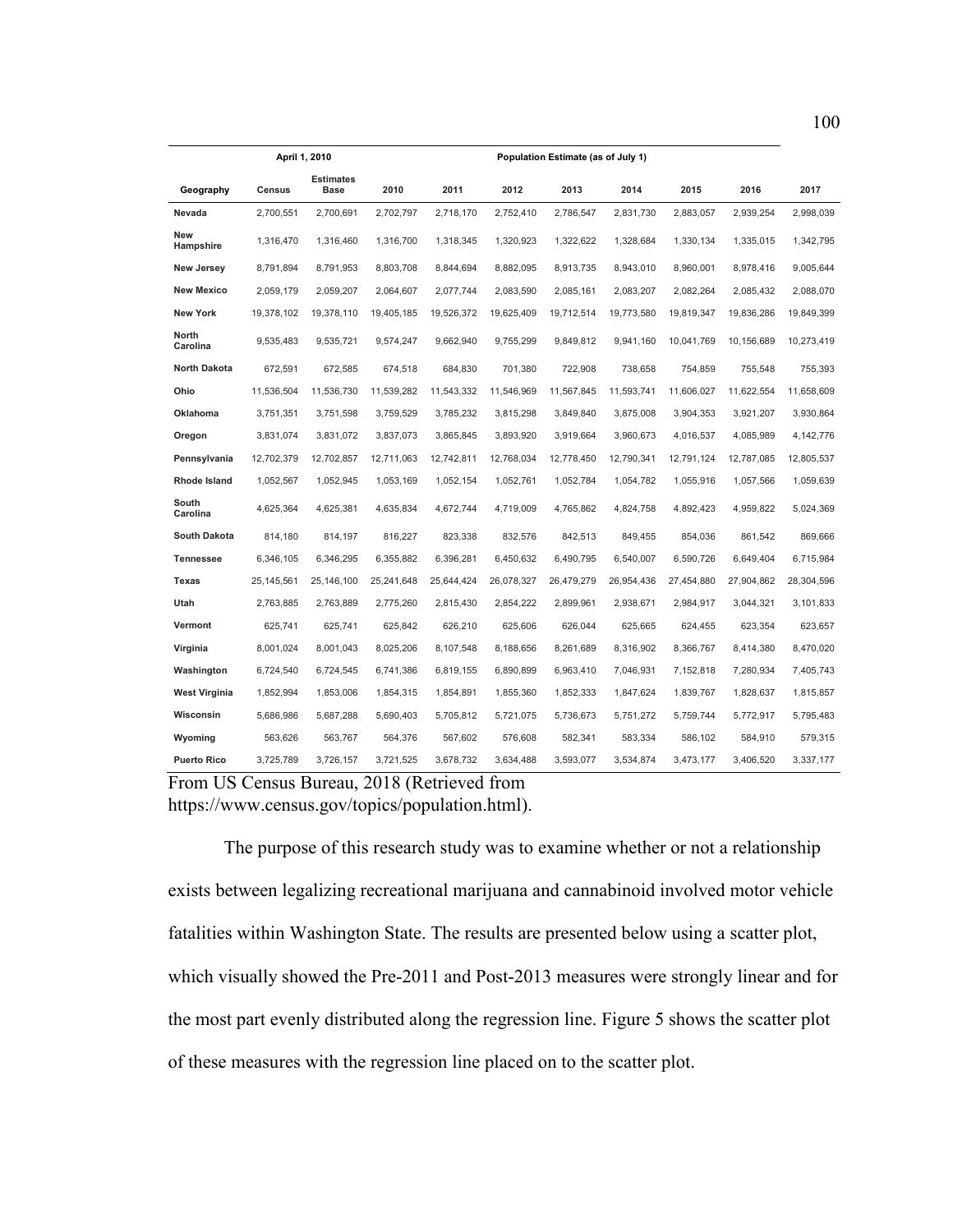

*Figure 5*. Pre-2011 and post-2013 RPDD of traffic fatalities involving cannabinoids.

 The scatter plot shows Washington State denoted by the red dot below the regression line, with others evenly distributed around it. States such as Texas with a larger population base have a higher number of fatalities but are still within the norm of the regression line. The level of significance between the Pre-2011 and Post-2013 is .540 with an R squared of .938 and adjusted R squared of .935. The larger the R square, a greater likelihood the regression model fits the observations. Table 5 shows the pre-2011 post-2013 tests between subjects results.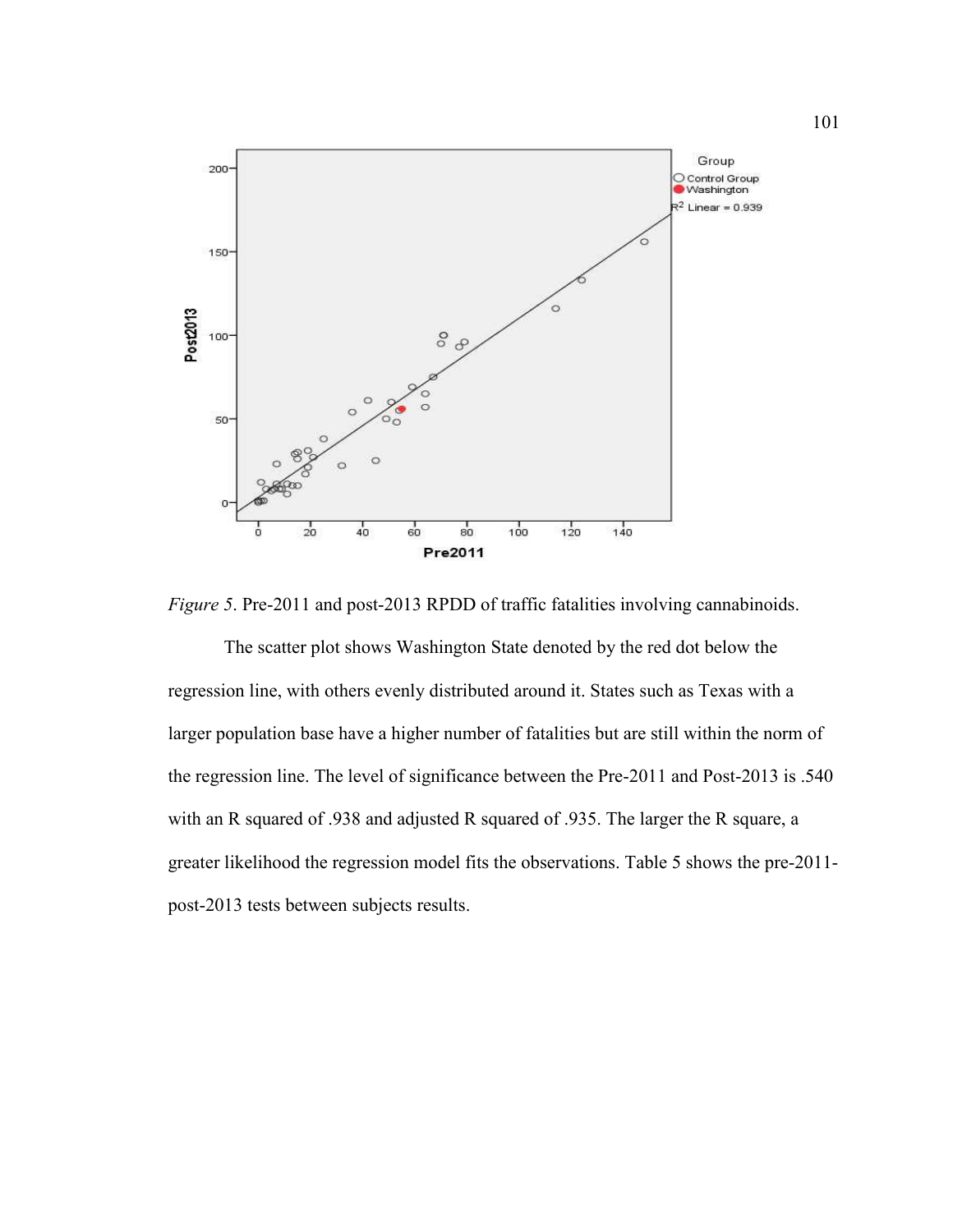### Table 5

| Source                 | Type I Sum of Squares df Mean Square F |    |                        |          | Sig. Noncent. Parameter |
|------------------------|----------------------------------------|----|------------------------|----------|-------------------------|
| Corrected Model        | 61689.454 <sup>a</sup>                 | 2  | 30844.727 308.516 .000 |          | 617.031                 |
| Intercept              | 84481.455                              | 1  | 84481.455 845.002 .000 |          | 845.002                 |
| Pre2011                | 61651.266                              | -1 | 61651.266 616.649 .000 |          | 616.649                 |
| Group                  | 38.188                                 | -1 | 38.188                 | .382.540 | .382                    |
| Error                  | 4099.092 41                            |    | 99.978                 |          |                         |
| Total                  | 150270.000 44                          |    |                        |          |                         |
| <b>Corrected Total</b> | 65788.545 43                           |    |                        |          |                         |

*Pre-2011 and Post-2013 Tests of Between Subjects Effects*

The analysis showed a B = -6.268 below the regression line,  $t = -0.618$ , with a level of significance of .540 and a 95% confidence level with a range between Washington State and the control group falling between -26.752 in the lower bound and 14.215 in the upper bound and an observed power of .093. This shows there was no statistical difference between Washington State and other states between 2011 and 2013. Table 6 shows the pre-2011 and post-2013 parameter estimates.

Table 6

|  | Pre-2011 and Post-2013 Parameter Estimates |  |
|--|--------------------------------------------|--|
|--|--------------------------------------------|--|

|           |          |            | 95% Confidence Interval |  |          |        |                                                 |  |  |  |  |  |
|-----------|----------|------------|-------------------------|--|----------|--------|-------------------------------------------------|--|--|--|--|--|
| Parameter | В        | Std. Error |                         |  |          |        | Sig. Lower Bound Upper Bound Noncent. Parameter |  |  |  |  |  |
| Intercept | 3.352    | 2.224      | 1.507 139               |  | $-1.140$ | 7.845  | 1.507                                           |  |  |  |  |  |
| Pre2011   | 1.071    |            | .043 24.810 .000        |  | .984     | 1.158  | 24.810                                          |  |  |  |  |  |
| Group     | $-6.268$ | 10.143     | -.618 .540              |  | -26.752  | 14.215 | .618                                            |  |  |  |  |  |

 The same ANCOVA analysis was conducted with Pre-2011 and Post-2014 data. Figure 6 below shows the results in a scatterplot for visualization.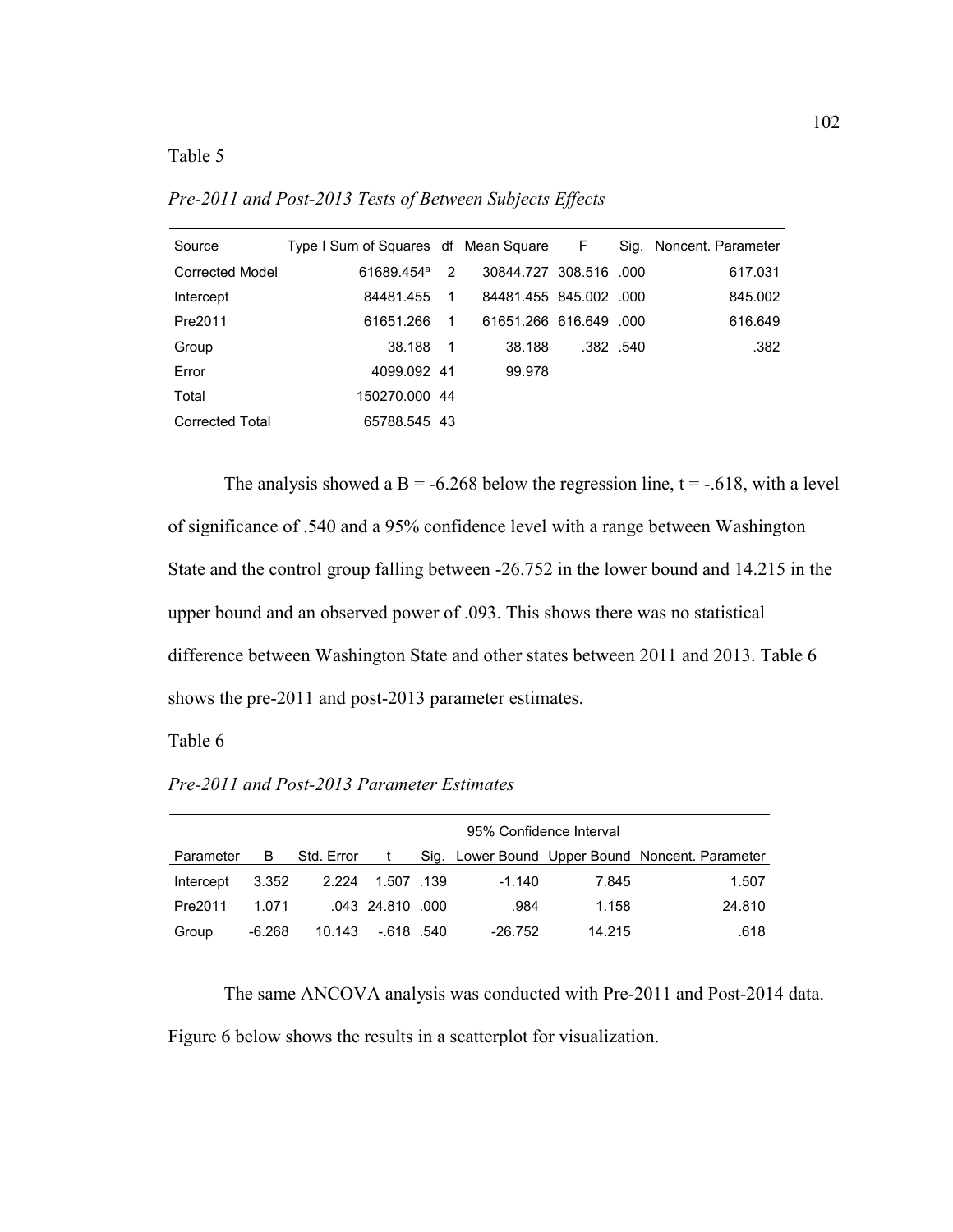

*Figure 6*. Pre-2011 and post-2014 RPDD of traffic fatalities involving cannabinoids.

 The scatterplot of the Pre-2011 and Post-2014 RPDD of traffic fatalities involving cannabinoids are visually scattered evenly around the regression line, with Washington State falling slightly above the regression line. This higher level is not representative of any treatment effect and does not appear to be significant. Table 7 shows the pre-2011 and post-2014 tests of between subjects effects.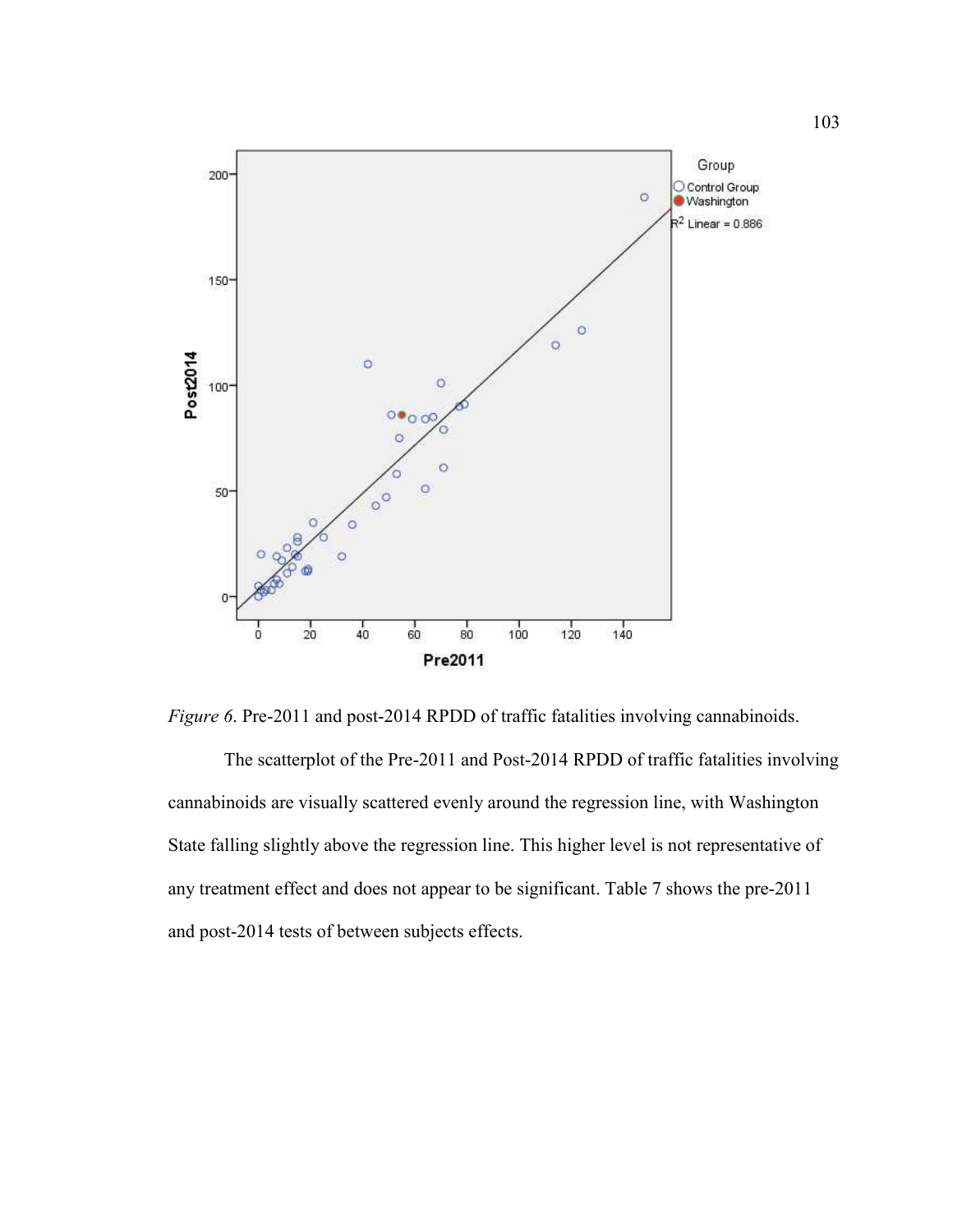Table 7

Source Type I Sum of Squares df Mean Square F Sig. Noncent. Parameter Corrected Model 70241.877<sup>a</sup> 2 35120.939 163.503 .000 327.006 Intercept 95418.205 1 95418.205 444.213 .000 444.213 Pre2011 69830.975 1 69830.975 325.093 .000 325.093 Group 410.902 1 410.902 1.913 .174 1.913 Error 8806.918 41 214.803 Total 174467.000 44 Corrected Total 79048.795 43

*Pre-2011 and Post-2014 Tests of Between Subjects Effects*

 Table 8 showed the level of significance between the Pre-2011 and Post-2014 is .174 with an R squared of .889 and adjusted R squared of .883. Additionally, B = 20.562, with a 95% confidence level between -9.462 and 50.586, and an observed power of .272. This shows there was no statistical difference between Washington State and other states between 2011 and 2014.

Table 8

*Pre-2011 and Post-2014 Parameter Estimates*

|           |        |            | 95% Confidence Interval |          |          |        |                                                 |  |  |  |  |  |
|-----------|--------|------------|-------------------------|----------|----------|--------|-------------------------------------------------|--|--|--|--|--|
| Parameter | в      | Std. Error |                         |          |          |        | Sig. Lower Bound Upper Bound Noncent. Parameter |  |  |  |  |  |
| Intercept | 3.210  | 3.261      |                         | .984.331 | $-3.375$ | 9.795  | .984                                            |  |  |  |  |  |
| Pre2011   | 1.131  |            | .063 17.877 .000        |          | 1.004    | 1.259  | 17.877                                          |  |  |  |  |  |
| Group     | 20.562 | 14.867     | 1.383.174               |          | $-9.462$ | 50.586 | 1.383                                           |  |  |  |  |  |

 Figure 7 below shows the results in a scatterplot for visualization for pre-2011 and post-2015 traffic fatalities involving cannabinoids.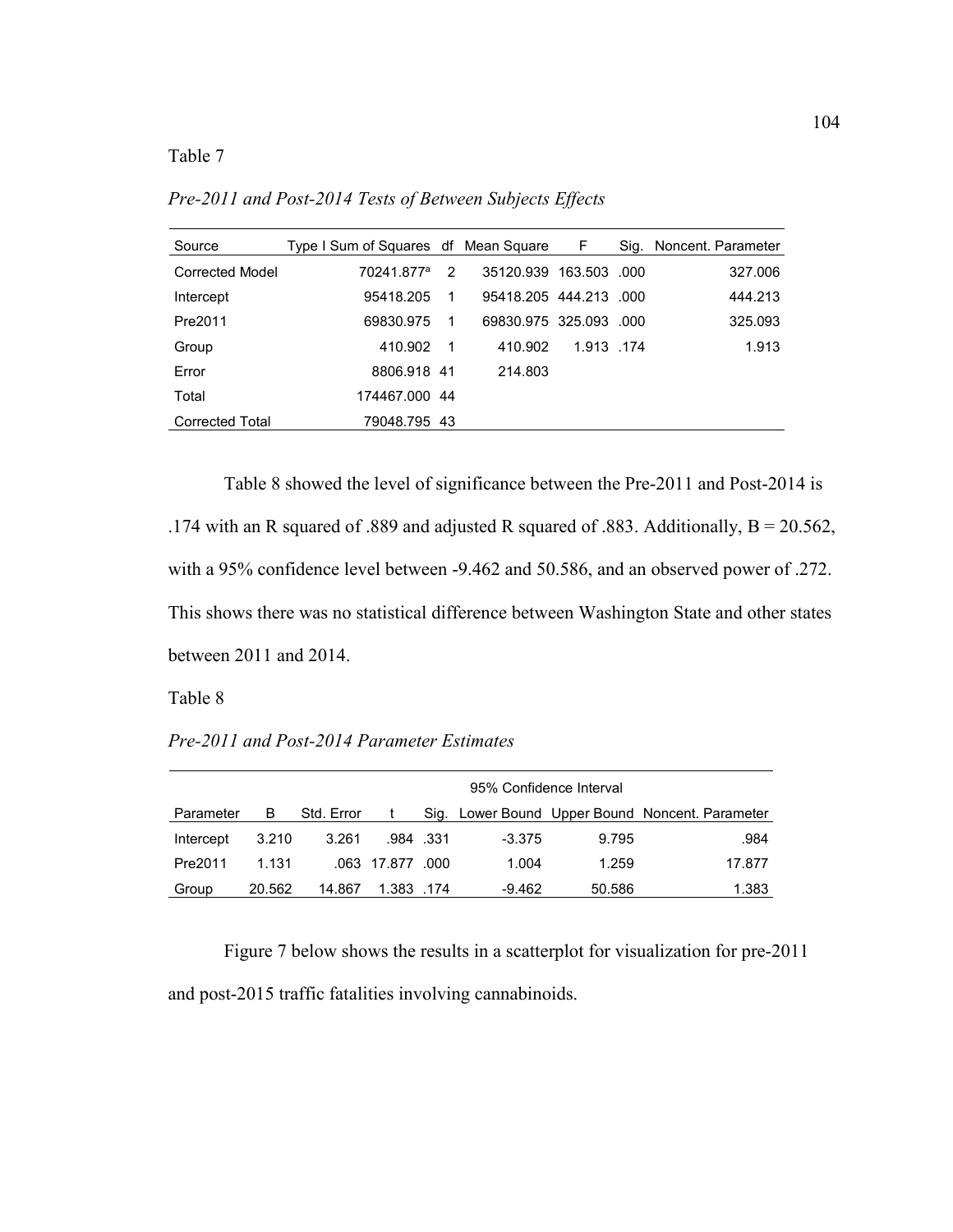

*Figure 7*. Pre-2011 and post-2015 RPDD of traffic fatalities involving cannabinoids.

 The third RPDD data points were plotted on a scatterplot for the Pre-2011 and Post-2015 analysis. Once again, the data points were visually evenly distributed around the regression line. After controlling for Pre-2011, post-test observations did not appear to differ or shift significantly from the regression line. The test of between subjects effects in Table 8 showed a level of significance of .457 with an observed power of .114. Parameter estimates in Table 10 showed the Group had a  $B = 11.076$  with a 95% confidence level between -18.719 and 40.871.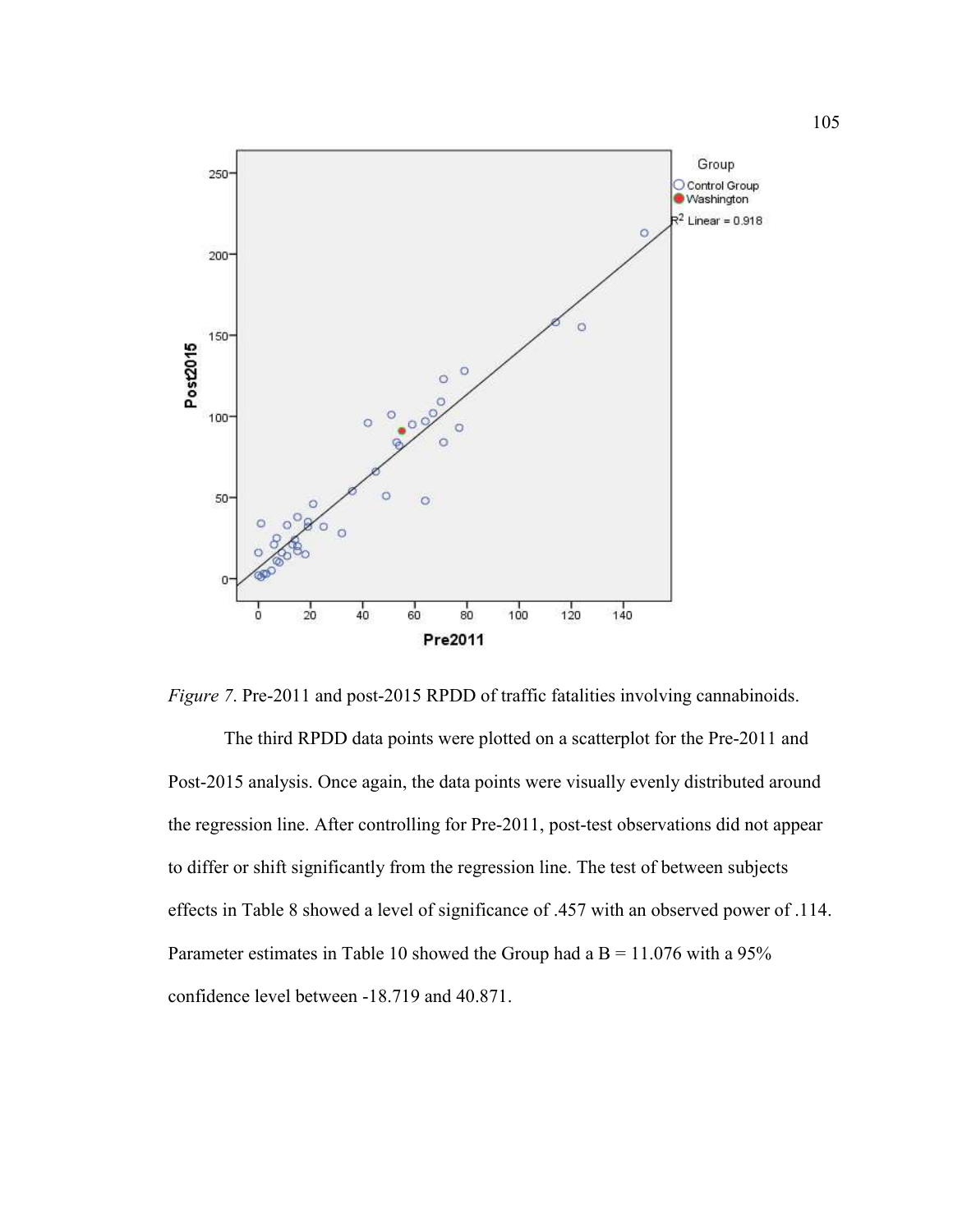Table 9

*Pre-2011 and Post-2015 Tests of Between Subjects Effects* 

| Source                 | Type I Sum of Squares df Mean Square F |             |                        |          | Sig. Noncent. Parameter |
|------------------------|----------------------------------------|-------------|------------------------|----------|-------------------------|
| Corrected Model        | 95743.786 <sup>a</sup>                 | 2           | 47871.893 226.301      | - 000    | 452.601                 |
| Intercept              | 145360.023                             |             | 145360.023 687.147 000 |          | 687.147                 |
| Pre2011                | 95624.563                              | 1           | 95624.563 452.037      | - റററ    | 452.037                 |
| Group                  | 119.223                                | $\mathbf 1$ | 119.223                | .564.457 | .564                    |
| Error                  | 8673.191 41                            |             | 211.541                |          |                         |
| Total                  | 249777.000 44                          |             |                        |          |                         |
| <b>Corrected Total</b> | 104416.977 43                          |             |                        |          |                         |

 This shows there was no statistical difference between Washington State and other states between 2011 and 2015. Table 10 below shows the pre-2011 and post-2015 parameter estimates.

Table 10

*Pre-2011 and Post-2015 Parameter Estimates*

|           |        |            | 95% Confidence Interval |  |         |        |                                                 |  |  |  |  |  |
|-----------|--------|------------|-------------------------|--|---------|--------|-------------------------------------------------|--|--|--|--|--|
| Parameter | В      | Std. Error |                         |  |         |        | Sig. Lower Bound Upper Bound Noncent. Parameter |  |  |  |  |  |
| Intercept | 6.878  | 3.236      | .040 2.126              |  | .344    | 13.413 | 2.126                                           |  |  |  |  |  |
| Pre2011   | 1.328  |            | .063 21.146 .000        |  | 1.201   | 1.455  | 21.146                                          |  |  |  |  |  |
| Group     | 11.076 | 14.754     | .751. .457              |  | -18.719 | 40.871 | .751                                            |  |  |  |  |  |

Figure 8 below shows the results in a scatterplot for visualization for pre-2011

and post-2016 traffic fatalities involving cannabinoids.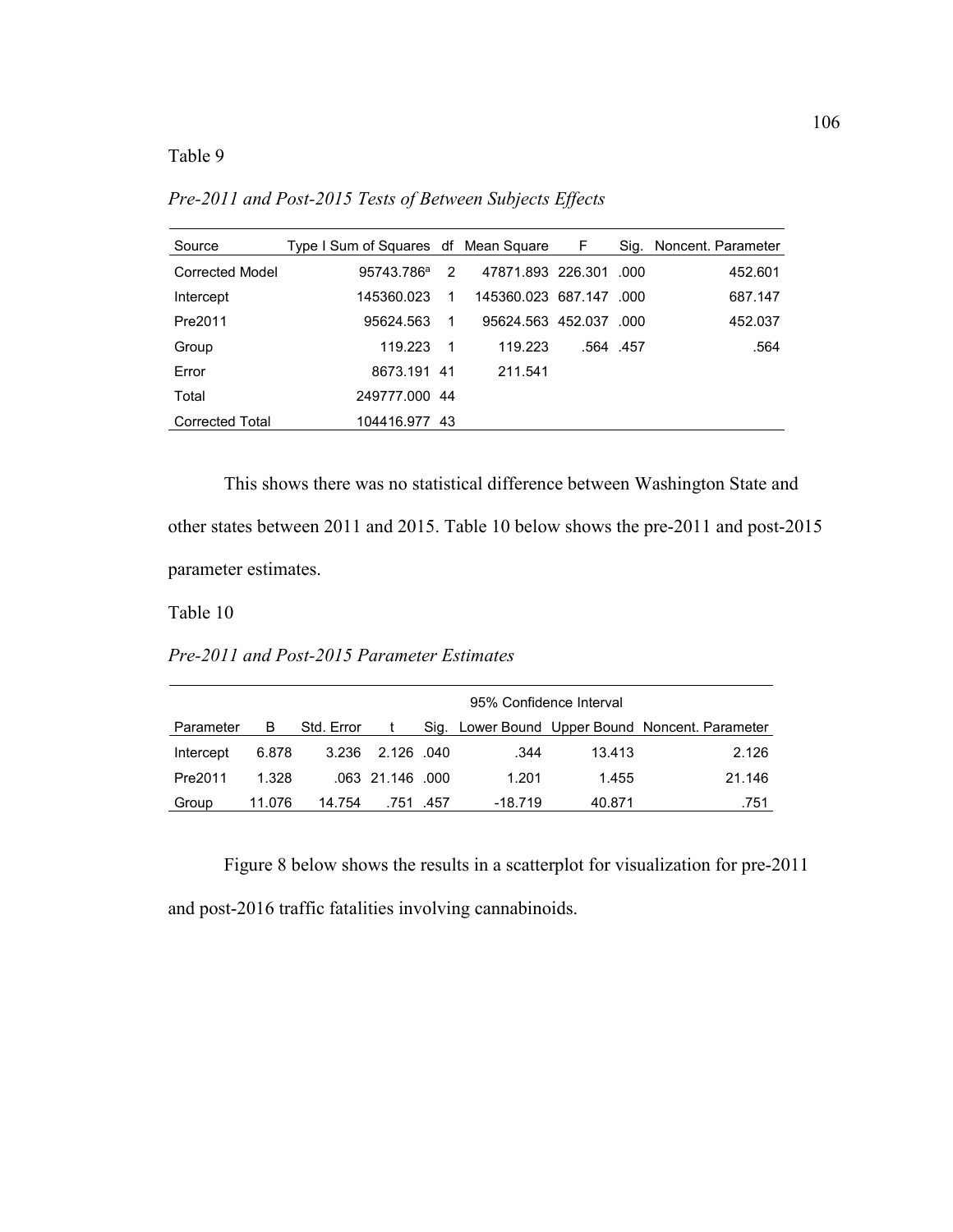

*Figure 8*. Pre-2011 and post-2016 RPDD of traffic fatalities involving cannabinoids.

 The RPDD analysis was conducted a fourth time with Pre-2011 and Post 2016 data. For the most part, visually there was an evenly distributed number of data points around the regression line. The level of significance was .279. Parameter estimates showed a  $B = 29.190$  with a confidence level of 95% with a lower bound of -24.504 and an upper bound of 82.885. Table 11 shows the pre-2011 and post 2016 tests of between subjects effects.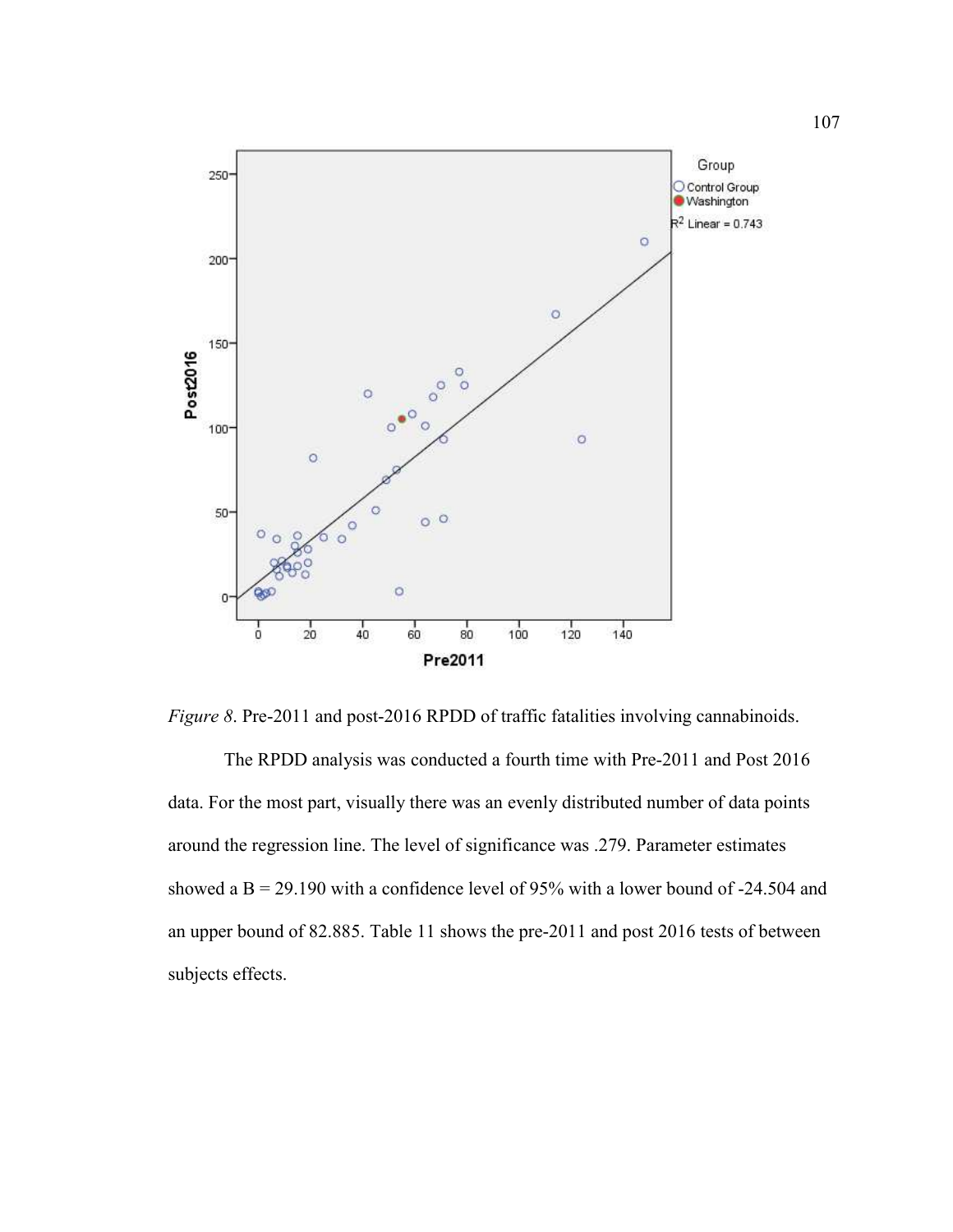Table 11

*Pre-2011 and Post-2016 Tests of Between Subjects Effects* 

| Source                 | Type I Sum of Squares df Mean Square |    |                    | F           |       | Sig. Noncent. Parameter |
|------------------------|--------------------------------------|----|--------------------|-------------|-------|-------------------------|
| Corrected Model        | 82031.023 <sup>a</sup>               | 2  | 41015.512          | 59.703 .000 |       | 119.405                 |
| Intercept              | 136309.114                           | 1  | 136309.114 198.413 |             | - റററ | 198.413                 |
| Pre2011                | 81202.938                            | 1  | 81202.938 118.200  |             | - റററ | 118,200                 |
| Group                  | 828.085                              | -1 | 828.085            | 1.205 .279  |       | 1.205                   |
| Error                  | 28166.863 41                         |    | 686.997            |             |       |                         |
| Total                  | 246507.000 44                        |    |                    |             |       |                         |
| <b>Corrected Total</b> | 110197.886 43                        |    |                    |             |       |                         |

 This shows there was no statistical difference between Washington State and other states between 2011 and 2016. Table 12 shows the pre-2011 and post-2016 parameter estimates.

Table 12

*Pre-2011 and Post-2016 Parameter Estimates*

|           |        |            | 95% Confidence Interval |  |          |        |                                                 |  |  |  |  |  |
|-----------|--------|------------|-------------------------|--|----------|--------|-------------------------------------------------|--|--|--|--|--|
| Parameter | в      | Std. Error |                         |  |          |        | Sig. Lower Bound Upper Bound Noncent. Parameter |  |  |  |  |  |
| Intercept | 8.828  | 5.831      | 1.514 138               |  | $-2.948$ | 20.604 | 1.514                                           |  |  |  |  |  |
| Pre2011   | 1.218  |            | .113 10.760 .000        |  | .989     | 1.446  | 10.760                                          |  |  |  |  |  |
| Group     | 29.190 | 26.587     | 1.098.279               |  | -24.504  | 82.885 | 1.098                                           |  |  |  |  |  |

## **Summary**

The regression point displacement design (RPDD) is a versatile and robust design to analyze community interventions such as the statewide legalization of recreational marijuana. This research study's central question examined whether a relationship existed between recreational marijuana legalization and traffic fatalities involving cannabinoids within Washington State. It is hoped that this analysis may add to the existing body of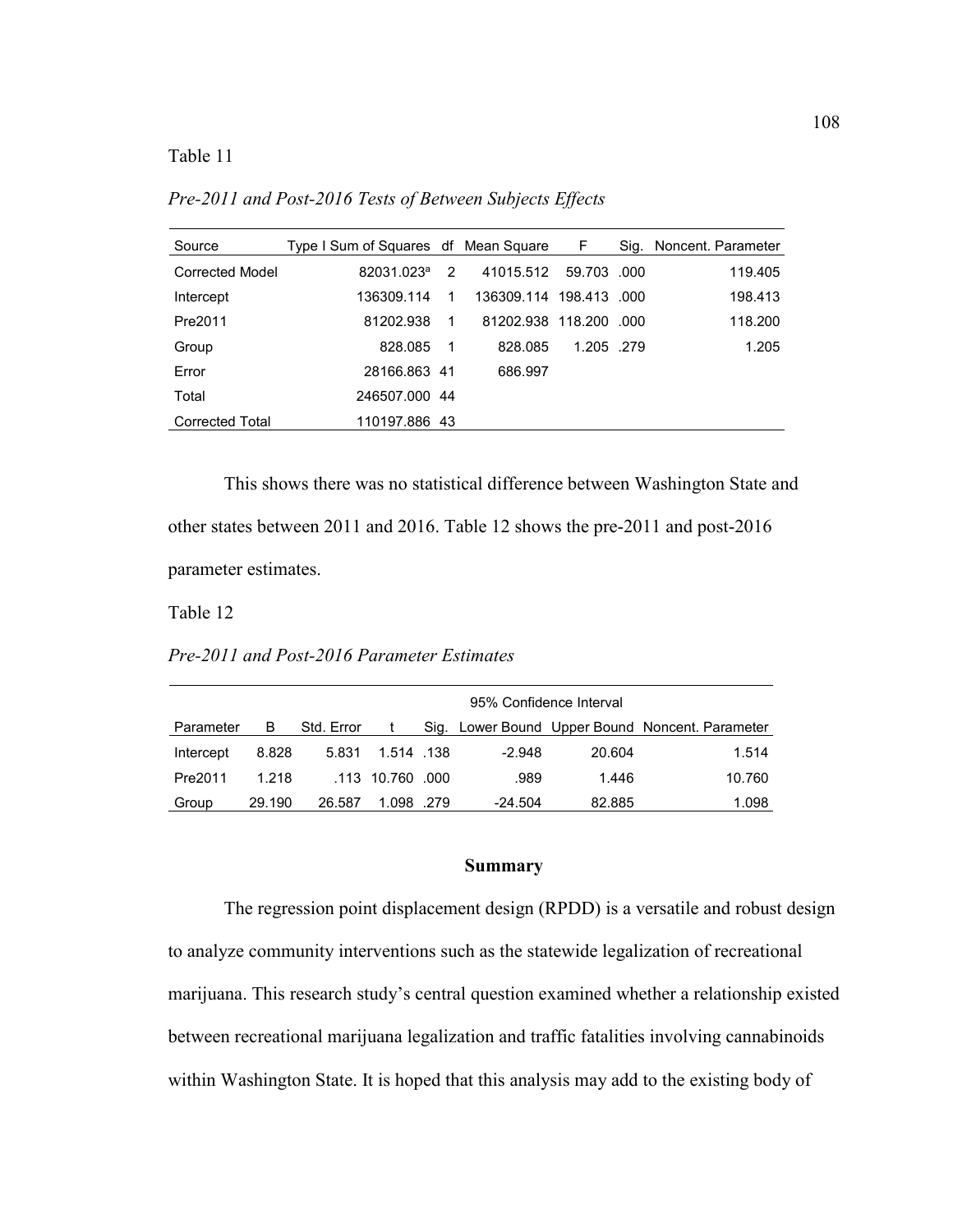knowledge as legislators in those states where marijuana has not been legalized contemplate the pros and cons of legalizing recreational marijuana.

 The RPDD utilizing a quasi-experimental Pre-Post design took advantage of aggregated data drawn from the population base of Washington State and those states where recreational marijuana has not been legalized, using an ANCOVA. The Pre-Post design was calculated for 2013-2016, and the results showed there had been no significant effect on traffic fatalities involving cannabinoids. The null hypothesis was accepted that since the passage of Initiative-502 in 2012, there was no significant difference between marijuana involved traffic fatalities. While recreational marijuana legalization is still relatively new with additional states shifting legislation to legalize marijuana, a number of future research possibilities exist that will be discussed along with findings related to the research questions in Chapter 5.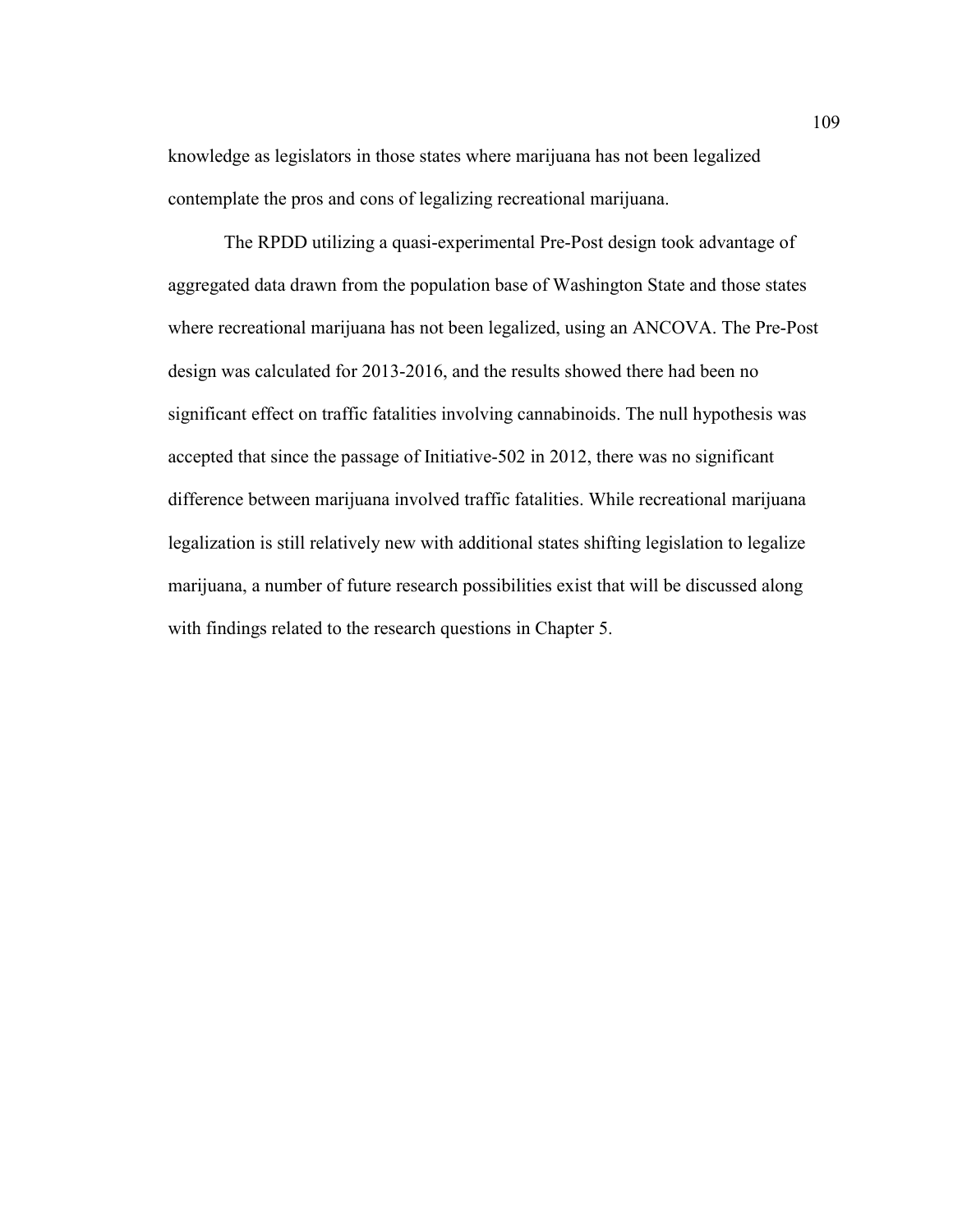Chapter 5: Summary, Conclusions, and Further Research

This study was initially designed with the intent of examining the relationship between legalized marijuana and DUI arrests. With IRB approval, I sent requests for data from the state toxicology laboratories for annually aggregated data of blood draw requests sent in for toxicology screening that met for the presence of delta-9 tetrahydrocannabinol (THC). In speaking with directors from these state laboratories, I learned about the different policies and protocols between state toxicology laboratories. Although some states conducted blood toxicology, others used urine, and some used oral swabs for their analysis. Given the nonuniform data sets from state toxicology laboratories where marijuana was not legalized, I chose to modify my research question. I examined whether a relationship exists between legalized recreational marijuana and traffic fatalities involving cannabinoids in Washington State. Opponents to recreational marijuana legalization pointed to the possibility that marijuana-impaired drivers might increase the number of traffic fatalities. The change in my central research question and my hypotheses were approved by the IRB to continue my study.

I used a regression point displacement design, a quasi-experimental design, to conduct four separate ANCOVA analyses from 2013 to 2016 while controlling for 2011. A regression line was used to determine whether a shift had occurred as a result of a particular treatment effect, namely legalized recreational marijuana in Washington State. The results were plotted on a scatterplot, and the results revealed a strongly linear alignment around the regression line. Washington State was represented by a solid red dot compared to the control group. The pre- and postdata regarding traffic fatalities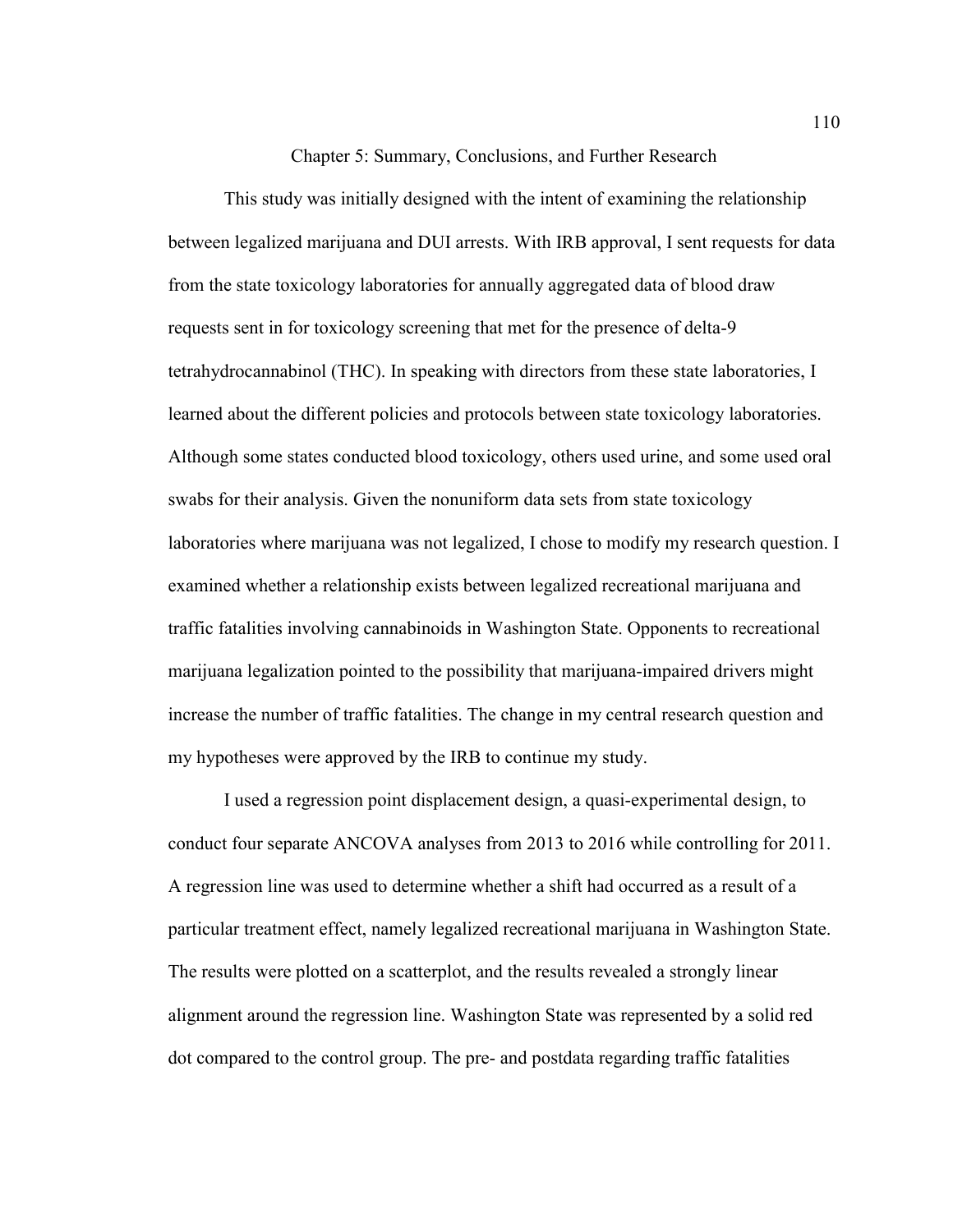involving cannabinoids were closely and evenly distributed around the regression line that was fit to the data. The scatterplot made it easy to visually determine whether there was a shift in the regression line that might indicate a significant treatment effect. Due to the closely and evenly distributed data around the regression line, a visual inspection suggested there had been no significant treatment effect between 2013 and 2016 since Washington State had legalized recreational marijuana.

#### **Interpretation of the Findings**

The Washington Traffic Safety Commission (WTSC), with over 180 traffic safety experts, created a traffic safety plan to reduce the number of traffic fatalities and serious injuries to zero by the year 2030. The WTSC (2016) identified critical factors that contributed to traffic fatalities in Washington State during 2012-2014, including three leading causes of traffic fatalities. Impairment contributed to 57% of traffic fatalities, lane departure contributed to 56% of traffic fatalities, and speeding contributed to 38% of traffic fatalities in Washington State; 81% of traffic fatalities had at least one of these factors, and 20% had all three. Given that impairment was a leading cause of traffic fatalities in Washington State, the purpose of this study was to examine the relationship between legalizing recreational marijuana and traffic fatalities involving cannabinoids.

Over the course of several decades, society has changed its attitude toward marijuana regulation, decriminalization, and legalization. During the early 1900s, greater regulation of the pharmaceutical industry by the Harrison Narcotics Act of 1917 created a black market for narcotics. The heavily regulated pharmaceutical market caused some users to turn to the unregulated marijuana market as an alternate source of narcotics. As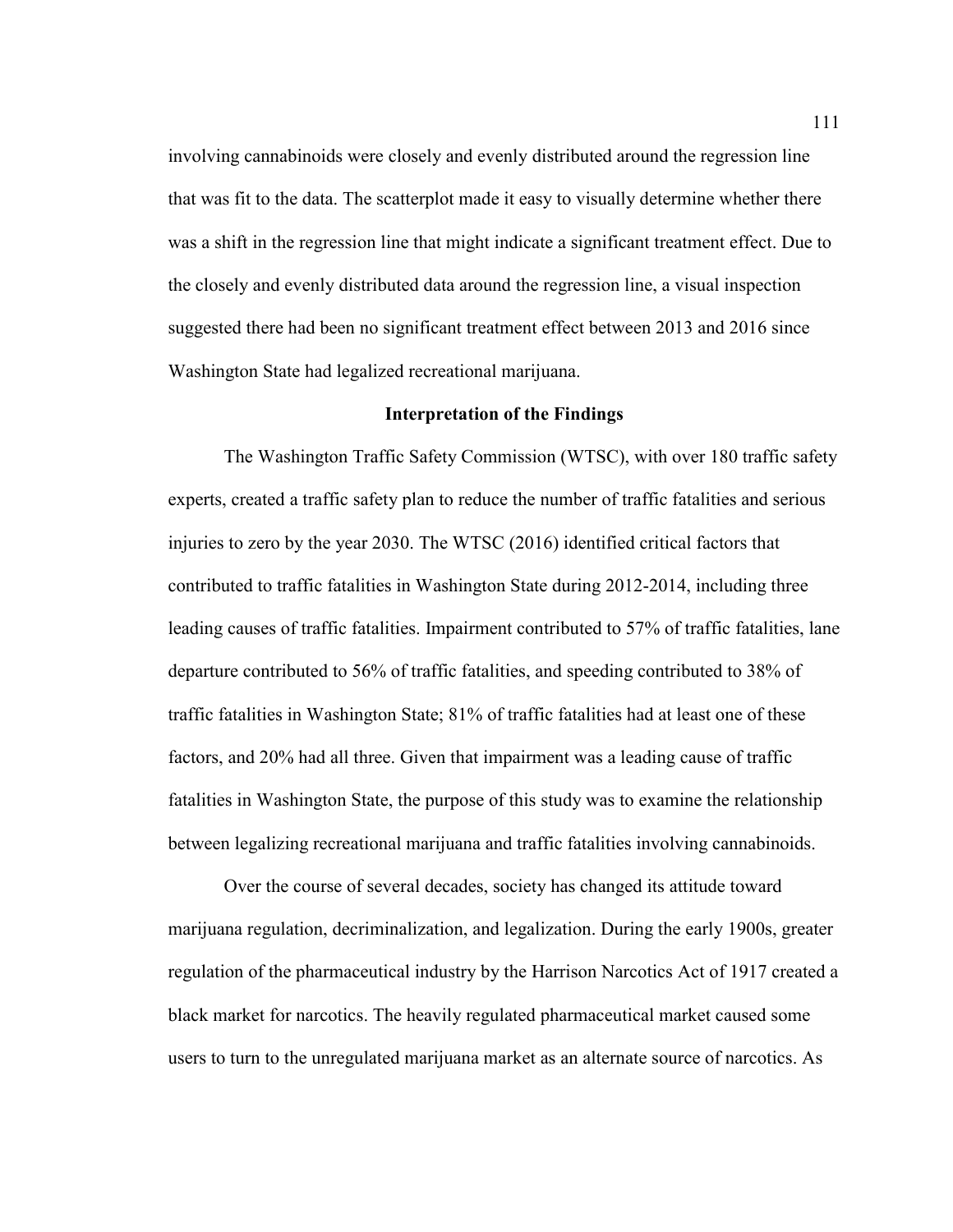recreational marijuana use grew in popularity, the federal government sought to enhance regulation through greater taxation as a means to address growing concerns about marijuana use. The Commissioner of the Federal Bureau of Narcotics testified to Congress that the drug addict was the cause of many criminal offenses, triggering a push for greater regulation of the marijuana industry (Carnevale & Murphy, 1999; Chemerinsky et al., 2015; Sacco, 2014). The push for greater regulation continued with the creation of the Marijuana Tax Act of 1937, the dropping of marijuana from the U.S. Federal Pharmacopoeia list, and the Controlled Substance Act of 1970 (CSA). The commissioner's statement to Congress was shortsighted in linking drug use with social deviancy (Carnevale & Murphy, 1999; Chemerinsky et al., 2015; Sacco, 2014).

Despite the regulation of marijuana by the federal government as a Schedule I drug and the American Medical Association's acceptance of the classification, some states have chosen to legalize marijuana (Cornell University Law School, n.d.). Proponents of marijuana legalization noted that despite rigorous enforcement to curtail marijuana use, it is still one of the most highly used illicit drugs in the United States (Ducatti Flister, SAMHSA, 2014; 2012; Scherf, 2015). Marijuana proponents argued that legalization would free up limited law enforcement and judicial resources that were strained as a result of strict enforcement of marijuana laws.

A cost-benefit analysis in support of Washington State's Initiative-502 indicated that marijuana legalization would generate substantial tax revenue (Archambault et al., 2013). The study suggested Washington State might add \$2 billion in marijuana revenue from taxation during the first 6 years of legalization (Archambault et al., 2013).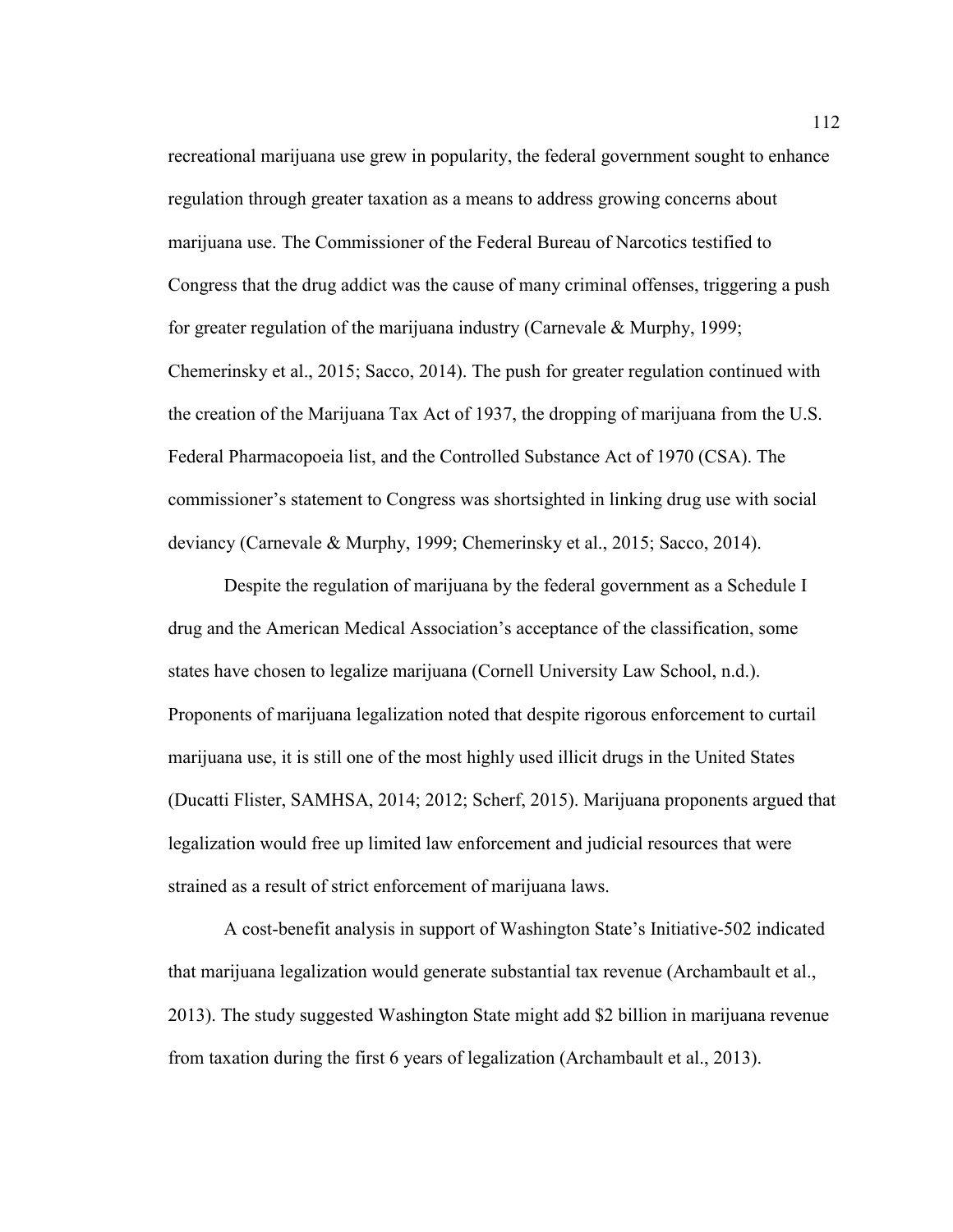Furthermore, it was estimated that marijuana-involved traffic collisions would cost \$9.1 million (Archambault et al., 2013). The study did not address a monetary loss due to traffic fatalities involving cannabinoids. Impaired driving and fatality rates were not examined in detail during the crafting of the legislation.

The WTSC (2015) noted that from 2010 to 2014, 60% of drivers involved in motor vehicle fatalities were tested for drug-impaired driving, and 20% (349 drivers) had tested positive for the presence of marijuana. The mere presence of marijuana did not indicate per se driving under the influence according to the revised code of Washington for driving under the influence. The WTSC noted that half of the drivers who tested positive for the presence of THC were also positive for the presence of alcohol and most exceeded the per se limit of .08 BAC per the revised code of Washington. The WTSC data shed light on the difficulties of analyzing recreational marijuana legislation and whether a relationship exists between legalized marijuana and traffic fatalities involving cannabinoids. Furthermore, poly-drug combinations make it difficult to determine whether marijuana or the combination of drugs was the cause of impairment and thereby the fatality.

The National Safety Council (2013) stated that there was an increased risk of death or serious injury to self or others when operating a motor vehicle or heavy equipment while impaired by marijuana. This study addressed the need to examine the relationship between marijuana legalization and traffic fatalities involving cannabinoids. The findings contributed to the existing body of knowledge and may help legislators in crafting legislation to address traffic fatalities involving cannabinoids. The WTSC and its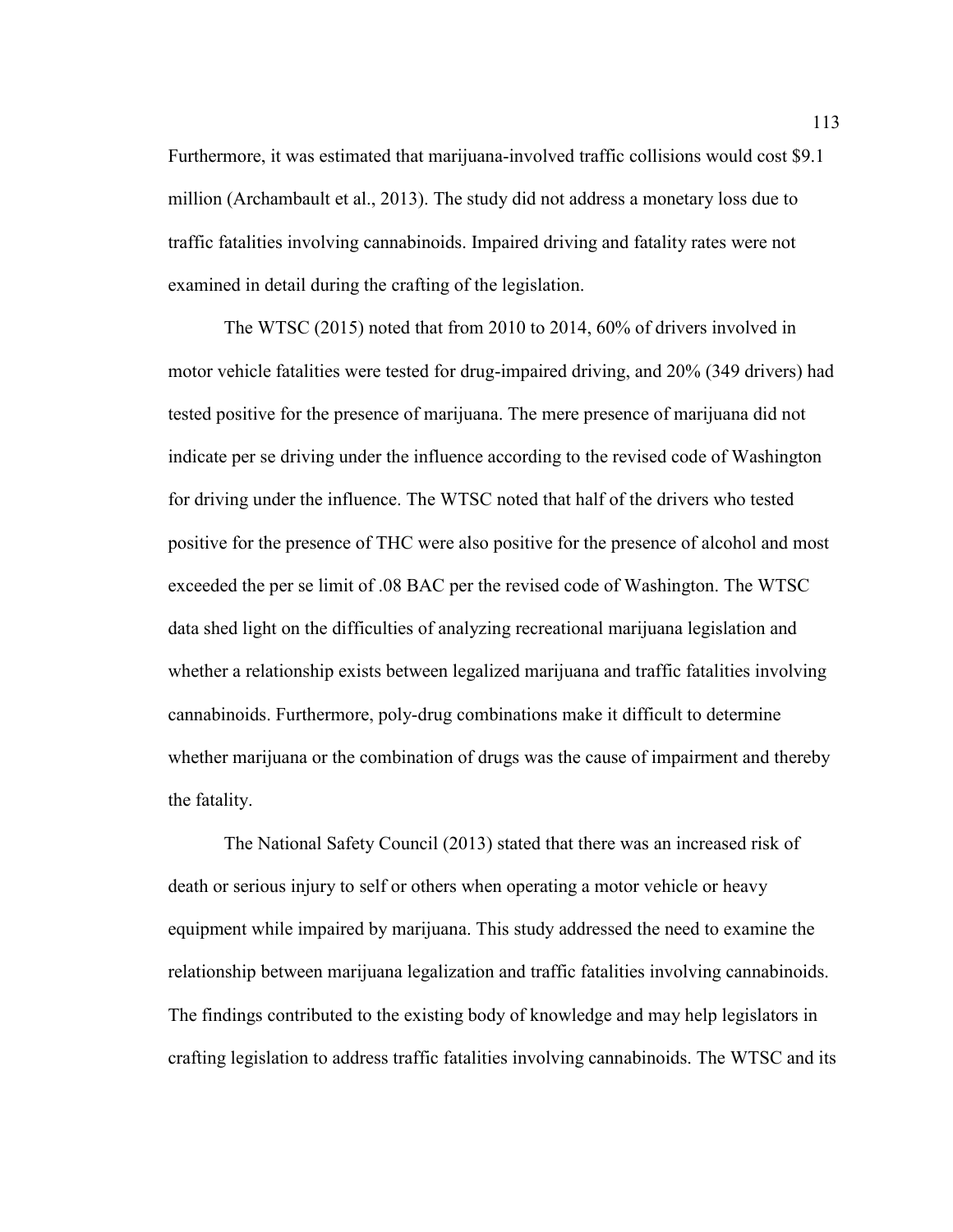data-driven Target Zero plan have sought to reduce traffic fatalities and serious injuries in Washington State to zero by 2030. The program is updated through continuous review with input from a wide variety of stakeholders (WTSC, 2016). Advocates of marijuana legalization have argued that recreational use of marijuana and impairment are no different than alcohol and impairment should have an identifiable threshold like alcohol.

Figure 9 visually shows traffic fatalities within Washington State (WTSC, 2016). According to Figure 9 provided by the WTSC (2016), there appeared to be an increase in traffic fatalities during 2014, but a single increase in a data point is not necessarily an indicator of future trends.



*Figure 9*. Traffic fatalities in Washington State from WTSC, 2016.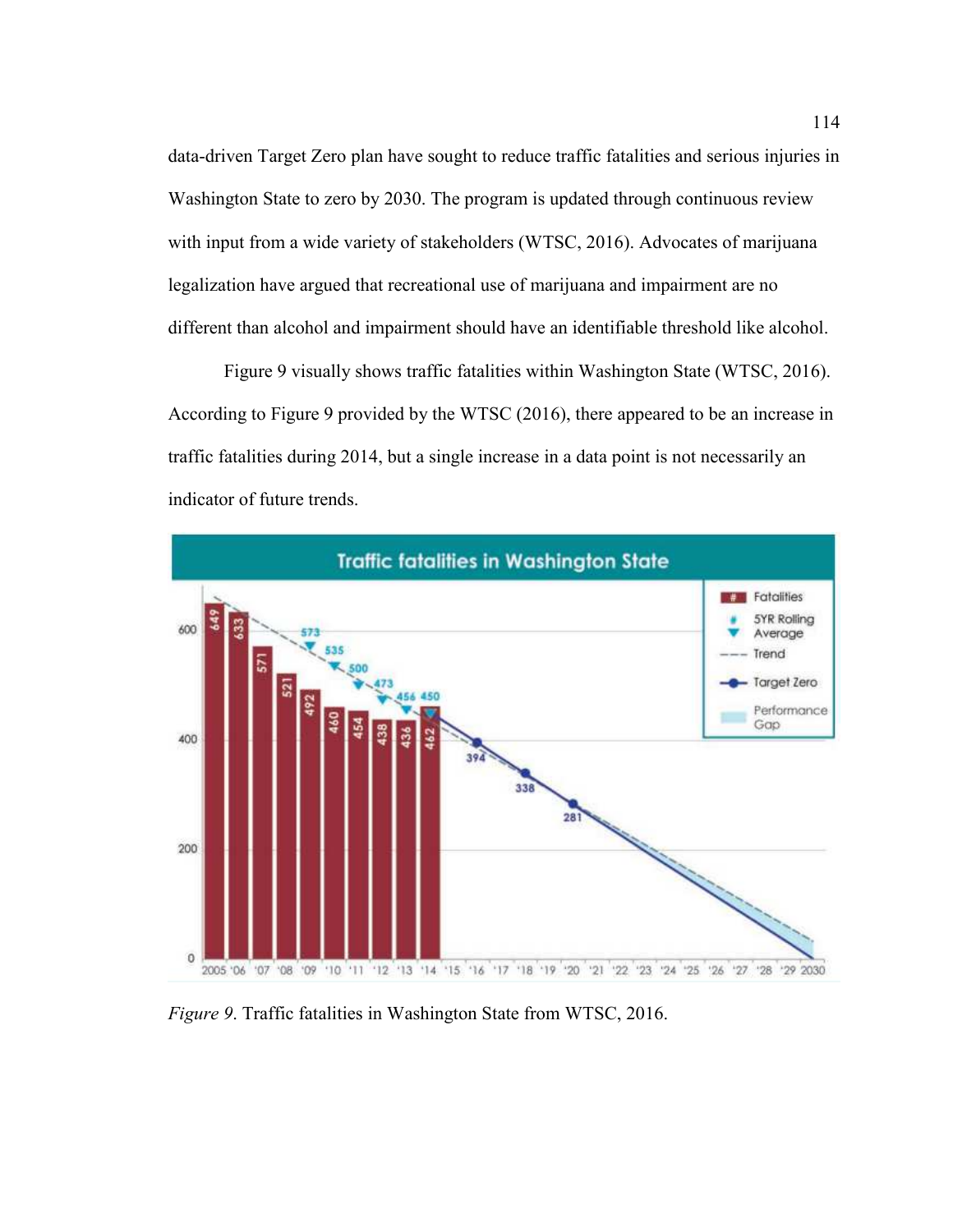According to the WTSC's Data and Research Center, Dr. Staci Hoff noted, "[…] Marijuana involvement in fatal crashes remain steady over the years, and then it just spiked in 2014…The answer in 2014 is most of them were high" (WTSC, 2015). Figure 9 below, from the Washington State Strategic Highway Safety Plan (2016), indicated a steady decline of traffic fatalities in Washington State except for 2014, when there were 462 traffic fatalities compared to 436 traffic fatalities in 2013. NHTSA's FARS data for Washington State also showed an increase in traffic fatalities involving cannabinoids between 2011 and 2016. Although recreational marijuana was legalized through Initiative-502 in 2012, the first regulated marijuana retail store did not open until 2014.

 The increase in traffic fatalities involving cannabinoids may be attributed to marijuana legalization and may reflect the opening of retail marijuana stores in Washington State during that period. The regression point displacement design was used to check for evidence of an effect of marijuana legalization within a group, which may be seen as a shift from the predicted regression line. Although marijuana related traffic fatalities increased in the State of Washington, this study's findings showed no statistical difference between Washington State and other states between 2011 and 2016; therefore, findings indicated that no relationship exists between marijuana legalization and traffic fatalities involving cannabinoids.

 Society's attitude toward marijuana has changed significantly over the decades and moved away from an unregulated market to strict regulation. It later changed from strict criminal enforcement to decriminalization with permissible medicinal use. Finally, some states opted to legalize recreational marijuana use. This research study addressed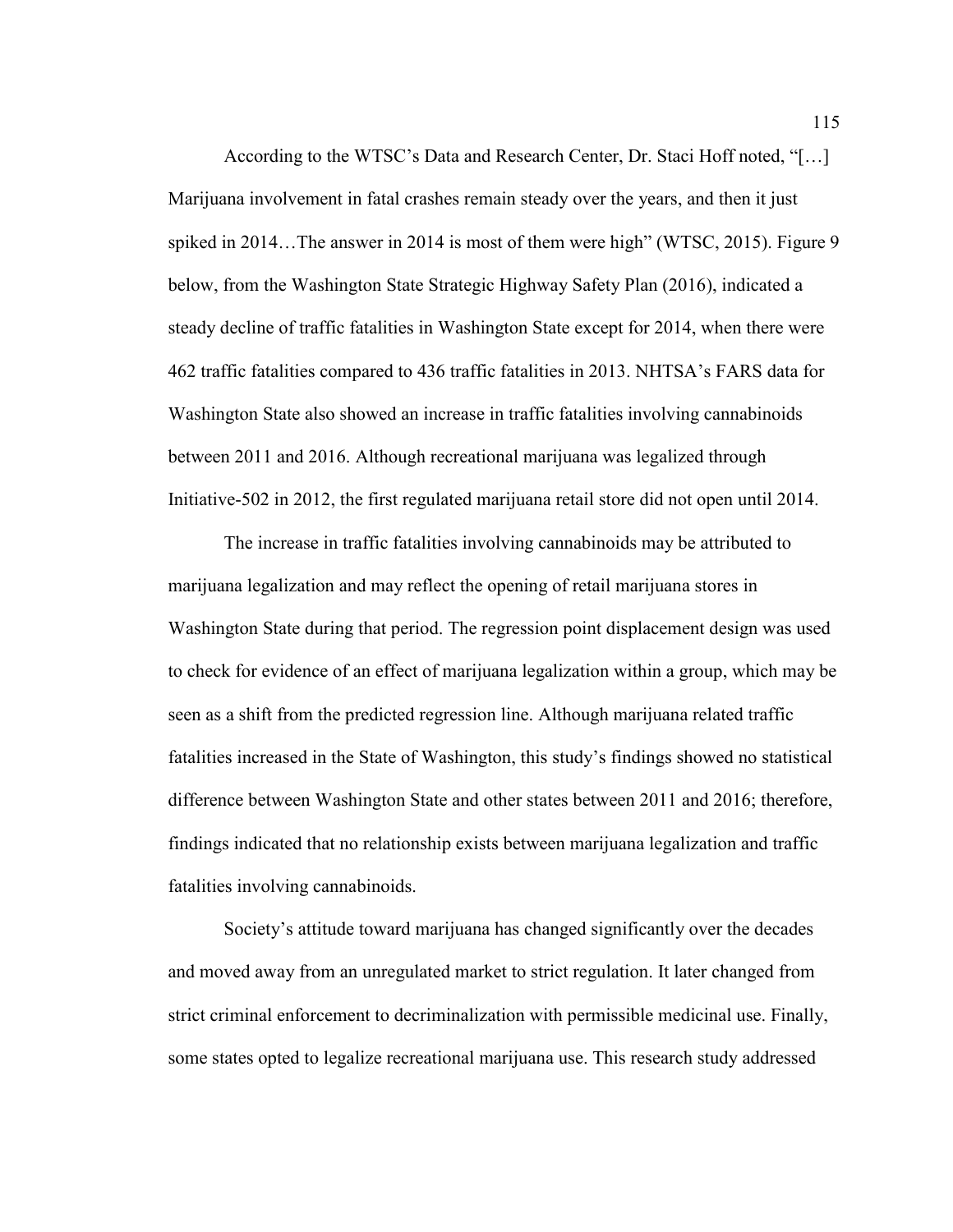the shifting attitudes toward marijuana and its impact on the social choices individuals make when using marijuana. Theorists have posited that individuals conduct a costbenefit analysis during the decision-making process whether to operate a motor vehicle while under the influence of marijuana.

 Recent studies showed an increase in marijuana-related crashes but failed to acknowledge the inherent difficulties in researching poly-drug combinations (Salomonsen-Sautel et al. 2014; Pollini et al., 2015; NHTSA, 2015. The failure of understanding these risks that marijuana impaired and marijuana poly-drug driving pose potentially increases the dangers of motor vehicle accidents, DUI arrests, and traffic fatalities within those states that decide to choose legalizing recreational marijuana and thereby making it more accessible to the general public (Salomonsen-Sautel et al. 2014; Pollini et al., 2015; NHTSA, 2015). Additionally, the shift in attitude towards the dangers of marijuana-impaired driving as being an acceptable norm may contribute to traffic fatalities involving cannabinoids without considering specific deterrence.

 Researchers found after legalizing recreational marijuana in Colorado, not only was there an increase in motor vehicle accidents but a significant increase in the number of marijuana fatality drivers when compared to alcohol-related fatalities that remained at similar levels (Salomonsen-Sautel et al. 2014). For decades, various government and private organizations have advocated and educated against the dangers of driving while intoxicated. However, the relatively new legislation of Initiative-502 has not had the decades of educational outreach the "Don't Drink and Drive" campaigns have had.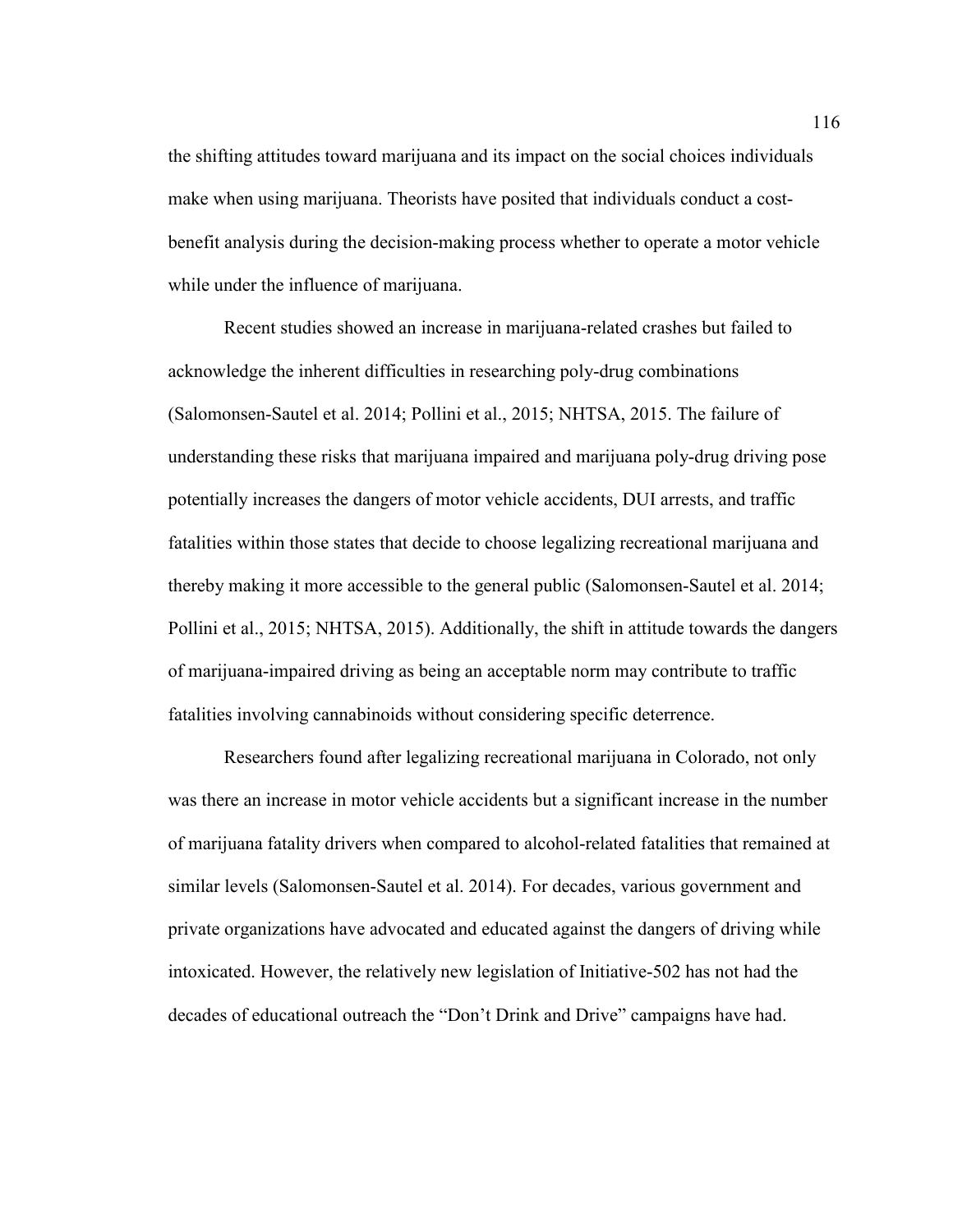Additionally, some research studies have shown that both high school and college students consider marijuana-impaired driving to be less dangerous than if driving while alcohol-impaired (Kohn et al., 2014; O'Malley & Johnston, 2013). While decades of education and research studies have shown alcohol to be a factor in some traffic fatalities, this type of education has not been in effect for marijuana-impaired driving (WTSC, 2016). School district programs have worked diligently in educating students as to the dangers of drugs and alcohol through various prevention and youth services, but research studies would suggest high school and college students still consider marijuana impairment to be less dangerous than alcohol impairment (Kohn et al., 2014; SAMHSA, 2014; O'Malley & Johnston, 2013;).

 The lack of educational outreach may explain why some research studies show a tolerance or a laissez-faire attitude when it comes to marijuana-impaired driving or even riding with an individual under the influence of marijuana (Kohn et al., 2014; O'Malley & Johnston, 2013). Further research also showed in the WTSC's (2015) data that, "The largest increase in THC-positive [fatality] drivers were among males ages 21-25, from only 6 in 2013 up to 19 in 2014 – the most significant increase among any other age group" (p. 1). The increase in traffic fatalities among this age group is alarming, as it potentially supports previous research studies that indicate this age group's apathy toward marijuana-impaired driving. The societal impact is far greater considering most insurance companies find this age group to be already considered high risk.

 The literature clearly shows a shift in societal attitude within the United States toward marijuana regulation and its overall use but implicates a dangerous attitude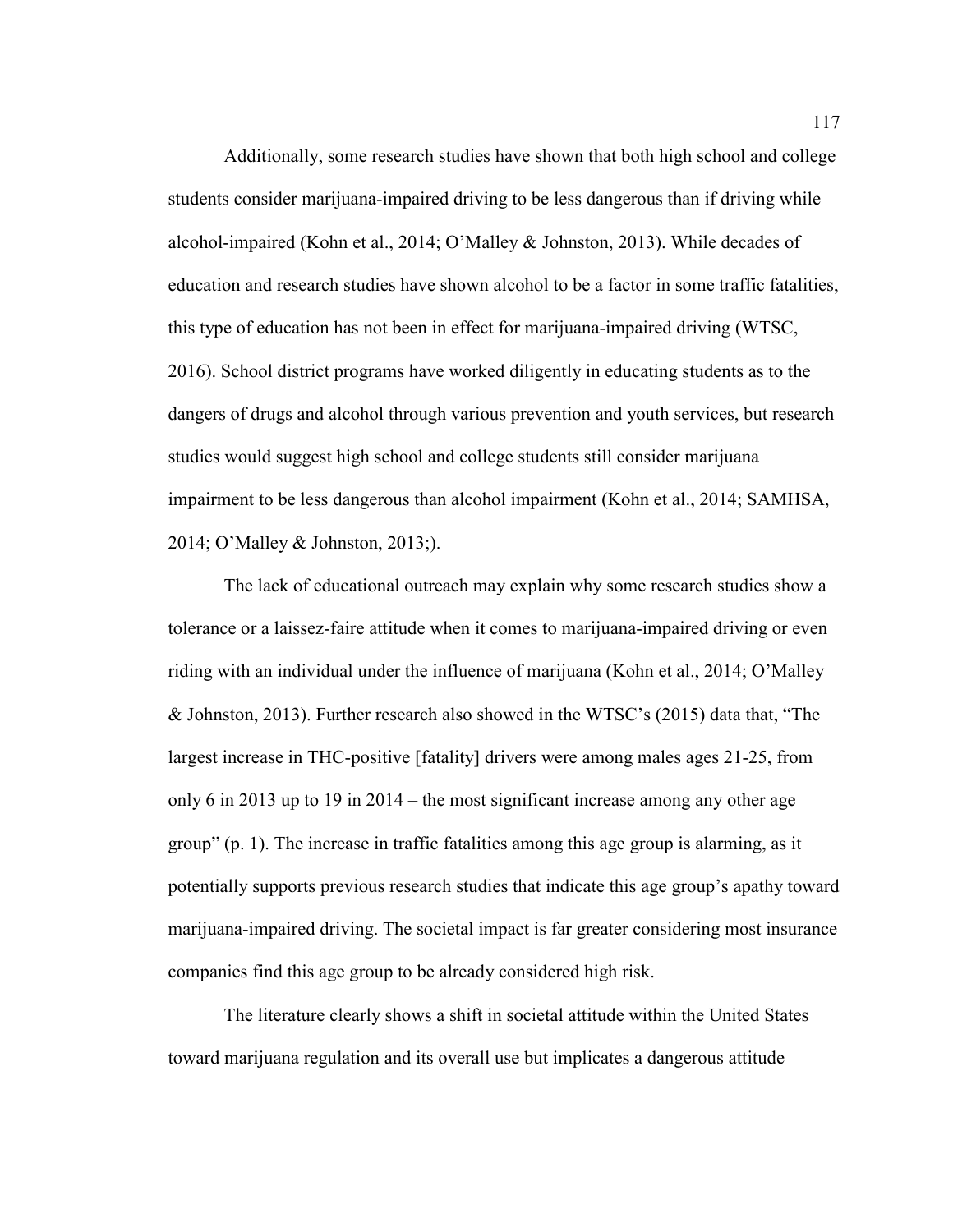toward marijuana-impaired driving and traffic fatalities involving cannabinoids. The central research question asked whether a relationship existed between legalized marijuana and traffic fatalities involving cannabinoids within Washington State. The RPDD utilized an ANCOVA analysis on FARS data, which showed there was no statistical difference between Washington State and other states between 2011 and 2016. Figure 9 showed that data presented in the Washington State Strategic Highway Safety Plan 2016, a steady decline in overall traffic fatalities from 2005 through 2012 when Initiative 502 to legalize recreational marijuana was enacted.

 Figure 9 shows, during 2013, the decline in traffic fatalities begins to level off with a decrease of 2 fatalities for that year. However, 2014 shows an increase in 26 overall traffic fatalities for the following year. This data was inclusive of all deaths, to include all cannabinoid fatalities. As previously noted, opponents to marijuana legalization have suggested legalizing recreational marijuana would lead to an increase in marijuana-related traffic fatalities but the research into this topic is complex (Archambault et al., 2013). Only looking at an increase in cannabinoid traffic fatalities within Washington State does not necessarily mean it is directly due to legislation legalizing marijuana.

Table 13

*Washington State FARS Data Involving Cannabinoid Traffic Fatalities*

|            | 49 L L | 301 A<br>$\angle$ | ∠∪ ⊥ | $\sim$ 0 $\pm$ | 201 | $\sim$ $\sim$ $\sim$<br>2010 |
|------------|--------|-------------------|------|----------------|-----|------------------------------|
| Washington | ັບ     | ັັ                |      | ov             |     | 1 V J                        |

From "Fatal Motor Vehicle Traffic Crashes and Fatalities in Crashes Involving a Driver Who Tested Positive for Drugs" by NHTSA's FARS, 2018).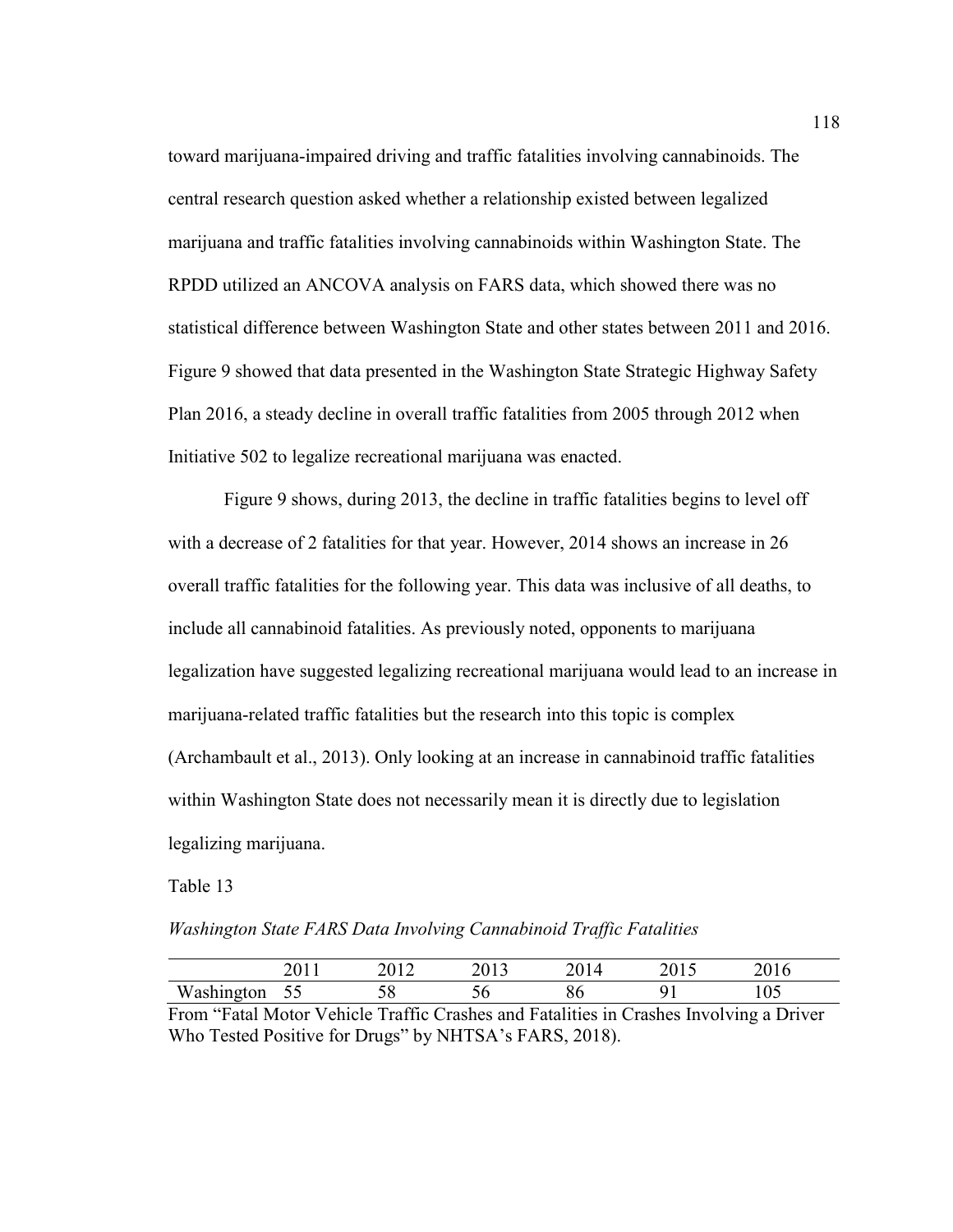Some opponents have pointed to fatalities in Washington State traffic involving cannabinoids as a means to highlight an increase in cannabinoid involved fatalities directly attributed to legislation legalizing recreational marijuana. The results of this RPDD analysis does not show a significant difference between legislation legalizing marijuana and cannabinoid fatalities. However, the complexity of traffic fatalities involving cannabinoids involves a significant number of different extraneous variables. Furthermore, differences in testing the level of Delta-9 THC (the psychoactive ingredient in marijuana) differs by statute from state to state when it comes to marijuana DUIs. To further the complexity of the relationship between public policy legalizing marijuana and its relationship if any between traffic fatalities, little is known as to the poly-marijuana combinations and contributing factors for impairment. Additionally, voluntary standardized field sobriety tests (SFSTs) commonly used for determining alcohol impairment have not been scientifically identified in determining if an individual is impaired by marijuana.

Unlike the SFSTs conducted out in the field by law enforcement, to determine alcohol impairment, there are no field tests like the SFSTs to determine whether an individual meets or exceeds, "(b) […] within two hours after driving, a THC concentration of 5.00 or higher as shown by analysis of the person's blood made under RCW 46.61.506" (Washington State Legislature, 2018). Determining impairment in the field and whether it meets the definition of the Revised Code of Washington is extremely difficult, it becomes even more convoluted in deciding whether or not it is the cause of a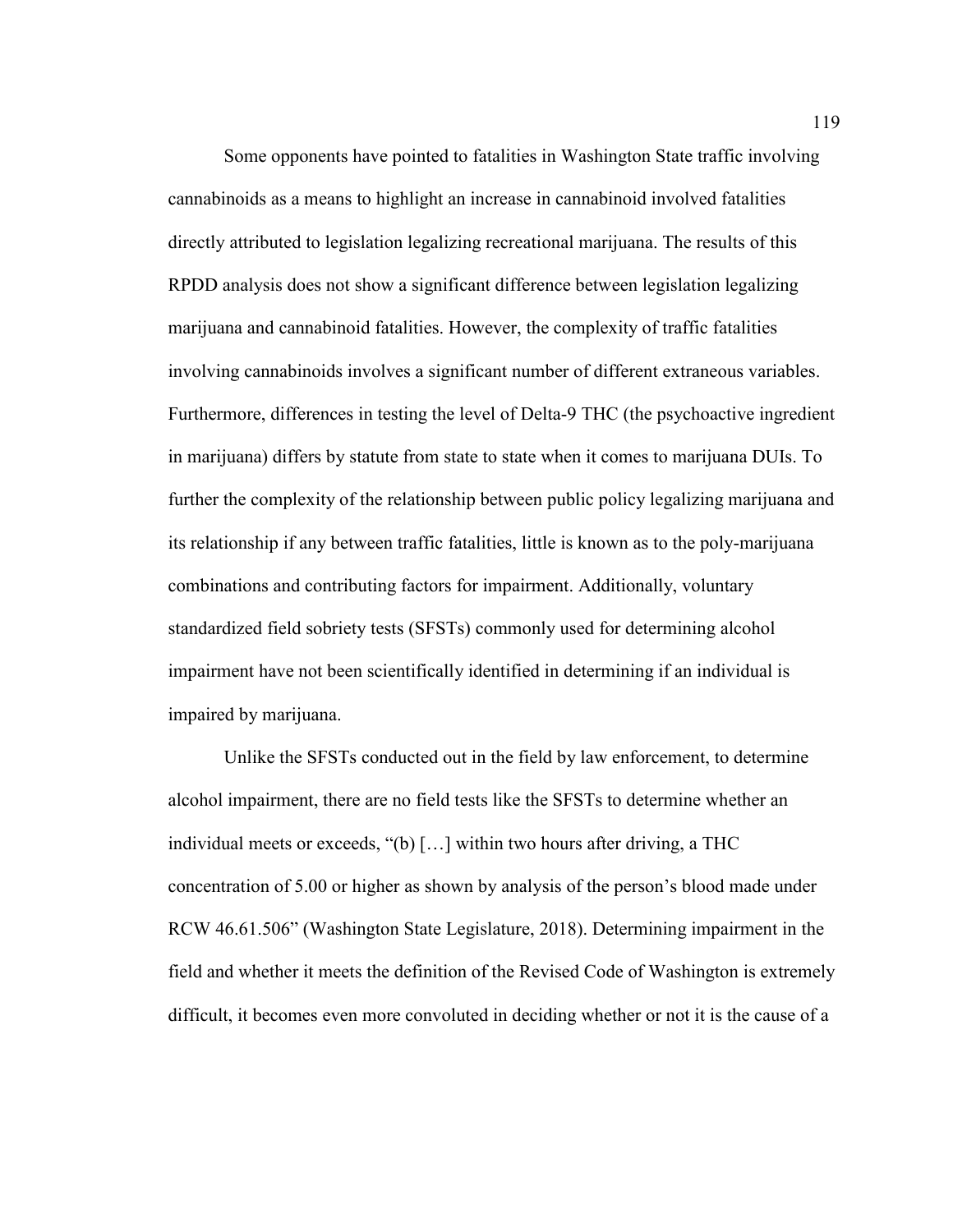traffic fatality if other indicators are present. Medical examiners may simply test for the presence of a particular drug and not the specific amount of delta-9 THC.

This research study compared the treatment group's aggregated fatality value against a set of control groups, namely the aggregated fatality values of those states where marijuana was not legalized. Both the treatment and control groups are comparable to a randomized draw from the state's entire general population each year and therefore also controls for a growing population across yearly statistics. Rising aggregated fatalities involving cannabinoids may then be controlled for with regard to population increases as a new group of individuals become legally permissible to purchase recreational marijuana as of 21-years of age. As noted previously, WTSC's (2015) research data indicated males between 21-25 were the most significant in any age group involving THC-positive fatalities, but once again this was merely for the presence of THC and was not indicative of per se impairment.

This research study repeated the ANCOVA analysis between Washington State and other states between 2011 and 2014, 2015, and 2016. The results showed there was no statistical difference or shift from the regression line. The original purpose of the research study was to examine whether or not there was a relationship between legalized marijuana in Washington State and DUI arrests. However, the researcher was unable to obtain sufficient aggregated data from the control groups to generalize back to the population. The data and results of this research study may potentially be used as a proxy measure of marijuana use while driving but there were limitations in this study that will be discussed shortly.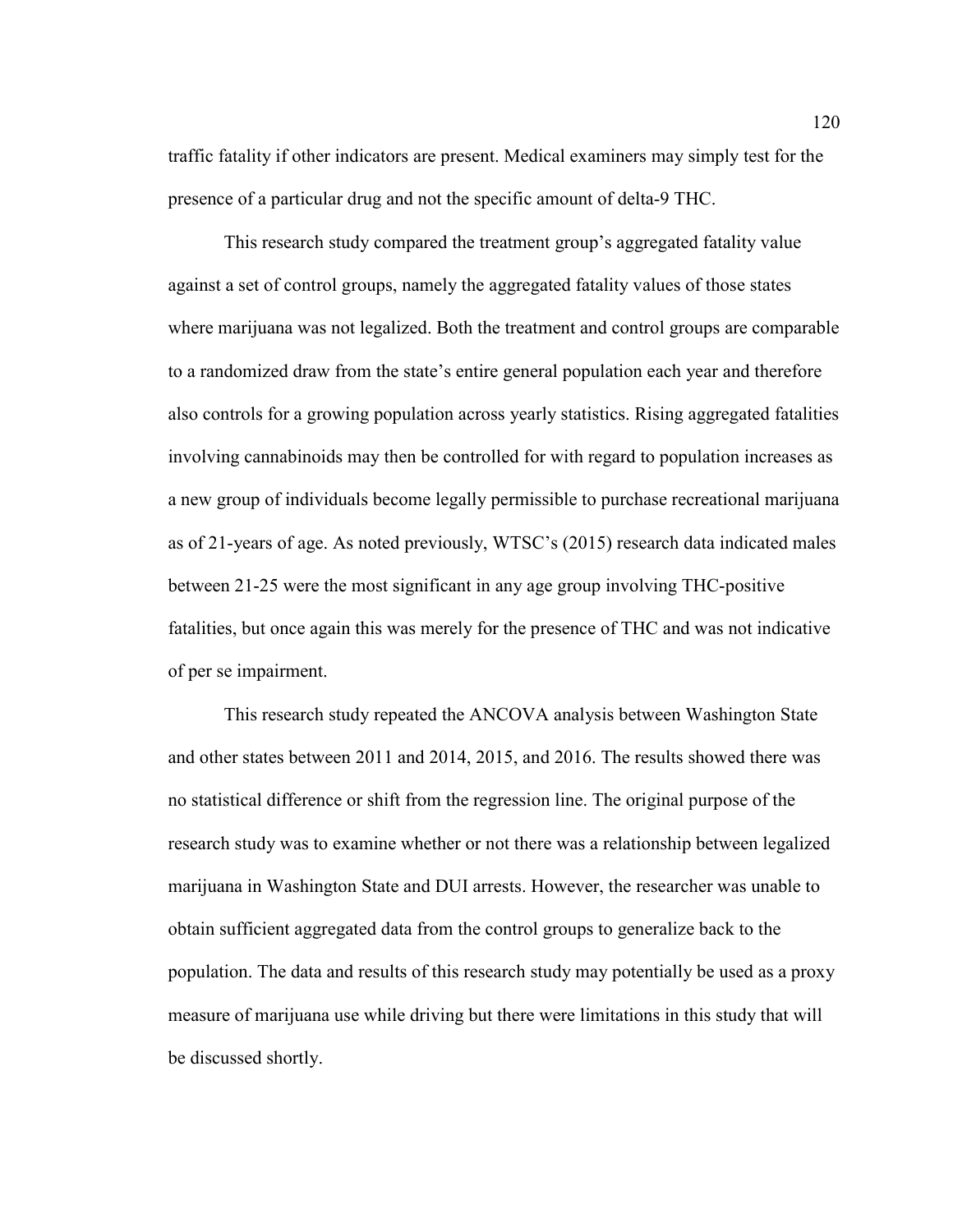No significant difference existed between Washington State and the control group and the null hypothesis was accepted. The null hypothesis stated, there is no significant relationship between marijuana legalization and traffic fatalities involving cannabinoids in the State of Washington. This allowed for the discussion of the two theoretical research questions. The theory of rational choice and perceptual deterrence theory may help explain the underlying decision-making process when an individual chooses to drive impaired and help clarify whether or not a relationship exists between marijuana legalization and marijuana involved traffic fatalities within Washington State.

Both theories take a traditional conservative criminological approach and essentially state individuals make a conscientious decision when they decide to commit a crime. The theory of rational choice stated an individual deliberately weighs the options of committing a crime and considers the possible adverse outcomes compared to the potential individual benefits based upon bounded rationality (Lilly et al., 2011). Clarke and Cornish (2001) as cited in Lilly et al., (2011) stated social deviancy is a direct result of, "[…] Deliberate acts, committed with the intention of benefiting the offender" (p. 342). Criminologists broadly consider theories that take into account the social and socioeconomic contexts of criminal deviancy but fail to acknowledge the direct details in the underlying decision-making process behind the choice to commit a crime such as driving under the influence and thereby possibly being involved in a traffic fatality.

This research study narrowed the theoretical application to rational choice theory and perceptual deterrence. Furthermore, additional theories were offered to understand marijuana-impaired driving and traffic fatalities involving cannabinoids, which could be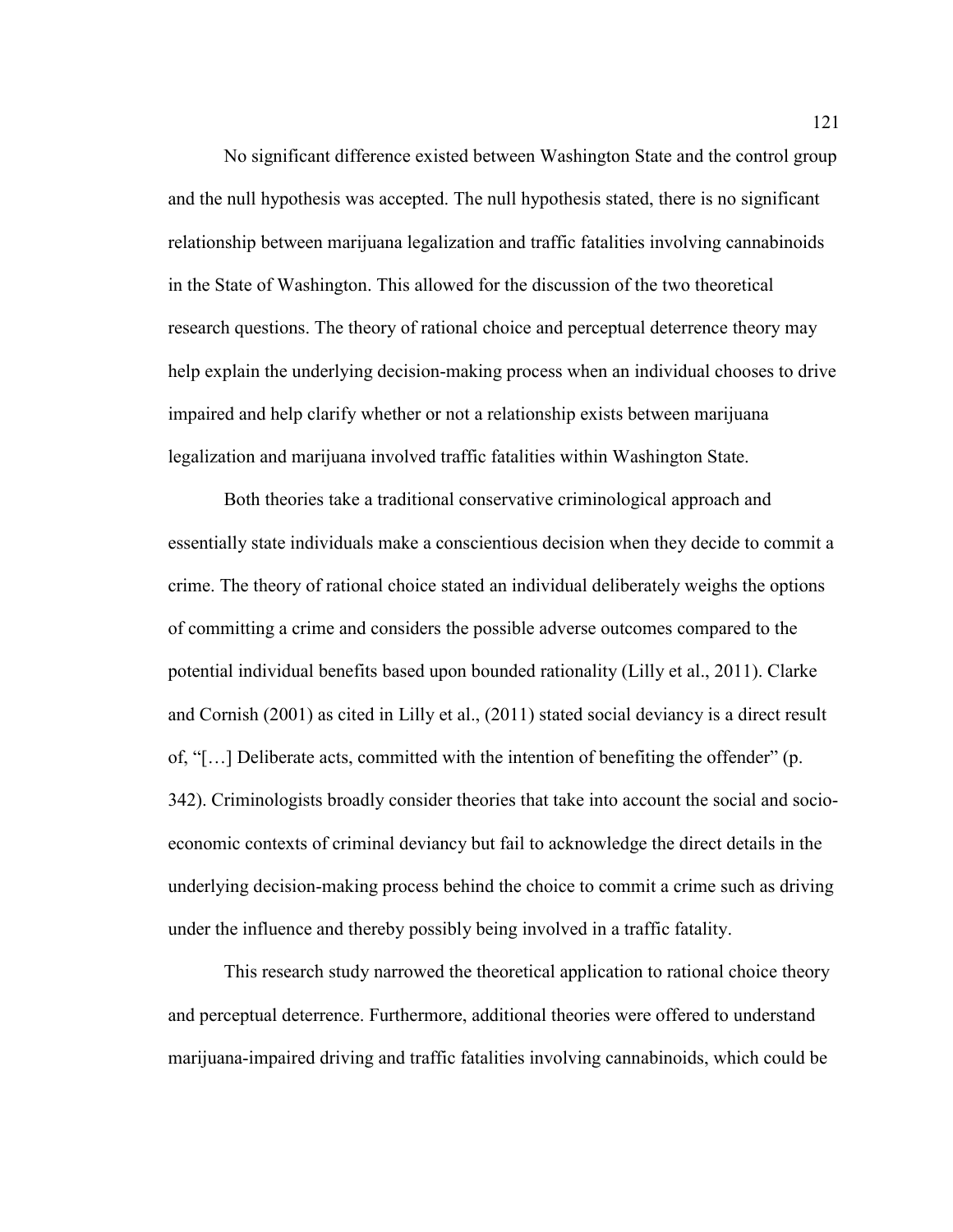applied through additional research. The theory of rational choice helps explain whether a relationship exists between legalized marijuana and traffic fatalities involving cannabinoids and offers a possible means to address marijuana-impaired driving to reduce traffic fatalities.

Opponents to rational choice theory argue individuals do not make a deliberate and rational decision to become involved in a traffic fatality and the theory is flawed. However, those individuals that decide to use marijuana and then operate a motor vehicle are not to be considered perfectly rational. Lilly et al. (2011) concisely described this as, "[…] Rather, their rationality is said to be "bounded." In essence, offenders make choices based on limited information, made under pressure, are insufficiently planned, and attentive only to the immediate risks of apprehension rather than to the long-term consequences of their actions" (p. 342). The "bounded" rationality concept helps explain why an individual after smoking marijuana decides to operate a motor vehicle while impaired, potentially resulting in a traffic fatality.

Bounded rationality helps explain why an individual might decide to drive while under the influence, despite society's general idea that driving under the influence is not only dangerous but has serious consequences ranging from fines, jail time, and possibly death. An offender may only be considering the short-term risks of being apprehended compared to the possibility of being involved in a traffic fatality (Lilly et al., 2011). Rational choice theory helps explain why some individuals choose to drive under the influence and thereby allows researchers, scholars, legislators, and stakeholders to consider methods of reducing not only driving under the influence of marijuana but also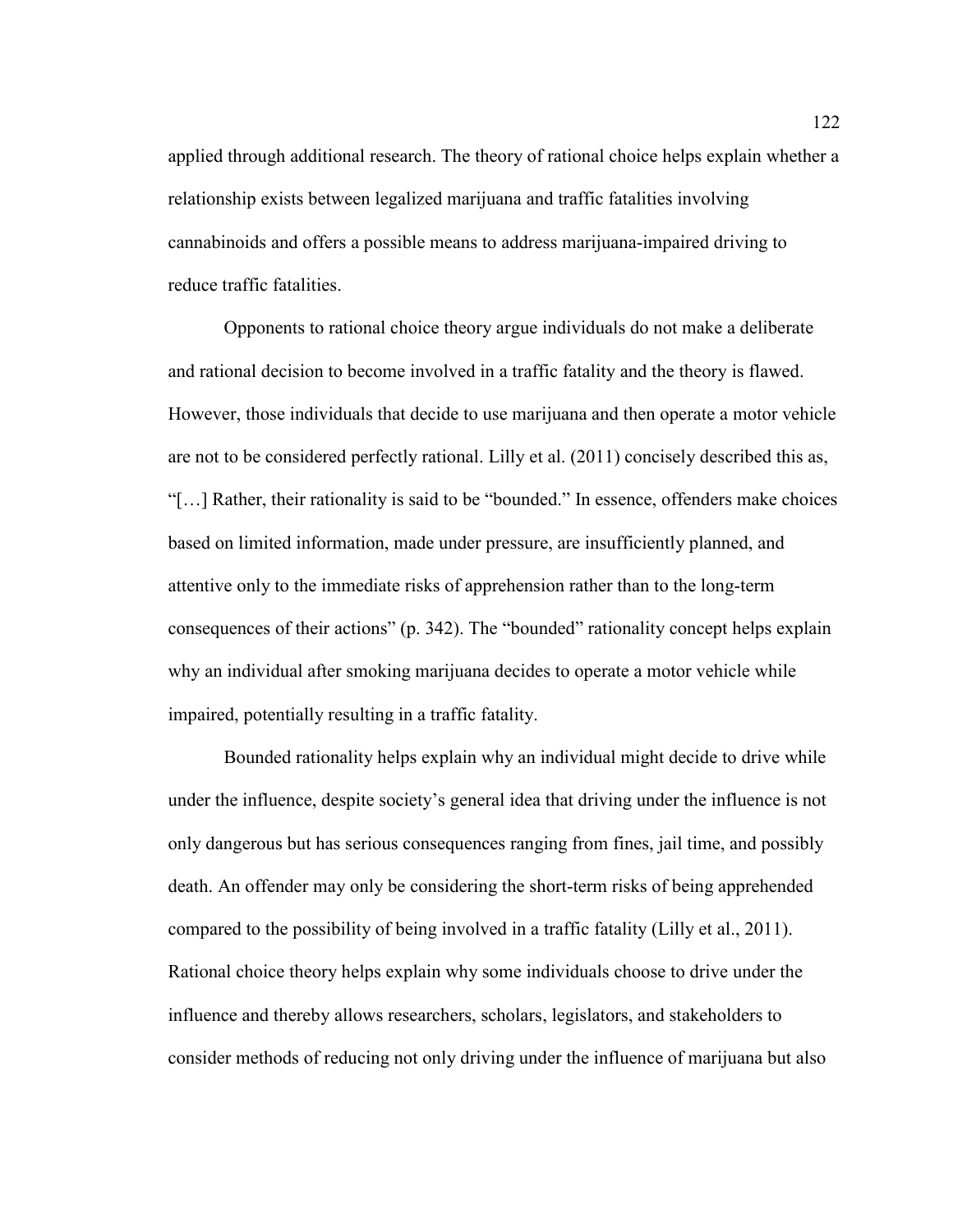fatalities involving cannabinoids. The theory suggests individuals make decisions based upon the immediate possibility of being caught and whether they consider that risk to be high (Lilly et al., 2011). If they perceive the individual risk of being caught driving marijuana-impaired to be low, then they are likely to drive impaired with little or no thought of the long-term consequences of their actions (Lilly et al., 2011).

Critics of rational choice theory also argue that the notion that crime might be appealing, gratifying, pleasurable, or impulsive is not adequately explained by rational choice theory and question how rational an individual is acting upon their bounded rationality (Lilly et al., 2011). It should be acknowledged the term "rational" may be somewhat deceiving and a sticking point for opponents to this theory. However, we are often predisposed to quick decision-making not always based on all the available facts. This might characterize our decision making process as irrational at times. As such, one single theory does not necessarily provide an explanation or solution to social deviancy. As such, this research study applied the theory of perceptual deterrence to explain marijuana-impaired driving.

For example, an individual that routinely drinks to excess and drives home every Friday night without being stopped by a police officer or being involved in an accident might conclude that they are fine to drive despite being over the legal limit. Essentially, the individual may perceive the deterrence of possible apprehension to be relatively slim to none in light of not being stopped for driving under the influence. Lilly et al. (2011) stated social psychologists describe this as a heuristic decision-making approach to social deviancy (p. 345). Simply put, humans are flawed decision makers that do not always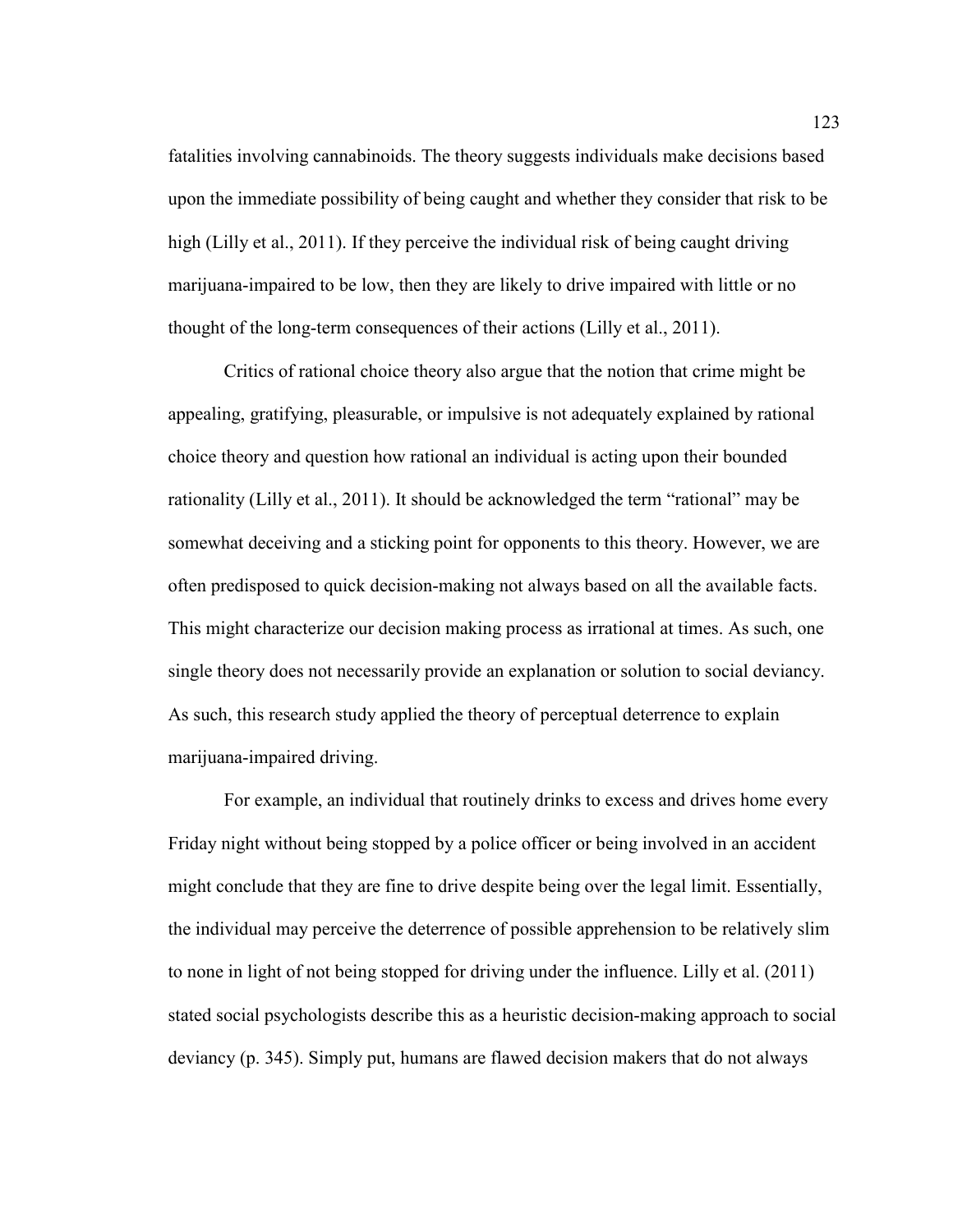weigh all the options and facts presented to them (Lilly et al., 2011). Alternatively, it could be argued that individuals are merely rolling the dice in their decision to drive impaired, weighing the possibility of just not getting caught in a multitude of other drivers on the road. Rational choice theory explains this decision-making process as how an individual weighs the likelihood of being caught (Lilly et al., 2011). This flawed decision-making process still fits within the theory as it only considers a short-term decision not thoroughly weighing the impact of being arrested for driving under the influence of marijuana or worse being involved in a traffic fatality.

The decision to drive a motor vehicle may be made before or after becoming impaired by marijuana but the act occurs during impairment. One might argue it is irrational to assume an individual makes a conscientious decision to operate a vehicle impaired, knowing the possibility exists of being arrested or involved in a fatal traffic accident. Rational choice theory is situational in nature, and the theory of perceptual deterrence examines the correlation between perceived deterrence and punishment (Lilly et al., 2011). The Washington Traffic Safety Commission's 2018 Highway Safety Plan has utilized in part the theory of perceptual deterrence as part of its strategy within Target Zero. The use of media outreach and traffic safety emphasis patrols specifically targeting driving under the influence are examples of the practical application of these theories. The theories of rational choice and perceptual deterrence go hand in hand when explaining the relationship between marijuana legalization and traffic fatalities involving cannabinoids.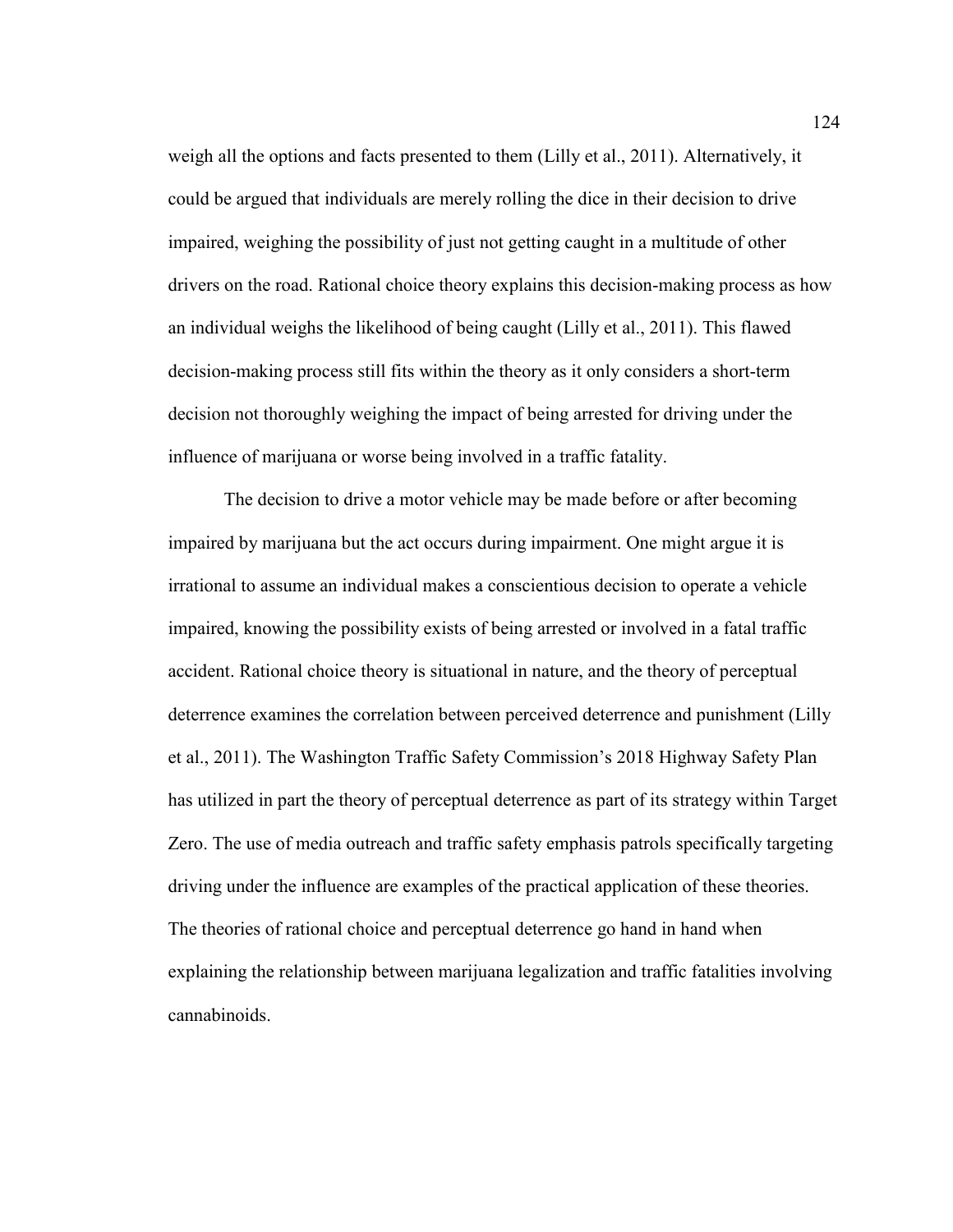Traditional deterrence methods have held legislators should craft laws and penalties that outweigh the benefits of social deviancy, to send the message crime does not pay. Classical school scholars examined how punishment impacted crime and found specific deterrence had modest results in lowering social deviancy (Lilly et al., 2011). Perceptual deterrence theory took a slightly different approach to explain social deviancy. Similar to rational choice theory, it posited an individual's *perception* of costs and benefits and not their underlying rational choice of costs and benefits factored into their decision making process when choosing whether or not to commit a crime (Hess  $\&$ Orthmann, 2012; Lilly et al., 2011). Similar to rational choice theory, perceptual deterrence theory also has its limitations in explaining social deviancy. While individuals may have perceptions about the associated punishment of marijuana-impaired driving, if they routinely smoke marijuana and drive impaired, their perception of not getting caught may increase (Lilly et al., 2011). Additionally, perceptions of not being caught may also lead to the belief impairment from marijuana does not impact their driving abilities.

An individual's *perception* of deterrence factors is shaped by a number of different associations based on individuality, and therefore not everyone will perceive things the same (Lilly et al., 2011). The perception of being caught for instance may be developed from the personal knowledge of a colleague arrested for impaired driving. This may change their perception and deter them from driving impaired by marijuana. Additionally, their perception may be formed by observing a large police presence in the area making the likelihood of being caught more probable. These individual perceptions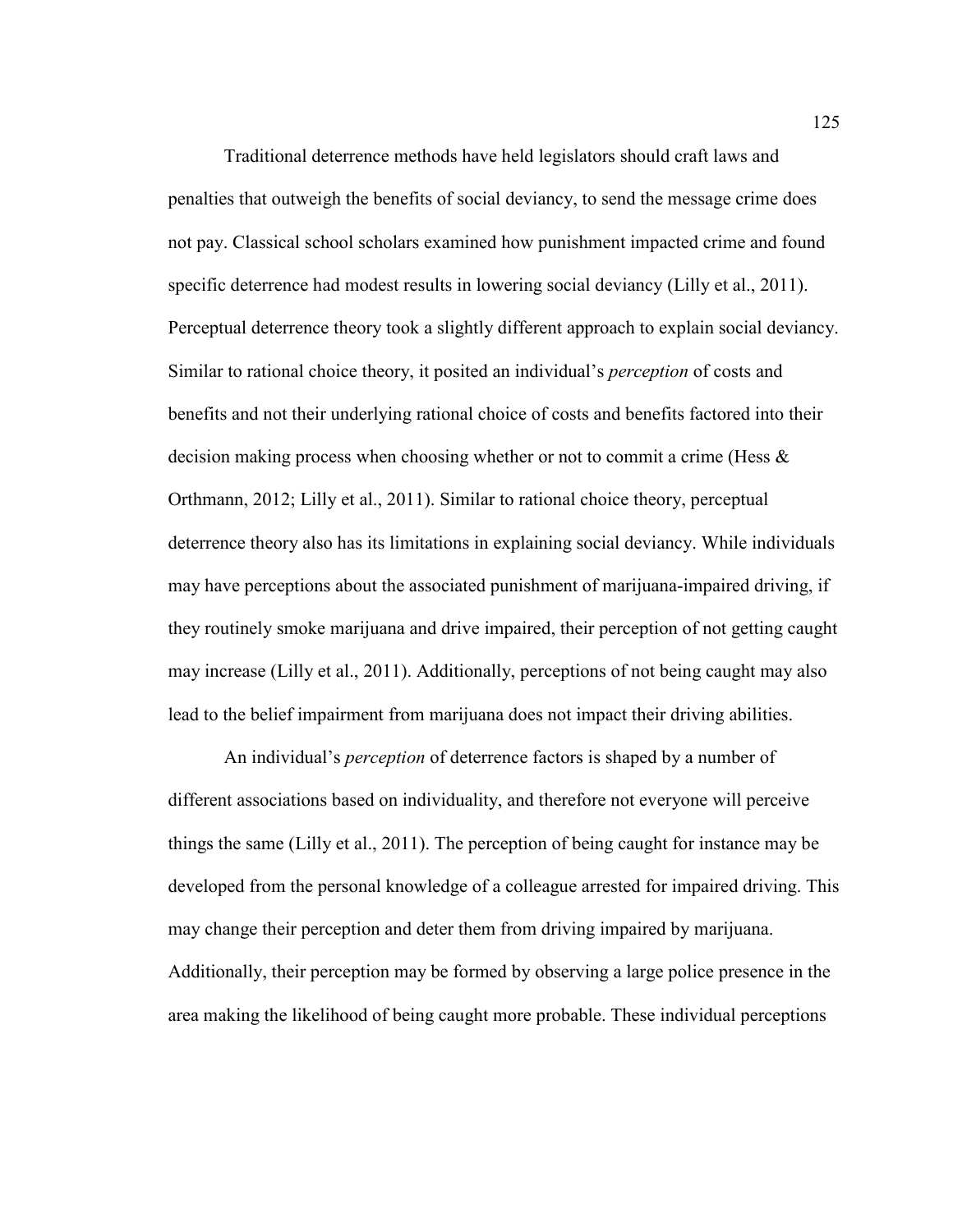are shaped differently, but the theoretical concept remains the same and helps explain why individuals may refrain from or drive marijuana impaired.

#### **Limitations of the Study**

The initial research study intended to utilize toxicology reports of those individuals under arrest for driving under the influence of marijuana from state laboratories. A significant number of data limitations existed when I sought to collect aggregated data in this study. First, not every state collected or tracked data on marijuanaimpaired drivers. Secondly, some states only recently began tracking marijuana-impaired drivers, which did not provide a sufficient uniform sampling size. The lack of uniformity in data collection from state to state for aggregated data regarding driving under the influence of marijuana meant for a control group size that was too small. Drug recognition expert (DRE) data collected out in the field by police officers and housed by the National Highway Traffic Safety Administration (NHTSA), may have provided a sufficient control group. However, the data may not have been representative of the population as DREs are not utilized on all drug impaired DUIs. A request for DRE data was denied, citing NHTSA was the clearinghouse for the data and not authorized to release it without individual permission from each state. As a result, this research study shifted slightly to study whether a relationship existed between marijuana legalization and traffic fatalities involving cannabinoids.

 NHTSA's Fatality Analysis Reporting System (FARS) data was publicly available online and provided aggregated data from all states regarding traffic fatalities involving cannabinoids. This research study utilized a regression point displacement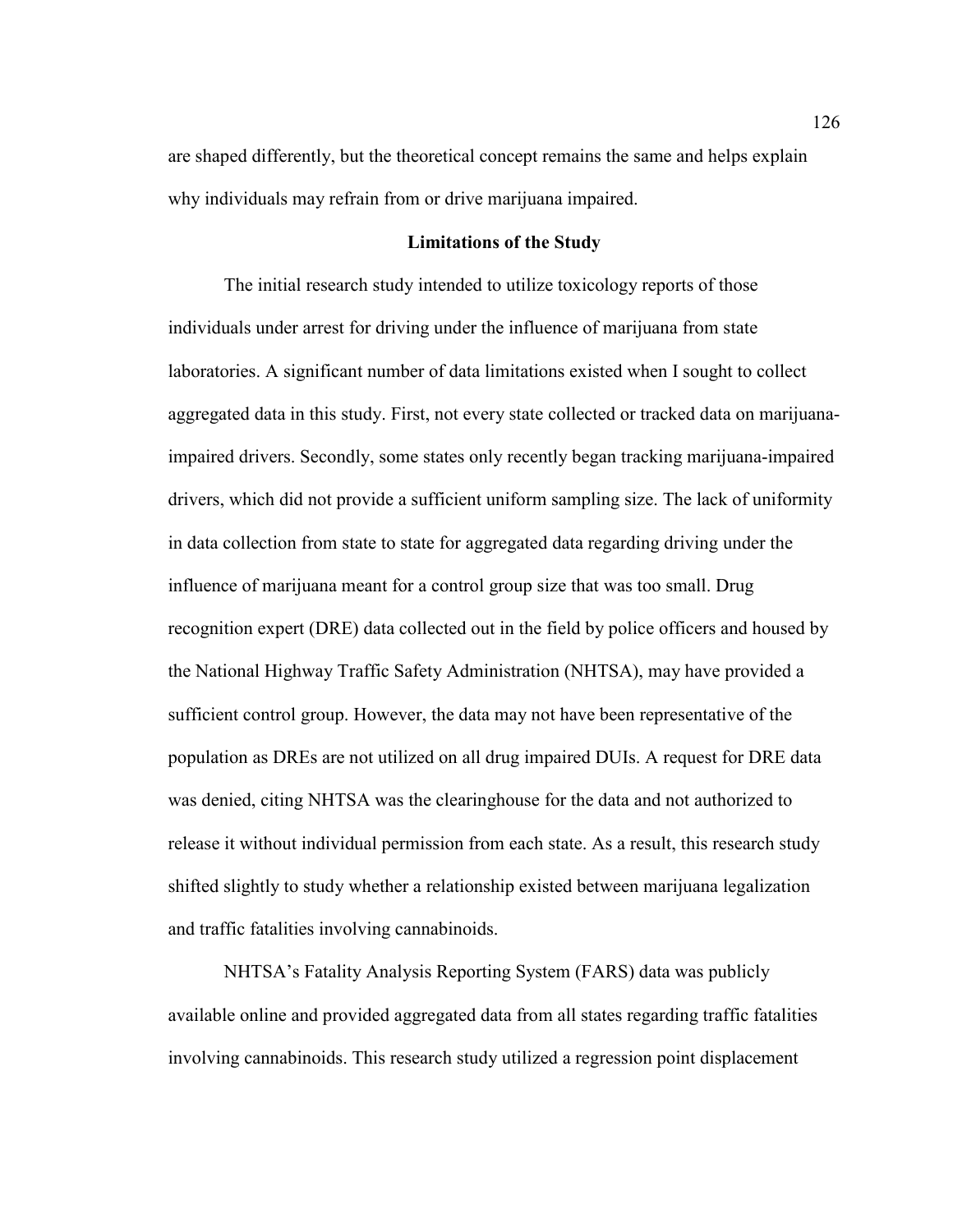design to analyze whether a relationship existed between marijuana legalization and traffic fatalities involving cannabinoids. A fundamental limitation of FARS data involved determining marijuana impairment. States where marijuana has been legalized like Washington, have chosen to define a specific amount of delta-9 THC within the driver's blood as a per se definition of DUI. Other states have adopted a more definitive approach with a zero tolerance of THC to define impairment.

NHTSA aptly noted, if alcohol is present during the fatality, some states may not test for drugs due to the associated cost of testing (NHTSA, 2014). Additionally, some states may only test for a limited number of drugs, possibly missing others in the driver's blood and fail to recognize a poly-drug combination (NHTSA, 2014). Furthermore, some states merely screen for the presence and not the level of THC that exists in an individual's blood (NHTSA, 2014). This makes determining whether marijuana impairment was the sole cause of the fatality challenging to determine.

 Another limitation of this study is the theoretical context from which rational choice and perceptual deterrence theory are applied. Traditional conservative approaches to deter social deviancy would suggest that harsh punishments would make the individual's cost outweigh the benefit of committing the crime (Lilly et al., 2011). Opponents to this approach have stated the concept of perception changes over time, past experiences, and new knowledge (Lilly et al., 2011). Further research in DUI arrests might take an expanded approach in individual perceptions, specifically from the arrestee's viewpoint when it comes to weighing opportunity and risk perceptions and how they act upon them when driving under the influence of marijuana. For example, what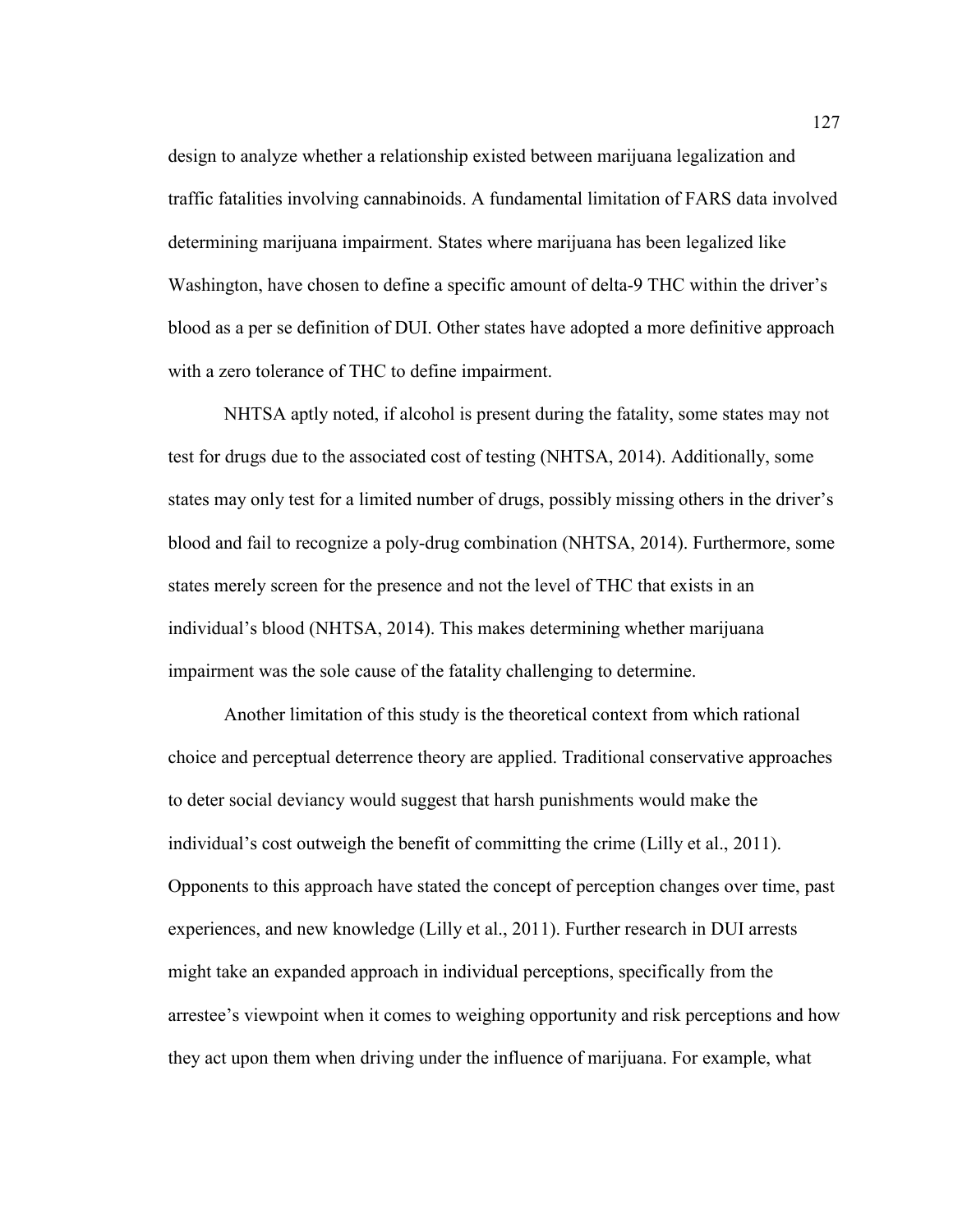part does an individual's degree of certainty of being caught caused them to refrain from driving impaired by marijuana when weighing costs and benefits?

 This research study utilized secondary empirical data solely regarding traffic fatalities involving cannabinoids. Expanding upon this study to examine perceptual deterrence from a DUI arrestee's viewpoint, might provide insight in developing additional methods of deterrence. Lastly, this research study had limited funding and time constraints, which otherwise might have allowed for a mixed-methodology approach to explore individual perceptions and their development with regard to marijuana involved driving.

#### **Recommendations**

 Decriminalization of marijuana and recent research studies show society's changing attitude shifting toward recreational marijuana legalization despite the federal classification as a Schedule I drug (Kohn et al., 2014; O'Malley & Johnston, 2013). As states move toward legalizing marijuana, the reclassification of marijuana should be considered by the federal government for research and funding purposes. The shift in attitude towards marijuana is reflected by states changing legislation from incarceration to decriminalization of marijuana, legalizing medical marijuana, and other states choosing to legalize recreational marijuana use. There is limited research on how public policy legalizing recreational marijuana impacts communities, the criminal justice system, and surrounding states as a whole. States considering legalizing recreational marijuana use should carefully consider the impact to communities when it comes to driving impaired and traffic fatalities involving cannabinoids.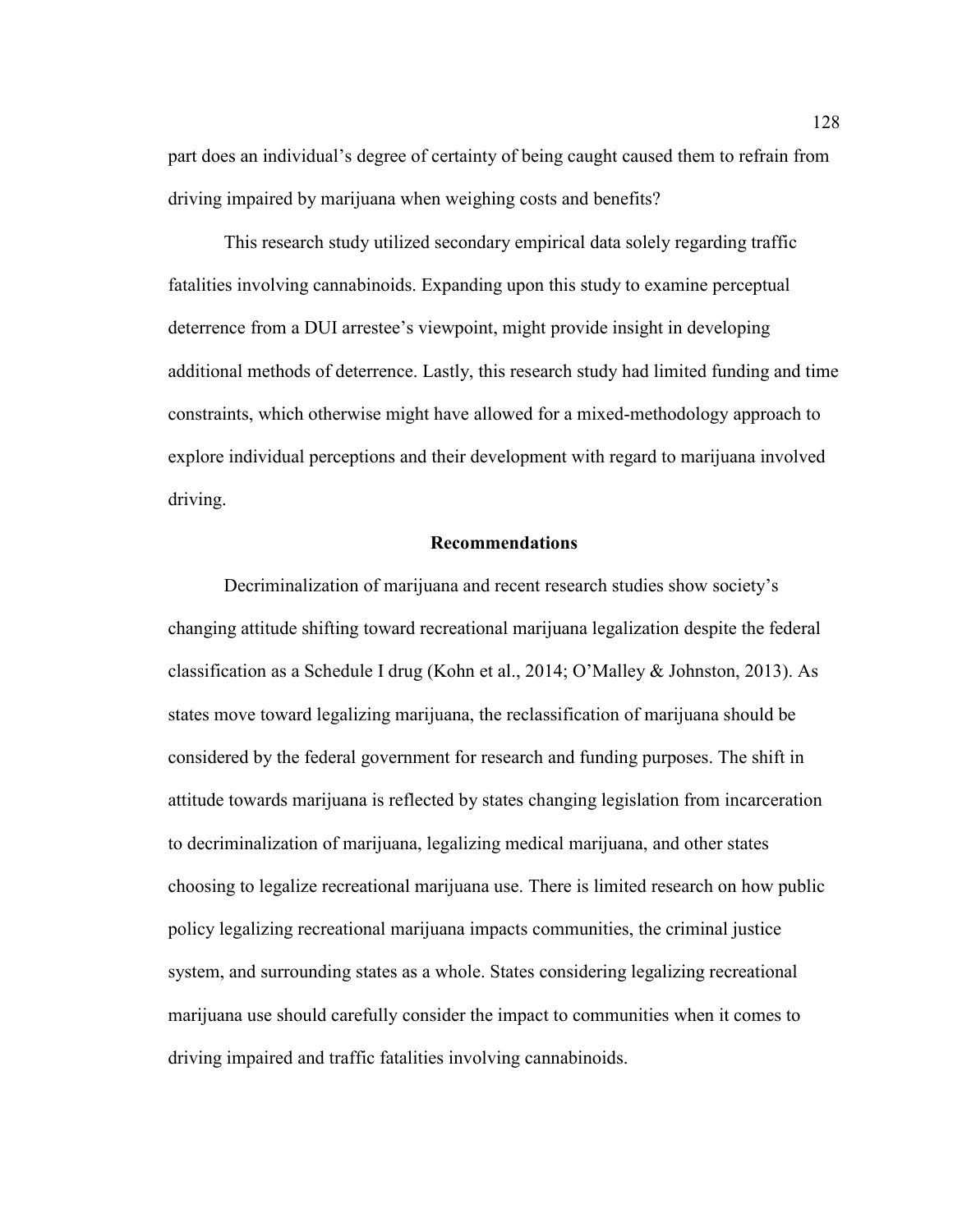Washington State's Strategic Highway Safety Plan of 2016 has a goal of achieving zero traffic fatalities and serious injuries by 2030. Further scientific research in marijuana-impaired driving and applied criminological theories would help explain why individuals decide to drive impaired. Furthermore, this would aid in crafting laws to address marijuana impaired driving and traffic fatalities involving cannabinoids.

#### **Theoretical Applications**

Rational choice and perceptual deterrence theories where applied to examine the relationship between recreational marijuana legalization in Washington State and traffic fatalities involving cannabinoids. However, marijuana-impaired driving also needs to be viewed through a social context lens, and further research studies could build upon this one. Social theories such as Hirschi's social control theory might also be applied to examine methods of deterrence and contribute to the existing body of knowledge. Lilly et al. (2011) noted that Hirschi redefined his definition of self-control in 2004 as, "[…] The tendency to consider the full range of potential costs of a particular act" (p. 128). This expanded upon his original theory and took into account factors such as the social bonds between people and groups such as one's family, friends, and employer in deterring social deviancy.

If the potential impact to these social bonds is too high, then it might also contribute to deterring social deviancy (Lilly et al., 2011). While these social bonds may deter people from criminal behavior, researchers should also consider applying Sutherland's 1973, Differential Association Theory of learned behavior to further help explain social deviancy. An individual who sees their friends driving under the influence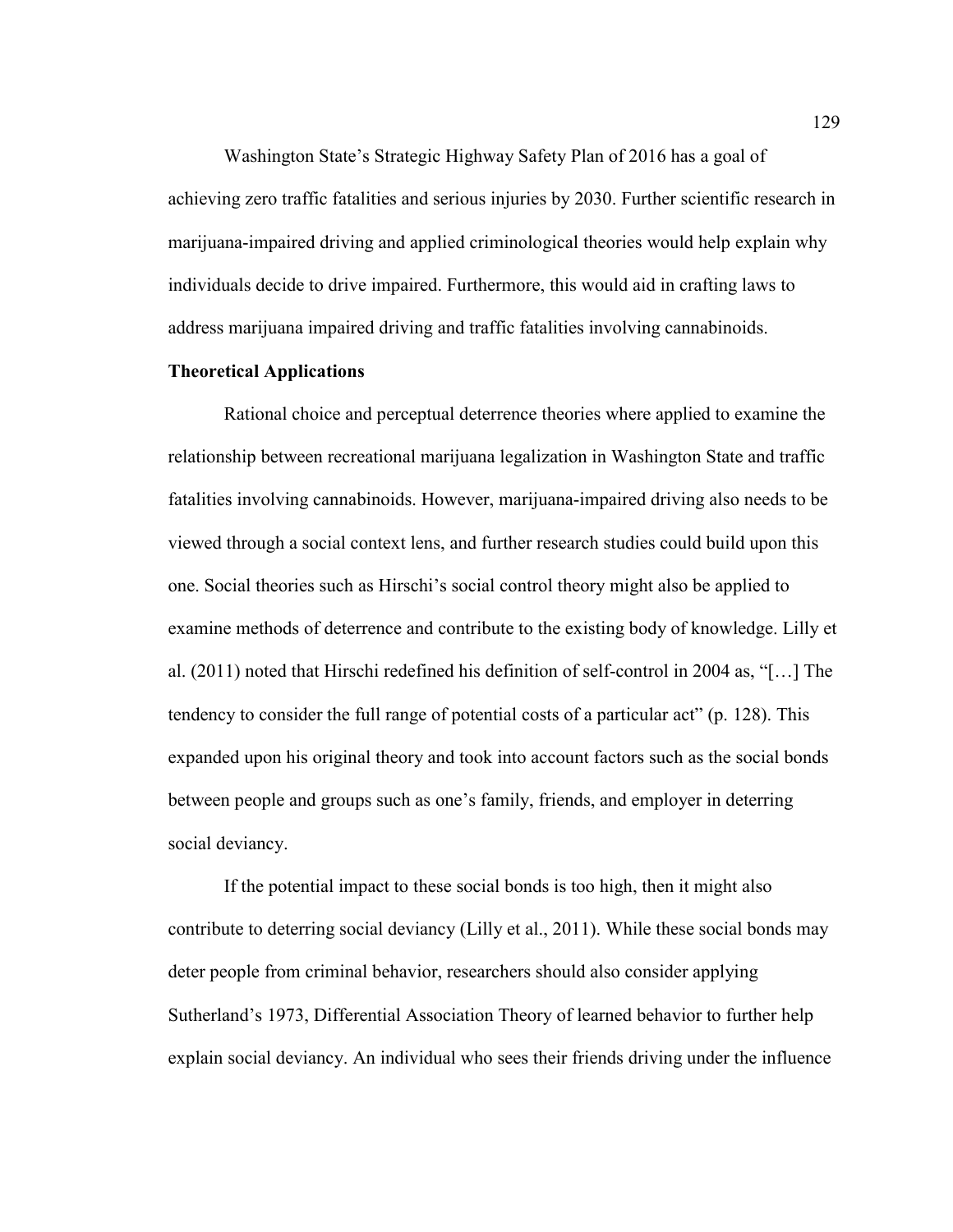of marijuana may consider the behavior to be acceptable and less risky when combined with a lack of deterrence and be more likely to drive impaired.

Opponents to rational choice and perceptual deterrence have argued that humans exhibit certain character traits that make us prone to social deviancy (Lilly et al., 2011). Building upon Hirschi's original theory of self-control and social bonds, Sampson and Laub in 2003 (as cited in Lilly et al., 2011) revised and posited an age-graded theory of informal social control. This theory may also contribute to examining how positive social controls may constrain an individual from committing socially deviant crimes such as driving under the influence (Hess & Orthmann, 2012; Lilly et al., 2011;). The ability to identify underlying decision-making processes made by individuals may assist legislators and stakeholders as they consider legalizing recreational marijuana within their state and draft legislation with the aid of scientific research. Birkland (2011) aptly noted for the most part, "[…] Public policies fail to achieve all the goals their ardent proponents claimed that they would meet" (p. 289). Therefore, public policies should be thoroughly researched from all aspects before being implemented. One study suggested legalizing marijuana in Washington state had the potential of creating an increase in traffic fatalities (Archambault et al., 2013). Another research study conducted in Colorado showed a growing trend in marijuana-related traffic fatalities from 1994 through 2011 (Salomonsen-Sautel, 2014). Further research in marijuana-impaired driving will aid stakeholders in developing policies to reduce traffic fatalities and serious injuries.

 This research study in its literature touched upon rising prison rates associated with the government's war on drugs. This conservative approach toward illegal drug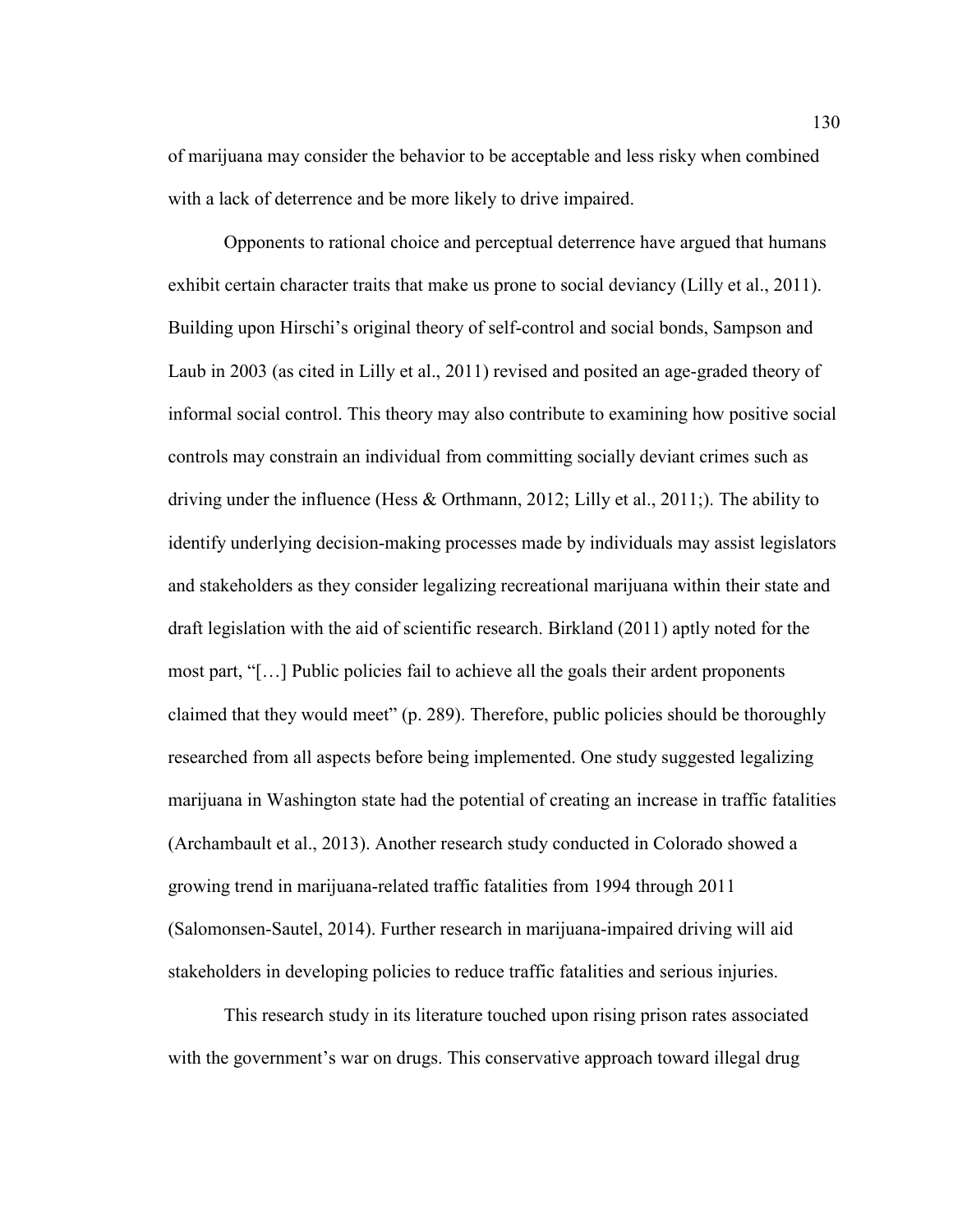activity, primarily marijuana, led to an increased rate of minorities being directly impacted (BJS, 1990). Additionally, research in this area might show how marijuana legalization impacts minority groups and driving under the influence, serious injuries, and traffic fatalities. Sampson & Laub's 2003 age-graded theory of informal social control (as cited in Lilly et al., 2011) could potentially explain the impact of legalized marijuana and marijuana-impaired driving within diverse and low-income neighborhoods controlling for socio-economic impacts. This may also open research into recidivism with regard to marijuana-impaired driving.

#### **Policy Applications**

As advocates move to legalize marijuana, a number of policy recommendations based on scientific research studies should be considered. Research studies should consider focusing on analyzing delta-9 THC within an individual's whole blood and not plasma with regard to driving impaired (Huestis et al., 1992; Salomonsen-Sautel et al., 2014). A limitation of this study noted FARS data did not collect actual levels of delta-9 THC within a person's blood during a fatality. The lack of uniformity from state to state presents difficulty in analyzing the relationship between marijuana legalization and traffic fatalities. Washington State's toxicology laboratory already analyzes and collects the level of THC in an individual's blood. Without other states conducting the same investigatory analysis, it makes it difficult to analyze how legislation impacts communities. NHTSA should consider providing funding for a pilot project when marijuana is found to be present during a fatality, consisting of an analysis of the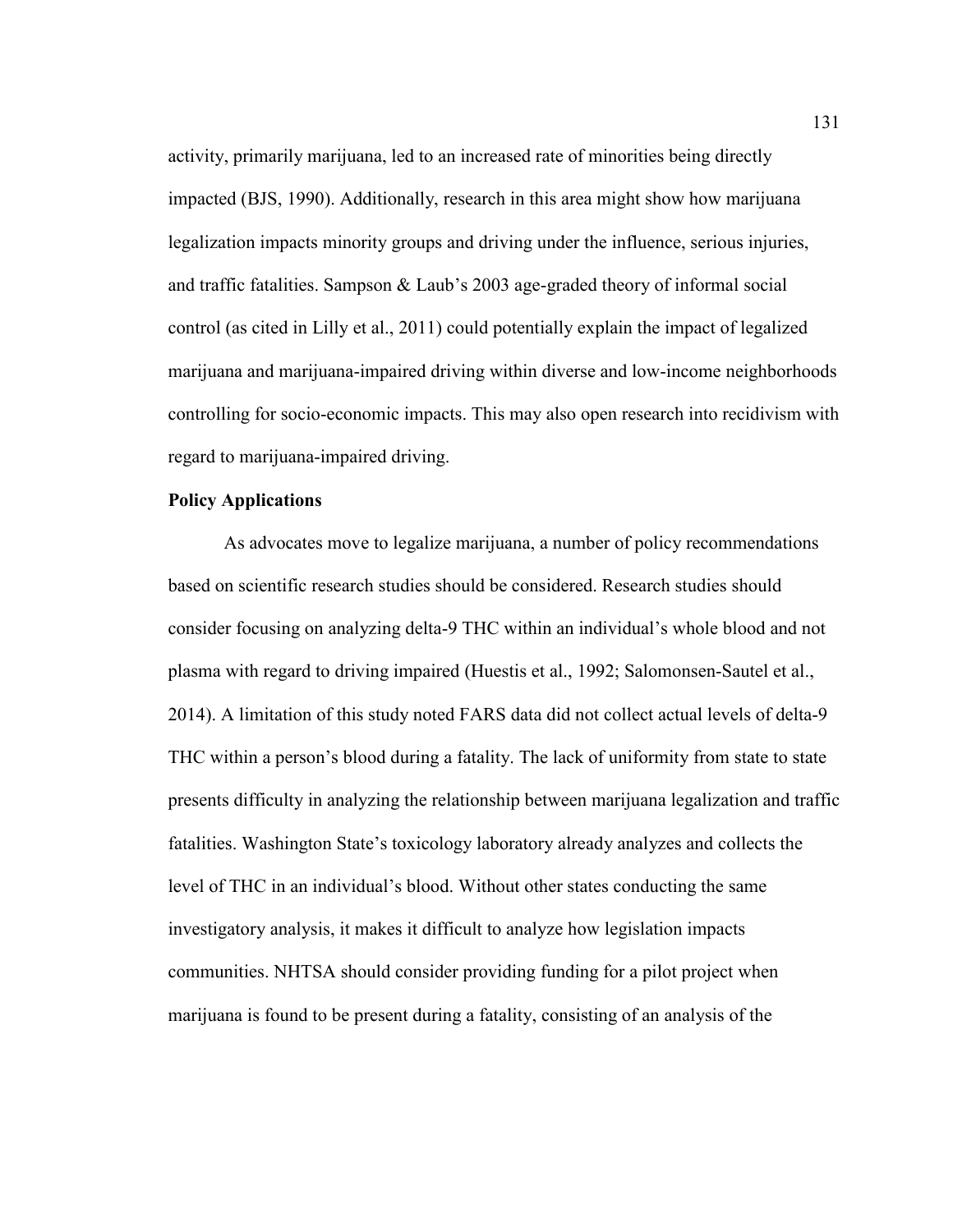individual's blood for delta-9 THC. This would allow future research studies to examine impairment levels from a fatality standpoint and explore marijuana-impaired DUI arrests.

 Currently, there is no agreement on what defines marijuana-impaired driving and states differ in their legislative definition of marijuana-impaired DUI. This makes it difficult to analyze the legislative impact on marijuana-impaired traffic fatalities. Consideration should be given to defining what driving under the influence of marijuana is. The State of Washington determined it to be, "[…] within two hours after driving, a THC concentration of 5.00 or higher as shown by analysis of the person's blood made under RCW 46.61.506" (Washington State Legislature, 2018). Whereas, the State of Oregon defined it to be:

A person commits the offense of driving while under the influence of intoxicants if the person drives a vehicle while the person:

(a) Has 0.08 percent or more by weight of alcohol in the blood of the person as shown by chemical analysis of the breath or blood of the person made under ORS 813.100 (Implied consent to breath or blood test), 813.140 (Chemical test with consent) or 813.150 (Chemical test at request of arrested person);

(b) Is under the influence of intoxicating liquor, cannabis, a controlled substance or an inhalant; or

(c) Is under the influence of any combination of intoxicating liquor, cannabis, a controlled substance and an inhalant. (Oregon Legislature, 2018)

NHTSA's (1998) scientific research and validation of standardized field sobriety testing (SFST) assisted officers in making arrest decisions in blood alcohol below concentrations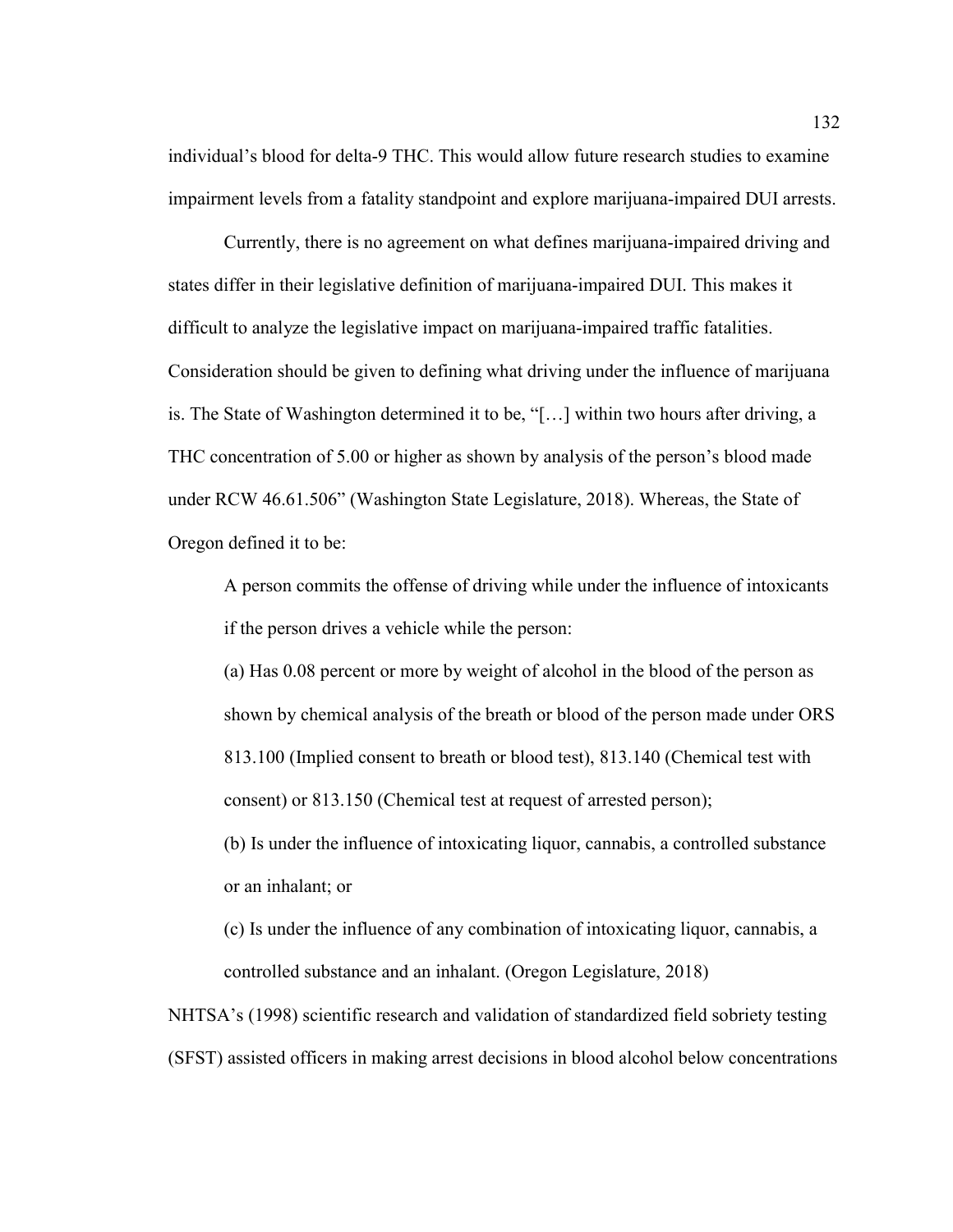of 0.10. The legislative implications of this research in conjunction with federal funding led to statewide legislation and policies lowering DUI limits to a uniform statewide standard of 0.08 breath alcohol concentration.

 The same uniform standard should be in place if states are to consider legalizing marijuana. Currently, some states like Oregon utilize a subjective standard of marijuana impairment instead of a specific delta-9 THC measure. NHTSA's data collection process through FARS combined with grant funding to compensate for the costs associated with collecting delta-9 THC levels from traffic fatalities involving cannabinoids could be expanded to DUI arrests. Furthermore, blood toxicology in traffic fatalities should be conducted as soon as possible as THC levels continue to drop and may not be representative of the THC level at the time of the traffic accident (Huestis et al., 1992). If conducted out in the field, the blood sample would be more reflective of the individual's THC level at the time of the traffic fatality.

Differences in marijuana-impaired driving legislation may create confusion within society as a whole and make a standardized approach in curtailing marijuana-impaired DUI and traffic fatalities difficult on a statewide level. Federal reclassification of marijuana as a Schedule I drug would help researchers in determining levels of impairment as has been done with alcohol. Along with differences in marijuana-impaired DUI limits and definitions, additional research is necessary to identify standardized methods for officers to use in identifying impaired drivers. Conducting toxicology research for delta-9 THC levels involved in a traffic fatality could be used in conjunction with research in developing standardized field sobriety testing that would aid officers in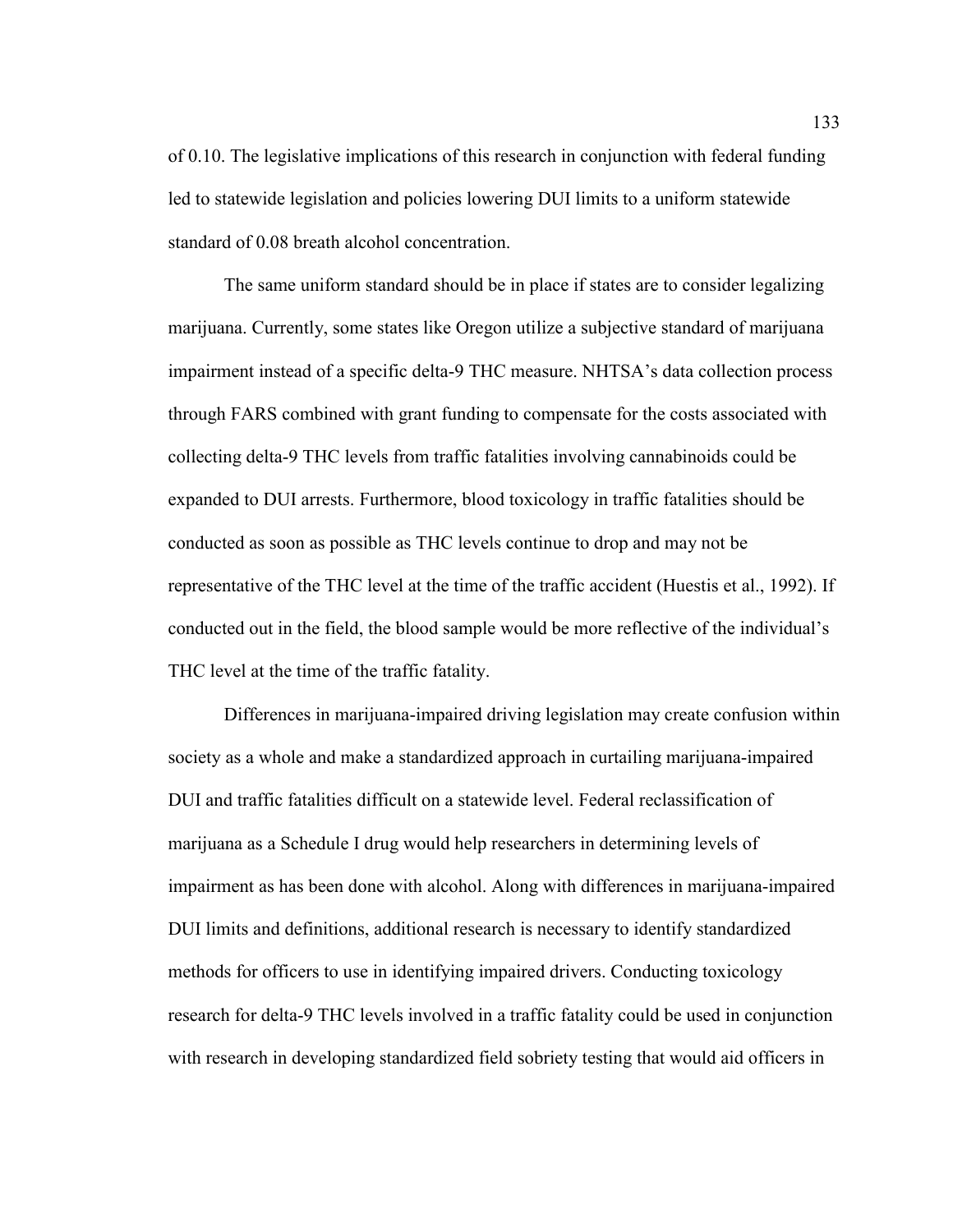determining impairment out in the field. The use of a DRE is extremely helpful as they will typically determine that the arrestee's impairment is not consistent with alcohol (NHTSA, 2015). Additionally, DREs are able to rule in or out whether a medical condition is present and determine if an individual is under the influence of a specific type of drug(s) (NHTSA, 2015). Based upon the extensive training and testing of DREs, courts have deemed these individuals as experts within their field. Their ability to rule out possible medical conditions for impairment limits defense counsel's ability to offer an alternative to marijuana-impairment. However, a DRE's skillset must routinely be applied, or those skills become diminished. This makes placement of DREs more heavily concentrated within higher populated areas leaving rural communities without these valuable experts to assist during a DUI.

 Washington State and others do conduct officer training in Advanced Roadside Impaired Drug Evaluations (ARIDE). The purpose of ARIDE training is to essentially bridge a gap between SFST training and DRE training by providing a general knowledge of drugs and drug impairment but not at the expert level of a DRE. While SFST training is conducted during an officer's basic academy, ARIDE training is an additional course after the academy. In light of marijuana legalization, academies should commit to completing this training as part of their regular curriculum providing every officer the ability to help recognize drug-impaired driving.

Both ARIDE and DRE training are invaluable tools in addressing marijuanaimpaired driving. However, while ARIDE training might help identify whether an individual is under the influence of a particular drug, and DREs can rule out medical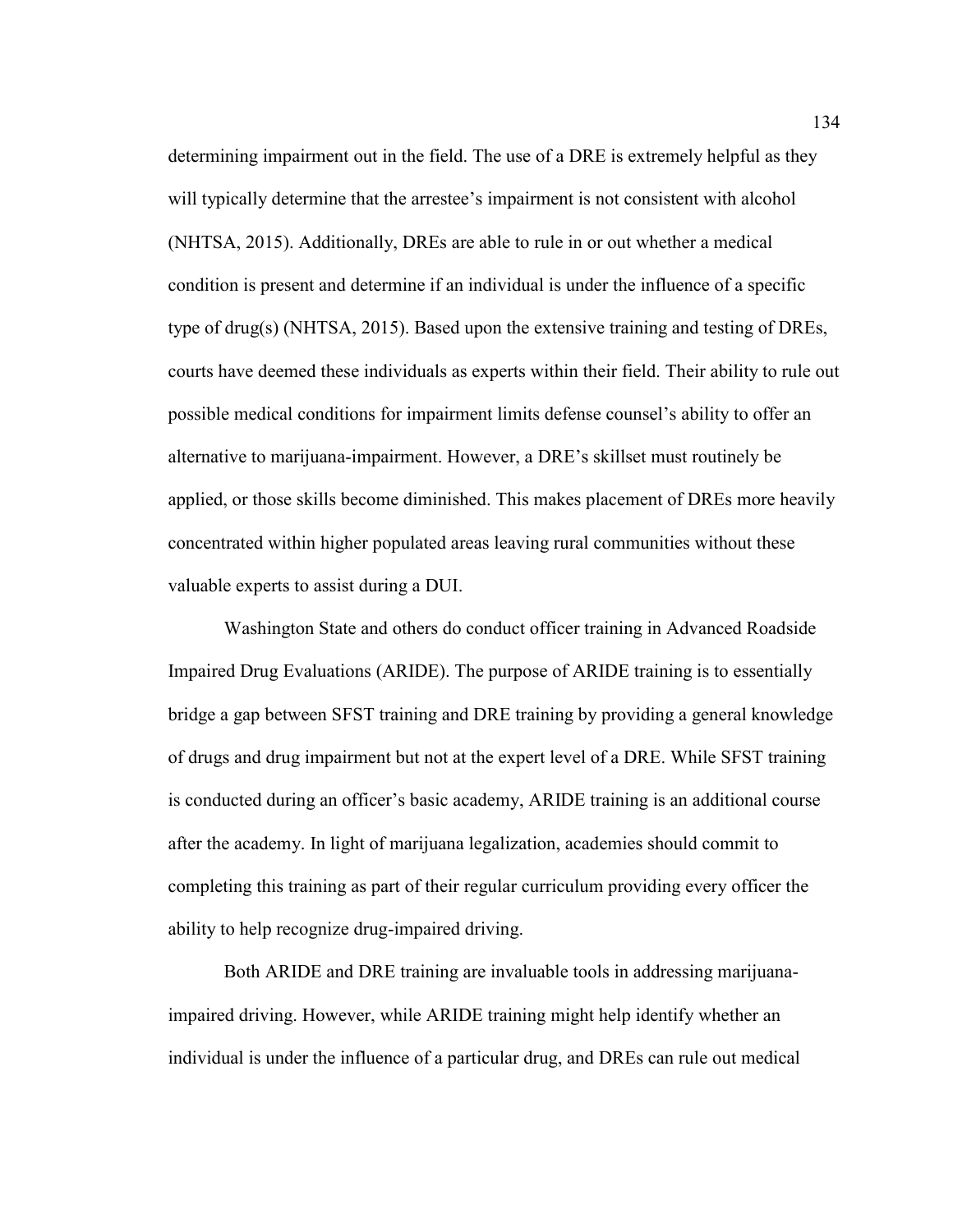issues and identify the specific drug of impairment, these programs identify factors of impairment but still rely on a blood toxicology to determine actual delta-9 THC levels to determine per se DUIs within Washington State.

Research studies explored the absorption phases of marijuana and possible impairment but these research studies used plasma instead of whole blood (Huestis et al., 1992). Huestis et al.'s research provided a valuable foundation to be built upon in marijuana absorption rates but should be examined with the use of whole blood. Combining those findings with methods such as identifying standardized field sobriety testing that assists officers out in the field in their arrest decision making process would be invaluable.

 The National Safety Council's determined in 2013 that marijuana increased the risk of injury or death to self or others when operating a motor vehicle or heavy equipment. This should be used as a guide for those states considering legalizing recreational marijuana until a correlation in delta-9 THC impairment and SFST testing can be made to assist officers in the field when making a decision to arrest at a particular level of THC concentration.

## **Implications for Social Change**

Within the United States, driving under the influence has had far-reaching consequences. It has affected community resources, impacted insurance rates as a whole, and stretched limited criminal justice resources to their limit. Traffic fatalities involving cannabinoids has devastated families, friends, and communities and marijuana legalization to should carefully consider its impact. As with Washington State's Strategic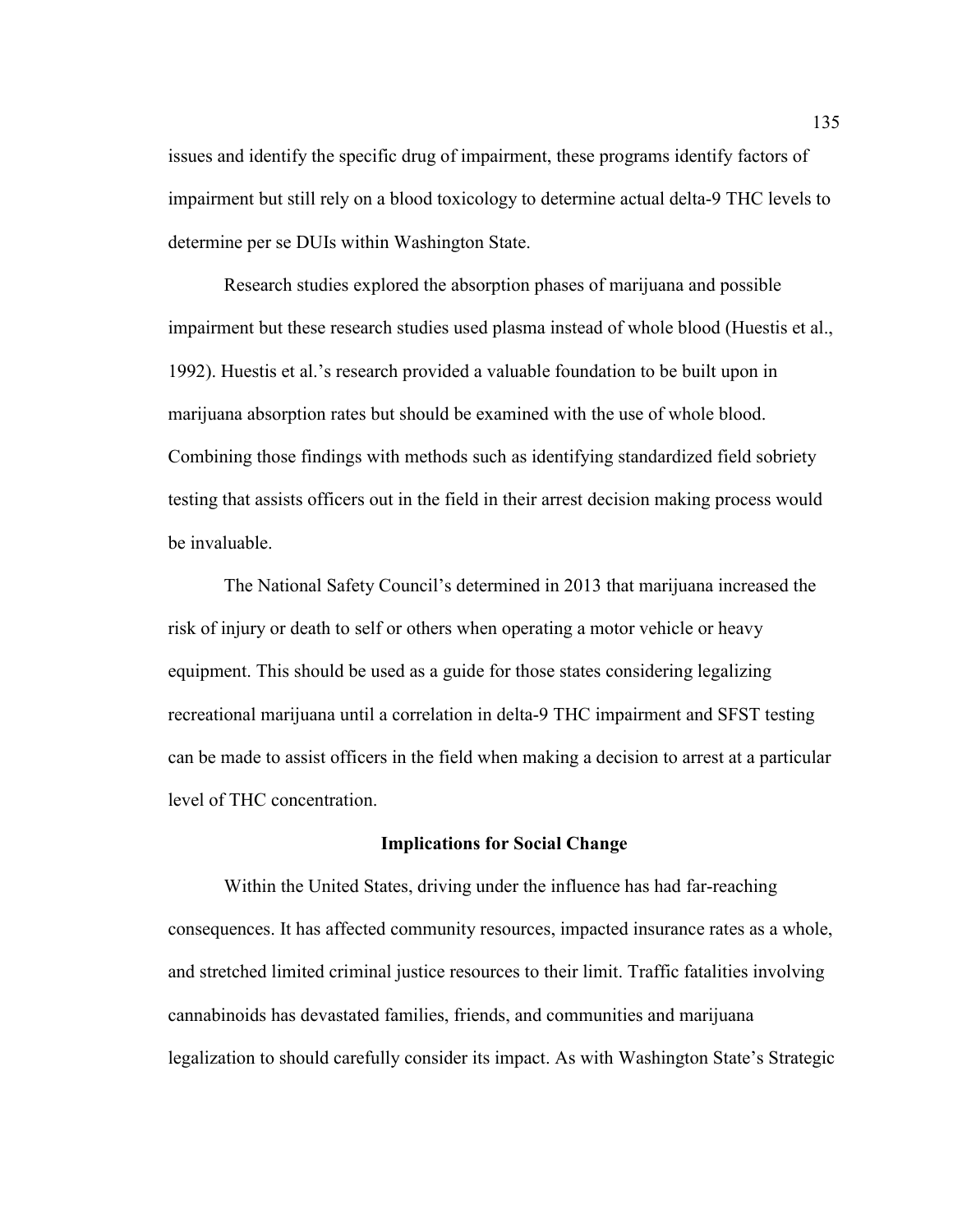Highway Safety Plan of 2016, the goal of reducing deaths and serious injuries to zero has tremendous implications for positive social change. This research study provides insight into marijuana legalization and policy implications. Researchers may continue building upon this research by identifying additional criminological theories that provide further understanding in social deviancy specific to marijuana-impaired driving and traffic fatalities involving cannabinoids.

Despite extensive outreach to communities through alcohol education in schools, universities, and various media campaigns in partnership with state, federal, and nongovernment organizations such as Mothers Against Drunk Driving, driving under the influence is still prevalent. Media outreach slogans within Washington State such as drive hammered – get nailed suggest robust deterrence methods through the judicial system such as incarceration, steep fines, and licensure suspension are successful. However, individuals still choose to operate a motor vehicle under the influence. The same type of marijuana-impaired education has not been implemented in the same manner as alcoholimpaired driving. Until this occurs, an individual's rational choice and perception may be more likely to drive under the influence of marijuana.

 Further combined research that expands upon this study would allow legislative and public policy strategies to be developed that address driving under the influence of marijuana. Specific marijuana-impaired outreach is necessary to reduce traffic fatalities involving marijuana from both a rational choice and perceptual deterrence standpoint. While Washington State FARS data in traffic fatalities involving cannabinoids showed an increase of 58 in 2012 to 105 in 2016, this research study showed no relationship existed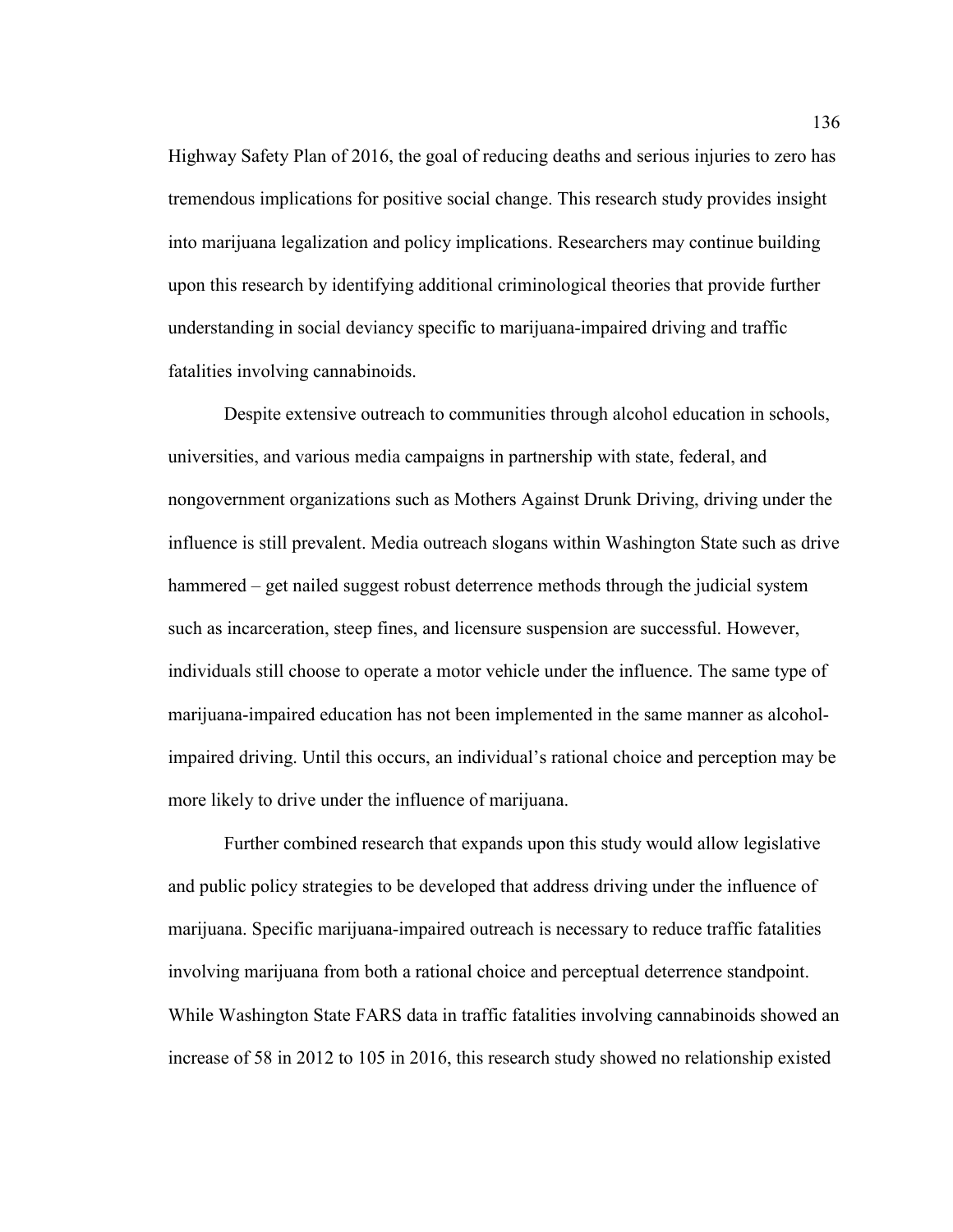between those fatalities and recreational marijuana legislation. Target Zero aptly asked the question as to what are acceptable figures when it comes to traffic fatalities and serious injuries, and the answer is zero. The findings of this research study will be available for stakeholders to develop additional strategies in reducing traffic fatalities involving cannabinoids.

 Additionally, a quantitative time-series design like the regression point displacement design is an appropriate methodology to examine possible outcomes based on a treatment effect, such as legalizing recreational marijuana. The ability to use aggregated data collected on a statewide level provided for strong statistical power despite what appeared to be a low number of control groups. The use of large aggregated numbers and the use of the ANCOVA allowed for the detection of a treatment effect that was representative and could be generalized back to the population. This empirical study and method of analysis can be furthered through exploring additional covariates and thereby expand upon the existing body of knowledge facilitating further positive social change.

## **Conclusion**

After decades of government involvement in restricting, taxing, and criminalizing marijuana, Washington State's Initiative-502 to legalize recreational marijuana was met with opposition that directly pointed to an increase in social deviancy, traffic fatalities involving cannabinoids, and serious injury that would directly impact communities. Some research studies showed an increase in marijuana-related crashes after commercialization of marijuana as in Colorado State. (NHTSA, 2015; Pollini et al., 2015; Salomonsen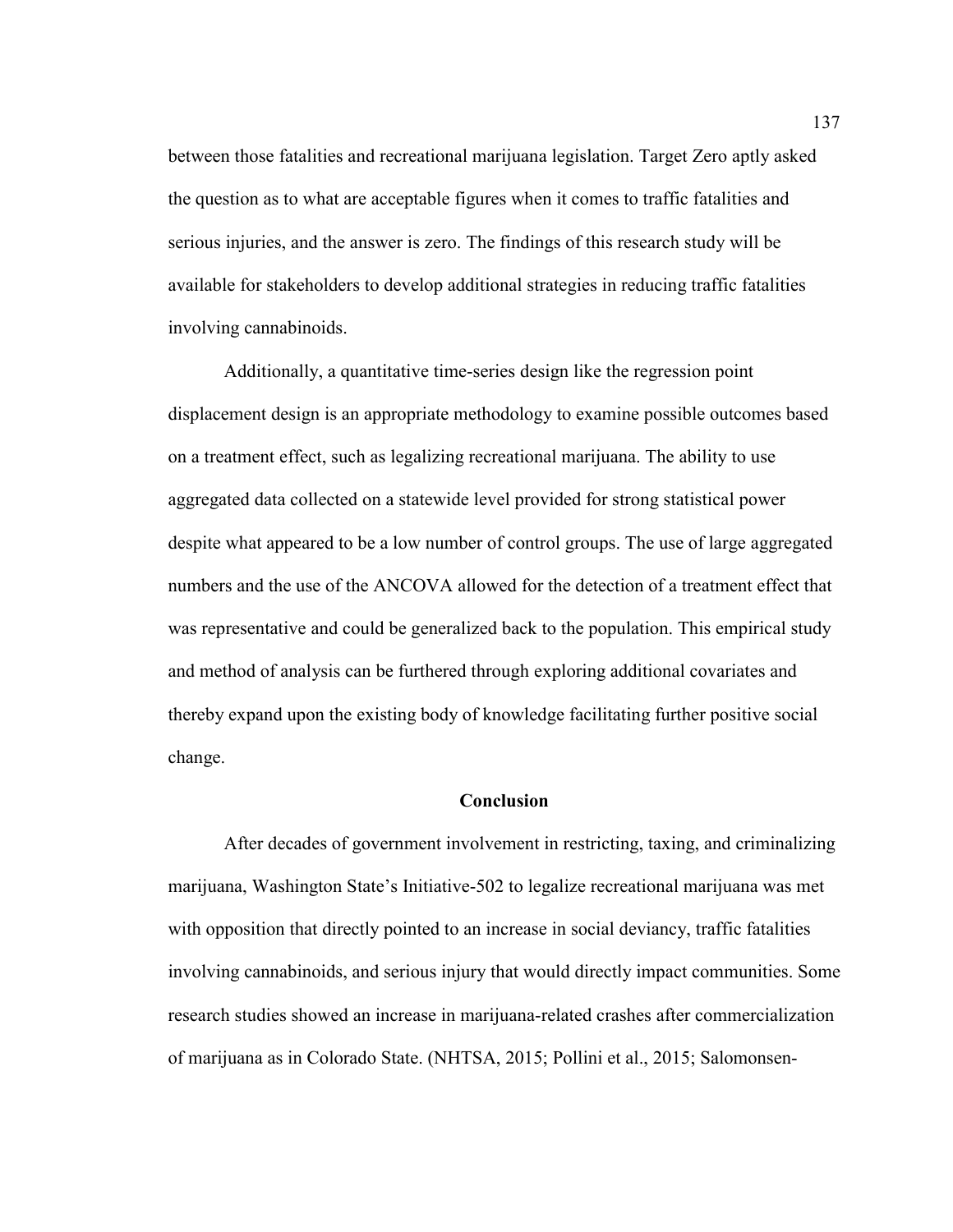Sautel et al. 2014). The conclusion of this research study showed no significant difference exists between marijuana legalization and traffic fatalities involving cannabinoids. It is apparent much-needed research in marijuana-impaired driving is still needed if traffic fatalities involving cannabinoids are to be reduced to zero.

 Studies have shown marijuana is used more by drivers than any other drug and is the most prevalent aside from alcohol when it comes to traffic fatalities (Bogstrand,  $\&$ Gjerde, 2014; NHTSA, 2015; Wilson, 2012). Additionally, high school and college students would drive a motor vehicle after smoking marijuana. Furthermore, research studies have shown the perception that drinking alcohol poses a higher risk than smoking marijuana and operating a motor vehicle (Kohn et al., 2014; O'Malley & Johnston, 2013). High school and college students consider riding as a passenger with someone who has been drinking alcohol more dangerous than someone smoking marijuana (Kohn et al., 2014; O'Malley & Johnston, 2013). These perceptions are a perilous fallacy that potentially lead to traffic fatalities. Furthermore, it might also explain why the WTSC (2015) noted an increase in marijuana involved fatalities between 21-25 years of age the legal age at which recreational marijuana may be purchased within Washington State.

 Individuals make bounded decisions but the theory of rational choice does not adequately explain on its own why individuals drive impaired by marijuana. If legislators are to make a difference in reducing marijuana-related traffic fatalities to zero, changing individual perceptions will be of vital importance as they decide whether or not to drive under the influence of marijuana. Additional theoretical lenses may provide further insight in this area as perceptions change over time through social bonds (Lilly et al.,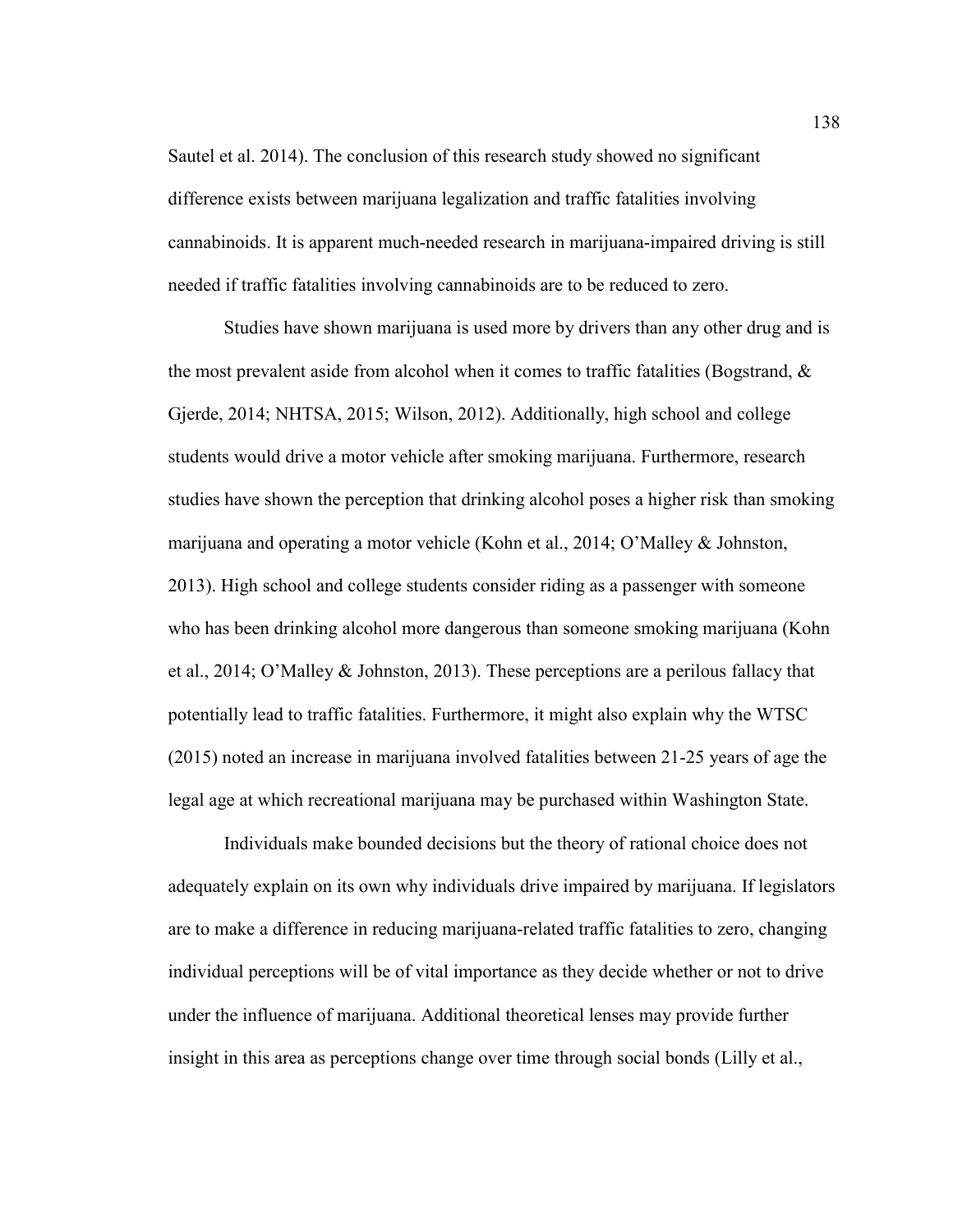2011). Furthermore, since research studies have identified a potentially at-risk age group, educational outreach should specifically target the group for more significant impact in reducing traffic fatalities involving cannabinoids (Kohn et al., 2014; O'Malley & Johnston, 2013). Continued targeted outreach to this group can potentially change perceptions across generations in the long run and save lives.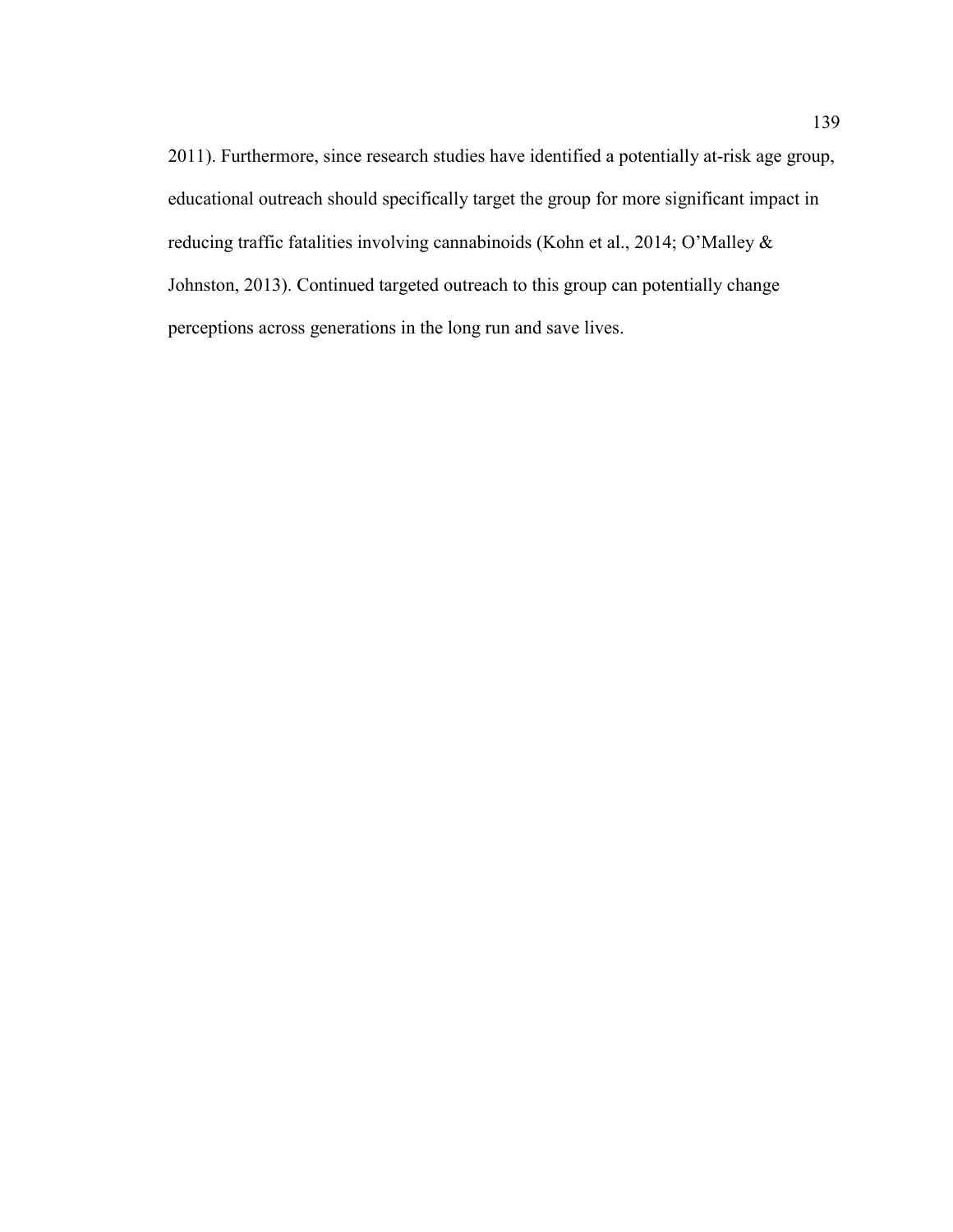## References

Apel, R. (2013). Sanctions, perceptions, and crime: Implications for criminal deterrence. *Journal of Quantitative Criminology, 29*(1), 67-101. https://doi.org/10.1007/s10940-012-9170-1

Acheampong, A., Okafor, C., Scheidell, J. D., O, M. P. M., & Johnston, L. D. (2014). Regarding driving after drug and alcohol use among US high school seniors. *American Journal of Public Health, 104*(4), e7–e8. https://doi.org/10.2105/ajph.2013.301839

- Archambault, M., McNelley, E., & Roe, P. (2013). Benefit-cost analysis of Initiative 502: Legalization of marijuana in Washington. *Evans School Review, 3*(1), 32-50. https://doi.org/10.1515/jbca-2012-0007
- Bertelli, A. M., & Richardson, L. E., Jr. (2008). The behavioral impact of drinking and driving laws. *Policy Studies Journal, 36*(4), 545-569. doi:10.1111/j.1541- 0072.2008.00283.x
- Biglan, A., Ary, D., & Wagenaar, A. C. (2000). The value of interrupted time-series experiments for community intervention research. *Prevention Science, 1*(1), 31- 49. https://doi.org/10.1023/a:1010024016308
- Bogstrand, S. T., & Gjerde, H. (2014). Which drugs are associated with highest risk for being arrested for driving under the influence? A case-control study. *Forensic Science International*, *21*. https://doi.org/10.1016/j.forsciint.2014.03.027
- Bonett, D. G., & Wright, T. A. (2015). Cronbach's alpha reliability: Interval estimation, hypothesis testing, and sample size planning. *Journal of Organizational Behavior,*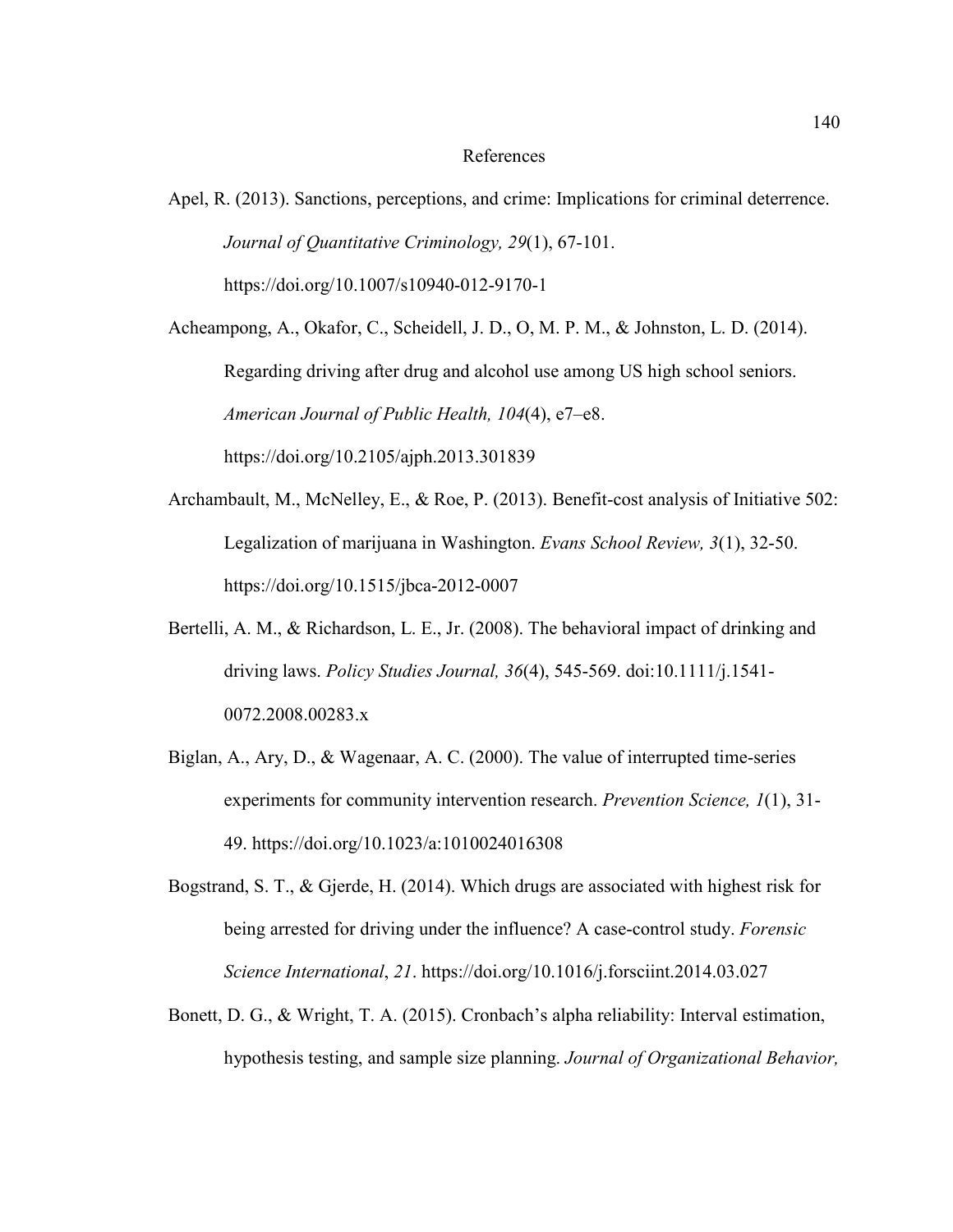*36*(1), 3-15. https://doi.org/10.1002/job.1960

- Bouffard, J. A., Exum, M. L., & Collins, P. A. (2010). Methodological artifacts in tests of rational choice theory. *Journal of Criminal Justice, 38*(4), 400-409. https://doi.org/10.1016/j.jcrimjus.2010.04.008
- Bureau of Justice Statistics. (1990). Drugs and crime data. Retrieved from http://www.bjs.gov/content/pub/pdf/dcf89.pdf
- California Department of Public Health. (2016). Compassionate use act of 1996. Retrieved from http://www.cdph.ca.gov/programs/
- Campbell, D. T., & Stanley, J. C. (1966). *Experimental and quasi-experimental designs for research*. Belmont, CA: Wadsworth, Cengage Learning.
- Carnevale, J., & Murphy, P. (1999). Matching rhetoric to dollars: Twenty-five years of federal drug strategies and drug budgets. *Journal of Drug Issues, 29*(2), 299-321. https://doi.org/10.1177/002204269902900210
- Centers for Disease Controls and Prevention. (2016). Injury prevention & control: Motor vehicle safety. Retrieved from http://www.cdc.gov/MotorVehicleSafety/Impaired\_Driving/impaired-

drv\_factsheet.html

- Chemerinsky, E., Forman, J., Hopper, A., & Kamin, S. (2015). Cooperative federalism and marijuana regulation. *UCLA Law Review, 62*(1), 74-122.
- Collins, R. L., Vincent, P. C., Yu, J., Liu, L., & Epstein, L. H. (2014). A behavioral economic approach to assessing demand for marijuana. *Experimental and Clinical Psychopharmacology, 22*(3), 211-221. https://doi.org/10.1037/a0035318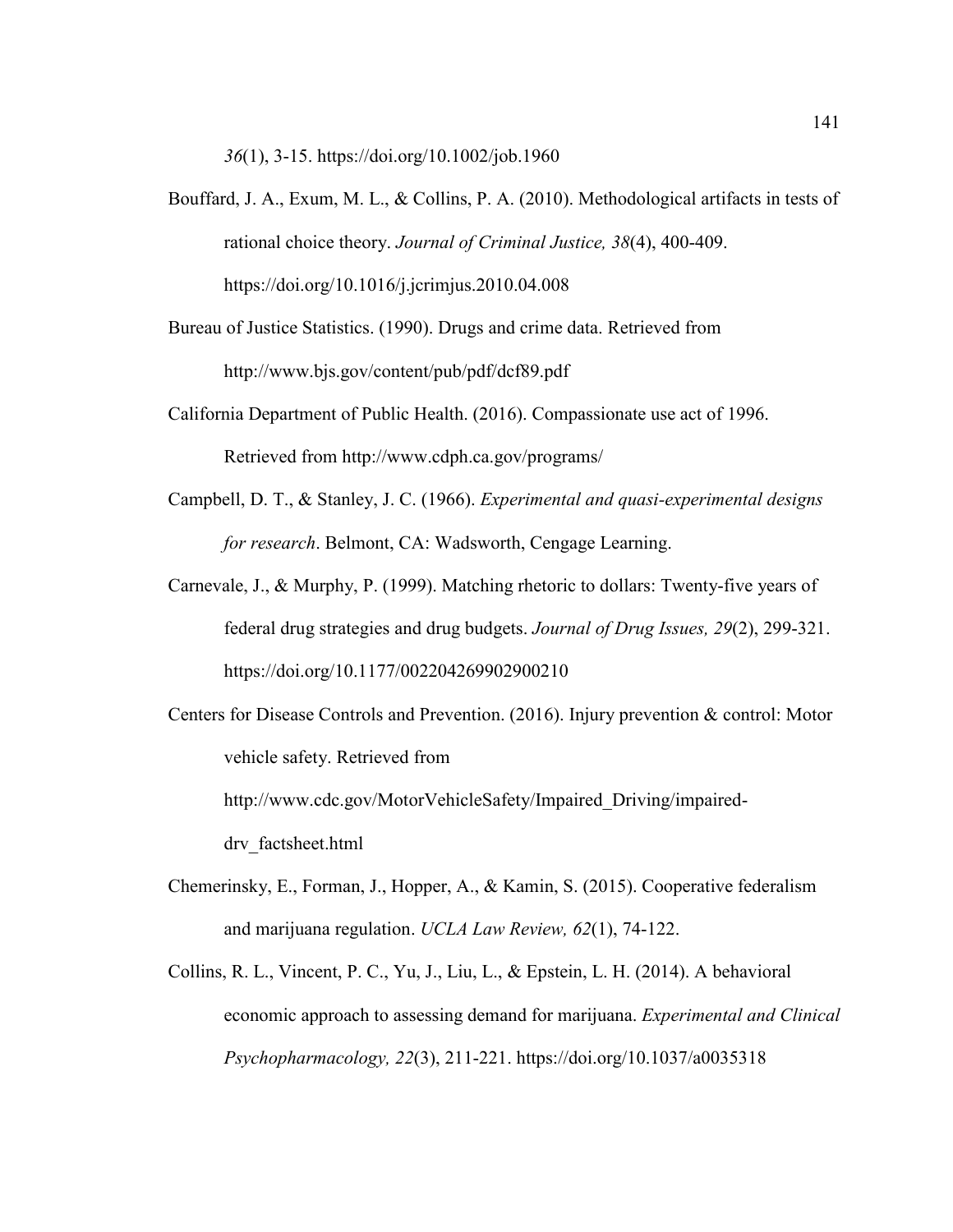Cornell University Law School. (n.d.). 21 U.S. Code § 812 - Schedules of controlled substances. Retrieved from https://www.law.cornell.edu/uscode/text/21/812

Cornish, D. B., & Clarke, R. V. (2014). *The reasoning criminal: Rational choice perspectives on offending.* Retrieved from https://books.google.com/books?hl=en&lr=&id=MPmmAgAAQBAJ&oi=fnd&pg =PP1&dq=rational+choice+theory&ots=FAx4SlUoEN&sig=\_28Nu\_VcP2tLWL XN6JTLtrYOEJI#v=onepage&q=rational%20choice%20theory&f=false

- Creswell, J. W. (2009). *Research design*: *Qualitative, quantitative and mixed method approaches* (3rd ed.). Thousand Oaks, CA: Sage Publications, Inc.
- Damrongplasit, K., & Cheng, H. (2009). Decriminalization policy and marijuana smoking prevalence: A look at the literature. *Singapore Economic Review, 54*(4), 621-644. https://doi.org/10.1142/s0217590809003483
- Davis, K. C., Allen, J., Duke, J., Nonnemaker, J., Bradfield, B., Farrelly, M. C., & Novak, S. (2016). Correlates of marijuana drugged driving and openness to driving while high: Evidence from Colorado and Washington. *Plos ONE, 11*(1), 1-13. https://doi.org/10.1371/journal.pone.0146853
- Dimitrov, D., & Rumrill, P. D. J. (2003). Speaking of research. Pretest-posttest designs and measurement of change. *Work, 20*(2), 159-165.
- Drug Enforcement Administration. (n.d.). Drug scheduling. Retrieved from http://www.dea.gov/druginfo/ds.shtml
- Ducatti Flister, L. (2012). The economic case for marijuana legalization in Canada. *Journal of Alternative Perspectives in The Social Sciences, 5*(1), 96-100.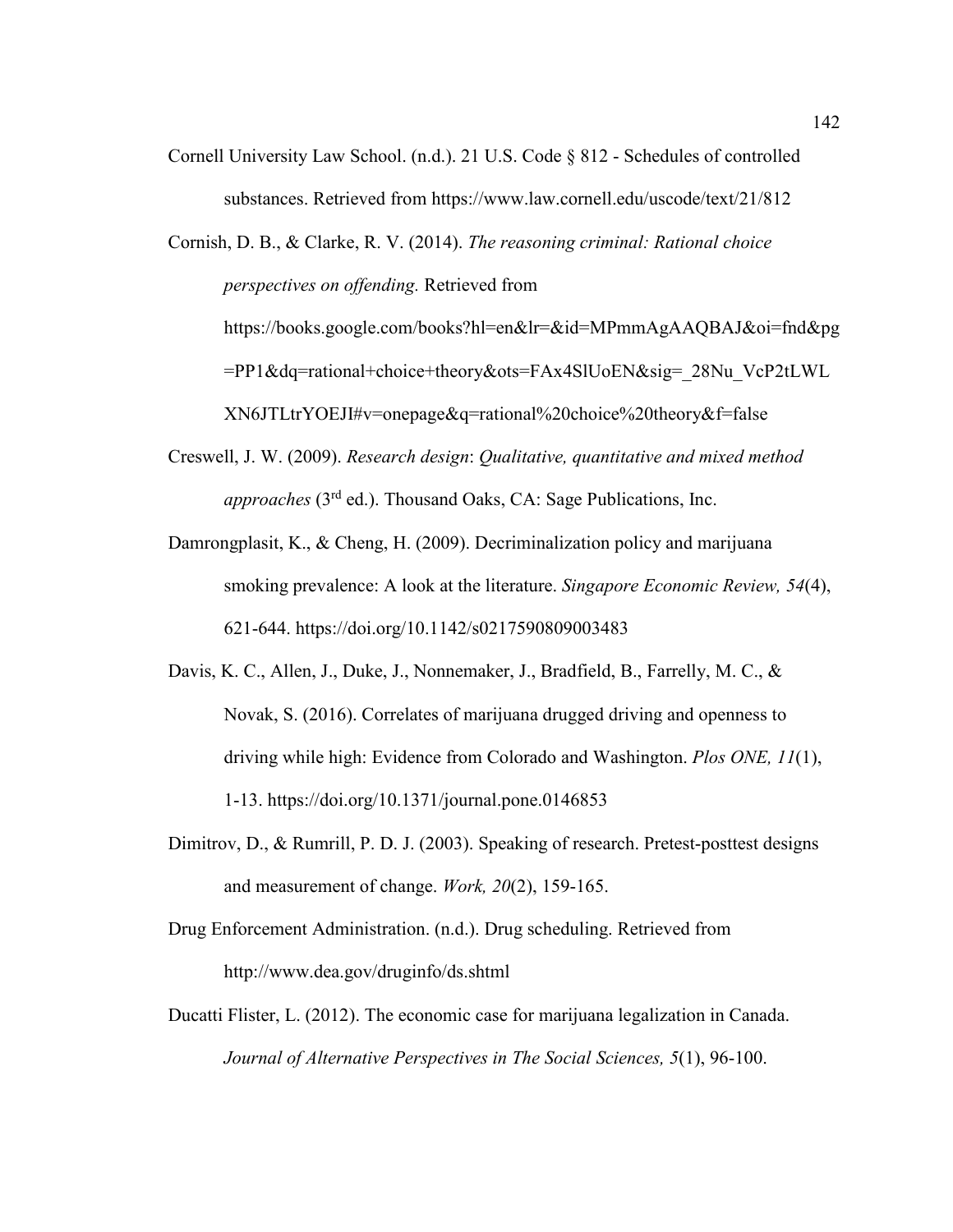- Fan, N. (2015). Update on medical marijuana. *Delaware Medical Journal*, *87*(10), 297- 298.
- Franjo, G., Gero, L., Günter, B., Olaf H., D., Hans-Peter, K., Marie, L., & Rob, T. (2007). Developing limits for driving under cannabis. *Addiction*, (12), 1910. https://doi.org/10.1111/j.1360-0443.2007.02009.x
- Frankfort-Nachmias, C. & Nachmias, D. (2008). *Research methods in the social sciences*   $(7<sup>th</sup>$  ed.). New York, NY: Worth Publishers.
- Freeman, J. E., Maxwell, J. C., & Davey, J. D. (2011). Unraveling the complexity of driving while intoxicated: A study into the prevalence of psychiatric and substance abuse comorbidity. *Accident Analysis & Prevention*, 43: 34-39. https://doi.org/10.1016/j.aap.2010.06.004
- Gettman, J. & Kennedy, M. (2014). Let it grow—The open market solution to marijuana control. *Harm Reduction Journal, 11*(32). http://doi.org/10.1186/1477-7517-11- 32
- Glascoff, M. A, Shrader, J. S., & Haddock, R. K. (2013). Friends don't let friends drive drunk, but do they let friends drive high? *Journal of Alcohol and Drug Education, 57*(1), 66-84.
- Hayward, K. (2007). Situational Crime Prevention and its Discontents: Rational Choice Theory versus the 'Culture of Now'. *Social Policy & Administration, 41*(3), 232- 250. https://doi.org/10.1111/j.1467-9515.2007.00550.x
- Hess, K. M., & Orthmann, C. H. (2012). *Introduction to law enforcement and criminal justice* ( $10^{th}$  ed.). Clifton Park, NY: Cengage Learning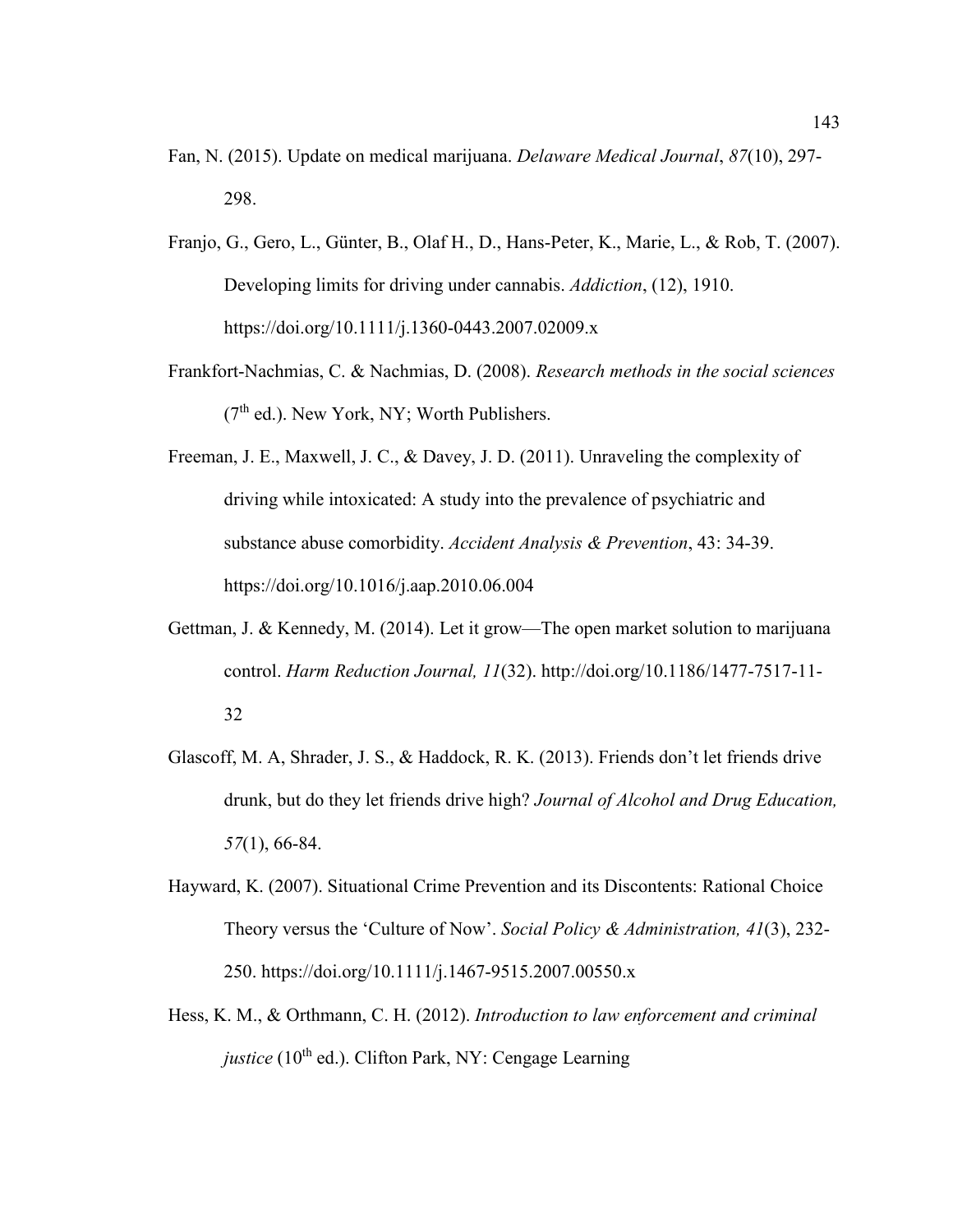Huestis, M. A., Sampson, A. H., Holicky, B. J., Henningfield, J. E., & Cone,E.J. (1992). Characterization of the absorption phase of marijuana smoking. *Clinical Pharmacology & Theraputics 52*(1), 31-41. https://doi.org/10.1038/clpt.1992.100

Karschner, E. L., Schwilke, E. W., Lowe, R. H., Darwin, W. D., Herning, R. I., Cadet, J. L., & Huestis, M. A. (2009). Implications of Plasma ∆9-Tetrahydrocannabinol, 11-Hydroxy-THC, and 11-nor-9-Carboxy-THC concentrations in chronic cannabis smokers. *Journal of Analytical Toxicology, 33*(8)*,* 469-477. https://doi.org/10.1093/jat/33.8.469

- Hug, S. (2014). Further twenty years of pathologies? Is rational choice better than it used to be? *Swiss Political Science Review, 20*(3), 486-497. https://doi.org/10.1111/spsr.12123
- Karjalainen, K., Lintonen, T., Impinen, A., Lillsunde, P., Mäkelä, P., Rahkonen, O., & ... Ostamo, A.  $(2011)$ . Socio-economic determinants of drugged driving – a registerbased study. *Addiction, 106*(8), 1448-1459. https://doi.org/10.1111/j.1360- 0443.2011.03422.x
- Karschner, E. L., Schwilke, E. W., Lowe, R. H., Darwin, W. D., Herning, R. I., Cadet, J. L., & Huestis, M. A. (2009). Implications of plasma ∆ 9-tetrahydrocannabinol, 11-hydroxy-THC, and 11-nor-9-carboxy-THC concentrations in chronic cannabis smokers. *Journal of Analytical Toxicology, 33*(8), 469-477. https://doi.org/10.1093/jat/33.8.469
- Kohn, C., Saleheen, H., Borrup, K., Rogers, S., & Lapidus, G. (2014). Correlates of drug use and driving among undergraduate college students. *Traffic Injury Prevention,*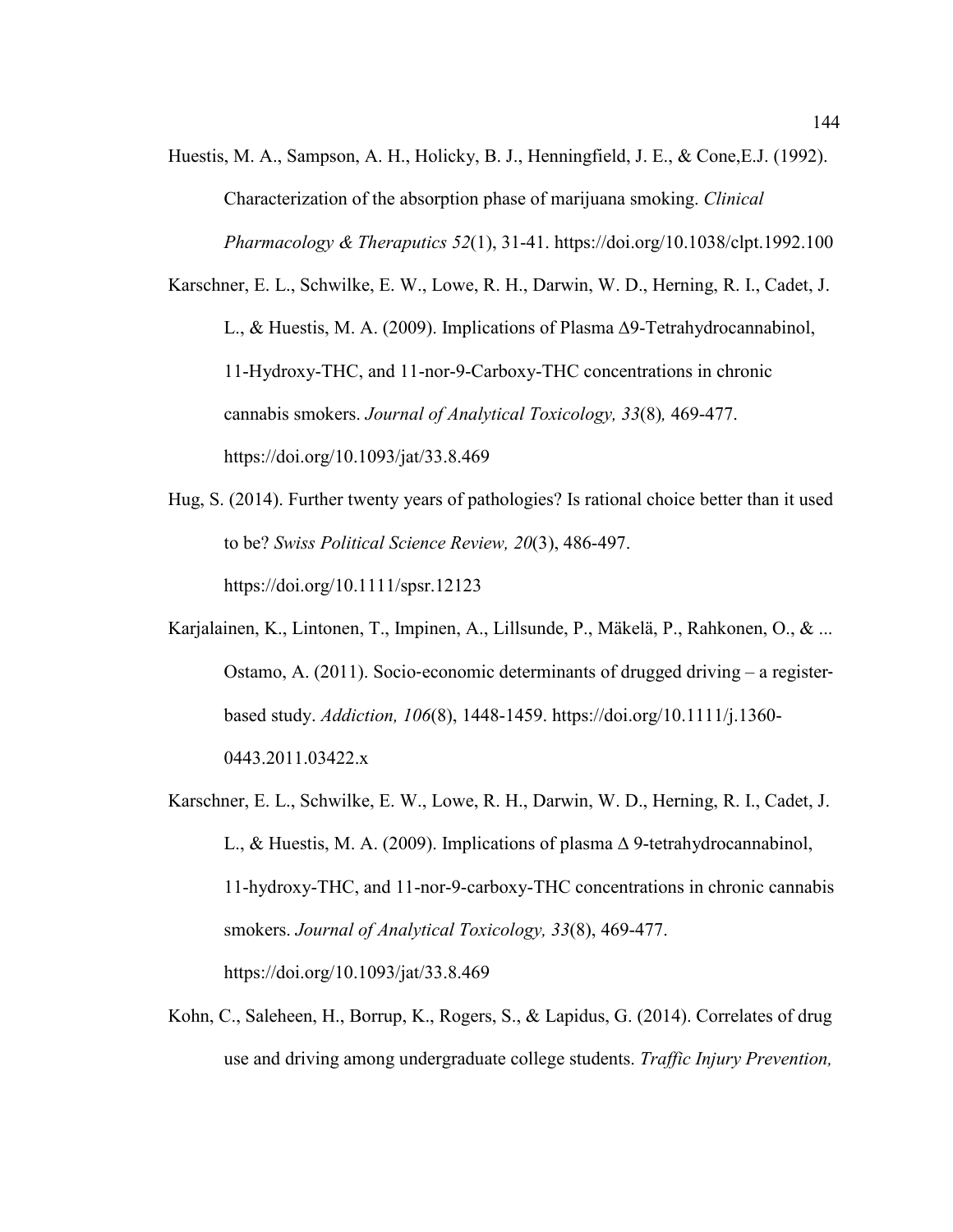*15*(2): 119-24. https://doi.org/10.1080/15389588.2013.803221

- Kopel, D. B., & Burrus, T. (2012). Reducing the drug war's damage to government budgets. *Harvard Journal of Law and Public Policy, 35*(2), 543-568.
- Linden, A., Trochim, W. M. K., & Adams, J. L. (2006). Evaluating program effectiveness using the regression point displacement design. *Evaluation & the Health Professions, 29*(4), 407-423. https://doi.org/10.1177/0163278706293402
- Leyton, M. (2016). Legalizing marijuana. *Journal of Psychiatry & Neuroscience: JPN*, *41*(2), 75-76. https://doi.org/10.1503/jpn.160012
- Lilly, J.R., Cullen, F.T., & Ball, R.A. (2011). *Criminological theory: Context and consequences* (5<sup>th</sup> ed.). Thousand Oaks, CA: Sage Publications, Inc.
- Mason, A., & Monk-Turner, E. (2010). Factors shaping the decision of college students to walk or drive under the influence of alcohol: A test of rational choice theory. *Drugs: Education, Prevention & Policy, 17*(5), 560-572.

https://doi.org/10.3109/09687630802629530

- Maxfield, M.G. & Babbie, E.R. (2011). *Research methods for criminal justice and criminology* (6<sup>th</sup> ed.). Belmont, CA: Wadsworth, Cengage Learning
- Maxwell J. C., Freeman J. E., & Davey J. D. (2009). Too young to drink but old enough to drive under the influence: A study of underage offenders as seen in substance abuse treatment in Texas. *Journal of Addiction Medicine*, 104(1-2), 173-179. https://doi.org/10.1016/j.drugalcdep.2009.04.009
- McBride, D. C., Terry-McElrath, Y., Harwood, H., Inciardi, J. A., & Leukefeld, C. (2009). Reflections on drug policy. *Journal of Drug Issues, 39*(1), 71-88.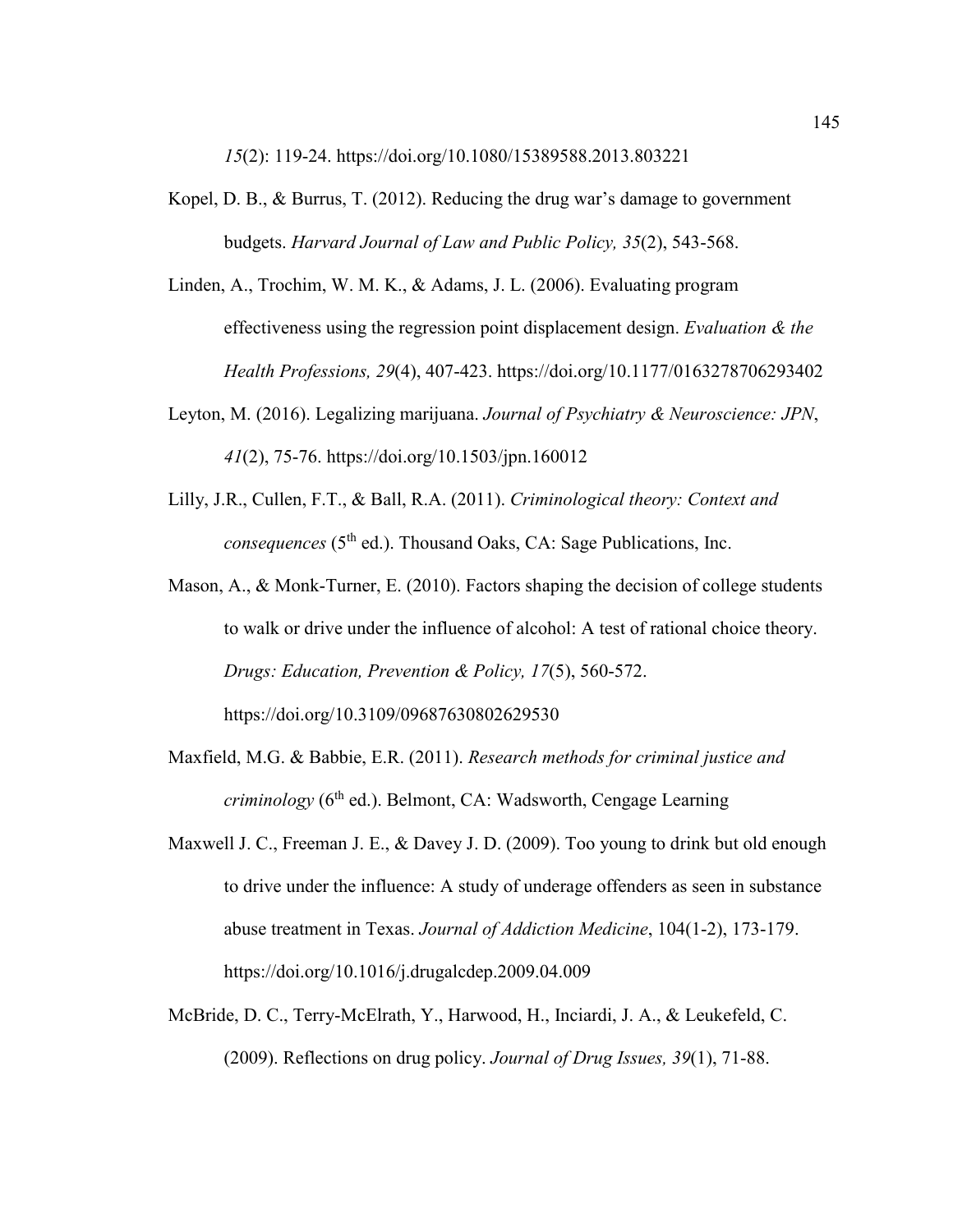https://doi.org/10.1177/002204260903900107

- Mendes, S. M. (2004). Certainty, severity, and their relative deterrent effects: Questioning the implications of the role of risk in criminal deterrence policy. *Policy Studies Journal, 32*(1), 59-74. https://doi.org/10.1111/j.1541- 0072.2004.00053.x
- Morera, O. F., & Stokes, S. M. (2016). Coefficient α as a Measure of Test Score Reliability: Review of 3 Popular Misconceptions. *American Journal of Public Health, 106*(3), 458-461. https://doi.org/10.2105/ajph.2015.302993
- National Archives. (2018). America's Founding Documents. Retrieved from https://www.archives.gov/founding-docs/bill-of-rights-transcript
- National Highway Traffic Safety Administration. (n.d.). Driving safety. Retrieved from http://www.nhtsa.gov/
- National Highway Traffic Safety Administration. (April, 2014). Fatality analysis reporting system. Retrieved from

https://crashstats.nhtsa.dot.gov/Api/Public/ViewPublication/811992

National Highway Traffic Safety Administration. (November, 2014). Understanding the limitations of drug test information, reporting, and testing practices, in fatal crashes. Retrieved from

https://crashstats.nhtsa.dot.gov/Api/Public/ViewPublication/812072

National Highway Traffic Safety Administration. (2015). Drug evaluation and classification (Preliminary school). Retrieved from http://www.wsp.wa.gov/breathtest/docs/dre/manuals/pre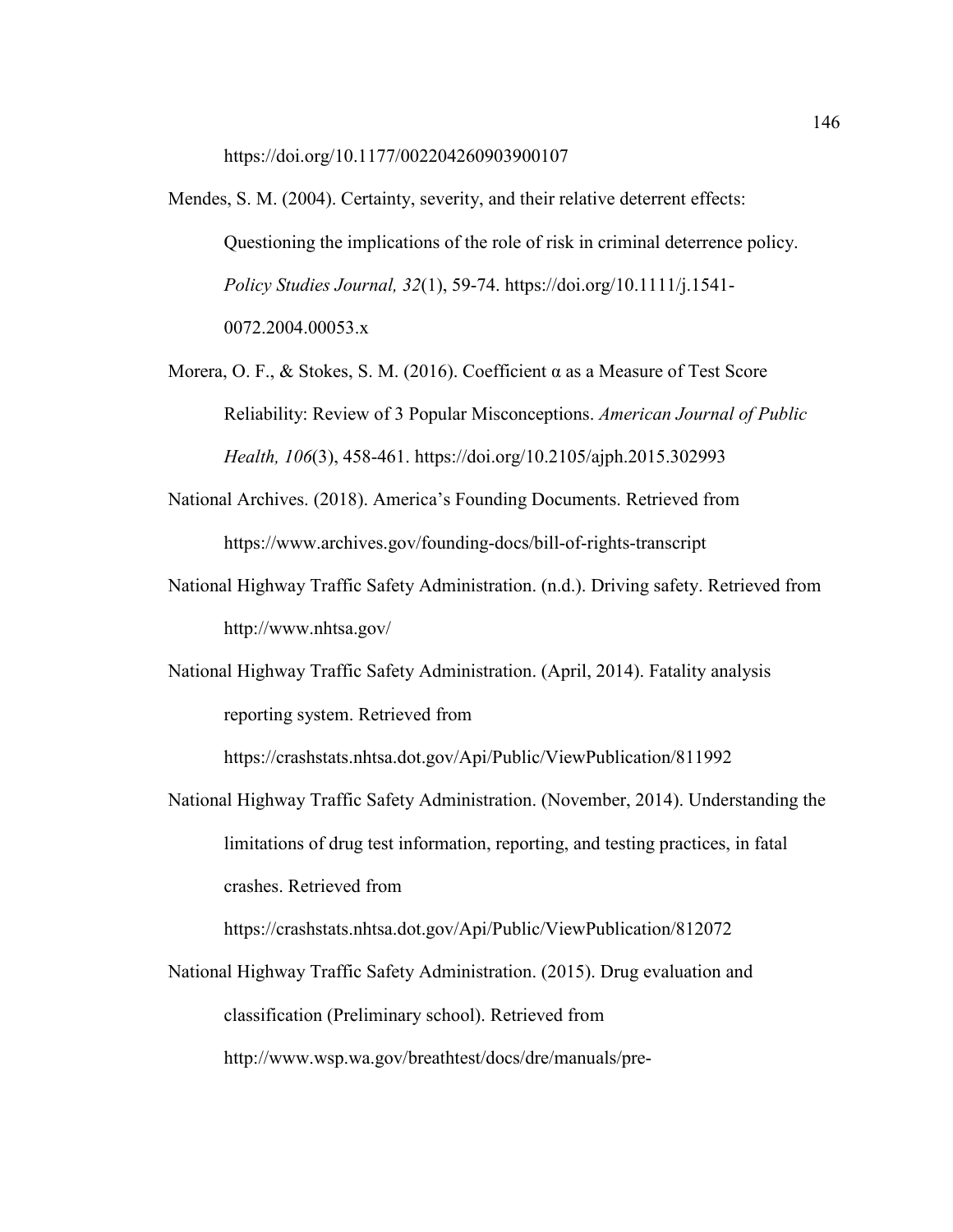school dre/2015 pre dre/instructor pre oct2015.pdf

- National Highway Traffic Safety Administration. (2015). NHTSA releases two new studies on impaired driving on U.S. roads. Retrieved from http://www.nhtsa.gov/About+NHTSA/Press+Releases/2015/nhtsa-releases-2 impaired-driving-studies-02-2015
- National Safety Council. (2013). Position on the use of cannabis (marijuana) and driving. *Journal of Analytical Toxicology, 37*(1) 47-49. https://doi.org/10.1093/jat/bks089
- Office of National Drug Control Policy. (n.d.) Who's really in prison for marijuana? Retrieved from

https://www.ncjrs.gov/ondcppubs/publications/pdf/whos in prison for marij.pdf

- O'Kane, C. J. O, Tutt, D. C., & Bauer, L. A. (2002). Cannabis and driving: A new perspective. *Emergency medicine 14*(3), 296-303. https://doi.org/10.1046/j.1442- 2026.2002.t01-1-00347.x
- Oregon Legislature (2018). Chapter 813 Driving under the influence of intoxicants. Retrieved from https://www.oregonlegislature.gov/bills\_laws/ors/ors813.html
- Paternoster, R. (2010). How much do we really know about criminal deterrence? *Journal of Criminal Law & Criminology, 100*(3), 765-823.
- Piquero, A. R., Piquero, N. L., Gertz, M., Bratton, J., & Loughran, T. A. (2012). Sometimes ignorance is bliss: Investigating citizen perceptions of the certainty and severity of punishment. *American Journal of Criminal Justice, 37*(4), 630- 646. https://doi.org/10.1007/s12103-011-9145-z

Pollini, R. A., Romano, E., Johnson, M., B., & Lacey, J. H. (2015). The impact of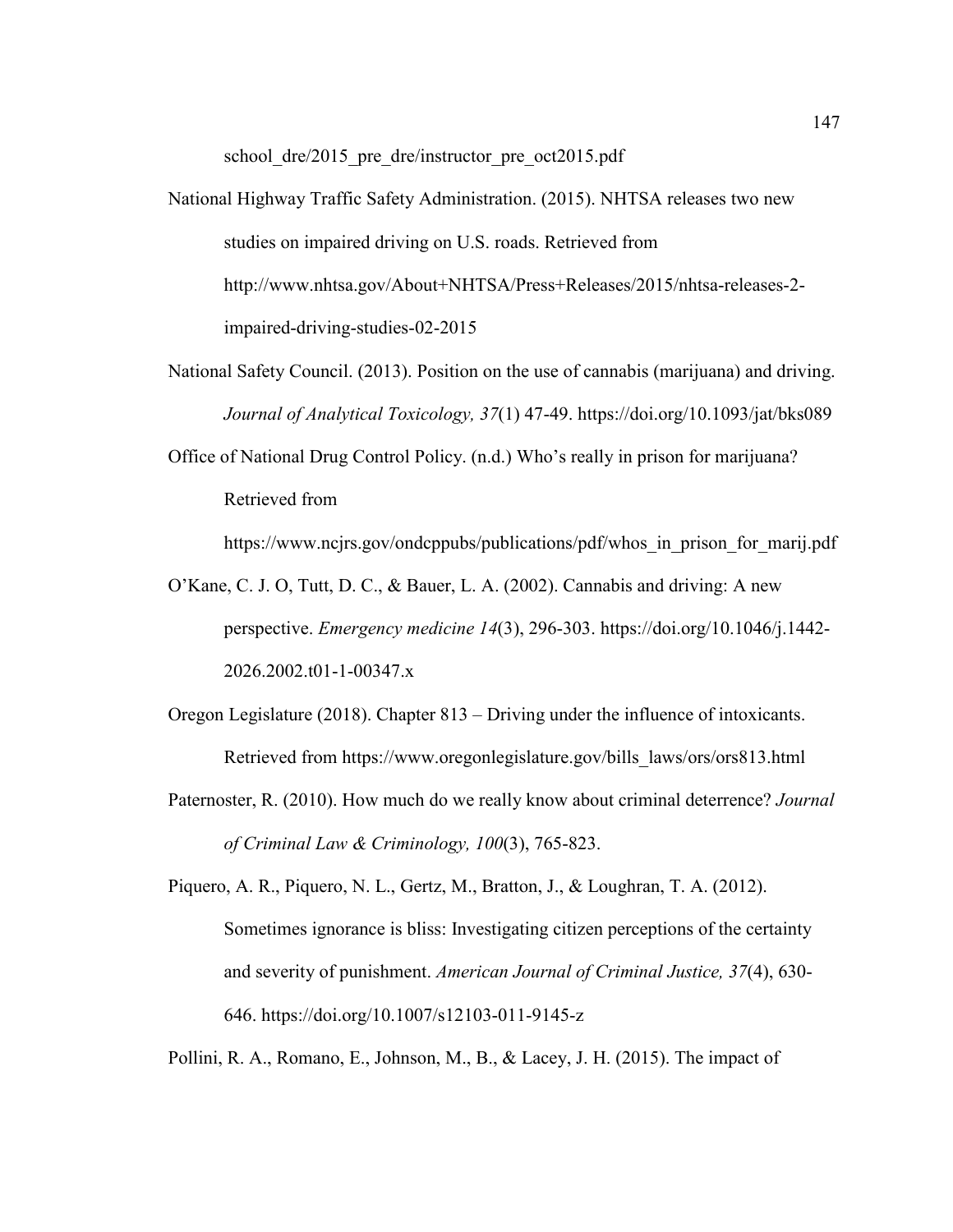marijuana decriminalization on California drivers. *Drug and Alcohol Dependence, 150*. 135–140. https://doi.org/10.1016/j.drugalcdep.2015.02.024

- Reagan, R. (1986). Address to the nation on the campaign against drug abuse," September 14, 1986, http://www.reagan.utexas.edu/archives /speeches/1986/091486a.htm.
- Ryan-Ibarra, S., Induni, M., & Ewing, D. (2015). Prevalence of medical marijuana use in California, 2012. *Drug and Alcohol Review, 34*(2), 141-146. https://doi.org/10.1111/dar.12207
- Sacco, L. N. (2014). Drug enforcement in the United States: History, policy, and trends. *Journal of Drug Addiction, Education, and Eradication, 10*(4), 415-441.
- Salomonsen-Sautel, S., Min, S.-J., Sakai, J. T., Thurstone, C., & Hopfer, C. (2014). Trends in fatal motor vehicle crashes before and after marijuana commercialization in Colorado. *Drug & Alcohol Dependence*, *140*, 137-144. https://doi.org/10.1016/j.drugalcdep.2014.07.004
- Scherf, A. L. (2015). The societal and economic impacts of recent dramatic shifts in state marijuana law: How should Minnesota proceed in the future? *Hamline Journal of Public Law & Policy, 36*(1), 119.
- Science Research. (2015). Teens drink less alcohol, smoke more pot. Science teacher, *Journal of Science Research, 82*(6), 16-18.
- Shepard, E. M., & Blackley, P. R. (2007). The impact of marijuana law enforcement in an economic model of crime. *Journal of Drug Issues, 37*(2), 403-424. https://doi.org/10.1177/002204260703700209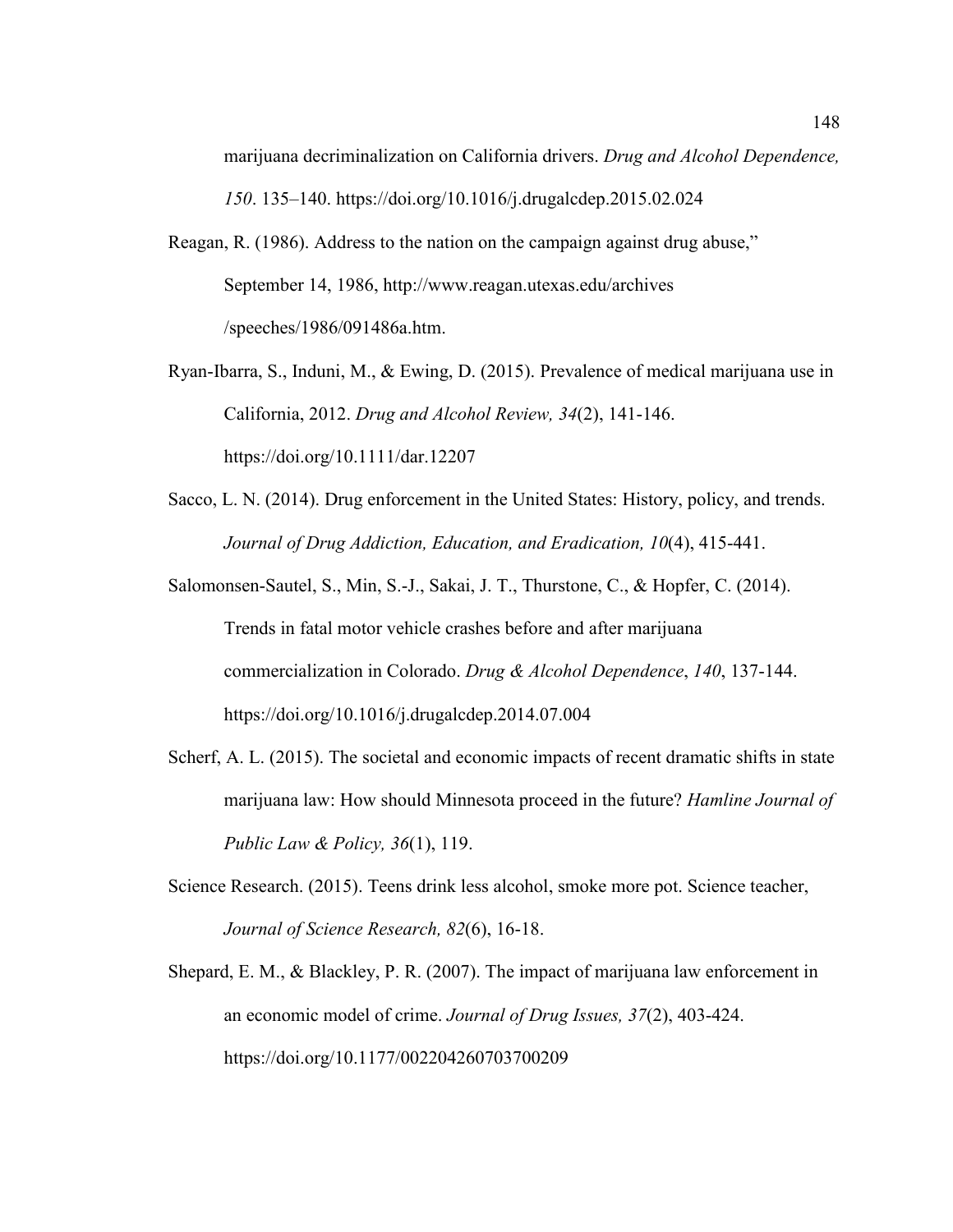- State of Washington. (2017). The general purpose open data portal for the State of Washington. Retrieved from https://data.wa.gov/
- Steele, R. (2015). How offenders make decisions: Evidence of rationality. *British Journal of Community Justice, 13*(3), 7-20.

Substance Abuse and Mental Health Administration Services. (2014). Behavioral health trends in the United States: Results from the 2014 national survey on drug use and health. Retrieved from http://www.samhsa.gov/data/sites/default/files/NSDUH-FRR1-2014/NSDUH-FRR1-2014.pdf

- Suggs, D. L. (1981). A qualitative and quantitative analysis of the impact of Nebraska's decriminalization of marijuana. *Law and Human Behavior*, 5 (1). 45-71. https://doi.org/10.1007/bf01048572
- Sundt, J., Salisbury, E. J., & Harmon, M. G. (2016). Is downsizing prisons dangerous? The effect of California's realignment act on public safety. *Criminology & Public Policy 15*(2), 1-44. https://doi.org/10.1111/1745-9133.12199
- Thompson, G. O. (2014). Slowly learning the hard way: U.S. America's war on drugs and implications for Mexico. *Norteamérica: Revista Académica Del CISAN-UNAM*, 9(2), 59-83. https://doi.org/10.20999/nam.2014.b003

Trochim, W.M.K., & Campbell, D. T. (1996). The regression point displacement design for evaluating community–based pilot programs and demonstration projects. Unpublished manuscript. Retrieved October 20, 2005, from http://www.socialresearchmethods.net/research/RPD/RPD.pdf

United States Census Bureau (2018). American fact finder. Retrieved from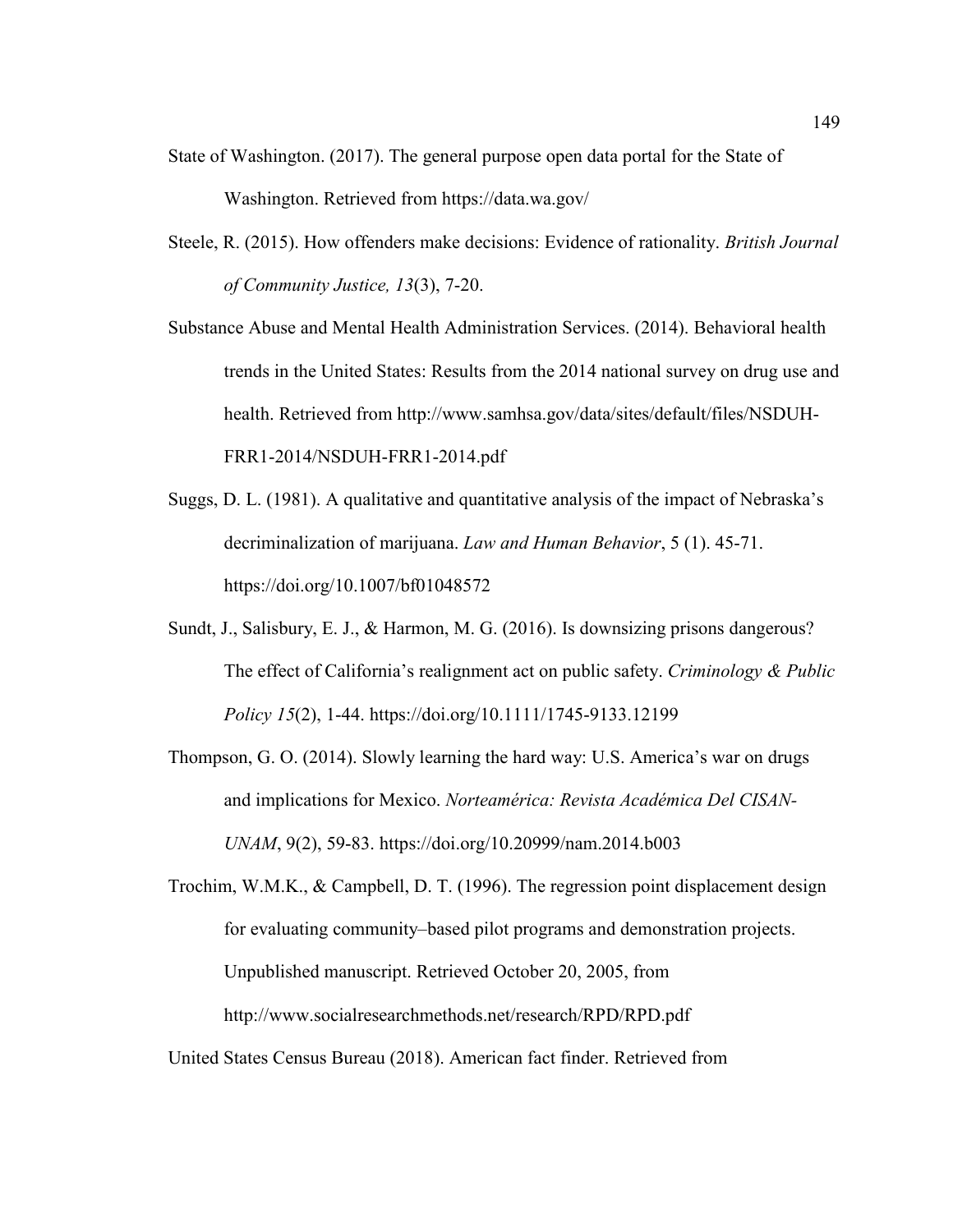https://factfinder.census.gov/faces/tableservices/jsf/pages/productview.xhtml?pid  $=$ PEP 2017 PEPANNRES $&$ src $=$ pt

- U.S. Drug Enforcement Agency. (2003). Controlled substances act. Retrieved from http://www.fda.gov/ohrms/dockets/ac/03/briefing/3978B1\_07\_A-FDA-Tab%206.pdf
- U.S. House of Representatives. (n.d.). The pure food and drug act. Retrieved from https://history.house.gov/Historical-Highlights/1901-1950/Pure-Food-and-Drug-Act/
- Vaske, J. J., Beaman, J., & Sponarski, C. C. (2017) Rethinking internal consistency in Cronbach's Alpha. *Leisure Sciences, 39*(2), 163-173. https://doi.org/10.1080/01490400.2015.1127189
- Walker, J., & Boyeskie, J. (2001). The discourse of criminality: From Beccaria to postmodernism. *Critical Criminology, 10*(2), 107-122. https://doi.org/10.1023/a:1013166212740
- Washington State Legislation. (2012). I-502 fiscal impact. Retrieved from http://vote.wa.gov/guides/2012/I-502-Fiscal-Impact.html
- Washington State Legislature. (2016). RCW 46.61.502 Driving under the influence. Retrieved from http://apps.leg.wa.gov/RCW/default.aspx?cite=46.61.502
- Washington State Legislature. (2018). RCW69.50.102 Definitions. Retrieved from http://app.leg.wa.gov/RCW/default.aspx?cite=69.50.101
- Washington State Liquor and Cannabis Board. (2015). Fact sheet: Initiative 502's impact on the Washington State Liquor and Cannabis Board. Retrieved from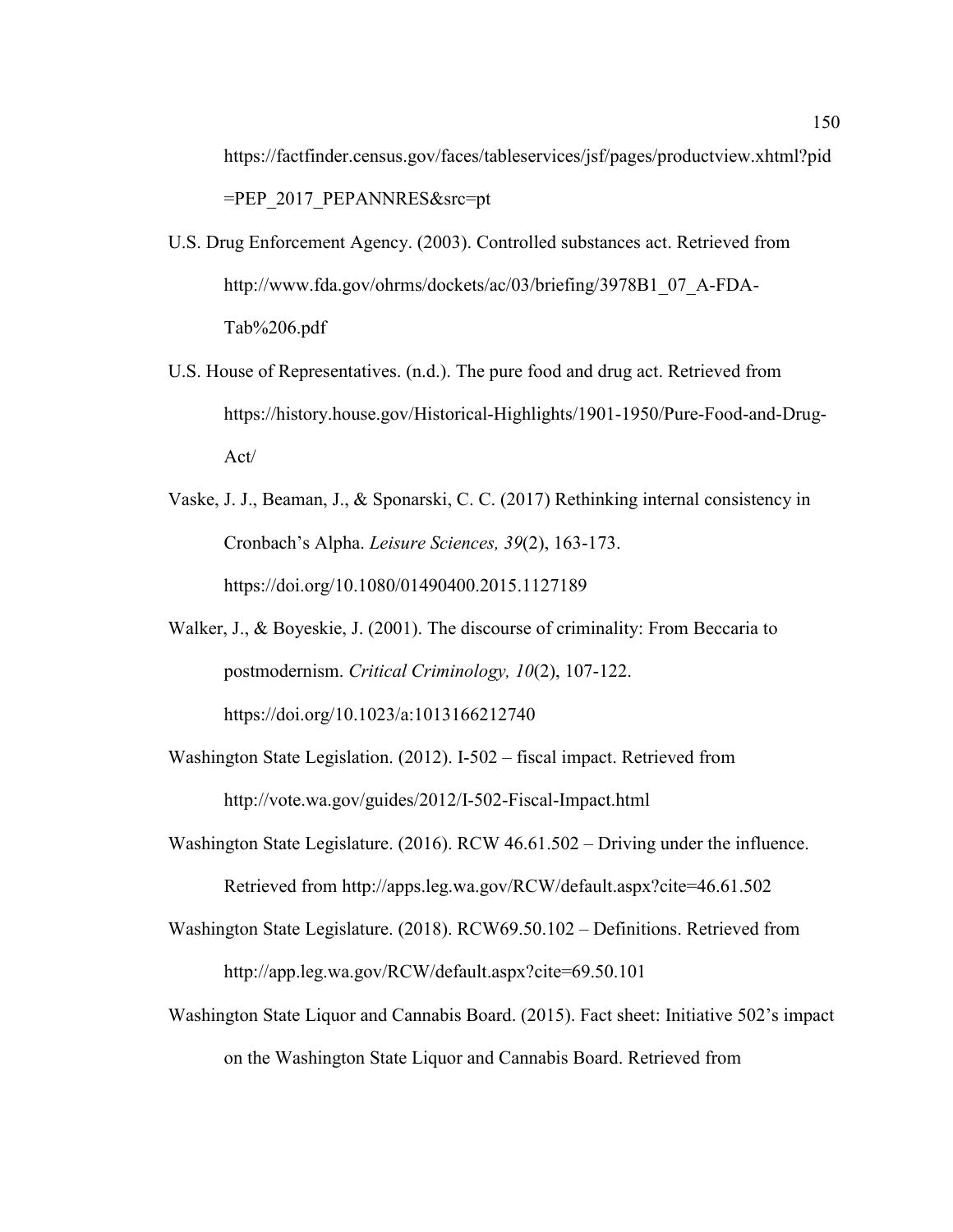http://www.lcb.wa.gov/mj2015/fact-sheet

- Washington State Liquor Control Board. (2014). I-502 implementation. Retrieved from http://www.liq.wa.gov/marijuana/faqs\_i-502
- Washington State Office of Financial Management. (2015). State and local government revenue sources. Retrieved from

http://www.ofm.wa.gov/trends/revenue/fig503.asp

- Washington Traffic Safety Commission. (2014). Target Zero. Retrieved form http://wtsc.wa.gov/
- Washington Traffic Safety Commission (2015). Marijuana Increased in 2014 as a Factor in Deadly Crashes. Retrieved from http://wtsc.wa.gov/News/marijuana-increasedin-2014-as-a-factor-in-deadly-crashes/
- Washington Traffic Safety Commission. (2016). Washington state strategic highway safety plan 2016. Retrieved from http://targetzero.com/PDF2/targetzero.pdf
- Winn, R. (2016). Hazy future: The impact of federal and state legal dissonance on marijuana businesses. *American Criminal Law Review, 53*(1), 215-234.
- Wood, E., & Salomonsen-Sautel, S. (2016). DUID prevalence in Colorado's DUI citations. *Journal of Safety Research, 57*. 33-38. https://doi.org/10.1016/j.jsr.2016.03.005
- Wyman, P., Henry, D., Knoblauch, S., Brown, C., Wyman, P. A., & Brown, C. H. (2015). Designs for Testing Group-Based Interventions with Limited Numbers of Social Units: The Dynamic Wait-Listed and Regression Point Displacement Designs. *Prevention Science, 16*(7), 956-966. https://doi.org/10.1007/s11121-014-